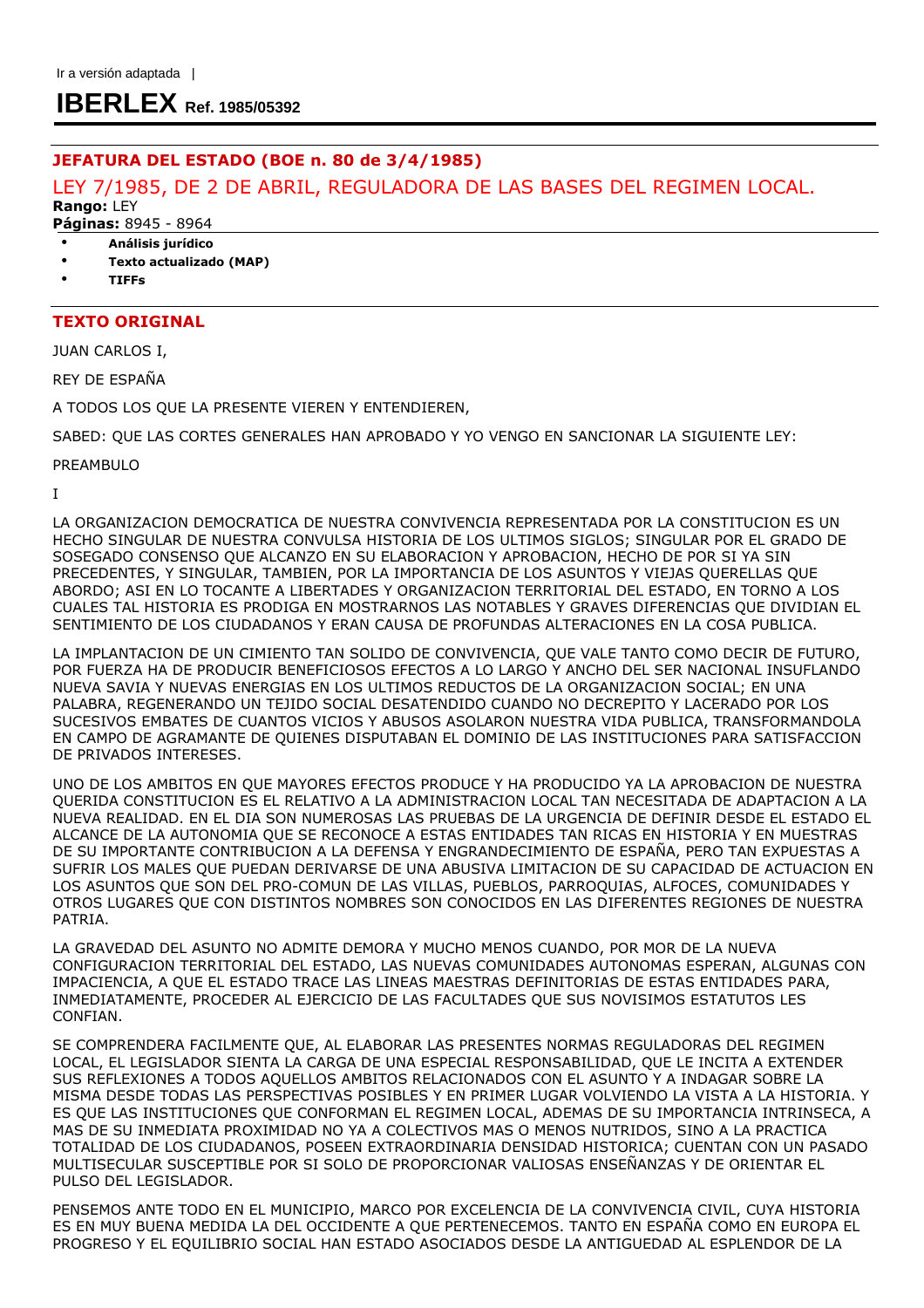VIDA URBANA Y AL CONSIGUIENTE FLORECIMIENTO MUNICIPAL. Y VICEVERSA, LOS PERIODOS DE ESTANCAMIENTO O DE RETROCESO SE HAN CARACTERIZADO IGUALMENTE POR LA SIMULTANEA DECADENCIA DE LAS COMUNIDADES CIUDADANAS, QUE EN SIGLOS YA LEJANOS LLEGO A CONSUMARSE CON LA RUINA Y EXTINCION DE LOS MUNICIPIOS.

AL CLAUSURARSE EL PRIMER MILENIO DE NUESTRA ERA, LA CONFLUENCIA DE FACTORES MULTIPLES Y DE DIVERSA INDOLE PROVOCO EL RESURGIMIENTO DE LA POCO MENOS QUE INEXISTENTE VIDA URBANA. LOS PAISES DE EUROPA OCCIDENTAL, ESPAÑA ENTRE ELLOS, VOLVIERON A PRESENCIAR LA ERUPCION DE NUCLEOS HUMANOS COMPACTOS. SUS ASENTAMIENTOS DEJAN DE SER MEROS CENTROS DE POBLACION PARA ADQUIRIR SUPERIOR ORGANICIDAD, PERSONALIDAD PROGRESIVAMENTE DEFINIDA; PARA FORJAR LENTAMENTE UN REGIMEN JURIDICO ESPECIFICO. EL MUNICIPIO, CLARO ES, NO EQUIVALE SIN MAS A LA CIUDAD, A LA MATERIALIDAD DE SUS CALLES Y EDIFICIOS. EL MUNICIPIO ES LA ORGANIZACION JURIDICA PECULIAR DEL NUCLEO URBANO Y TAMBIEN, CON FRECUENCIA, DE SU ENTORNO GEOGRAFICO. NO SE OLVIDE, EN EFECTO, QUE LOS NACIENTES MUNICIPIOS MEDIEVALES FUERON DURANTE VARIOS SIGLOS INSTRUMENTOS ESENCIALES DE COLONIZACION DE TERRITORIOS GANADOS A LOS MUSULMANES. CON EL DECISIVO CONCURSO DE LOS MUNICIPIOS Y POR IMPULSO SUYO SE REPOBLARON AMPLIAS ZONAS Y SE CREARON INCONTABLES VILLAS Y ALDEAS, ORGANIZANDOSE, EN SUMA, EXTENSOS TERMINOS Y ALFOCES ESTRECHAMENTE VINCULADOS A LAS CIUDADES RESPECTIVAS. LA EXPRESION MAS ACABADA DEL ALCANCE DE LA EXPANSION MUNICIPAL SEGURAMENTE SE ENCUENTRA EN LAS NUMEROSAS COMUNIDADES CASTELLANAS DE VILLA Y TIERRA.

SE HA ALUDIDO A LA SINGULARIDAD DE LA ORGANIZACION MUNICIPAL, PERO (EN QUE CONSISTIO EXACTAMENTE? LOS HOMBRES DEL SIGLO XX NECESITAMOS EJERCITAR NUESTRA ADORMECIDA IMAGINACION, TRASCENDER EL HORIZONTE HISTORICO INMEDIATO, PARA COMPRENDER CABALMENTE LO QUE ANTAÑO REPRESENTO LA EMERGENCIA DEL REGIMEN MUNICIPAL. ES MENESTER RECORDAR LA ANTERIOR EXCLUSIVIDAD DE LA VIDA AGRARIA, CONTROLADA POR ENTERO POR SECTORES SEÑORIALES CUYA PREPOTENCIA SE TRADUJO EN EL ESTABLECIMIENTO Y GENERALIZACION DE LAS RELACIONES DE SERVIDUMBRE. EN ESE CONTEXTO SEÑORIAL, EL RENACIMIENTO DE LAS CIUDADES Y SU ORGANIZACION EN MUNICIPIOS POSIBILITA EL DISFRUTE DE LIBERTADES HASTA ENTONCES INASEQUIBLES; PERMITE REDIMIRSE DE LOS "MALOS USOS" Y DE LA OPRESION SEÑORIAL, ASI COMO ADQUIRIR UN ESTATUTO JURIDICO LIBERADOR DE LAS PASADAS Y PESADAS RESTRICCIONES. NO LE FALTABAN MOTIVOS AL HOMBRE MEDIEVAL PARA PREGONAR QUE "EL AIRE DE LA CIUDAD HACE LIBRE". SI EL SEÑORIO ES EL ARQUETIPO DE LA SUJECION PERSONAL, EL MUNICIPIO ES EL REDUCTO DE LAS LIBERTADES. EN VERDAD LOS MUNICIPIOS SON ENCLAVES LIBERADORES EN MEDIO DEL OCEANO SEÑORIAL DE PAYESES, SOLARIEGOS, ETCETERA, SOMETIDOS A SERVIDUMBRE.

NO FUE, NATURALMENTE, EL ALTRUISMO DE LOS SEÑORES LO QUE MOTIVO LA CONCESION DE ESAS LIBERTADES CONCRETAS. LA INICIATIVA Y EL ESTIMULO PROVIENEN DE LA CORONA, INTERESADA EN DEBILITAR LA HEGEMONIA Y CONTRARRESTAR LA INFLUENCIA DE LAS FUERZAS SEÑORIALES, QUE SE ERIGE EN PROTECTORA Y ALIADA DE LAS CIUDADES. DE AHI QUE SEA LA MONARQUIA LA QUE OTORGA LAS NORMAS SINGULARES QUE CIMENTAN EL EDIFICIO MUNICIPAL: INNUMERABLES Y SUCESIVOS FUERON, PRIVILEGIOS, FRANQUICIAS, EXENCIONES, JALONAN EL REGIMEN JURIDICO DE LAS POBLACIONES QUE, TRAS RECIBIRLAS, SE CONVIERTEN EN MUNICIPIOS. COMO CONSECUENCIA DE ESE PROCESO NO SE ENCUENTRAN DOS MUNICIPIOS CON IDENTICO REGIMEN. ANTES BIEN, COEXISTEN TIPOS O MODELOS MUNICIPALES DIVERSOS Y DOTADOS DE DISTINTO GRADO DE DESARROLLO. COMUN A LOS MUNICIPIOS DE REALENGO ES, EMPERO, EL CONTRASTE JURIDICO CON EL SEÑORIO RURAL Y LA INTIMA CONEXION CON LA MONARQUIA, COMO LO ES, DESDE LUEGO, HABER OBTENIDO GENEROSAS DOSIS DE AUTOGOBIERNO CONSUSTANCIALES AL MUNICIPIO PROPIAMENTE DICHO. PORQUE, AUN OBVIANDO LOS EXCESOS INTERPRETATIVOS DE LA HISTORIOGRAFIA LIBERAL, NO ES CUESTIONABLE QUE LOS MUNICIPIOS MEDIEVALES -PRINCIPAL Y PRECOZMENTE LOS CASTELLANOS- COHONESTARON SU INDISCUTIDA DEPENDENCIA DE LA REALEZA CON EL GOCE DE AMPLIA AUTONOMIA EN TODOS LOS ORDENES.

NO OBSTANTE, LA PARTICIPACION INICIALMENTE IGUALITARIA DE LA TOTALIDAD DE LOS VECINOS EN EL GOBIERNO MUNICIPAL NI SE MANTUVO EN TODA SU PUREZA NI FUE DEMASIADO DURADERA. LA ACEPTACION DE LOS CRITERIOS DE ESTRATIFICACION ESTAMENTAL, A LOS QUE SE SUMARON LAS ACUSADAS DIFERENCIAS DE RIQUEZA QUE ENTRE LOS CONVECINOS PROVOCO EN DETERMINADAS CIUDADES LA PROSPERIDAD COMERCIAL, NO FAVORECIA LA PERPETUACION DE LA DEMOCRACIA MUNICIPAL. LA TRADUCCION JURIDICA DE LAS DISTINCIONES SOCIALES DE BASE ESTAMENTAL (O ECONOMICA) INTRODUJO EN EL SENO DE LAS POBLACIONES UN PODEROSO GERMEN DE DESUNION, ENGENDRO INCESANTES CONVULSIONES Y SUMIO A LOS MUNICIPIOS EN UNA SITUACION DE CRISIS PERMANENTE.

LA TENDENCIA A LA OLIGARQUIZACION DEL GOBIERNO MUNICIPAL, LA DESCOMPOSICION Y ENDEMICOS DESORDENES DEL REGIMEN URBANO, LA PARALELA PROPENSION DEL PODER CENTRAL (EN CAMINO HACIA EL ABSOLUTISMO) A FORTALECER SUS ATRIBUCIONES EN DETRIMENTO DE LA AUTONOMIA LOCAL, FACILITARON LA INTERVENCION DE LA MONARQUIA. ENTRE MEDIADOS DEL SIGLO XIV Y FINALES DEL XV LA ORGANIZACION MUNICIPAL EXPERIMENTO PROFUNDAS MUTACIONES QUE CONTRIBUYERON A ESTRECHAR CONSIDERABLEMENTE EL AMBITO DEL ANTERIOR AUTOGOBIERNO. MENCIONEMOS, A TITULO DE EJEMPLO, SENDAS MANIFESTACIONES PARADIGMATICAS DEL FENOMENO QUE SE ACABA DE INDICAR: LAS TEMPRANAS REFORMAS DE ALFONSO XI EN CASTILLA Y LAS TARDIAS DE FERNANDO II EN CATALUÑA, DISTINTAS Y DISTANCIADAS EN EL TIEMPO, PERO INSPIRADAS A LA POSTRE EN DIRECTRICES POLITICAS ANALOGAS.

A LO LARGO DEL BAJO MEDIEVO LOS MUNICIPIOS QUEDARON, PUES, LITERALMENTE ATENAZADOS DE UN LADO - DESDE DENTRO-, POR LA ACCION DE LA NOBLEZA Y DE LOS PATRICIADOS URBANOS; DE OTRO -DESDE FUERA-, POR LAS PRETENSIONES INTERVENCIONISTAS DE LA PROPIA MONARQUIA. LA PUGNA TRIANGULAR QUE ESMALTA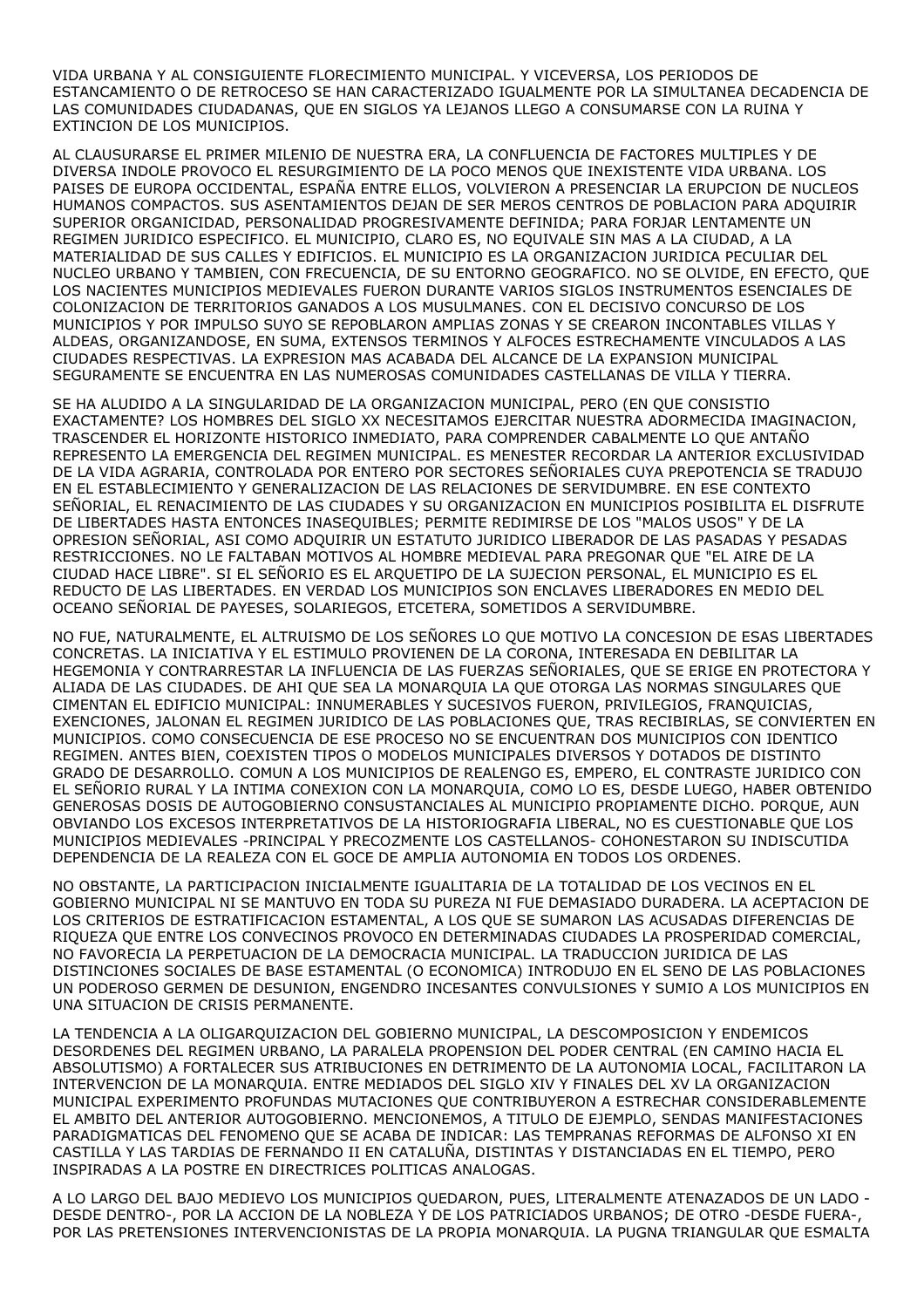EL ACAECER DEL MUNICIPIO HASTA MUY AVANZADO EL ANTIGUO REGIMEN DESEMBOCARA EN TODO CASO EN EL MENOSCABO DE LOS SECTORES CIUDADANOS, A PESAR DE HABERSE ALINEADO HABITUALMENTE EN EL BANDO DE LA REALEZA. EL DESARROLLO DE LAS OLIGARQUIAS MUNICIPALES SE VIO FACILITADO POR LA SUSTITUCION DE LAS ASAMBLEAS ABIERTAS A TODOS LOS VECINOS (CONCEJOS ABIERTOS) POR ORGANISMOS REDUCIDOS (CABILDOS, CONSELLS, AYUNTAMIENTOS) DE LOS QUE TODAVIA SUELEN FORMAR PARTE, CON LOS TITULARES DE CARGOS DE DESIGNACION REGIA Y SIN CONFUNDIRSE CON ELLOS, OTROS OFICIALES EN PRINCIPIO RIGUROSAMENTE ELECTIVOS. LA REPRESENTATIVIDAD DE LAS INSTITUCIONES MUNICIPALES ES, SIN EMBARGO, DECRECIENTE. MIENTRAS LOS OFICIOS CONCEBIDOS COMO RESORTES DE PROTECCION DEL COMUN DE LOS VECINOS PIERDEN SUSTANTIVIDAD, SE DESNATURALIZAN O SE ECLIPSAN, EL FENOMENO DE PATRIMONIALIZACION DE LOS CARGOS PUBLICOS QUE RECORRE EUROPA ROMPE EL DE POR SI PRECARIO EQUILIBRIO Y PROPICIA EL ENQUISTAMIENTO DE LAS OLIGARQUIAS LOCALES GRACIAS A LA OCUPACION DE LOS REGIMIENTOS ADQUIRIDOS POR JURO DE HEREDAD, TRANSMISIBLES Y "PERPETUOS".

FACTORES POLITICOS Y FISCALES CONDUJERON ENTRE TANTO A LA MONARQUIA A ESTRECHAR EL CERCO. LAS VICISITUDES DEL ESTADO ABSOLUTO REPERCUTIERON SOBRE LOS MUNICIPIOS EN UN DOBLE ORDEN DE COSAS. LA FORMACION DE AQUEL SUPUSO, EN PRIMER TERMINO, EL NOTORIO REFORZAMIENTO DEL CONTROL SOBRE EL DISCURRIR CIUDADANO, QUE SE MATERIALIZARA EN EL DESPLIEGUE DE LOS CORREGIDORES REALES POR LAS POBLACIONES DE CIERTA RELEVANCIA DE LA CORONA CASTELLANA, SEA CUAL FUERE SU POSICION GEOGRAFICA (DE GUIPUZCOA A CADIZ, DE LA CORUÑA A MURCIA). A LOS EFECTOS QUE AQUI ATAÑEN BASTARA CON SEÑALAR QUE LOS CORREGIDORES ERAN LOS AGENTES POR EXCELENCIA DEL PODER REGIO Y PRESIDENTES DE LOS RESPECTIVOS AYUNTAMIENTOS. LA CONSOLIDACION DEL ESTADO Y LOS COMPROMISOS EXTERIORES DE LOS AUSTRIAS ORIGINARON, EL SEGUNDO LUGAR, MUY ELEVADOS COSTES Y LA CONSIGUIENTE Y CRONICA PENURIA DE LA HACIENDA, QUE NO REPARO EN MEDIOS PARA SATISFACER SUS PERENTORIAS EXIGENCIAS. DE ESTA SUERTE, A LA DESAFORTUNADA E INESCRUPULOSA GESTION ECONOMICA DE LAS OLIGARQUIAS QUE GOBIERNAN LAS CIUDADES, A LA FORTISIMA CARGA FISCAL QUE GRAVITA SOBRE LA POBLACION PECHERA, SE SUMARON LOS TRASTORNOS OCASIONADOS A LOS MUNICIPIOS POR EL INNECESARIO ACRECENTAMIENTO DE OFICIOS, POR LA PROLIFERACION DE LAS EXENCIONES DE VILLAS Y LUGARES DE LOS ALFOCES, POR LA IMPOSICION DE MULTIPLES GRAVAMENES. PARA ALIMENTARSE LA HACIENDA REAL VENDE SIN TASA -OFICIOS, VILLAS, BALDIOS-, A RIESGO DE EMPOBRECER SIMULTANEAMENTE A LOS MUNICIPIOS Y DE PONER EN PELIGRO LA INTEGRIDAD DE SUS PATRIMONIOS.

LA HISTORIA DEL MUNICIPIO MODERNO ES, CON TODO, SUMAMENTE COMPLEJA Y ESTA COLMADA DE HECHOS DE SIGNIFICACION AMBIVALENTE, DE MATICES AUN INEXPLORADOS. DESDE UNA OPTICA GENERAL ES INDUDABLE SU DECADENCIA. NO OBSTANTE, EL REGIMEN MUNICIPAL PRELIBERAL TARDO EN DESPLOMARSE; CONSERVO DURANTE UN PERIODO QUIZA MAS PROLONGADO DE LO QUE A MENUDO SE CREE PARTE DE SU POTENCIA Y LOS RESCOLDOS DE SU PRETERITA AUTONOMIA DISTARON DE APAGARSE AL PUNTO. ]ACASO LOS DENOSTADOS CORREGIDORES, BRAZO EJECUTOR DE LOS DESIGNIOS REALES, NO SIRVIERON A LA VEZ DE FRENO A LOS ABUSOS DE LAS MINORIAS PODEROSAS?

EN EL TRAMO POSTRERO DEL ANTIGUO REGIMEN, LA ORGANIZACION MUNICIPAL QUE LOS AUSTRIAS HABIAN RECIBIDO, CONSERVADO Y EXPORTADO A AMERICA, FUE OBJETO DE REFORMAS INSPIRADAS EN LOS PRINCIPIOS UNIFORMISTAS Y CENTRALIZADORES CARACTERISTICOS DE LA ILUSTRACION. POR MAS QUE RESULTEN ANTAGONICOS DE LA ORIENTACION QUE PRESIDE ESTA LEY REHUYAMOS, EN ARAS DEL RIGOR HISTORICO, LA TENTACION DE SILENCIARLOS O VALORARLOS ACRITICAMENTE. NO SERIA ACEPTABLE LA ATRIBUCION AL DESPOTISMO ILUSTRADO DE PRETENSIONES DEMOCRATIZADORAS DE LA VIDA LOCAL. INTERESA SUBRAYAR, SIN EMBARGO, TRES VERTIENTES DE LAS REFORMAS ALUDIDAS. SU GRADACION MISMA NO CARECE DE SIGNIFICADO, POR CUANTO INSINUA EL ORDEN DE PRIORIDADES DE LOS GOBERNANTES DE LA EPOCA. EN UNA PRIMERA ETAPA SE ACOMETE LA UNIFICACION DE LOS MODELOS MUNICIPALES REGNICOLAS.

SE ABORDA LUEGO EL SANEAMIENTO DE LAS POSTRADAS HACIENDAS LOCALES. Y SE ENSAYA, EN FIN, LA TIMIDA APLICACION DE DETERMINADOS MECANISMOS REPRESENTATIVOS. SALVO EN LO QUE SE REFIERE AL PRIMER ASPECTO, LAS TRANSFORMACIONES DEL LONGEVO REGIMEN MUNICIPAL ABSOLUTISTA NO FUERON DEMASIADO PROFUNDAS, A PESAR DE LO CUAL SU EJECUCION TROPEZO CON LOS INTERESES ESTAMENTALES Y PROVOCO FUERTE RESISTENCIA.

LA LLEGADA DEL LIBERALISMO MODIFICO SUSTANCIALMENTE LOS SUPUESTOS DEL REGIMEN MUNICIPAL QUE HASTA AQUI SE HA DESCRITO A GRADES RASGOS. EL ESPIRITU UNIFORMISTA Y CENTRALIZADO, ENTONCES AL SERVICIO DE LA RENOVACION, SE DIFUNDIO POR DOQUIER. LA ABOLICION DE LOS PRIVILEGIOS ESTAMENTALES Y LA CONSAGRACION DEL PRINCIPIO REPRESENTATIVO TORNO IMPOSIBLE LA CONTINUIDAD DE LOS REGIMIENTOS PERPETUOS, ALTERO POR COMPLETO EL PROCEDIMIENTO DE ACCESO A LOS CARGOS MUNICIPALES Y PREJUZGO LA COMPOSICION DE LOS AYUNTAMIENTOS CONSTITUCIONALES. LA CONCEPCION DE LA PROPIEDAD SUSTENTADA POR LA BURGUESIA NO PRESAGIABA PRECISAMENTE EL DISFRUTE PACIFICO E INDEFINIDO DE LOS BIENES MUNICIPALES AMORTIZADOS. EL PROPOSITO DE RACIONALIZAR Y DOTAR DE HOMOGENEIDAD A LA ACTUACION PUBLICA EN EL AMBITO TERRITORIAL CONDUJO A LA INTRODUCCION DE LA FORMULA PROVINCIAL Y A LA PARALELA CREACION DE LAS DIPUTACIONES.

LA VERSION INICIAL DEL REGIMEN LOCAL CONSTITUCIONAL, REGULADA EN CADIZ, SE ESTABLECIO EFECTIVAMENTE EN EL TRIENIO LIBERAL. SE CARACTERIZABA POR LA IMPLANTACION DE AYUNTAMIENTOS DE TRAZA UNIFORME EN TODAS LAS POBLACIONES QUE CONTARAN AL MENOS CON 1.000 HABITANTES Y POR EL TENDIDO DE LA RED PROVINCIAL EN TORNO AL BINOMIO DIPUTACION-JEFE POLITICO. LOS INTEGRANTES DE LOS AYUNTAMIENTOS SON ELEGIDOS POR SUFRAGIO INDIRECTO. ES INNEGABLE QUE LA ARTICULACION DE LOS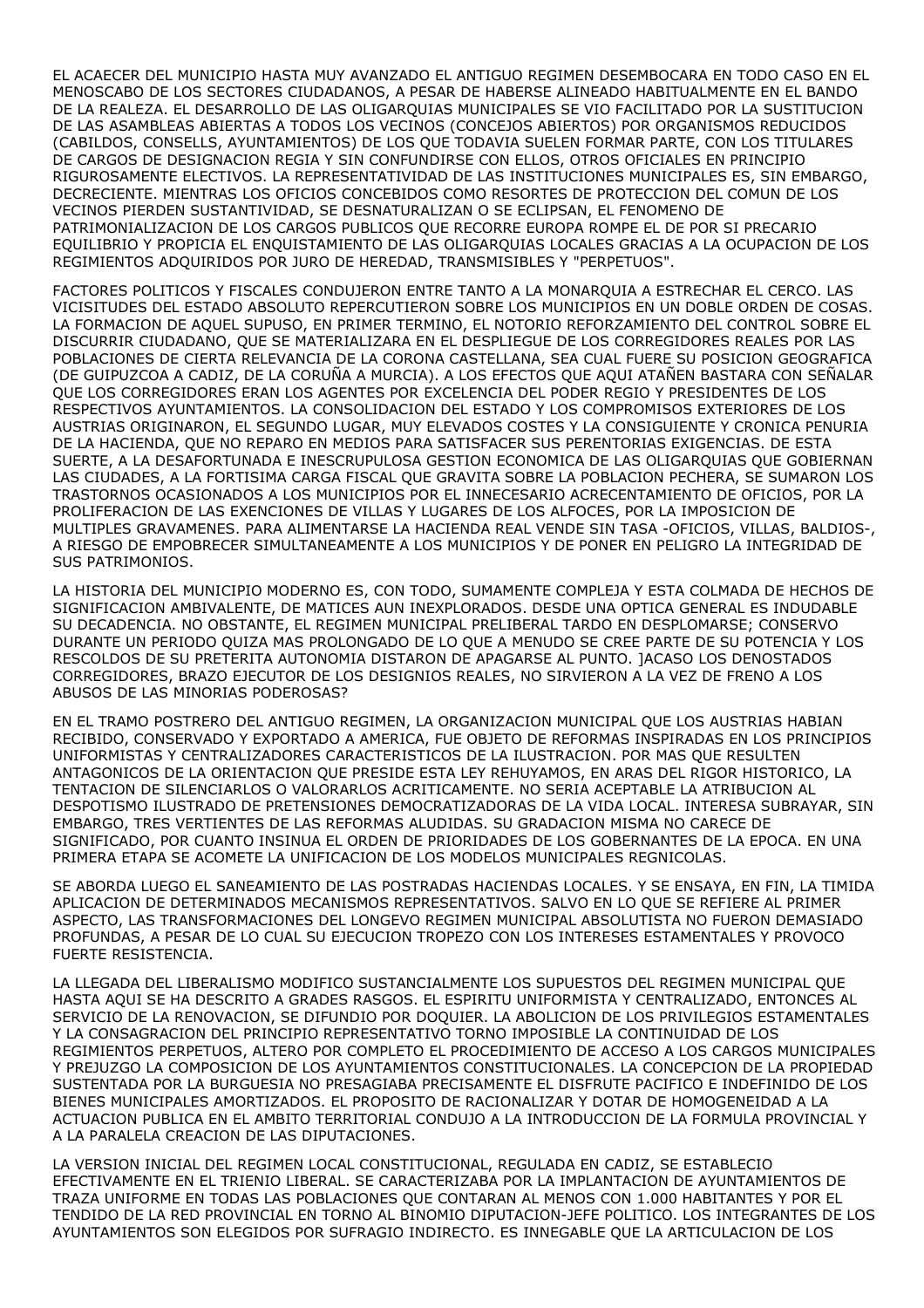ORGANOS LOCALES CON LOS DEL PODER CENTRAL SE REALIZO CON EL CONCURSO DE LAS TECNICAS CENTRALIZADORAS EN BOGA, SI BIEN LA ESFERA DE LAS COMPETENCIAS RESERVADAS A LOS AYUNTAMIENTOS ERA TODAVIA AMPLIA Y, POR OTRA PARTE, LOS AUTORES DE LA INSTRUCCION DE 1823 NO VACILARON EN DAR CABIDA A ALGUNAS SOLUCIONES QUE ENTONCES RESULTABAN PRUDENTEMENTE DESCENTRALIZADORAS.

CUANDO, TRAS LOS CONSABIDOS INTERLUDIOS ABSOLUTISTAS SE PRODUCE LA DEFINITIVA INSTALACION DEL SISTEMA CONSTITUCIONAL, EL LEGADO DOCEAÑISTA EN MATERIA DE REGIMEN LOCAL ES PRONTAMENTE REEMPLAZADO POR UN NUEVO MODELO DE CUÑO DOCTRINARIO QUE MODERADOS Y PROGRESISTAS COMPARTEN EN LO FUNDAMENTAL, CIERTO QUE CON VARIANTES Y DIFERENCIAS DE GRADO NO DESDENABLES. EL SUFRAGIO INDIRECTO CEDE ANTE EL DIRECTO EN SU MODALIDAD CENSITARIA. EL FORTALECIMIENTO DEL PODER EJECUTIVO Y EL COETANEO DESPEGUE DE LA ADMINISTRACION DEL ESTADO REDUPLICAN LAS POSIBILIDADES DE CONTROLAR EFICAZMENTE A LAS ENTIDADES LOCALES, SOMETIDAS, AL FIN, A LA FERREA CENTRALIZACION QUE, AHORA YA CON MIRAS INMOVILISTAS, LOS MODERADOS LLEVARON A SUS ULTIMAS CONSECUENCIAS EN LAS LEYES MUNICIPAL Y PROVINCIAL DE 1845. LOS PROGRESISTAS PROPUGNARAN, POR EL CONTRARIO, LA AMPLIACION DEL CENSO Y CONSIGUIENTE EXTENSION DEL SUFRAGIO, LA SUAVIZACION DE LOS MECANISMOS CENTRALIZADORES, EL INCREMENTO DE LAS FACULTADES DE LOS AYUNTAMIENTOS, LA PLENA ELECTIVIDAD DE LOS ALCALDES. EN LA MAYORIA DE LAS OCASIONES, TALES PROPUESTAS CARECIERON DE ECO Y OBTUVIERON, EN EL MEJOR DE LOS CASOS, EXITOS FUGACES. EN EL PERIODO ISABELINO SE EMPRENDE, POR LO DEMAS, Y A FUERTE RITMO, LA DESAMORTIZACION CIVIL, QUE PRIVO A LOS MUNICIPIOS DE BUENA PARTE DE SU PATRIMONIO.

LA APORTACION DE LA INMEDIATA REVOLUCION DE SEPTIEMBRE AL REGIMEN LOCAL -QUE SE CONCRETO EN LA LEGISLACION MUNICIPAL Y PROVINCIAL DE 1870- CONSISTIRA EN LA ADOPCION DE SUFRAGIO UNIVERSAL, EN LA ELECTIVIDAD DE TODOS LOS CARGOS MUNICIPALES, EN EL ROBUSTECIMIENTO DE LAS DIPUTACIONES PROVINCIALES Y EN LA CONSIDERABLE ATENUACION DEL CENTRALISMO. LOS GOBERNANTES DE LA RESTAURACION NO TARDARON, SIN EMBARGO, EN RETORNAR A LA ORIENTACION DEL REGIMEN LOCAL DE CORTE MODERADO ANTERIOR AL SEXENIO. LA MODIFICACION EN ESE SENTIDO DE LAS LEYES DE 1870 TUVO LUGAR EN DICIEMBRE DE 1876. EL REAL DECRETO DE 2 DE OCTUBRE DE 1877 CONTIENE EL TEXTO REFUNDIDO DE LA ULTIMA LEY MUNICIPAL DEL SIGLO, A LA VEZ QUE LA REGULACION DEL REGIMEN PROVINCIAL LUEGO SUSTITUIDA POR LA DE LA LEY DE 29 DE AGOSTO DE 1882.

EN VERDAD, EL PANORAMA QUE OFRECIAN LAS INSTITUCIONES LOCALES FINISECULARES ERA DESOLADOR. EN EL PLANO PROVINCIAL, LAS DIPUTACIONES PERMANECEN SUBORDINADAS POR COMPLETO A LOS GOBERNADORES CIVILES; EN EL MUNICIPAL, LOS AYUNTAMIENTOS, ESCASAMENTE REPRESENTATIVOS, SIGUEN SOMETIDOS A LA ESTRECHA TUTELA DEL ESTADO. EL PODER CENTRAL CONTINUA INVESTIDO DE ATRIBUCIONES SOBRADAS PARA INTERVENIR EN LA DESIGNACION DE LOS ALCALDES, REMOVER A LAS AUTORIDADES LOCALES O SUSPENDER LOS ACUERDOS MUNICIPALES. LOS CRITERIOS A QUE RESPONDIA LA LEGISLACION LOCAL MENCIONADA, LEJOS DE INFUNDIR VITALIDAD A AYUNTAMIENTOS Y DIPUTACIONES, PROPICIARON SU PARALISIS. LA INCIDENCIA DEL CACIQUISMO AGRAVO LA SITUACION: ATRAPO AL REGIMEN LOCAL EN LAS MALLAS DE LA INAUTENTICIDAD, LO RODEO DE PRACTICAS CORRUPTORAS Y LO CONDENO A PERVIVIR EN ESTADO AGONICO. LOS TESTIMONIOS DE LOS CONTEMPORANEOS, UNANIMES A ESTE RESPECTO, NO DEJAN LUGAR A DUDAS.

EN ESA TESITURA, EL REGIMEN LOCAL, CONSTREÑIDO POR LEYES CADUCAS Y ASFIXIADO POR LA ESPESA TRAMA CACIQUIL, DEVINO EN PROBLEMAS POLITICO DE GRUESO CALIBRE. AL TIEMPO QUE UNA SERIE DE PROYECTOS LEGISLATIVOS PREDESTINADOS A FRACASAR DESFILA POR LAS CORTES, LAS CRITICAS SE GENERALIZAN HASTA ALCANZAR EN LA VOZ DE LOS REGENERACIONISTAS UN VOLUMEN CLAMOROSO. ENTRE TALES PROYECTOS MERECEN SER RECORDADOS EL DE SANCHEZ TOCA DE 1891, EL DE SILVELA DE 1899 Y, SOBRE TODO, EL DE MAURA DE 1907, SIN DUDA EL MAS AMBICIOSO Y EL QUE FUE DEBATIDO CON MAYOR ARDOR. MAURA ERA CONSCIENTE DE LA INOCUIDAD DE LAS REFORMAS PARCIALES Y DE LA IMPOSIBILIDAD DE FRENAR LA DEGRADACION DE LA VIDA LOCAL SIN EXTIRPAR EL CACIQUISMO Y SIN INVERTIR LA ORIENTACION CENTRALIZADORA QUE INSPIRABA LAS LEYES DE 1877 Y 1882 A LA SAZON VIGENTES. EL SUYO FUE EL INTENTO MAS SERIO Y MEDITADO DE RECONSIDERACION DEL REGIMEN LOCAL EN SU CONJUNTO, DE LUCHA CONTRA LA CORRUPCION Y EN FAVOR DEL REFORZAMIENTO DE LOS ORGANISMOS MUNICIPALES Y PROVINCIALES. EL PROYECTO RECONOCIA LA DIVERSIDAD LOCAL, DEROGABA LAS DISPOSICIONES DESAMORTIZADORAS, FORTALECIA LA POSICION DE LOS ALCALDES, AFLOJABA LA TUTELA DEL ESTADO Y SIMULTANEAMENTE PRETENDIA EXTENDER LA ACCION DE LOS ENTES LOCALES POR LA VIA -ENTRE OTRAS- DE LA MUNICIPALIZACION DE SERVICIOS. LOS PROYECTOS POSTERIORES AL DE 1907 CORRIERON LA MISMA SUERTE. SI HASTA ENTONCES LA REFORMA DEL REGIMEN LOCAL HABIA CONCITADO FORTISIMA OPOSICION, EL PLANTEAMIENTO CON CARACTERES AGUDOS DE LA CUESTION REGIONAL QUE A CONTINUACION SOBREVINO, AL ABRIR UNA NUEVA BRECHA EN EL DE POR SI AGRIETADO SISTEMA POLITICO, AUMENTO LAS DIFICULTADES.

LA TRAYECTORIA LEGISLATIVA DEL REGIMEN LOCAL DESEMBOCO DURANTE LA DICTADURA DE PRIMO DE RIVERA EN LOS ESTATUTOS MUNICIPAL DE 8 DE MARZO DE 1924 Y PROVINCIAL DE 20 DE MARZO DE 1925, OBRA DE JOSE CALVO SOTELO INTIMAMENTE CONECTADA CON EL IDEARIO LOCAL MAURISTA. EL ESTATUTO MUNICIPAL PARTICIPA, EN EFECTO, DE LA CONVICCION DE QUE EL SANEAMIENTO DE LA VIDA LOCAL DEPENDIA, EN BUENA PARTE, DEL PREVIO ABANDONO DE LAS DIRECTRICES UNIFORMISTAS Y CENTRALIZADORAS. SE PRESTO EN CONSECUENCIA CIERTA ATENCION A LOS MUNICIPIOS RURALES Y A LAS ENTIDADES MENORES, PROCEDIENDOSE, POR OTRO LADO, A SUPRIMIR ALGUNAS DE LAS MANIFESTACIONES MAS RIGUROSAS DE LA SUBORDINACION DE LOS AYUNTAMIENTOS A LA ADMINISTRACION DEL ESTADO Y A ENSANCHAR EL AMBITO DE LAS COMPETENCIAS MUNICIPALES. MEDIDAS ANTES PREVISTAS POR MAURA Y YA ALUDIDAS, COMO LA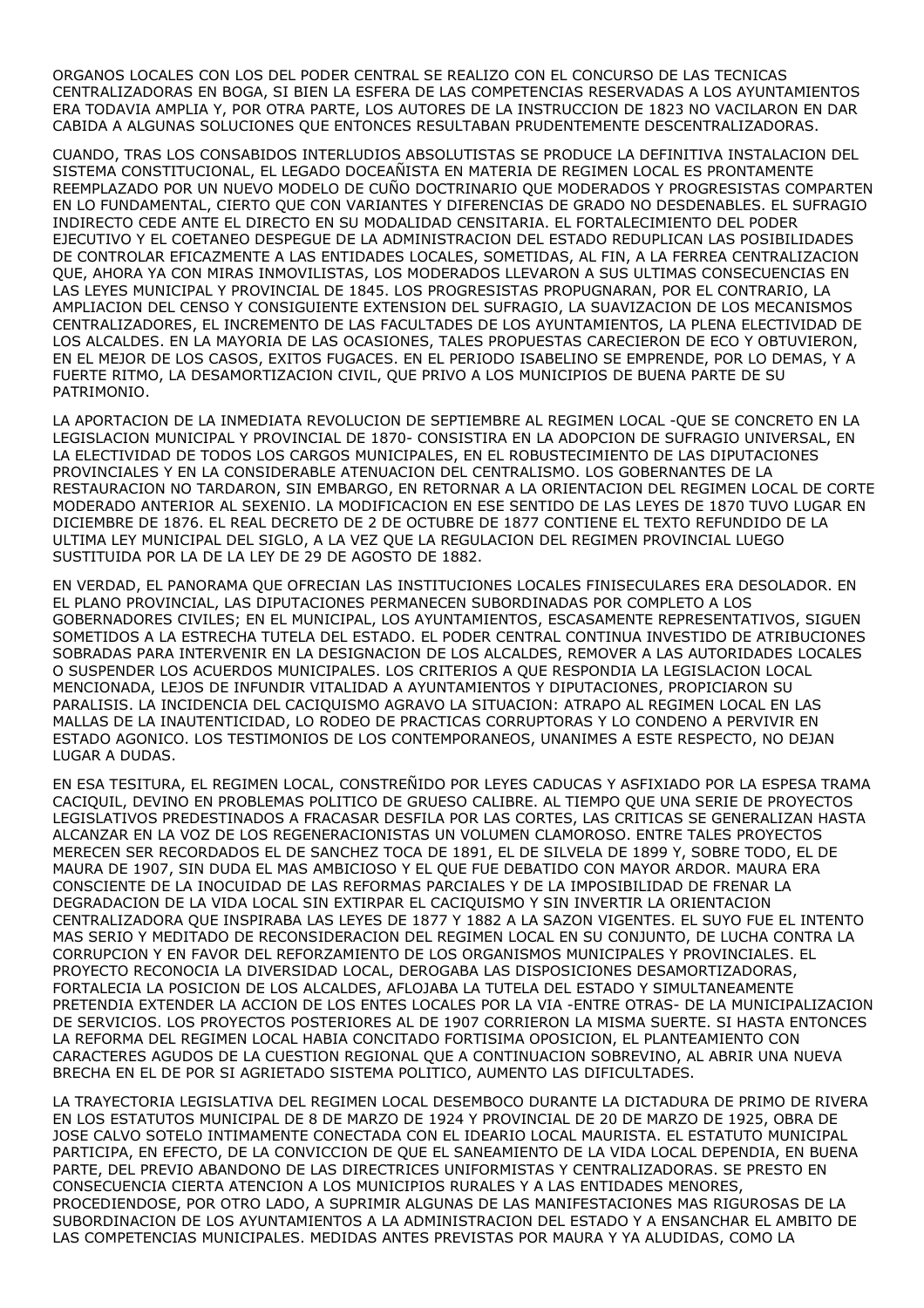DEROGACION DE LA LEGISLACION DESAMORTIZADORA Y LA MUNICIPALIZACION DE SERVICIO, FUERON IGUALMENTE INCORPORADAS AL ESTATUTO, EXPRESION, EN DEFINITIVA, DE LAS SOLUCIONES TECNICAS QUE SE HABIAN IDO GESTANDO EN LAS DECADAS PRECEDENTES Y DE LAS DOCTRINAS POLITICAS DE SIGNO AUTORITARIO, CUYO INFLUJO SE TRADUCE, POR EJEMPLO, EN LA INTRODUCCION DE LA REPRESENTACION CORPORATIVA. CON INDEPENDENCIA DE LAS DECLARACIONES FORMALES EN SENTIDO CONTRARIO, REGIMEN DICTATORIAL, DESCENTRALIZACION Y VIGORIZACION DEL REGIMEN LOCAL SE EXCLUIAN MUTUAMENTE; DE HECHO, LA APLICACION DE AQUELLOS PRECEPTOS DE LOS ESTATUTOS QUE SIMBOLIZABAN EL REFLUJO DE LA CENTRALIZACION SE DEJO EN SUSPENSO Y NO LLEGO A PRODUCIRSE.

EL RAPIDISIMO BOSQUEJO QUE ANTECEDE SUGIERE ALGUNAS REFLEXIONES, DEMASIADO OBVIAS POR SU MISMA ELEMENTALIDAD COMO PARA QUE EL LEGISLADOR PRESCINDA DE ELLAS Y LAS OLVIDE. LA EXPERIENCIA HISTORICA DEMUESTRA DE MODO IRREFUTABLE QUE EL FLORECIMIENTO DE LA VIDA LOCAL PRESUPONE EL DISFRUTE DE AMPLIA AUTONOMIA NUTRIDA POR LA PARTICIPACION AUTENTICA DE LOS VECINOS. ES IGUALMENTE INDUDABLE QUE LOS ENTES LOCALES PRECISAN RECURSOS SUFICIENTES, SUSCEPTIBLES DE SATISFACER LAS NECESIDADES Y DE PROCURAR LOS SERVICIOS QUE EL ADMINISTRADO REQUIERE Y RECLAMA. TAMPOCO PARECE CUESTIONABLE, POR ULTIMO, QUE REGIMEN LOCAL Y REGIMEN POLITICO HAN EVOLUCIONADO AL UNISONO, VERTEBRADOS AMBOS POR IDENTICOS PRINCIPIOS. NO POR OTRO MOTIVO LA HISTORIA TARDIA DE NUESTRO REGIMEN LOCAL ES LA HISTORIA DE UNA PROLONGADA, CRECIENTE Y DEVASTADORA FRUSTACION. CUANDO, COMO OCURRIO DE MANERA PARTICULARMENTE ALECCIONADORA A PARTIR DE MEDIADOS DEL OCHOCIENTOS, SE COARTA LA PARTICIPACION VECINAL, SE ADULTERA LA REPRESENTACION, SE USA Y ABUSA DE LA CENTRALIZACION, LAS INSTITUCIONES LOCALES LANGUIDECEN HASTA AGOTARSE. NO SE DEBIO AL AZAR QUE LOS REITERADOS INTENTOS DE REFORMA DEL REGIMEN LOCAL DE LA RESTAURACION RESULTARAN A LA POSTRE, ESTERILES. EL ADVENIMIENTO DEL ESTADO DEMOCRATICO Y AUTONOMICO EXIGE CONSOLIDAR DE FORMA DEFINITIVA UNAS INSTITUCIONES LOCALES CAPACES DE RESPONSABILIZARSE DE SUS PROPIOS INTERESES Y VIVIFICADORAS DE TODO EL TEJIDO DEL ESTADO.

#### II

COMO DEMUESTRA NUESTRA HISTORIA Y PROCLAMA HOY LA CONSTITUCION, DECIR REGIMEN LOCAL ES DECIR AUTONOMIA. LA PERVIVENCIA MISMA, A LO LARGO DEL TIEMPO Y BAJO LAS MAS DIVERSAS CIRCINSTANCIAS POLITICAS, DE ESTA NOTA CARACTERIZADORA MUESTRA, NO OBSTANTE, LA INDETERMINACION Y AMBIGUEDAD DEL CONCEPTO. SOLO SU CONFIGURACION POSITIVA DESDE UNOS POSTULADOS Y EN UN CONTEXTO JURIDICO-POLITICO DETERMINADO, ES CAPAZ DE DOTARLO DE UN CONTENIDO PRECISO.

PARA EMPEZAR, EL SENTIDO DE LA AUTONOMIA LOCAL NO PUEDE PRESCINDIR DE ESA REFERENCIA FUNDAMENTADORA DE NUESTRO ORDEN CONSTITUCIONAL EN QUE ESPAÑA, DESIGNANDOSE A SI MISMA COMO SUJETO REAL Y PROTAGONISTA DE SU HISTORIA, SE CONSTITUYE EN ESTADO SOCIAL Y DEMOCRATICO DE DERECHO; ANTICIPANDO ASI LA FORMALIZACION DE ESE DATO EN LA FORMULA CONCISA DE RESIDENCIAR TODA SOBERANIA EN EL PUEBLO ESPAÑOL. LA AUTONOMIA LOCAL HA DE SITUARSE, PUES, A LA LUZ DE ESE PRINCIPIO Y EN LA PERSPECTIVA DE LOS PRINCIPIOS NUCLEARES QUE LA CONSTITUCION CONTIENE PARA LA TOTAL ESTRUCTURACION DEL ESTADO.

LA VOLUNTAD DEL PUEBLO ESPAÑOL HA SIDO LA DE ENRIQUECER SU TRAMA ORGANIZATIVA, MULTIPLICANDO SUS CENTROS DE DECISION, SIN MENGUA DE LA SUPERIOR UNIDAD DE SU REALIDAD UNIFICADORA. LA DEFINICION DE LOS MUNICIPIOS Y PROVINCIAS SE HACE DE FORMA SUFICIENTE, AUNQUE NO PROLIJA, EN EL TEXTO SUPREMO. LA AUTONOMIA MUNICIPAL DEBE SER EL PRINCIPIO RECTOR DE LA REGULACION DE CADA ENTIDAD. EL CRITERIO PARA EVITAR CONTRADICCIONES CON OTRAS INSTANCIAS RADICA EN LA DETERMINACION DE SUS INTERESES RESPECTIVOS. QUE COSA SEA EL INTERES RESPECTIVO NO HA SIDO DESARROLLADO POR LA CONSTITUCION, AUNQUE SI HA DETERMINADO LOS ASUNTOS DE INTERES DE LA COMUNIDAD AUTONOMA (ART. 148.1) Y DEL ESTADO (ART. 149.1). CON ESOS ELEMENTOS Y CON LOS DATOS QUE SE DESPRENDEN DE LA REALIDAD MISMA DE LAS COSAS, ES POSIBLE CONSTRUIR LAS INSTITUCIONES LOCALES MANTENIENDOLAS EN EL LUGAR QUE DEBE CORRESPONDERLES EN UN ESTADO COMPLEJO COMO EL ACTUAL; Y A LAS CORTES GENERALES COMPETE ENRIQUECER Y CONCRETAR EL DISEÑO BASICO DE LAS ENTIDADES LOCALES COMO UNA DE LAS PIEZAS DE LA ENTERA ORGANIZACION TERRITORIAL DEL ESTADO. PRESUPONE, PUES, UNA PERSPECTIVA TERRITORIAL, ES DECIR, GLOBAL Y NO SECTORIAL. SU DESARROLLO REPRESENTA PONER EN PIE UNA INSTITUCION TERRITORIAL Y, CONSECUENTEMENTE, SU ESTATUTO SUBJETIVO - PUNTOS DE REFERENCIA DEL NUEVO ORDENAMIENTO DESDE Y POR ELLOS VERTEBRADO-, Y LA ORDENACION DE LA CAPACIDAD POTENCIALMENTE UNIVERSAL DE DICHA INSTITUCION. TODOS LOS SECTORES DE LA REALIDAD A QUE SE EXTIENDE LA ACCION PUBLICA SE ENCUENTRAN, POR ELLO, ALUDIDOS Y EN MAYOR O MENOR MEDIDA AFECTADOS. SE ESTA, EN DEFINITIVA, ANTE UNA LEY QUE ATAÑE A LA CONSTRUCCION MISMA DEL ESTADO Y AL DISEÑO DE UNO DE LOS ORDENAMIENTOS JURIDICO-ADMINISTRATIVOS QUE EN EL SE INTEGRAN.

SI EN SUS ORIGENES MEDIEVALES AUTONOMIA LOCAL ES EL MUNICIPIO URBANO, LA CIUDAD QUE NACE LIBRE POR EXENCION DEL MUNDO SEÑORIAL EN DECLIVE Y SI, EN EL MOMENTO DEL SURGIMIENTO DEL ESTADO CONSTITUCIONAL, ESA CARACTERIZACION PUDO COMPLETARSE IDENTIFICANDOLA CON UN SUPUESTO ORDEN LOCAL DE COMPETENCIAS, NINGUNA DE ESAS DOS IDEAS SIRVE HOY PARA DETERMINAR LA AUTONOMIA. NO SE TRATA AHORA DE UTILIZAR EL ESCALON MUNICIPAL COMO PIEZA DECISIVA EN UN PROCESO HISTORICO DE EMERGENCIA DE UN NUEVO ORDEN POLITICO, SINO MAS BIEN DE DELIMITAR EL ESPACIO Y EL PAPEL PROPIOS DE LAS ENTIDADES LOCALES EN EL SENO DE UN ORDEN CONSTITUIDO, PERO TAMPOCO ES POSIBLE ENTENDER HOY LOS PODERES PUBLICOS COMO ESTRUCTURAS MONILITICAS, CONSTRUIDAS EN CASCADA DE MAYOR A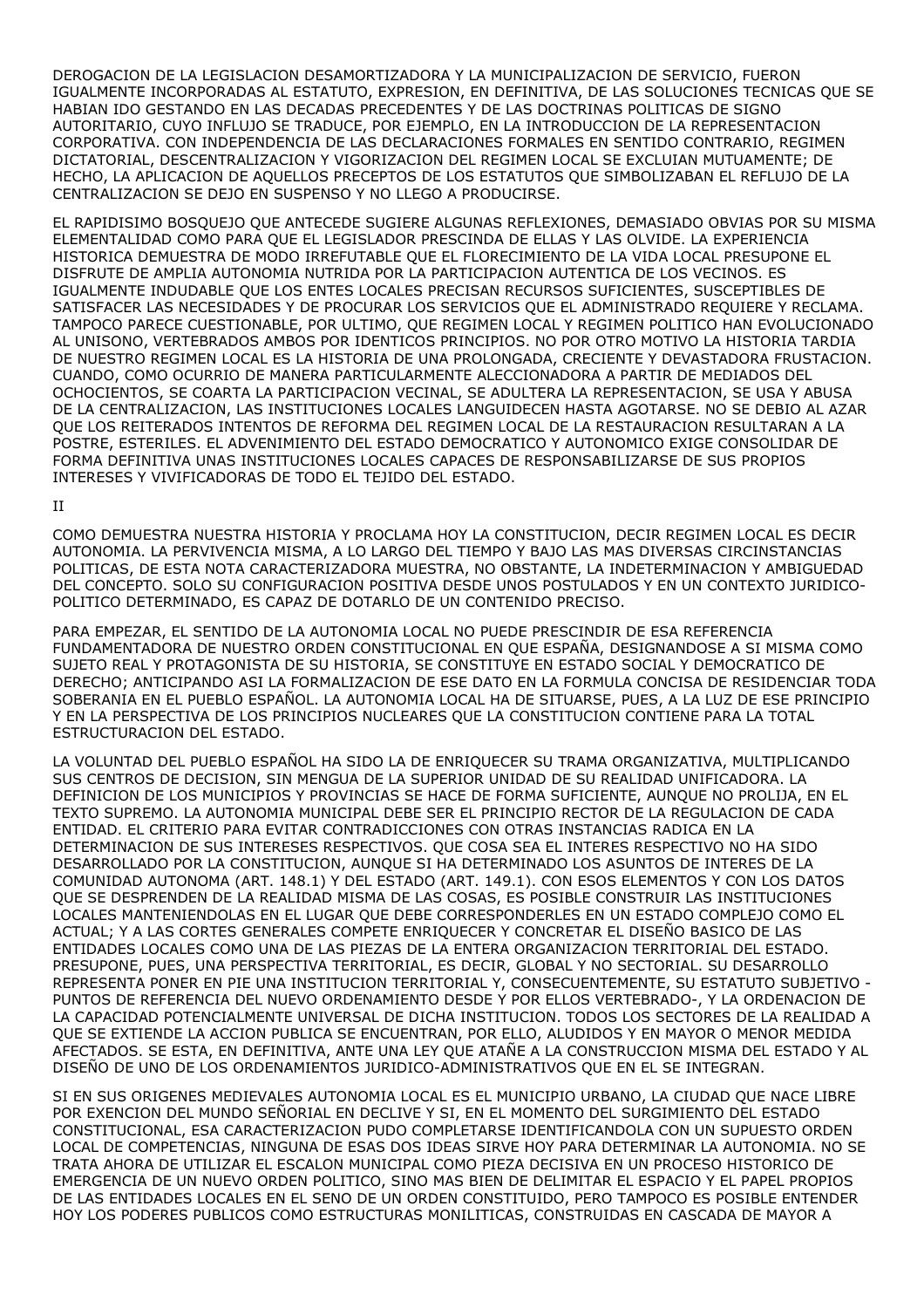MENOR Y DOTADAS DE FUNCIONES RELATIVAMENTE ESTABLES Y DIFERENCIADAS POR SERLO TAMBIEN EL MUNDO AL QUE SE ENFRENTA.

MUY AL CONTRARIO, LA REALIDAD SOCIAL, CULTURAL, TECNOLOGICA Y ECONOMICA HA ROTO DEFINITIVAMENTE LAS SITUACIONES SINGULARES DE RELATIVO AISLAMIENTO Y HOY LA SOCIEDAD SE NOS MUESTRA COMO UN TODO CONTINUO DONDE LA DISTANCIA, ANTES FACTOR EXPLICATIVO DE SUPUESTAS AUTARQUIAS, HA SIDO VENCIDA POR LOS MEDIOS DE TRANSPORTE, POR LAS ONDAS Y POR LA DEPENDENCIA DE UN MERCADO UNICO A NIVEL NACIONAL A SU VEZ YA INTIMAMENTE RELACIONADO CON LA REALIDAD INTERNACIONAL.

ESA CONTINUIDAD DEL TEJIDO SOCIAL HACE IMPOSIBLE MARCAR UNAS FRONTERAS NITIDAS A LOS INTERESES CUYA TUTELA RESPECTIVA SE ENCOMIENDA A LOS DISTINTOS PODERES QUE DESTACAN ASI SU CONDICION DE FORMAR PARTE DE UN CONJUNTO INSTITUCIONAL DE ARQUIRTECTURA COMPLEJA EN QUE LAS PARTES ADQUIEREN SENTIDO EN FUNCION DEL TODO, PERO ARTICULANDOSE ENTRE SI NO POR PRINCIPIOS FORMALES, SINO POR CRITERIOS MATERIALES QUE TRATAN DE ADAPTAR LAS COMPETENCIAS A LOS INTERESES REALES EN JUEGO.

LA AUTONOMIA LOCAL NO PUEDE DEFINIRSE DE FORMA UNIDIMENSIONAL DESDE EL PURO OBJETIVISMO LOCALISTA O REGIONALISTA, SINO QUE REQUIERE SER SITUADA EN EL MARCO DEL ORDENAMIENTO INTEGRAL DEL ESTADO.

LA DIFICULTAD ESPECIFICA DE ESE OBJETIVO RADICA EN QUE ESTE NO ES UNICO Y HOMOGENEO, SINO CONSTITUIDO POR LA ACCION SIMULTANEA DE LOS PRINCIPIOS DE UNIDAD Y AUTONOMIA DE LAS NACIONALIDADES Y REGIONES, QUE ENCUENTRAN SU EXPRESION ORGANIZARTIVA EN LA DISTRIBUCION DEL PODER ENTRE LAS INSTITUCIONES GENERALES DE LA NACION Y LAS COMUNIDADES AUTONOMAS. PUEDE CALIFICARSE DE FELIZ LA CONCEPTUACION DE ESA FORMULA COMO ESTADO COMPUESTO, UN ESTADO CON UNA UNICA SOBERANIA, UN SOLO PUEBLO CON UN DESTINO POLITICO COMUN, QUE -RECONOCIENDO SU DIVERSIDAD- CONSTITUYE EL SISTEMA DE RESOLUCION PERMANENTE DE SUS CONTRADICCIONES, CONFLICTOS Y TENSIONES QUE NO OTRA COSA ES EL ESTADO, SOBRE LA BASE DE UNA PLURALIDAD DE INSTANCIAS AUTONOMAS Y DIVERSAS, VERTEBRADAS ENTRE SI PARA EL MANTENIMIENTO DEL VALOR DE LA UNIDAD. CARECE, PUES, DE VERDADERO SENTIDO LA APELACION SIN MAS A MODELOS PREESTABLECIDOS, PUES LAS CORPORACIONES LOCALES TIENEN EN EL SISTEMA ASI DESCRITO UNA POSICION PROPIA, QUE NO SE DEFINE POR RELACION A NINGUNA OTRA DE LAS INSTANCIAS TERRITORIALES, AFIRMANDOSE -IGUAL QUE ESTAS- EN SU CONDICION, GANADA POR SU PESO HISTORICO Y ACTUAL, DE PARTES COMPONENTES DE LA TOTAL ESTRUCTURA DEL ESTADO.

HUELGA DECIR QUE LA AUTONOMIA LOCAL, PARA SU REALIDAD, PRECISA DE UNA INSTITUCION CAPAZ DE ACTUARLA; INSTITUCION QUE, POR EXPRESO MANDATO CONSTITUCIONAL Y CUANDO MENOS EN EL ESCALON BASICO MUNICIPAL, HA DE MONTARSE SOBRE LA DOBLE NOTA DE LA REPRESENTATIVIDAD DIRECTA Y LA PERSONIFICACION. PERO, EN LO QUE MAS INTERESA AHORA, ELLO SIGNIFICA QUE EL REGIMEN LOCAL TIENE QUE SER, POR DE PRONTO, LA NORMA INSTITUCIONAL DE LOS ENTES LOCALES. ESTA COMPROBACION ELEMENTAL IMPLICA DOS CONSECUENCIAS DE PRIMERA IMPORTANCIA. EN PRIMER TERMINO, QUE ESA NORMA DESARROLLA LA GARANTIA CONSTITUCIONAL DE LA AUTONOMIA LOCAL, FUNCION ORDINAMENTAL QUE, AL ESTARLE RESERVADA O, LO QUE ES IGUAL, VEDADA A CUALESQUIERA OTRAS NORMAS, PRESTA A SU POSICION EN EL ORDENAMIENTO EN SU CONJUNTO UNA VIS ESPECIFICA, NO OBSTATE SU CONDICION FORMAL DE LEY ORDINARIA. DE OTRO LADO, EL HECHO DE QUE LAS ENTIDADES LOCALES, NO OBSTANTE SU INEQUIVOCA SUSTANCIA POLITICA, DESPLIEGUEN SU CAPACIDAD EN LA ESFERA DE LO ADMINISTRATIVO, JUSTIFICA TANTO ESTA ULTIMA CONDICION DEL MARCO DEFINIDOR DE SU AUTONOMIA, COMO IDENTIFICACION DEL TITULO CONSTITUCIONAL PARA SU ESTABLECIMIENTO EN EL ARTICULO 149.1, APARTADO 18, EN RELACION CON EL 148.1, APARTADO 2., DEL TEXTO FUNDAMENTAL.

QUEDA EXPLICADO, ASI, QUE LA DETERMINACION DE ESE MARCO ES EL RESULTADO DE LA ACCION CONJUNTA, SEGUN LA CONCRETA DISTRIBUCION DE LA POTESTAD LEGISLATIVA EN LA MATERIA OPERADA POR EL BLOQUE NORMATIVO INTEGRADO POR LA CONSTITUCION Y LOS ESTATUTOS DE AUTONOMIA, DE LA LEY GENERAL Y LA LEY TERRITORIAL.

LA PECULIAR ESTRUCTURA DE DICHO MARCO -DECISION BASICA CONSTITUCIONAL EN TERMINOS DE GARANTIA INSTITUCIONAL Y REMISION AL LEGISLADOR ORDINARIO DE LOS ENTES LOCALES-, NO SIGNIFICA, SIN EMBARGO, QUE ESE ESTATUTO DEBA QUEDAR REGULADO AGOTADORAMENTE POR LA LEY. RESURGE AQUI LA VIEJA POLEMICA ENTRE UNIFORMISMO Y DIVERSIDAD EN LA ORGANIZACION LOCAL, EN MODO ALGUNO RESUELTA CON LOS INTENTOS FRUSTRADOS DE TIPIFICACION DE REGIMENES LOCALES (QUE SOLO SUPONEN UNA ESTERIL FLEXIBILIZACION DEL UNIFORMISMO), SOLO QUE AHORA TRANSMUTADA EN LA TENSION ENTRE LOS VALORES CONSTITUCIONALES DE UNIDAD Y AUTONOMIAS (DE LAS NACIONALIDADES Y REGIONES Y DE LOS ENTES LOCALES). LA RESOLUCION ADECUADA A ESA TENSION EXIGE DESDE LUEGO LA CONSTRICCION DEL MARCO GENERAL A LO ESTRICTAMENTE INDISPENSABLE PARA SATISFACER EL INTERES NACIONAL, PERO TAMBIEN DESDE LUEGO UNA ESPECIFICA PONDERACION, SEGUN SU VALOR CONSTITUCIONAL RELATIVO, DE LAS EXIGENCIAS RECIPROCAS DEL INTERES AUTONOMICO Y EL ESTRICTAMENTE LOCAL. DE ESA PONDERACION RESULTA QUE SI EN LO QUE TRASCIENDE A LA CONFORMACION DE LA ORGANIZACION TERRITORIAL (PROCESOS DE ALTERACION DE MUNICIPIOS Y CREACION DE NUEVOS ENTES TERRITORIALES), DEBE PRIMAR EL INTERES AUTONOMICO, NO SUCEDE LO MISMO EN EL PLANO DE LA ORGANIZACION INTERNA DE LAS ENTIDADES LOCALES; PLANO EN EL QUE PROCEDE RECONOCER LA PRIMACIA DEL INTERES DE LA ACOMODACION DE AQUELLA A LAS CARACTERISTICAS ESPECIFICAS DE ESTAS.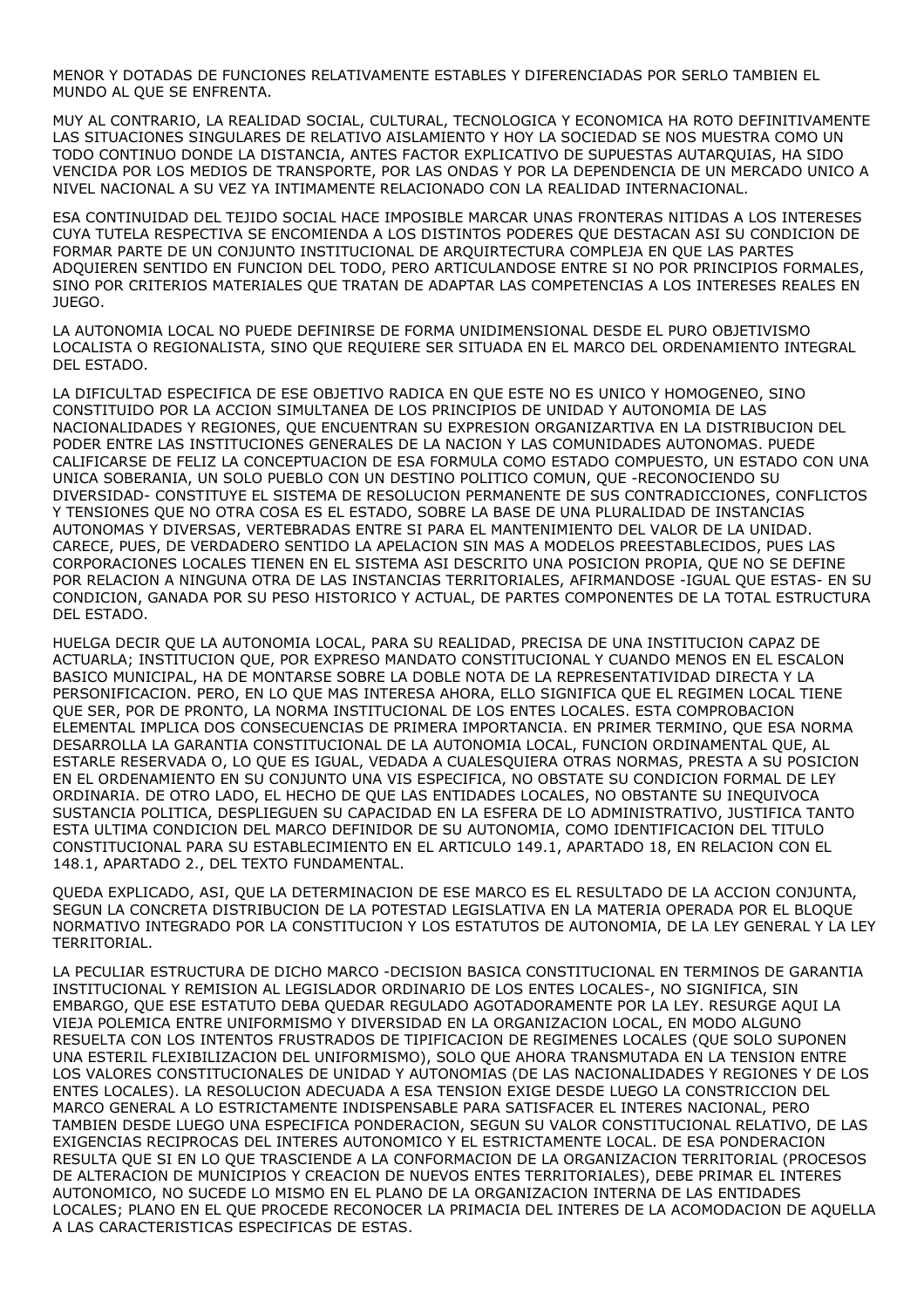POR EL REGIMEN LOCAL, PARA CUMPLIR SU FUNCION DE GARANTIA DE LA AUTONOMIA E, INCLUSO, SU COMETIDO ESPECIFICO EN CUANTO NORMA INSTITUCIONAL DE LA ADMINISTRACION LOCAL, PRECISA EXTRAVASAR LO PURAMENTE ORGANIZATIVO Y DE FUNCIONAMIENTO PARA PENETRAR EN EL CAMPO DE LAS COMPETENCIAS, LAS REGLAS DE LA ACTIVIDAD PUBLICA Y EL REGIMEN DE LOS MEDIOS PERSONALES Y MATERIALES. OBVIO RESULTA DECIR QUE, EN ESTE CAMPO, LA REGULACIOIN LEGAL HA DE TENER MUY PRESENTE LA OPCION CONSTITUCIONAL, EXPRESADA EN EL ARTICULO 149.1, APARTADO 18, EN FAVOR DE UNA ORDENACION COMUN, CONFIGURANDO LAS INEVITABLES PECULIARIDADES DE LA ADMINISTRACION LOCAL DESDE ESE FONDO HOMOGENEO, PARA SU INTEGRACION COHERENTE EN EL MISMO.

EN PUNTO AL ASPECTO, ABSOLUTAMENTE CRUCIAL, DE LAS COMPETENCIAS, LA BASE DE PARTIDA NO PUEDE SER HOY OTRA QUE LA DE LA RADICAL OBSOLESCENCIA, POR LAS RAZONES YA DICHAS ANTERIORMENTE, DE LA VINCULACION DE LA AUTONOMIA A UN BLOQUE DE COMPETENCIAS POR NATURALEZA SEDICENTEMENTE LOCALES.

EN EFECTO, SALVO ALGUNAS EXCEPCIONES SON RARAS LAS MATERIAS QUE EN SU INTEGRIDAD PUEDAN ATRIBUIRSE AL EXCLUSIVO INTERES DE LAS CORPORACIONES LOCALES; LOGICAMENTE TAMBIEN SON RARAS AQUELLAS EN LAS QUE NO EXISTA INTERES LOCAL EN JUEGO; DE AHI QUE LA CUESTION DE LOS AMBITOS COMPETENCIALES DE LOS ENTES LOCALES DEBA TENER EN CUENTA UNA COMPOSICION EQUILIBRADA DE LOS SIGUIENTES FACTORES:

A) LA NECESIDAD DE LA GARANTIA SUFICIENTE DE LA AUTONOMIA LOCAL, QUE CUMPLE SATISFACER EN PRIMER TERMINO A LA LEY GENERAL POR TRATARSE DEL DESARROLLO DE UNA OPCION CONSTRUCTIVA CONSTITUCIONAL, QUE, POR TANTO, HA DE TENER VIGENCIA EN TODO EL TERRITORIO DE LA NACION EN TERMINOS DE, CUANDO MENOS, UN MINIMO COMUN DENOMINADOR EN CUENTO AL CONTENIDO DE DICHA AUTONOMIA.

B) LA EXIGENCIA DE LA ARMONIZACION DE ESA GARANTIA GENERAL CON LA DISTRIBUCION TERRITORIAL DE LA DISPOSICION LEGISLATIVA SOBRE LAS DISTINTAS MATERIAS O SECTORES ORGANICOS DE ACCION PUBLICA, PUES ES A TODAS LUCES CLARO QUE UNA Y OTRA NO PUEDEN, SO PENA DE INSCONSTITUCIONALIDAD, ANULARSE RECIPROCAMENTE.

C) LA IMPOSIBILIDAD MATERIAL, EN TODO CASO, DE LA DEFINICION CABAL Y SUFICIENTE DE LAS COMPETENCIAS LOCALES EN TODOS Y CADA UNO DE LOS SECTORES DE INTERVENCION POTENCIAL DE LA ADMINISTRACION LOCAL DESDE LA LEGISLACION DEL REGIMEN LOCAL.

EL SISTEMA LEGAL DE CONCRECION COMPETENCIAL DE LA AUTONOMIA LOCAL PRETENDE REALIZAR ESA COMPOSICION EQUILIBRADA A QUE SE HA HECHO ALUSION. SOBRE EL FONDO DEL RECONOCIMIENTO EXPRESO DE LAS POTESTADES Y EXORBITANTES QUE CORRESPONDEN A LOS ENTES LOCALES TERRITORIALES EN SU CONDICION DE ADMINISTRACION PUBLICA, TODO EL SISTEMA PIVOTA SOBRE LA PLASMACION DEL CRITERIO MATERIAL DESDE EL QUE DEBE PRODUCIRSE LA CONCRECION LEGAL DE LAS COMPETENCIAS; CRITERIO QUE NO ES OTRO QUE EL DERECHO DE LAS CORPORACIONES LOCALES A INTERVENIR, CON LA INTENSIDAD Y EL ALCANCE MAXIMOS -DESDE EL PRINCIPIO CONSTITUCIONAL DE LA DESCENTRALIZACION Y PARA LA REALIZACION DEL DERECHO FUNDAMENTAL A LA PARTICIPACION EN LOS ASUNTOS PUBLICOS- QUE PERMITA LA IMPLICACION RELATIVA DE LOS INTERESES DE LAS DIFERENTES COLECTIVIDADES TERRITORIALES EN CUALESQUIERA DE DICHOS ASUNTOS PUBLICOS. EL MECANISMO DE CIERRE LO PROPORCIONA, DE UN LADO, LA IMPOSICION A LA LEGISLACION SECTORIAL -DESDE LA ESPECIAL POSICION ORDINAMENTAL QUE A LA LEY DEL REGIMEN LOCAL ES PROPIA SEGUN YA SE HA HECHO NOTAR- DE LA PONDERACION DEL EXPRESADO CRITERIO, Y DE OTRO, LA ARTICULACION DE LAS COMPETENCIAS ADMINISTRATIVAS EN LA MATERIA DE QUE SE TRATE DE FORMA CONSECUENTE CON LA MISMA, ASI COMO LA ATRIBUCION A LA LEGISLACION BASICA ESTATAL DE UNA FUNCION DE ASEGURAMIENTO DE UN MINIMO COMPETENCIAL A LA ADMINISTRACION LOCAL.

FINALMENTE, LA ORGANIZACION BASICA DE LAS CORPORACIONES LOCALES Y LAS RELACIONES DE ESTAS CON LAS OTRAS DOS ADMINISTRACIONES PUBLICAS TERRITORIALES, SE INSCRIBEN LOGICAMENTE EN LAS LINEAS MAESTRAS QUE HAN QUEDADO TRAZADAS.

POR LO QUE HACE REFERENCIA A LAS RELACIONES INTERADMINISTRATIVAS, SALTA A LA VISTA LA RADICAL INADECUACION DEL MANTENIMIENTO EN EL NUEVO Y COMPUESTO ESTADO CONSTITUCIONAL DE LAS TECNICAS Y LAS CATEGORIAS CRISTALIZADAS EN EL ESTADO CENTRALISTA Y AUTORITARIO. EN PARTICULAR, ESE JUICIO DE RADICAL OBSOLESCENCIA MERECE PREDICARSE DE LAS TECNICAS FORMALIZADAS ACTUABLES POR VOLUNTAD UNILATERAL DE UNA DE LAS ADMINISTRACIONES E INCIDENTES NORMALMENTE EN LA VALIDEZ O LA EFICACIA DE LOS ACTOS EMANADOS DE OTRA, EN ESTE SENTIDO SUBORDINADA A LA ANTERIOR, TECNICAS QUE NO SON SINO TRASUNTO Y CONSECUENCIA LOGICOS DE LAS CONSTRUCCION PIRAMIDAL Y JERARQUICA DEL PODER PUBLICO ADMINISTRATIVO, PUESTO QUE LA TUTELA, A LA QUE TODAS ELLAS SE RECONDUCEN, NO ES SINO UNA CATEGORIA QUE EXPRESA UNA SITUACION DE FUERTE DEPENDENCIA CASI JERARQUICA. EL PRINCIPIO CONSTITUCIONAL DE AUTONOMIA Y EL ADMINISTRATIVO DE LA DESCENTRALIZACION, EN QUE SE FUNDAMENTA EL NUEVO ESTADO, IMPLICAN LAS DIVERSIFICACIONES DE LOS CENTROS DEL PODER PUBLICO ADMINISTRATIVO Y LA ACTUACION DE CADA UNO DE ELLOS, EN SU AMBITO PROPIO, CON PLENA CAPACIDAD Y BAJO LA PROPIA RESPONSABILIDAD, ES DECIR, IMPIDEN LA ATRIBUCION A ALGUNO DE ELLOS DE FACULTADES DE CONTROL QUE RECAIGAN SOBRE LA ACTIVIDAD EN GENERAL DE LOS OTROS Y QUE SUPONGAN UNA LIMITACION DE LA CAPACIDAD DE ESTOS. CIERTO QUE ELLO NO SIGNIFICA EN MODO ALGUNO LA INVERTEBRACION DEL PODER PUBLICO ADMINISTRATIVO, PUES SIMULTANEAMENTE JUEGA EL PRINCIPIO DE UNIDAD Y SU TRADUCCION ADMINISTRATIVA EN LOS DE COORDINACION Y EFICACIA. SUCEDE SOLO QUE YA NO ES LEGITIMA LA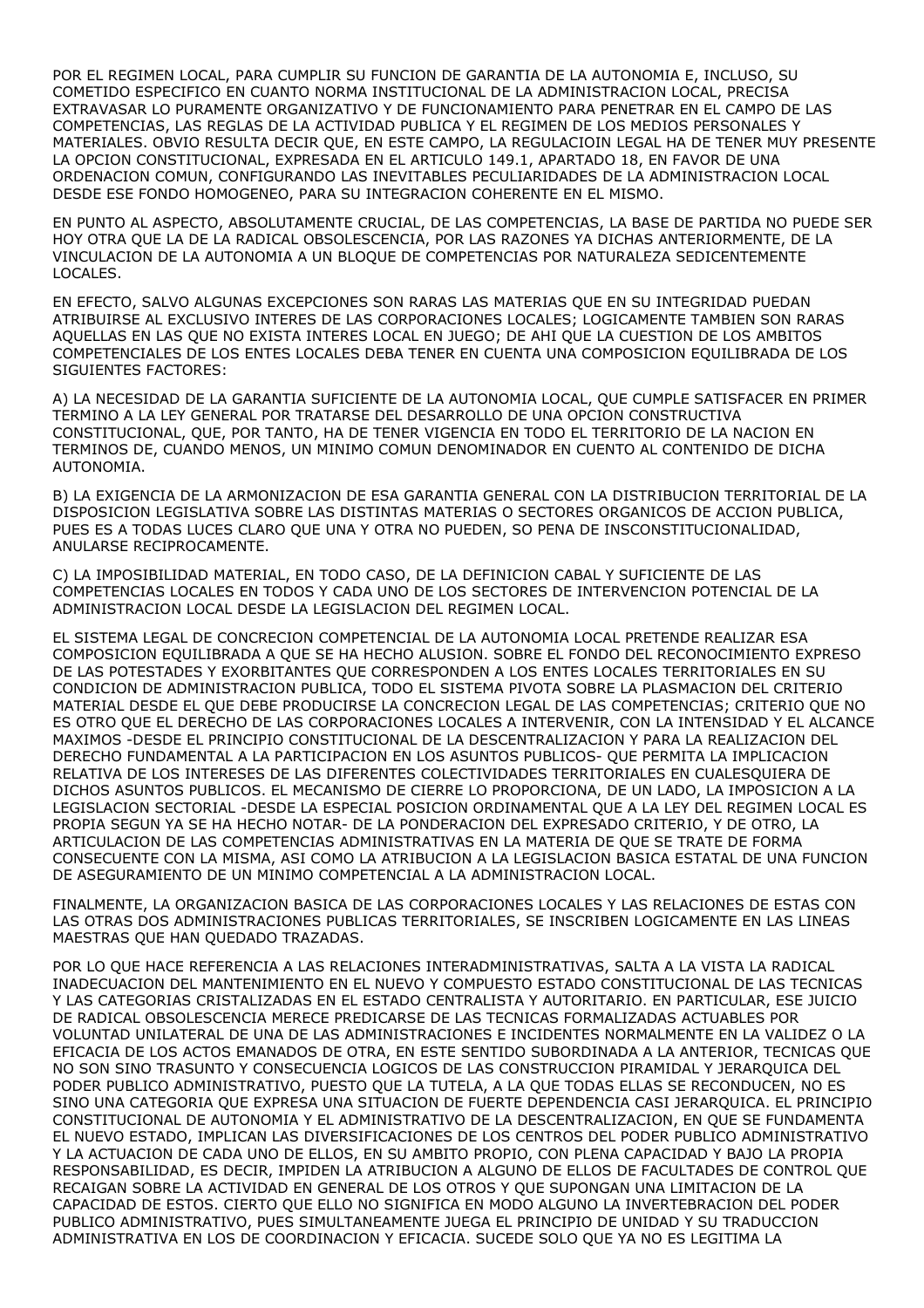REALIZACION DE ESTOS VALORES POR LAS VIAS EXPUESTAS; ANTES BIEN, HA DE SER EL RESULTADO DEL JUEGO MISMO DE LA VIDA INSTITUCIONAL DESDE SUS PRESUPUESTOS DE REPRESENTATIVIDAD DEMOCRATICA Y GESTION AUTONOMA DE LAS PROPIAS COMPETENCIAS (CON LO QUE TODAS LAS INSTANCIAS ADMINISTRATIVAS SON IDENTICAS EN CUANTO A CAPACIDAD EN LA ESFERA DE SUS ASUNTOS, DERIVANDO LA DESIGUALDAD UNICAMENTE DE LA ESTRUCTURA INHERENTE AL INTERES PUBLICO) COMO FRUTO DEL ESFUERZO PERMANENTE DE INTEGRACION POLITICO-SOCIAL EN EL ORDEN CONSTITUIDO. DE ESTE MODO, LAS TECNICAS DE RELACION ENTRE ADMINISTRACIONES HAN DE TENER POR OBJETO MAS BIEN LA DEFINICION DEL MARCO Y DE LOS PROCEDIMIENTOS QUE FACILITEN EL ENCUENTRO Y LA COMUNICACION, INCLUSO DE CARACTER INFORMAL, PARA LA COLABORACION Y LA COORDINACION INTERADMINISTRATIVAS, FUNDAMENTALMENTE VOLUNTARIOS Y DE BASE NEGOCIAL. NATURALMENTE QUE EL CUADRO DE TECNICAS HA DE CERRARSE POR UN SISTEMA RESOLUTORIO DEL SUPUESTO LIMITE DEL CONFLICTO, POR FRACASO DE LAS MISMAS. LA CONFIGURACION DE ESE SISTEMA DE CONFLICTOS TIENE QUE SER, A LA VEZ, RESPETUOSA CON LA ESENCIAL IGUALDAD POSICIONAL DE LAS ADMINISTRACIONES TERRITORIALES Y ASEGURADORA DE QUE EL PLANTEAMIENTO Y LA SUSTANCIACION DEL CONFLICTO NO ALTERAN LA ESPECIFICA ESTRUCTURA CONSTITUCIONAL DE LOS INTERESES PUBLICOS A LOS QUE SIRVEN DICHAS ADMINISTRACIONES.

LAS ANTERIORES REFLEXIONES SON UN COMPENDIO DE LA FILOSOFIA QUE INSPIRA LA LEY. ESTA, MAS QUE PRETENDER GARANTIZAR LA AUTONOMIA SOBRE LA QUIETUD DE COMPARTIMENTOS ESTANCOS E INCOMUNICADOS Y, EN DEFINITIVA, SOBRE UN EQUILIBRIO ESTATIVO PROPIO DE LAS COSAS INANIMADAS, BUSCA FUNDAMENTAR AQUELLA EN EL EQUILIBRIO DINAMICO PROPIO DE UN SISTEMA DE DISTRIBUCION DEL PODER, TRATANDO DE ARTICULAR LOS INTERESES DEL CONJUNTO, RECONOCIENDO A CADA UNO LO SUYO Y ESTABLECIENDO LAS COMPETENCIAS, PRINCIPIOS, CRITERIOS Y DIRECTRICES QUE GUIEN LA APLICACION PRACTICA DE LA NORMA EN SU CONJUNTO DE FORMA ABIERTA A LA REALIDAD Y A LAS NECESIDADES DEL PRESENTE.

TITULO PRIMERO

#### DISPOSICIONES GENERALES

ARTICULO 1.

1. LOS MUNICIPIOS SON ENTIDADES BASICAS DE LA ORGANIZACION TERRITORIAL DEL ESTADO Y CAUCES INMEDIATOS DE PARTICIPACION CIUDADANA EN LOS ASUNTOS PUBLICOS, QUE INSTITUCIONALIZAN Y GESTIONAN CON AUTONOMIA LOS INTERESES PROPIOS DE LAS CORRESPONDIENTES COLECTIVIDADES.

2. LA PROVINCIA Y, EN SU CASO, LA ISLA GOZAN, ASIMISMO, DE IDENTICA AUTONOMIA PARA LA GESTION DE LOS INTERESES RESPECTIVOS.

#### ARTICULO 2.

1. PARA LA EFECTIVIDAD DE LA AUTONOMIA GARANTIZADA CONSTITUCIONALMENTE A LAS ENTIDADES LOCALES, LA LEGISLACION DEL ESTADO Y LA DE LAS COMUNIDADES AUTONOMAS, REGULADORA DE LOS DISTINTOS SECTORES DE ACCION PUBLICA, SEGUN LA DISTRIBUCION CONSTITUCIONAL DE COMPETENCIAS, DEBERA ASEGURAR A LOS MUNICIPIOS, LAS PROVINCIAS Y LAS ISLAS SU DERECHO A INTERVENIR EN CUANTOS ASUNTOS AFECTEN DIRECTAMENTE AL CIRCULO DE SUS INTERESES, ATRIBUYENDOLES LAS COMPETENCIAS QUE PROCEDA EN ATENCION A LAS CARACTERISTICAS DE LA ACTIVIDAD PUBLICA DE QUE SE TRATE Y A LA CAPACIDAD DE GESTION DE LA ENTIDAD LOCAL, DE CONFORMIDAD CON LOS PRINCIPIOS DE DESCENTRALIZACION Y DE MAXIMA PROXIMIDAD DE LA GESTION ADMINISTRATIVA A LOS CIUDADANOS.

2. LAS LEYES BASICAS DEL ESTADO PREVISTAS CONSTITUCIONALMENTE DEBERAN DETERMINAR LAS COMPETENCIAS QUE ELLAS MISMAS ATRIBUYAN O QUE, EN TODO CASO, DEBAN CORRESPONDER A LOS ENTES LOCALES EN LAS MATERIAS QUE REGULEN.

ARTICULO 3.

1. SON ENTIDADES LOCALES TERRITORIALES:

A) EL MUNICIPIO.

B) LA PROVINCIA.

C) LA ISLA EN LOS ARCHIPIELAGOS BALEAR Y CANARIO.

2. GOZAN, ASIMISMO, DE LA CONDICION DE ENTIDADES LOCALES:

A) LAS ENTIDADES DE AMBITO TERRITORIAL INFERIOR AL MUNICIPAL, INSTITUIDAS O RECONOCIDAS POR LAS COMUNIDADES AUTONOMAS, CONFORME AL ARTICULO 45 DE ESTA LEY.

B) LAS COMARCAS U OTRAS ENTIDADES QUE AGRUPEN VARIOS MUNICIPIOS, INSTITUIDAS POR LAS COMUNIDADES AUTONOMAS DE CONFORMIDAD CON ESTA LEY Y LOS CORRESPONDIENTES ESTATUTOS DE AUTONOMIA.

C) LAS AREAS METROPOLITANAS.

D) LAS MANCOMUNIDADES DE MUNICIPIOS.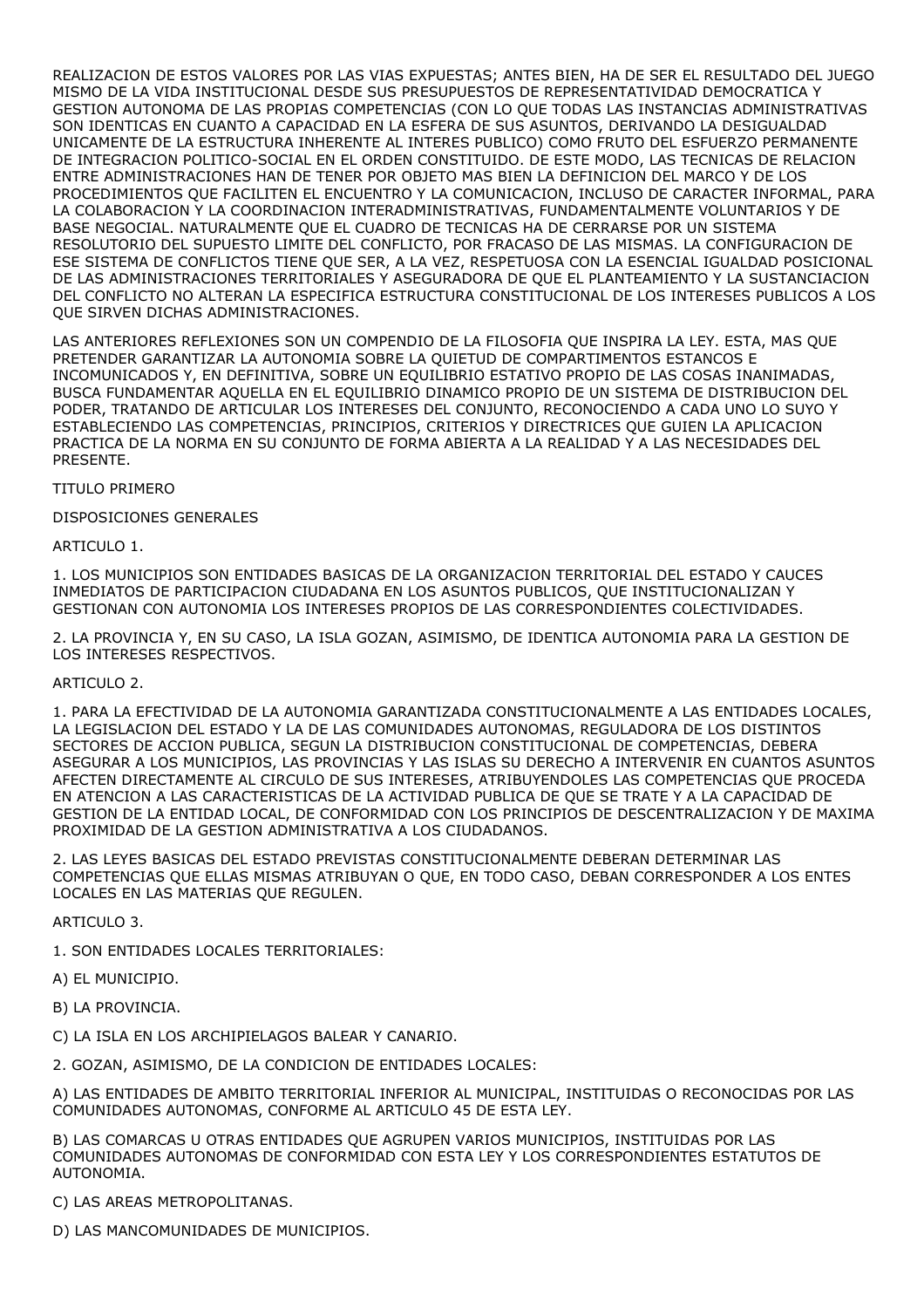ARTICULO 4.

1. EN SU CALIDAD DE ADMINISTRACIONES PUBLICAS DE CARACTER TERRITORIAL, Y DENTRO DE LA ESFERA DE SUS COMPETENCIAS, CORRESPONDEN EN TODO CASO A LOS MUNICIPIOS, LAS PROVINCIAS Y LAS ISLAS:

A) LAS POTESTADES REGLAMENTARIA Y DE AUTOORGANIZACION.

B) LAS POTESTADES TRIBUTARIA Y FINANCIERA.

C) LA POTESTAD DE PROGRAMACION O PLANIFICACION.

D) LAS POTESTADES EXPROPIATORIA Y DE INVESTIGACION, DESLINDE Y RECUPERACION DE OFICIO DE SUS BIENES.

E) LA PRESUNCION DE LEGITIMIDAD Y LA EJECUTIVIDAD DE SUS ACTOS.

F) LAS POTESTADES DE EJECUCION FORZOSA Y SANCIONADORA.

G) LA POTESTAD DE REVISION DE OFICIO DE SUS ACTOS Y ACUERDOS.

H) LA INEMBARGABILIDAD DE SUS BIENES Y DERECHOS EN LOS TERMINOS PREVISTOS EN LAS LEYES; LAS PRELACIONES Y PREFERENCIAS Y DEMAS PRERROGATIVAS RECONOCIDAS A LA HACIENDA PUBLICA PARA LOS CREDITOS DE LA MISMA, SIN PERJUICIO DE LAS QUE CORRESPONDAN A LAS HACIENDAS DEL ESTADO Y DE LAS COMUNIDADES AUTONOMAS.

2. LO DISPUESTO EN EL NUMERO PRECEDENTE Y EN EL ARTICULO 2 PODRA SER DE APLICACION A LAS ENTIDADES TERRITORIALES DE AMBITO INFERIOR AL MUNICIPAL Y, ASIMISMO, A LAS COMARCAS, AREAS METROPOLITANAS Y DEMAS ENTIDADES LOCALES, DEBIENDO LAS LEYES DE LAS COMUNIDADES AUTONOMAS CONCRETAR CUALES DE AQUELLAS POTESTADES SERAN DE APLICACION.

ARTICULO 5.

LAS ENTIDADES LOCALES SE RIGEN EN PRIMER TERMINO POR LA PRESENTE LEY Y ADEMAS:

A) EN CUANTO A SU REGIMEN ORGANIZATIVO Y DE FUNCIONAMIENTO DE SUS ORGANOS:

POR LAS LEYES DE LAS COMUNIDADES AUTONOMAS SOBRE REGIMEN LOCAL Y POR EL REGLAMENTO ORGANICO PROPIO DE CADA ENTIDAD EN LOS TERMINOS PREVISTOS EN ESTA LEY.

B) EN CUANTO AL REGIMEN SUSTANTIVO DE LAS FUNCIONES Y LOS SERVICIOS:

A) POR LA LEGISLACION DEL ESTADO Y LA DE LAS COMUNIDADES AUTONOMAS, SEGUN LA DISTRIBUCION CONSTITUCIONAL DE COMPETENCIAS.

B) POR LAS ORDENANZAS DE CADA ENTIDAD.

C) EN CUANTO AL REGIMEN ESTATUTARIO DE SUS FUNCIONARIOS, PROCEDIMIENTO ADMINISTRATIVO, CONTRATOS, CONCESIONES Y DEMAS FORMAS DE PRESTACION DE LOS SERVICIOS PUBLICOS, EXPROPIACION Y RESPONSABILIDAD PATRIMONIAL:

A) POR LA LEGISLACION DEL ESTADO Y, EN SU CASO, LA DE LAS COMUNIDADES AUTONOMAS, EN LOS TERMINOS DEL ARTICULO 149.1.18. DE LA CONSTITUCION.

B) POR LAS ORDENANZAS DE CADA ENTIDAD.

D) EN CUANTO AL REGIMEN DE SUS BIENES:

A) POR LA LEGISLACION BASICA DEL ESTADO QUE DESARROLLE EL ARTICULO 132 DE LA CONSTITUCION.

B) POR LA LEGISLACION DE LAS COMUNIDADES AUTONOMAS.

C) POR LAS ORDENANZAS PROPIAS DE CADA ENTIDAD.

E) EN CUANTO A LAS HACIENDAS LOCALES:

A) POR LA LEGISLACION GENERAL TRIBUTARIA DEL ESTADO Y LA REGULADORA DE LAS HACIENDAS DE LAS ENTIDADES LOCALES, DE LAS QUE SERA SUPLETORIA LA LEY GENERAL PRESUPUESTARIA.

B) POR LAS LEYES DE LAS COMUNIDADES AUTONOMAS EN EL MARCO Y DE CONFORMIDAD CON LA LEGISLACION A QUE SE REFIERE EL APARTADO ANTERIOR.

C) POR LAS ORDENANZAS FISCALES QUE DICTE LA CORRESPONDIENTE ENTIDAD LOCAL, DE ACUERDO CON LO PREVISTO EN ESTA LEY Y EN LAS LEYES MENCIONADAS EN LOS APARTADOS A) Y B).

ARTICULO 6.

1. LAS ENTIDADES LOCALES SIRVEN CON OBJETIVIDAD LOS INTERESES PUBLICOS QUE LES ESTAN ENCOMENDADOS Y ACTUAN DE ACUERDO CON LOS PRINCIPIOS DE EFICACIA, DESCENTRALIZACION, DESCONCENTRACION Y COORDINACION, CON SOMETIMIENTO PLENO A LA LEY Y AL DERECHO.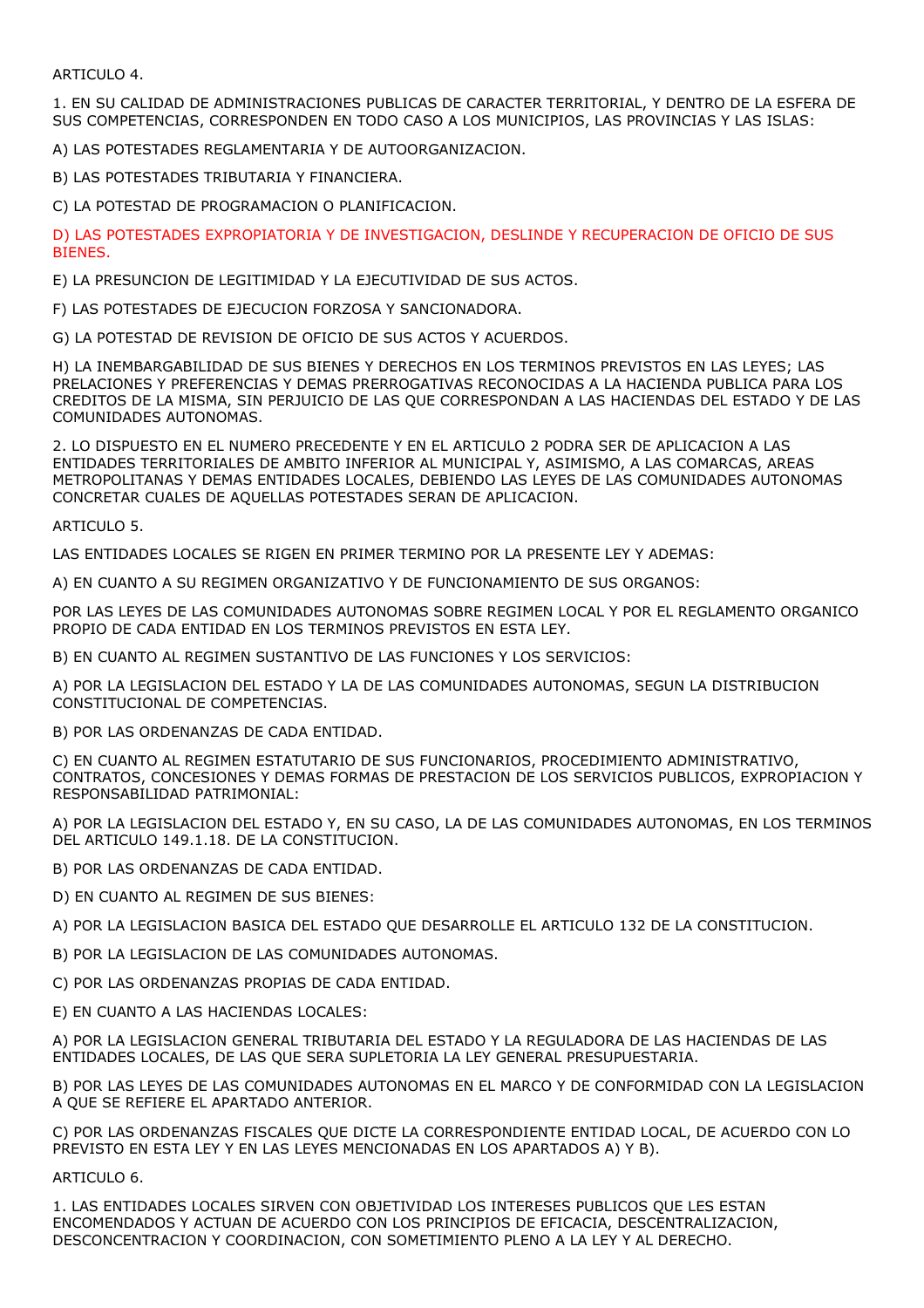2. LOS TRIBUNALES EJERCEN EL CONTROL DE LEGALIDAD DE LOS ACUERDOS Y ACTOS DE LAS ENTIDADES LOCALES.

# ARTICULO 7.

1. LAS COMPETENCIAS DE LAS ENTIDADES LOCALES SON PROPIAS O ATRIBUIDAS POR DELEGACION.

LAS COMPETENCIAS PROPIAS DE LOS MUNICIPIOS, LAS PROVINCIAS, LAS ISLAS Y DEMAS ENTIDADES LOCALES TERRITORIALES SOLO PODRAN SER DETERMINADAS POR LEY.

2. LAS COMPETENCIAS PROPIAS SE EJERCEN EN REGIMEN DE AUTONOMIA Y BAJO LA PROPIA RESPONSABILIDAD, ATENDIENDO SIEMPRE A LA DEBIDA COORDINACION EN SU PROGRAMACION Y EJECUCION CON LAS DEMAS ADMINISTRACIONES PUBLICAS.

3. LAS COMPETENCIAS ATRIBUIDAS SE EJERCEN EN LOS TERMINOS DE LA DELEGACION, QUE PUEDE PREVER TECNICAS DE DIRECCION Y CONTROL DE OPORTUNIDAD QUE, EN TODO CASO, HABRAN DE RESPETAR LA POTESTAD DE AUTOORGANIZACION DE LOS SERVICIOS DE LA ENTIDAD LOCAL.

# ARTICULO 8.

SIN PERJUICIO DE LO DISPUESTO EN EL ARTICULO ANTERIOR, LAS PROVINCIAS Y LAS ISLAS PODRAN REALIZAR LA GESTION ORDINARIA DE SERVICIOS PROPIOS DE LA ADMINISTRACION AUTONOMICA, DE CONFORMIDAD CON LOS ESTATUTOS DE AUTONOMIA Y LA LEGISLACION DE LAS COMUNIDADES AUTONOMAS.

#### ARTICULO 9.

LAS NORMAS DE DESARROLLO DE ESTA LEY QUE AFECTEN A LOS MUNICIPIOS, PROVINCIAS, ISLAS U OTRAS ENTIDADES LOCALES TERRITORIALES NO PODRAN LIMITAR SU AMBITO DE APLICACION A UNA O VARIAS DE DICHAS ENTIDADES CON CARACTER SINGULAR, SIN PERJUICIO DE LO DISPUESTO EN ESTA LEY PARA LOS REGIMENES MUNICIPALES O PROVINCIALES ESPECIALES.

#### ARTICULO 10.

1. LA ADMINISTRACION LOCAL Y LAS DEMAS ADMINISTRACIONES PUBLICAS AJUSTARAN SUS RELACIONES RECIPROCAS A LOS DEBERES DE INFORMACION MUTUA, COLABORACION, COORDINACION Y RESPETO A LOS AMBITOS COMPETENCIALES RESPECTIVOS.

2. PROCEDERA LA COORDINACION DE LAS COMPETENCIAS DE LAS ENTIDADES LOCALES ENTRE SI Y, ESPECIALMENTE, CON LAS DE LAS RESTANTES ADMINISTRACIONES PUBLICAS, CUANDO LAS ACTIVIDADES O LOS SERVICIOS LOCALES TRASCIENDAN EL INTERES PROPIO DE LAS CORRESPONDIENTES ENTIDADES, INCIDAN O CONDICIONEN RELEVANTEMENTE LOS DE DICHAS ADMINISTRACIONES O SEAN CONCURRENTES O COMPLEMENTARIOS DE LOS DE ESTAS.

3. LAS FUNCIONES DE COORDINACION NO AFECTARAN EN NINGUN CASO A LA AUTONOMIA DE LAS ENTIDADES LOCALES.

TITULO II

EL MUNICIPIO

ARTICULO 11.

1. EL MUNICIPIO ES LA ENTIDAD LOCAL BASICA DE LA ORGANIZACION TERRITORIAL DEL ESTADO. TIENE PERSONALIDAD JURIDICA Y PLENA CAPACIDAD PARA EL CUMPLIMIENTO DE SUS FINES.

2. SON ELEMENTOS DEL MUNICIPIO EL TERRITORIO, LA POBLACION Y LA ORGANIZACION.

CAPITULO PRIMERO

TERRITORIO Y POBLACION

ARTICULO 12.

1. EL TERMINO MUNICIPAL ES EL TERRITORIO EN QUE EL AYUNTAMIENTO EJERCE SUS COMPETENCIAS.

2. TODOS LOS RESIDENTES CONSTITUYEN LA POBLACION DEL MUNICIPIO.

# ARTICULO 13.

1. LA CREACION O SUPRESION DE MUNICIPIOS, ASI COMO LA ALTERACION DE TERMINOS MUNICIPALES, SE REGULARA POR LA LEGISLACION DE LAS COMUNIDADES AUTONOMAS SOBRE REGIMEN LOCAL. REQUERIRAN EN TODO CASO AUDIENCIA DE LOS MUNICIPIOS INTERESADOS Y DICTAMEN DEL CONSEJO DE ESTADO O DEL ORGANO CONSULTIVO SUPERIOR DE LOS CONSEJOS DE GOBIERNO DE LAS COMUNIDADES AUTONOMAS, SI EXISTIERE. SIMULTANEAMENTE A LA PETICION DE ESTE DICTAMEN SE DARA CONOCIMIENTO A LA ADMINISTRACION DEL ESTADO.

2. LA CREACION DE NUEVOS MUNICIPIOS SOLO PODRA REALIZARSE SOBRE LA BASE DE NUCLEOS DE POBLACION TERRITORIALMENTE DIFERENCIADOS Y SIEMPRE QUE LOS MUNICIPIOS RESULTANTES CUENTEN CON RECURSOS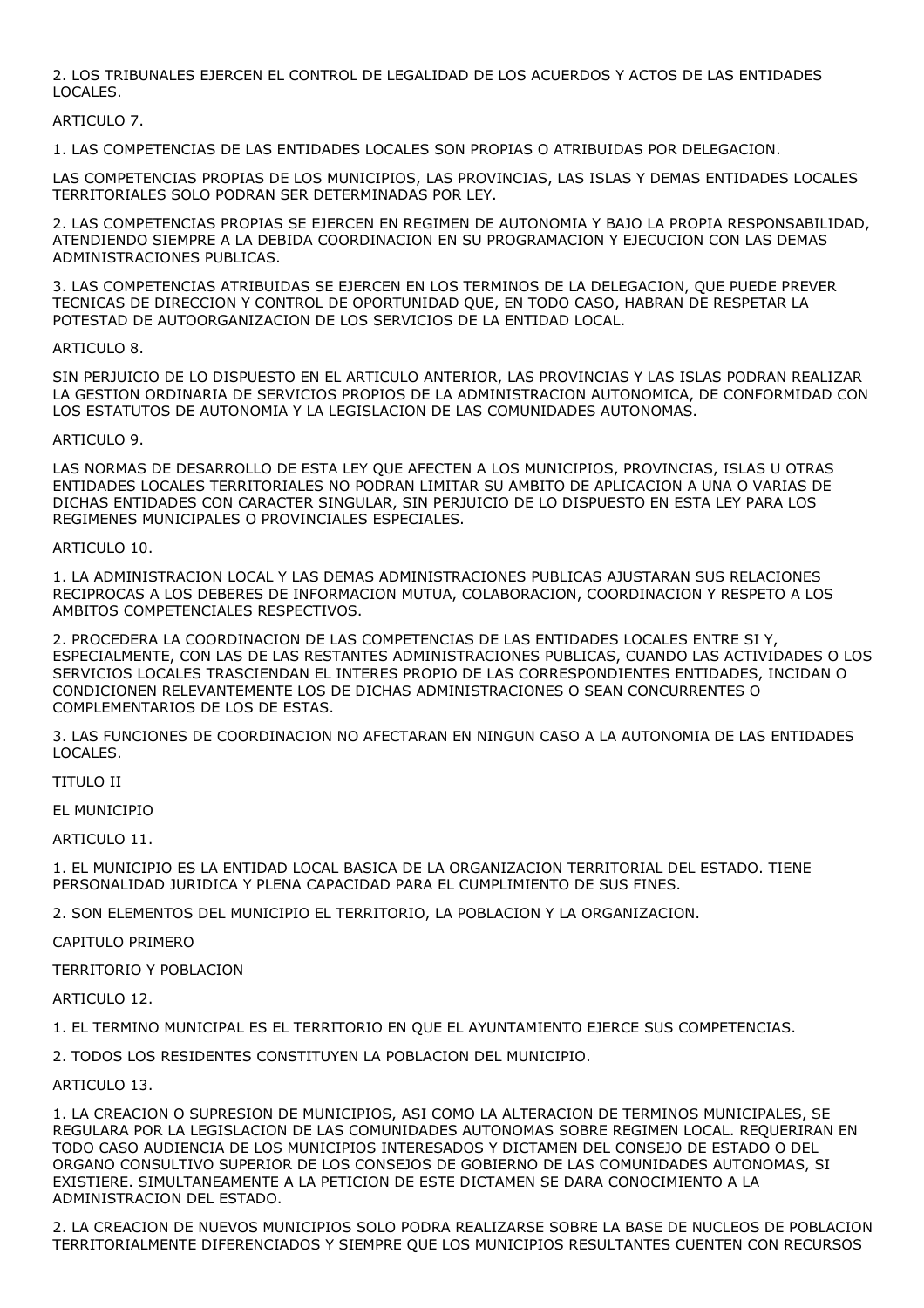SUFICIENTES PARA EL CUMPLIMIENTO DE LAS COMPETENCIAS MUNICIPALES Y NO SUPONGA DISMINUCION EN LA CALIDAD DE LOS SERVICIOS QUE VENIAN SIENDO PRESTADOS.

3. SIN PERJUICIO DE LAS COMPETENCIAS DE LAS COMUNIDADES AUTONOMAS, EL ESTADO, ATENDIENDO A CRITERIOS GEOGRAFICOS, SOCIALES, ECONOMICOS Y CULTURALES, PODRA ESTABLECER MEDIDAS QUE TIENDAN A FOMENTAR LA FUSION DE MUNICIPIOS CON EL FIN DE MEJORAR LA CAPACIDAD DE GESTION DE LOS ASUNTOS PUBLICOS LOCALES.

ARTICULO 14.

1. LOS CAMBIOS DE DENOMINACION DE LOS MUNICIPIOS SOLO TENDRAN CARACTER OFICIAL CUANDO, TRAS HABER SIDO ANOTADOS EN UN REGISTRO CREADO POR LA ADMINISTRACION DEL ESTADO PARA LA INSCRIPCION DE TODAS LAS ENTIDADES A QUE SE REFIERE LA PRESENTE LEY, SE PUBLIQUEN EN EL "BOLETIN OFICIAL DEL ESTADO".

2. LA DENOMINACION DE LOS MUNICIPIOS PODRA SER, A TODOS LOS EFECTOS, EN CASTELLANO, EN CUALQUIER OTRA LENGUA ESPAÑOLA OFICIAL EN LA RESPECTIVA COMUNIDAD AUTONOMA, O EN AMBAS.

# ARTICULO 15.

1. TODO ESPAÑOL O EXTRANJERO QUE VIVA EN TERRITORIO ESPAÑOL DEBERA ESTAR EMPADRONADO EN EL MUNICIPIO EN EL QUE RESIDA HABITUALMENTE.

QUIEN VIVA EN VARIOS MUNICIPIOS DEBERA INSCRIBIRSE EN AQUEL EN QUE HABITARA DURANTE MAS TIEMPO AL AÑO.

PARA PODER OBTENER EL ALTA EN EL PADRON DE UN MUNICIPIO SERA NECESARIO PRESENTAR EL CERTIFICADO DE BAJA EN EL PADRON DEL MUNICIPIO EN EL QUE SE HUBIERA RESIDIDO ANTERIORMENTE.

2. LOS ESPAÑOLES QUE, CIRCUNSTANCIALMENTE, SE HALLEN VIVIENDO EN UN MUNICIPIO QUE NO SEA EL DE SU RESIDENCIA HABITUAL, PODRAN INSCRIBIRSE EN EL COMO TRANSEUNTES. EN ESTE CASO NO SERA NECESARIO CUMPLIMENTAR LO DISPUESTO EN EL TERCER PARRAFO DEL NUMERO ANTERIOR.

ARTICULO 16.

1. LA CONDICION DE RESIDENTE SE ADQUIERE EN EL MOMENTO DE REALIZAR LA INSCRIPCION EN EL PADRON. LOS RESIDENTES SE CLASIFICAN EN VECINOS Y DOMICILIADOS.

2. SON VECINOS LOS ESPAÑOLES MAYORES DE EDAD QUE RESIDAN HABITUALMENTE EN EL TERMINO MUNICIPAL Y FIGUREN INSCRITOS CON TAL CARACTER EN EL PADRON.

3. SON DOMICILIADOS LOS ESPAÑOLES MENORES DE EDAD Y LOS EXTRANJEROS RESIDENTES HABITUALMENTE EN EL TERMINO MUNICIPAL Y QUE COMO TALES FIGUREN INSCRITOS EN EL PADRON MUNICIPAL.

4. A LOS EFECTOS ELECTORALES, LOS ESPAÑOLES QUE RESIDAN EN EL EXTRANJERO SE CONSIDERARAN VECINOS O DOMICILIADOS EN EL MUNICIPIO EN CUYO PADRON FIGURARAN INSCRITOS.

ARTICULO 17.

1. LA RELACION DE LOS RESIDENTES Y TRANSEUNTES EN EL TERMINO MUNICIPAL CONSTITUYE EL PADRON MUNICIPAL, QUE TIENE CARACTER DE DOCUMENTO PUBLICO Y FEHACIENTE PARA TODOS LOS EFECTOS ADMINISTRATIVOS, Y EN EL QUE DEBERAN CONSTAR, RESPECTO DE TODOS LOS RESIDENTES, LOS DATOS PERSONALES PRECISOS PARA LAS RELACIONES JURIDICAS PUBLICAS, CON INCLUSION DE LOS QUE EL ESTADO O LAS COMUNIDADES AUTONOMAS SOLICITEN A LOS AYUNTAMIENTOS EN EL EJERCICIO DE LAS

FUNCIONES DE COORDINACION QUE A AQUEL O A ESTAS CORRESPONDAN. EN TODO CASO, SE GARANTIZA EL RESPETO A LOS DERECHOS FUNDAMENTALES RECONOCIDOS EN LA CONSTITUCION.

2. LA FORMACION, MANTENIMIENTO Y RECTIFICACION DEL PADRON CORRESPONDE AL AYUNTAMIENTO, QUE PROCEDERA A SU RENOVACION CADA CINCO AÑOS Y A SU RECTIFICACION ANUAL, DE ACUERDO CON LO QUE ESTABLEZCA LA LEGISLACION DEL ESTADO.

3. LOS AYUNTAMIENTOS CONFECCIONARAN UN PADRON ESPECIAL DE ESPAÑOLES RESIDENTES EN EL EXTRANJERO EN COORDINACION CON LAS ADMINISTRACIONES DEL ESTADO Y DE LAS COMUNIDADES AUTONOMAS.

ARTICULO 18.

1. SON DERECHOS Y DEBERES DE LOS VECINOS:

A) SER ELECTOR Y ELEGIBLE DE ACUERDO CON LO DISPUESTO EN LA LEGISLACION ELECTORAL.

B) PARTICIPAR EN LA GESTION MUNICIPAL DE ACUERDO CON LO DISPUESTO EN LAS LEYES Y, EN SU CASO, CUANDO LA COLABORACION CON CARACTER VOLUNTARIO DE LOS VECINOS SEA INTERESADA POR LOS ORGANOS DE GOBIERNO Y ADMINISTRACION MUNICIPAL.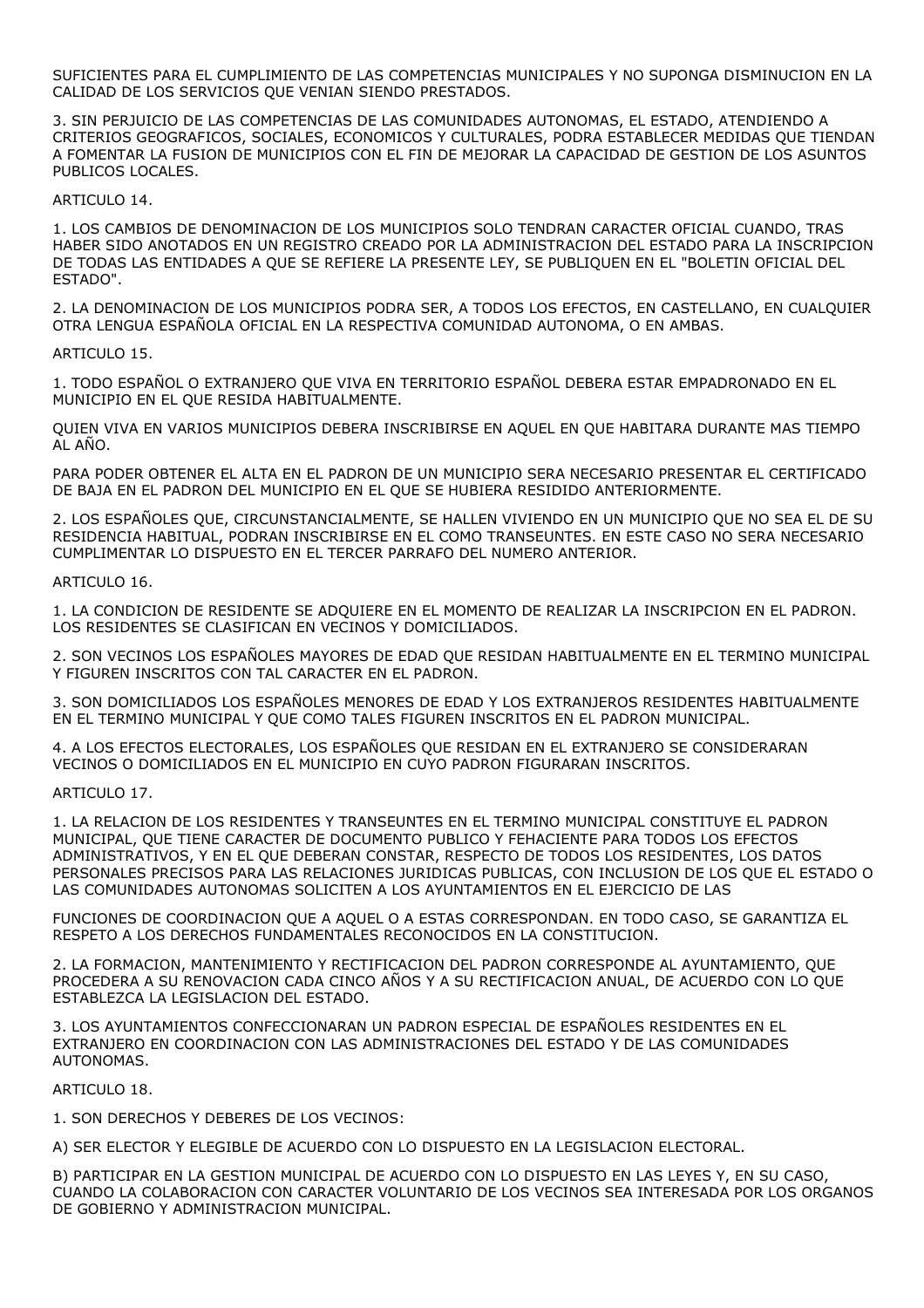C) UTILIZAR, DE ACUERDO CON SU NATURALEZA, LOS SERVICIOS PUBLICOS MUNICIPALES, Y ACCEDER A LOS APROVECHAMIENTOS COMUNALES, CONFORME A LAS NORMAS APLICABLES.

D) CONTRIBUIR MEDIANTE LAS PRESTACIONES ECONOMICAS Y PERSONALES LEGALMENTE PREVISTAS A LA REALIZACION DE LAS COMPETENCIAS MUNICIPALES.

E) SER INFORMADO, PREVIA PETICION RAZONADA, Y DIRIGIR SOLICITUDES A LA ADMINISTRACION MUNICIPAL EN RELACION A TODOS LOS EXPEDIENTES Y DOCUMENTACION MUNICIPAL, DE ACUERDO CON LO PREVISTO EN EL ARTICULO 105 DE LA CONSTITUCION.

F) PEDIR LA CONSULTA POPULAR EN LOS TERMINOS PREVISTOS EN LA LEY.

G) EXIGIR LA PRESTACION Y, EN SU CASO, EL ESTABLECIMIENTO DEL CORRESPONDIENTE SERVICIO PUBLICO, EN EL SUPUESTO DE CONSTITUIR UNA COMPETENCIA MUNICIPAL PROPIA DE CARACTER OBLIGATORIO.

H) AQUELLOS OTROS DERECHOS Y DEBERES ESTABLECIDOS EN LAS LEYES.

2. LOS EXTRANJEROS DOMICILIADOS QUE SEAN MAYORES DE EDAD TIENEN LOS DERECHOS Y DEBERES PROPIOS DE LOS VECINOS, SALVO LOS DE CARACTER POLITICO. NO OBSTANTE, TENDRAN DERECHO DE SUFRAGIO ACTIVO EN LOS TERMINOS QUE PREVEA LA LEGISLACION ELECTORAL GENERAL APLICABLE A LAS ELECCIONES LOCALES.

CAPITULO II

ORGANIZACION

ARTICULO 19.

1. EL GOBIERNO Y LA ADMINISTRACION MUNICIPAL, SALVO EN AQUELLOS MUNICIPIOS QUE LEGALMENTE FUNCIONEN EN REGIMEN DE CONCEJO ABIERTO, CORRESPONDE AL AYUNTAMIENTO, INTEGRADO POR EL ALCALDE Y LOS CONCEJALES.

2. LOS CONCEJALES SON ELEGIDOS MEDIANTE SUFRAGIO UNIVERSAL, IGUAL, LIBRE, DIRECTO Y SECRETO, Y EL ALCALDE ES ELEGIDO POR LOS CONCEJALES O POR LOS VECINOS; TODO ELLO EN LOS TERMINOS QUE ESTABLEZCA LA LEGISLACION ELECTORAL GENERAL.

ARTICULO 20.

1. LA ORGANIZACION MUNICIPAL RESPONDE A LAS SIGUIENTES REGLAS:

A) EL ALCALDE, LOS TENIENTES DE ALCALDE Y EL PLENO EXISTEN EN TODOS LOS AYUNTAMIENTOS.

B) LA COMISION DE GOBIERNO EXISTE EN LOS MUNICIPIOS CON POBLACION DE DERECHO SUPERIOR A 5.000 HABITANTES Y EN LOS DE MENOS, CUANDO ASI LO DISPONGA SU REGLAMENTO ORGANICO O ASI LO ACUERDE EL PLENO DE SU AYUNTAMIENTO.

C) EL RESTO DE LOS ORGANOS, COMPLEMENTARIOS DE LOS ANTERIORES, SE ESTABLECE Y REGULA POR LOS PROPIOS MUNICIPIOS EN SUS REGLAMENTOS ORGANICOS, SIN OTRO LIMITE QUE EL RESPETO A LA ORGANIZACION DETERMINADA POR ESTA LEY.

2. SIN PERJUICIO DE LO DISPUESTO EN LA REGLA C) DEL NUMERO ANTERIOR, LAS LEYES DE LAS COMUNIDADES AUTONOMAS SOBRE REGIMEN LOCAL PODRAN ESTABLECER UNA ORGANIZACION MUNICIPAL COMPLEMENTARIA DE LA PREVISTA EN ESTE TEXTO LEGAL, QUE REGIRA EN CADA MUNICIPIO EN TODO AQUELLO QUE SU REGLAMENTO ORGANICO NO DISPONGA LO CONTRARIO.

3. TODOS LOS GRUPOS POLITICOS INTEGRANTES DE LA CORPORACION TENDRAN DERECHO A PARTICIPAR, MEDIANTE LA PRESENCIA DE CONCEJALES PERTENECIENTES A LOS MISMOS, EN LOS ORGANOS COMPLEMENTARIOS DEL AYUNTAMIENTO QUE TENGAN POR FUNCION EL ESTUDIO, INFORME O CONSULTA DE LOS ASUNTOS QUE HAYAN DE SER SOMETIDOS A LA DECISION DEL PLENO.

ARTICULO 21.

1. EL ALCALDE ES EL PRESIDENTE DE LA CORPORACION Y OSTENTA, EN TODO CASO, LAS SIGUIENTES ATRIBUCIONES:

A) DIRIGIR EL GOBIERNO Y LA ADMINISTRACION MUNICIPALES.

B) REPRESENTAR AL AYUNTAMIENTO.

C) CONVOCAR Y PRESIDIR LAS SESIONES DEL PLENO, DE LA COMISION DE GOBIERNO Y DE CUALESQUIERA OTROS ORGANOS MUNICIPALES.

D) DIRIGIR, INSPECCIONAR E IMPULSAR LOS SERVICIOS Y OBRAS MUNICIPALES.

E) DICTAR BANDOS.

F) DISPONER GASTOS, DENTRO DE LOS LIMITES DE SU COMPETENCIA; ORDENAR PAGOS Y RENDIR CUENTAS.

G) DESEMPEÑAR LA JEFATURA SUPERIOR DE TODO EL PERSONAL DE LA CORPORACION.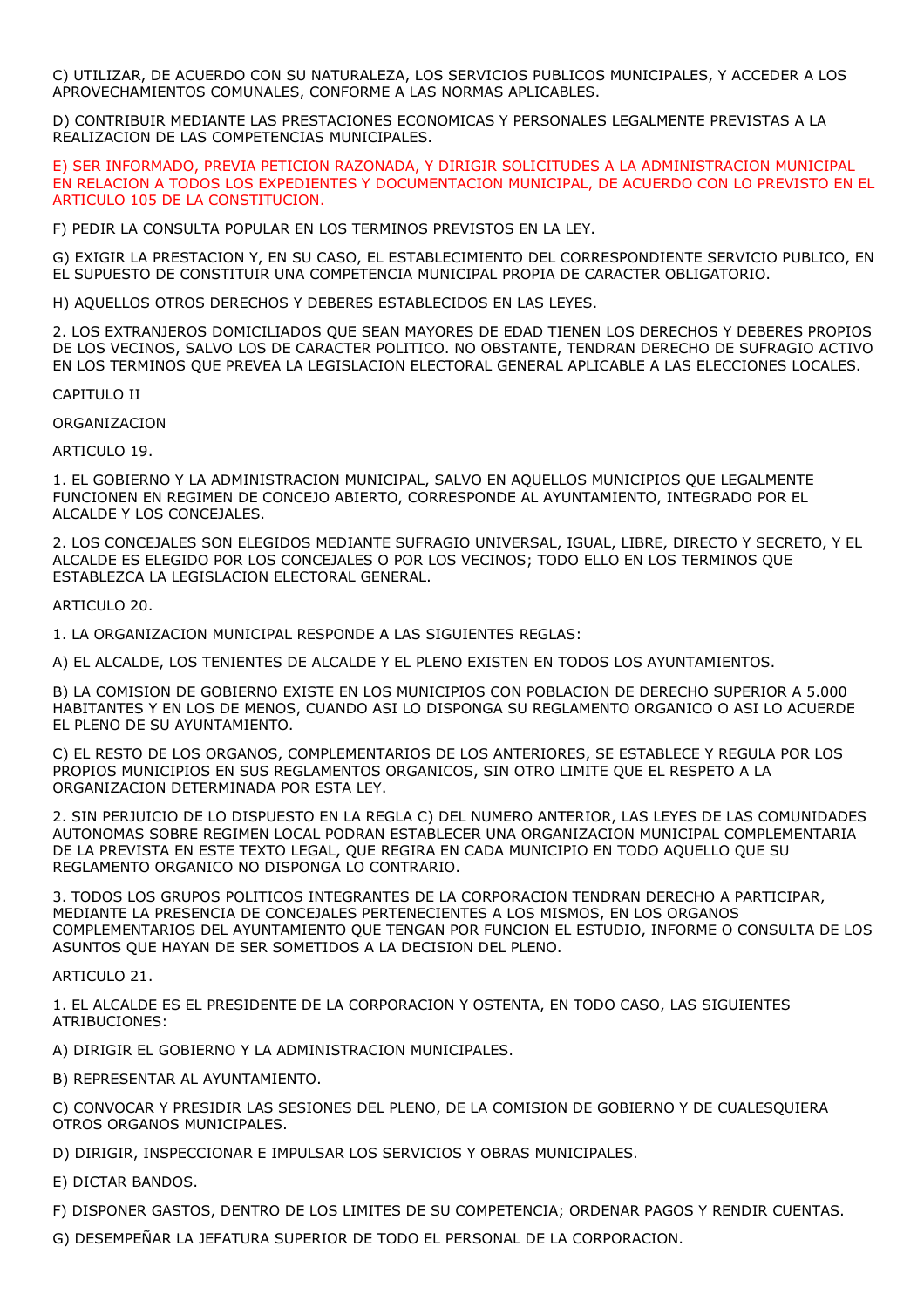H) EJERCER LA JEFATURA DE LA POLICIA MUNICIPAL, ASI COMO EL NOMBRAMIENTO Y SANCION DE LOS FUNCIONARIOS QUE USEN ARMAS.

I) EJERCITAR ACCIONES JUDICIALES Y ADMINISTRATIVAS EN CASO DE URGENCIA.

J) ADOPTAR PERSONALMENTE, Y BAJO SU RESPONSABILIDAD, EN CASO DE CATASTROFE O INFORTUNIOS PUBLICOS O GRAVE RIESGO DE LOS MISMOS, LAS MEDIDAS NECESARIAS Y ADECUADAS, DANDO CUENTA INMEDIATA AL PLENO.

K) SANCIONAR LAS FALTAS DE DESOBEDIENCIA A SU AUTORIDAD O POR INFRACCION DE LAS ORDENANZAS MUNICIPALES, SALVO EN LOS CASOS EN QUE TAL FACULTAD ESTE ATRIBUIDA A OTROS ORGANOS.

L) CONTRATAR OBRAS Y SERVICIOS SIEMPRE QUE SU CUANTIA NO EXCEDA DEL 5 POR 100 DE LOS RECURSOS ORDINARIOS DE SU PRESUPUESTO NI DEL 50 POR 100 DEL LIMITE GENERAL APLICABLE A LA CONTRATACION DIRECTA, CON ARREGLO AL PROCEDIMIENTO LEGALMENTE ESTABLECIDO.

LL) OTORGAR LAS LICENCIAS CUANDO ASI LO DISPONGAN LAS ORDENANZAS.

M) LAS DEMAS QUE EXPRESAMENTE LE ATRIBUYAN LAS LEYES Y AQUELLAS QUE LA LEGISLACION DEL ESTADO O DE LAS COMUNIDADES AUTONOMAS ASIGNEN AL MUNICIPIO Y NO ATRIBUYAN A OTROS ORGANOS MUNICIPALES.

2. CORRESPONDE ASIMISMO AL ALCALDE EL NOMBRAMIENTO DE LOS TENIENTES DE ALCALDE.

3. EL ALCALDE PUEDE DELEGAR EL EJERCICIO DE SUS ATRIBUCIONES, SALVO LAS DE CONVOCAR Y PRESIDIR LAS SESIONES DEL PLENO Y DE LA COMISION DE GOBIERNO Y LAS ENUMERADAS EN LOS APARTADOS A), E), G), I), Y J) DEL NUMERO 1 DE ESTE ARTICULO.

ARTICULO 22.

1. EL PLENO, INTEGRADO POR TODOS LOS CONCEJALES, ES PRESIDIDO POR EL ALCALDE.

2. CORRESPONDEN, EN TODO CASO, AL PLENO LAS SIGUIENTES ATRIBUCIONES:

A) EL CONTROL Y LA FISCALIZACION DE LOS ORGANOS DE GOBIERNO.

B) LOS ACUERDOS RELATIVOS A LA PARTICIPACION EN ORGANIZACIONES SUPRAMUNICIPALES; ALTERACION DEL TERMINO MUNICIPAL; CREACION O SUPRESION DE MUNICIPIOS Y DE LAS ENTIDADES A QUE SE REFIERE EL ARTICULO 45; CREACION DE ORGANOS DESCONCENTRADOS; ALTERACION DE LA CAPITALIDAD DEL MUNICIPIO Y EL CAMBIO DE NOMBRE DE ESTE O DE AQUELLAS ENTIDADES Y LA ADOPCION O MODIFICACION DE SU BANDERA, ENSEÑA O ESCUDO.

C) LA APROBACION DE LOS PLANES Y DEMAS INSTRUMENTOS DE ORDENACION Y GESTION PREVISTOS EN LA LEGISLACION URBANISTICA.

D) LA APROBACION DEL REGLAMENTO ORGANICO Y DE LAS ORDENANZAS.

E) LA DETERMINACION DE LOS RECURSOS PROPIOS DE CARACTER TRIBUTARIO; LA APROBACION Y MODIFICACION DE LOS PRESUPUESTOS; LA DISPOSICION DE GASTOS EN LOS ASUNTOS DE SU COMPETENCIA Y LA APROBACION DE LAS CUENTAS.

F) LA APROBACION DE LAS FORMAS DE GESTION DE LOS SERVICIOS Y DE LOS EXPEDIENTES DE MUNICIPALIZACION.

G) LA ACEPTACION DE LA DELEGACION DE COMPETENCIAS HECHA POR OTRAS ADMINISTRACIONES PUBLICAS.

H) EL PLANTEAMIENTO DE CONFLICTOS DE COMPETENCIAS A OTRAS ENTIDADES LOCALES Y DEMAS ADMINISTRACIONES PUBLICAS.

I) LA APROBACION DE LA PLANTILLA DE PERSONAL, LA RELACION DE PUESTOS DE TRABAJO, LAS BASES DE LAS PRUEBAS PARA LA SELECCION DE PERSONAL Y PARA LOS CONCURSOS DE PROVISION DE PUESTOS DE TRABAJO, LA FIJACION DE LA CUANTIA DE LAS RETRIBUCIONES COMPLEMENTARIAS DE LOS FUNCIONARIOS Y EL NUMERO Y REGIMEN DEL PERSONAL EVENTUAL, TODO ELLO EN LOS TERMINOS DEL TITULO VII DE ESTA LEY, ASI COMO LA SEPARACION DEL SERVICIO DE LOS FUNCIONARIOS DE LA CORPORACION, SALVO LO DISPUESTO EN EL ARTICULO 99, NUMERO 4, DE ESTA LEY, Y LA RATIFICACION DEL DESPIDO DEL PERSONAL LABORAL.

J) EL EJERCICIO DE LAS ACCIONES ADMINISTRATIVAS Y JUDICIALES.

K) LA ALTERACION DE LA CALIFICACION JURIDICA DE LOS BIENES DE DOMINIO PUBLICO.

L) LA ENAJENACION DEL PATRIMONIO.

LL) AQUELLAS OTRAS QUE DEBAN CORRESPONDER AL PLENO POR EXIGIR SU APROBACION UNA MAYORIA ESPECIAL.

M) LAS DEMAS QUE EXPRESAMENTE LE CONFIERAN LAS LEYES.

3. PERTENECE, IGUALMENTE, AL PLENO LA VOTACION SOBRE LA MOCION DE CENSURA AL ALCALDE, QUE SE RIGE POR LO DISPUESTO EN LA LEGISLACION ELECTORAL GENERAL.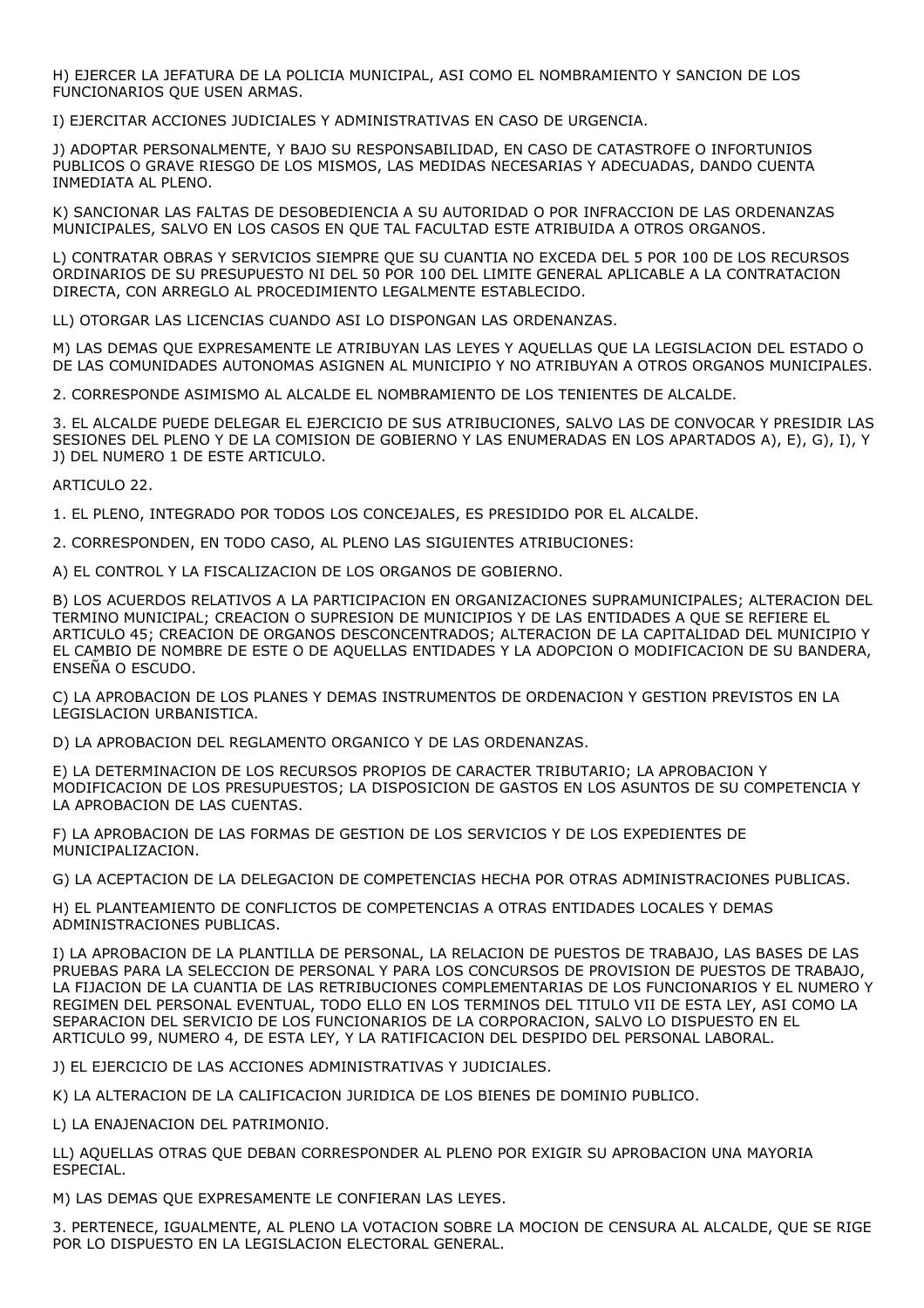# ARTICULO 23.

1. LA COMISION DE GOBIERNO SE INTEGRA POR EL ALCALDE Y UN NUMERO DE CONCEJALES NO SUPERIOR AL TERCIO DEL NUMERO LEGAL DE LOS MISMOS, NOMBRADOS Y SEPARADOS LIBREMENTE POR AQUEL, DANDO CUENTA AL PLENO.

2. CORRESPONDE A LA COMISION DE GOBIERNO:

A) LA ASISTENCIA AL ALCALDE EN EL EJERCICIO DE SUS ATRIBUCIONES.

B) LAS ATRIBUCIONES QUE EL ALCALDE U OTRO ORGANO MUNICIPAL LE DELEGUE O LE ATRIBUYAN LAS LEYES. NO SON DELEGABLES LAS ATRIBUCIONES RESERVADAS AL PLENO EN LOS NUMEROS 2, LETRAS A), B), C), D), E), F), G), H), I), K) Y LL) Y 3 DEL ARTICULO ANTERIOR.

3. LOS TENIENTES DE ALCALDE SUSTITUYEN, POR EL ORDEN DE SU NOMBRAMIENTO Y EN LOS CASOS DE VACANTE, AUSENCIA O ENFERMEDAD, AL ALCALDE, SIENDO LIBREMENTE DESIGNADOS Y REVOCADOS POR ESTE DE ENTRE LOS MIEMBROS DE LA COMISION DE GOBIERNO Y, DONDE ESTA NO EXISTA, DE ENTRE LOS CONCEJALES.

4. EL ALCALDE PUEDE DELEGAR EL EJERCICIO DE DETERMINADAS ATRIBUCIONES EN LOS MIEMBROS DE LA COMISION DE GOBIERNO Y, DONDE ESTA NO EXISTA, EN LOS TENIENTES DE ALCALDE, SIN PERJUICIO DE LAS DELEGACIONES ESPECIALES QUE, PARA COMETIDOS ESPECIFICOS, PUEDA REALIZAR EN FAVOR DE CUALESQUIERA CONCEJALES, AUNQUE NO PERTENECIERAN A AQUELLA COMISION.

# ARTICULO 24.

PARA FACILITAR LA PARTICIPACION CIUDADANA EN LA GESTION DE LOS ASUNTOS LOCALES Y MEJORAR ESTA, LOS MUNICIPIOS PODRAN ESTABLECER ORGANOS TERRITORIALES DE GESTION DESCONCENTRADA, CON LA ORGANIZACION, FUNCIONES Y COMPETENCIAS QUE CADA AYUNTAMIENTO LES CONFIERA, ATENDIENDO A LAS CARACTERISTICAS DEL ASENTAMIENTO DE LA POBLACION EN EL TERMINO MUNICIPAL, SIN PERJUICIO DE LA UNIDAD DE GOBIERNO Y GESTION DEL MUNICIPIO.

# CAPITULO III

# **COMPETENCIAS**

# ARTICULO 25.

1. EL MUNICIPIO, PARA LA GESTION DE SUS INTERESES Y EN EL AMBITO DE SUS COMPETENCIAS, PUEDE PROMOVER TODA CLASE DE ACTIVIDADES Y PRESTAR CUANTOS SERVICIOS PUBLICOS CONTRIBUYAN A SATISFACER LAS NECESIDADES Y ASPIRACIONES DE LA COMUNIDAD VECINAL.

2. EL MUNICIPIO EJERCERA, EN TODO CASO, COMPETENCIAS, EN LOS TERMINOS DE LA LEGISLACION DEL ESTADO Y DE LAS COMUNIDADES AUTONOMAS, EN LAS SIGUIENTES MATERIAS:

A) SEGURIDAD EN LUGARES PUBLICOS.

B) ORDENACION DEL TRAFICO DE VEHICULOS Y PERSONAS EN LAS VIAS URBANAS.

C) PROTECCION CIVIL, PREVENCION Y EXTINCION DE INCENDIOS.

D) ORDENACION, GESTION, EJECUCION Y DISCIPLINA URBANISTICA; PROMOCION Y GESTION DE VIVIENDAS; PARQUES Y JARDINES, PAVIMENTACION DE VIAS PUBLICAS URBANAS Y CONSERVACION DE CAMINOS Y VIAS RURALES.

E) PATRIMONIO HISTORICO-ARTISTICO.

F) PROTECCION DEL MEDIO AMBIENTE.

G) ABASTOS, MATADEROS, FERIAS, MERCADOS Y DEFENSA DE USUARIOS Y CONSUMIDORES.

H) PROTECCION DE LA SALUBRIDAD PUBLICA.

I) PARTICIPACION EN LA GESTION DE LA ATENCION PRIMARIA DE LA SALUD.

J) CEMENTERIOS Y SERVICIOS FUNERARIOS.

K) PRESTACION DE LOS SERVICIOS SOCIALES Y DE PROMOCION Y REINSERCION SOCIAL.

L) SUMINISTRO DE AGUA Y ALUMBRADO PUBLICO; SERVICIOS DE LIMPIEZA VIARIA, DE RECOGIDA Y TRATAMIENTO DE RESIDUOS, ALCANTARILLADO Y TRATAMIENTO DE AGUAS RESIDUALES.

LL) TRANSPORTE PUBLICO DE VIAJEROS.

M) ACTIVIDADES O INSTALACIONES CULTURALES Y DEPORTIVAS; OCUPACION DEL TIEMPO LIBRE; TURISMO.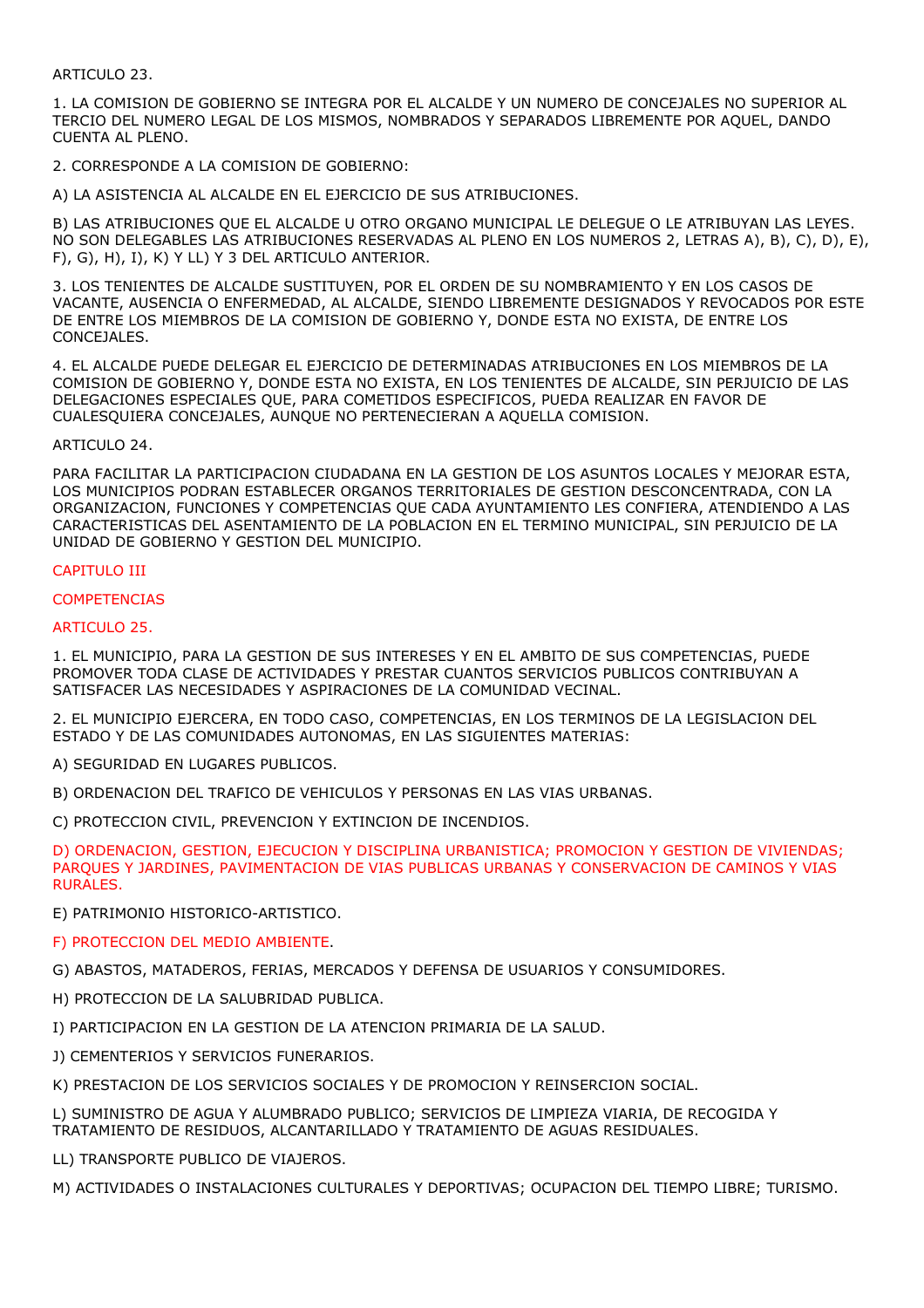N) PARTICIPAR EN LA PROGRAMACION DE LA ENSEÑANZA Y COOPERAR CON LA ADMINISTRACION EDUCATIVA EN LA CREACION, CONSTRUCCION Y SOSTENIMIENTO DE LOS CENTROS DOCENTES PUBLICOS, INTERVENIR EN SUS ORGANOS DE GESTION Y PARTICIPAR EN LA VIGILANCIA DEL CUMPLIMIENTO DE LA ESCOLARIDAD OBLIGATORIA.

3. SOLO LA LEY DETERMINA LAS COMPETENCIAS MUNICIPALES EN LAS MATERIAS ENUNCIADAS EN ESTE ARTICULO, DE CONFORMIDAD CON LOS PRINCIPIOS ESTABLECIDOS EN EL ARTICULO 2.

ARTICULO 26.

1. LOS MUNICIPIOS POR SI O ASOCIADOS DEBERAN PRESTAR, EN TODO CASO, LOS SERVICIOS SIGUIENTES:

A) EN TODOS LOS MUNICIPIOS:

ALUMBRADO PUBLICO, CEMENTERIO, RECOGIDA DE RESIDUOS, LIMPIEZA VIARIA, ABASTECIMIENTO DOMICILIARIO DE AGUA POTABLE, ALCANTARILLADO, ACCESO A LOS NUCLEOS DE POBLACION, PAVIMENTACION DE LAS VIAS PUBLICAS Y CONTROL DE ALIMENTOS Y BEBIDAS.

B) EN LOS MUNICIPIOS CON POBLACION SUPERIOR A 5.000 HABITANTES, ADEMAS:

PARQUE PUBLICO, BIBLIOTECA PUBLICA, MERCADO Y TRATAMIENTO DE RESIDUOS.

C) EN LOS MUNICIPIOS CON POBLACION SUPERIOR A 20.000 HABITANTES, ADEMAS:

PROTECCION CIVIL, PRESTACION DE SERVICIOS SOCIALES, PREVENCION Y EXTINCION DE INCENDIOS, INSTALACIONES DEPORTIVAS DE USO PUBLICO Y MATADERO.

D) EN LOS MUNICIPIOS CON POBLACION SUPERIOR A 50.000 HABITANTES, ADEMAS:

TRANSPORTE COLECTIVO URBANO DE VIAJEROS Y PROTECCION DEL MEDIO AMBIENTE.

2. LOS MUNICIPIOS PODRAN SOLICITAR DE LA COMUNIDAD AUTONOMA RESPECTIVA LA DISPENSA DE LA OBLIGACION DE PRESTAR LOS SERVICIOS MINIMOS QUE LES CORRESPONDAN SEGUN LO DISPUESTO EN EL NUMERO ANTERIOR CUANDO, POR SUS CARACTERISTICAS PECULIARES, RESULTE DE IMPOSIBLE O MUY DIFICIL CUMPLIMIENTO EL ESTABLECIMIENTO Y PRESTACION DE DICHOS SERVICIOS POR EL PROPIO AYUNTAMIENTO.

3. LA ASISTENCIA DE LAS DIPUTACIONES A LOS MUNICIPIOS, PREVISTA EN EL ARTICULO 36, SE DIRIGIRA PREFERENTEMENTE AL ESTABLECIMIENTO Y ADECUADA PRESTACION DE LOS SERVICIOS PUBLICOS MINIMOS, ASI COMO LA GARANTIA DEL DESEMPEÑO EN LAS CORPORACIONES MUNICIPALES DE LAS FUNCIONES PUBLICAS A QUE SE REFIERE EL NUMERO 3 DEL ARTICULO 92 DE ESTA LEY.

ARTICULO 27.

1. LA ADMINISTRACION DEL ESTADO, DE LAS COMUNIDADES AUTONOMAS Y OTRAS ENTIDADES LOCALES PODRAN DELEGAR EN LOS MUNICIPIOS EL EJERCICIO DE COMPETENCIAS EN MATERIAS QUE AFECTEN A SUS INTERESES PROPIOS, SIEMPRE QUE CON ELLO SE MEJORE LA EFICACIA DE LA GESTION PUBLICA Y SE ALCANCE UNA MAYOR PARTICIPACION CIUDADANA. LA DISPOSICION O EL ACUERDO DE DELEGACION DEBE DETERMINAR EL ALCANCE, CONTENIDO, CONDICIONES Y DURACION DE ESTA, ASI COMO EL CONTROL QUE SE RESERVE LA ADMINISTRACION DELEGANTE Y LOS MEDIOS PERSONALES, MATERIALES Y ECONOMICOS QUE ESTA TRANSFIERA.

2. EN TODO CASO, LA ADMINISTRACION DELEGANTE PODRA, PARA DIRIGIR Y CONTROLAR EL EJERCICIO DE LOS SERVICIOS DELEGADOS, EMANAR INSTRUCCIONES TECNICAS DE CARACTER GENERAL Y RECABAR, EN CUALQUIER MOMENTO, INFORMACION SOBRE LA GESTION MUNICIPAL, ASI COMO ENVIAR COMISIONADOS Y FORMULAR LOS REQUERIMIENTOS PERTINENTES PARA LA SUBSANACION DE LAS DEFICIENCIAS OBSERVADAS. EN CASO DE INCUMPLIMIENTO DE LAS DIRECTRICES, DENEGACION DE LAS INFORMACIONES SOLICITADAS O INOBSERVANCIA DE LOS REQUERIMIENTOS FORMULADOS, LA ADMINISTRACION DELEGANTE PODRA REVOCAR LA DELEGACION O EJECUTAR POR SI MISMA LA COMPETENCIA DELEGADA EN SUSTITUCION DEL MUNICIPIO. LOS ACTOS DE ESTE PODRAN SER RECURRIDOS ANTE LOS ORGANOS COMPETENTES DE LA ADMINISTRACION DELEGANTE.

3. LA EFECTIVIDAD DE LA DELEGACION REQUERIRA SU ACEPTACION POR EL MUNICIPIO INTERESADO, Y, EN SU CASO, LA PREVIA CONSULTA E INFORME DE LA COMUNIDAD AUTONOMA, SALVO QUE POR LEY SE IMPONGA OBLIGATORIAMENTE, EN CUYO CASO HABRA DE IR ACOMPAÑADA NECESARIAMENTE DE LA DOTACION O EL INCREMENTO DE MEDIOS ECONOMICOS PARA DESEMPEÑARLOS. 4. LAS COMPETENCIAS DELEGADAS SE EJERCEN CON ARREGLO A LA LEGISLACION DEL ESTADO O DE LAS COMUNIDADES AUTONOMAS CORRESPONDIENTES O, EN SU CASO, LA REGLAMENTACION APROBADA POR LA ENTIDAD LOCAL DELEGANTE.

# ARTICULO 28.

LOS MUNICIPIOS PUEDEN REALIZAR ACTIVIDADES COMPLEMENTARIAS DE LAS PROPIAS DE OTRAS ADMINISTRACIONES PUBLICAS Y, EN PARTICULAR, LAS RELATIVAS A LA EDUCACION, LA CULTURA, LA PROMOCION DE LA MUJER, LA VIVIENDA, LA SANIDAD Y LA PROTECCION DEL MEDIO AMBIENTE.

# CAPITULO IV

REGIMENES ESPECIALES

ARTICULO 29.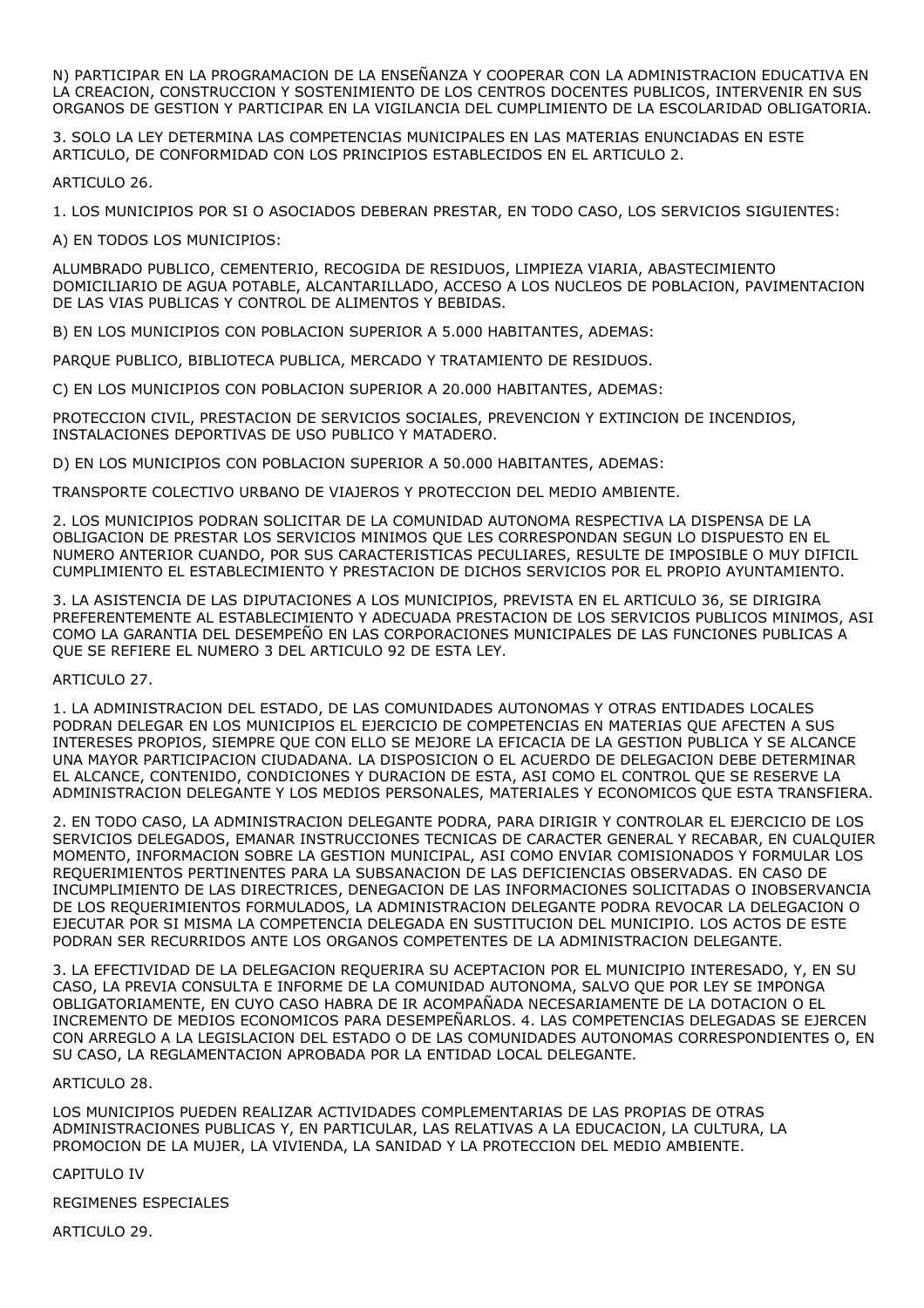1. FUNCIONAN EN CONCEJO ABIERTO:

A) LOS MUNICIPIOS CON MENOS DE 100 HABITANTES Y AQUELLOS QUE TRADICIONALMENTE CUENTEN CON ESTE SINGULAR REGIMEN DE GOBIERNO Y ADMINISTRACION.

B) AQUELLOS OTROS EN LOS QUE SU LOCALIZACION GEOGRAFICA, LA MEJOR GESTION DE LOS INTERESES MUNICIPALES U OTRAS CIRCUNSTANCIAS LO HAGAN ACONSEJABLE.

2. LA CONSTITUCION EN CONCEJO ABIERTO DE LOS MUNICIPIOS A QUE SE REFIERE EL APARTADO B) DEL NUMERO ANTERIOR, REQUIERE PETICION DE LA MAYORIA DE LOS VECINOS, DECISION FAVORABLE POR MAYORIA DE DOS TERCIOS DE LOS MIEMBROS DEL AYUNTAMIENTO Y APROBACION POR LA COMUNIDAD AUTONOMA.

3. EN EL REGIMEN DEL CONCEJO ABIERTO, EL GOBIERNO Y LA ADMINISTRACION MUNICIPALES CORRESPONDEN A UN ALCALDE Y UNA ASAMBLEA VECINAL DE LA QUE FORMAN PARTE TODOS LOS ELECTORES. AJUSTAN SU FUNCIONAMIENTO A LOS USOS, COSTUMBRES Y TRADICIONES LOCALES Y, EN SU DEFECTO, A LO ESTABLECIDO EN ESTA LEY Y LAS LEYES DE LAS COMUNIDADES AUTONOMAS SOBRE REGIMEN LOCAL.

# ARTICULO 30.

LAS LEYES SOBRE REGIMEN LOCAL DE LAS COMUNIDADES AUTONOMAS, EN EL MARCO DE LO ESTABLECIDO EN ESTA LEY, PODRAN ESTABLECER REGIMENES ESPECIALES PARA MUNICIPIOS PEQUEÑOS O DE CARACTER RURAL Y PARA AQUELLOS QUE REUNAN OTRAS CARACTERISTICAS QUE LO HAGAN ACONSEJABLE, COMO SU CARACTER HISTORICO-ARTISTICO O EL PREDOMINIO EN SU TERMINO DE LAS ACTIVIDADES TURISTICAS, INDUSTRIALES, MINERAS U OTRAS SEMEJANTES.

TITULO III

LA PROVINCIA

ARTICULO 31.

1. LA PROVINCIA ES UNA ENTIDAD LOCAL DETERMINADA POR LA AGRUPACION DE MUNICIPIOS, CON PERSONALIDAD JURIDICA PROPIA Y PLENA CAPACIDAD PARA EL CUMPLIMIENTO DE SUS FINES.

2. SON FINES PROPIOS Y ESPECIFICOS DE LA PROVINCIA GARANTIZAR LOS PRINCIPIOS DE SOLIDARIDAD Y EQUILIBRIO INTERMUNICIPALES, EN EL MARCO DE LA POLITICA ECONOMICA Y SOCIAL, Y, EN PARTICULAR:

A) ASEGURAR LA PRESTACION INTEGRAL Y ADECUADA EN LA TOTALIDAD DEL TERRITORIO PROVINCIAL DE LOS SERVICIOS DE COMPETENCIA MUNICIPAL.

B) PARTICIPAR EN LA COORDINACION DE LA ADMINISTRACION LOCAL CON LA DE LA COMUNIDAD AUTONOMA Y LA DEL ESTADO.

3. EL GOBIERNO Y LA ADMINISTRACION AUTONOMA DE LA PROVINCIA CORRESPONDEN A LA DIPUTACION U OTRAS CORPORACIONES DE CARACTER REPRESENTATIVO.

CAPITULO PRIMERO

ORGANIZACION

ARTICULO 32.

LA ORGANIZACION PROVINCIAL RESPONDE A LAS SIGUIENTES REGLAS:

1. EL PRESIDENTE, LOS VICEPRESIDENTES, LA COMISION DE GOBIERNO Y EL PLENO EXISTEN EN TODAS LAS DIPUTACIONES.

2. EL RESTO DE LOS ORGANOS, COMPLEMENTARIOS DE LOS ANTERIORES, SE ESTABLECE Y REGULA POR LAS PROPIAS DIPUTACIONES SIN OTRO LIMITE QUE EL RESPETO A LA ORGANIZACION DETERMINADA POR ESTA LEY. NO OBSTANTE, LAS LEYES DE LAS COMUNIDADES AUTONOMAS SOBRE REGIMEN LOCAL PODRAN ESTABLECER UNA ORGANIZACION PROVINCIAL COMPLEMENTARIA DE LA PREVISTA EN ESTE TEXTO LEGAL, QUE REGIRA EN CADA PROVINCIA EN TODO AQUELLO EN LO QUE ESTA NO DISPONGA LO CONTRARIO, EN EJERCICIO DE SU POTESTAD DE AUTOORGANIZACION.

3. TODOS LOS GRUPOS POLITICOS INTEGRANTES DE LA CORPORACION TENDRAN DERECHO A PARTICIPAR, MEDIANTE LA PRESENCIA DE DIPUTADOS PERTENECIENTES A LOS MISMOS, EN LOS ORGANOS COMPLEMENTARIOS DE LA DIPUTACION PROVINCIAL QUE TENGAN POR FUNCION EL ESTUDIO, INFORME O CONSULTA DE LOS ASUNTOS QUE HAYAN DE SER SOMETIDOS A LA DECISION DEL PLENO.

ARTICULO 33.

1. EL PLENO DE LA DIPUTACION ESTA CONSTITUIDO POR EL PRESIDENTE Y LOS DIPUTADOS.

2. CORRESPONDE EN TODO CASO AL PLENO:

A) LA ORGANIZACION DE LA DIPUTACION.

B) LA APROBACION DE ORDENANZAS.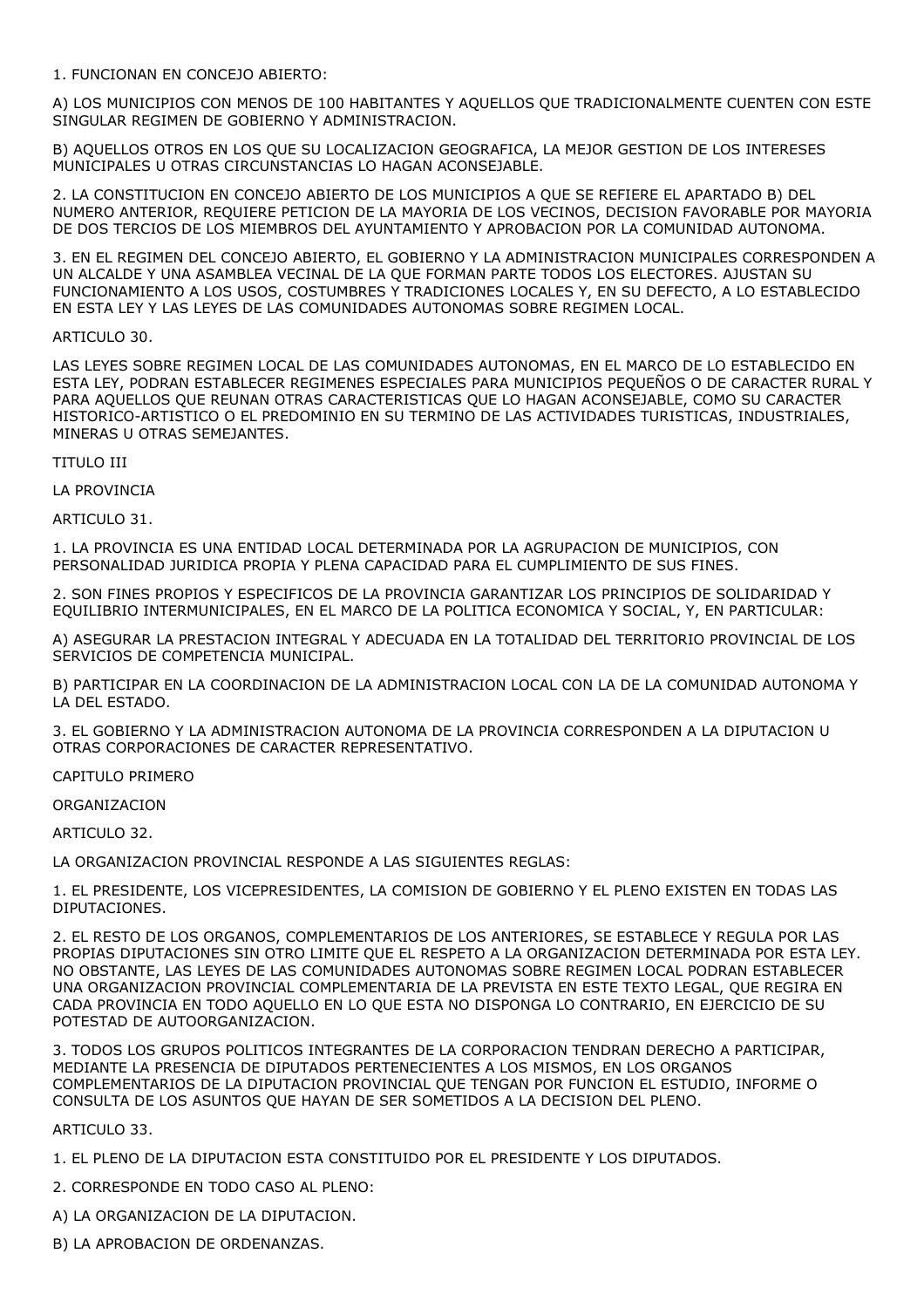C) LA APROBACION Y MODIFICACION DE LOS PRESUPUESTOS, LA DISPOSICION DE GASTOS DENTRO DE LOS LIMITES DE SU COMPETENCIA Y LA APROBACION PROVISIONAL DE LAS CUENTAS.

D) LA APROBACION DE LOS PLANES DE CARACTER PROVINCIAL.

E) EL CONTROL Y LA FISCALIZACION DE LA GESTION DE LOS ORGANOS DE GOBIERNO.

F) LA APROBACION DE LA PLANTILLA DE PERSONAL, LA RELACION DE PUESTOS DE TRABAJO, LAS BASES DE LAS PRUEBAS PARA LA SELECCION DE PERSONAL Y PARA LOS CONCURSOS DE PROVISION DE PUESTOS DE TRABAJO, LA FIJACION DE LA CUANTIA DE LAS RETRIBUCIONES COMPLEMENTARIAS DE LOS FUNCIONARIOS Y EL NUMERO Y REGIMEN DEL PERSONAL EVENTUAL, TODO ELLO EN LOS TERMINOS DEL TITULO VII DE ESTA LEY, ASI COMO LA SEPARACION DEL SERVICIO DE LOS FUNCIONARIOS DE LA CORPORACION, SALVO LO DISPUESTO EN EL ARTICULO 99, NUMERO 4, DE ESTA LEY, Y LA RATIFICACION DEL DESPIDO DEL PERSONAL LABORAL.

G) LA ALTERACION DE LA CALIFICACION JURIDICA DE LOS BIENES DE DOMINIO PUBLICO.

H) LA ENAJENACION DEL PATRIMONIO.

I) EL PLANTEAMIENTO DE CONFLICTOS DE COMPETENCIAS A OTRAS ENTIDADES LOCALES Y DEMAS ADMINISTRACIONES PUBLICAS.

J) EL EJERCICIO DE ACCIONES JUDICIALES Y ADMINISTRATIVAS.

K) AQUELLAS ATRIBUCIONES QUE DEBAN CORRESPONDER AL PLENO POR EXIGIR SU APROBACION UNA MAYORIA ESPECIAL.

L) LAS DEMAS QUE EXPRESAMENTE LE ATRIBUYAN LAS LEYES.

3. PERTENECE, IGUALMENTE, AL PLENO LA VOTACION SOBRE LA MOCION DE CENSURA AL PRESIDENTE, QUE SE RIGE POR LO DISPUESTO EN LA LEGISLACION ELECTORAL GENERAL.

ARTICULO 34.

1. CORRESPONDE EN TODO CASO AL PRESIDENTE DE LA DIPUTACION:

A) DIRIGIR EL GOBIERNO Y LA ADMINISTRACION DE LA PROVINCIA.

B) REPRESENTAR A LA DIPUTACION.

C) CONVOCAR Y PRESIDIR LAS SESIONES DEL PLENO, LA COMISION DE GOBIERNO Y CUALQUIER OTRO ORGANO DE LA DIPUTACION.

D) DIRIGIR, INSPECCIONAR E IMPULSAR LOS SERVICIOS Y OBRAS CUYA TITULARIDAD O EJERCICIO CORRESPONDE A LA DIPUTACION PROVINCIAL.

E) ASEGURAR LA GESTION DE LOS SERVICIOS PROPIOS DE LA COMUNIDAD AUTONOMA CUYA GESTION ORDINARIA ESTE ENCOMENDADA POR ESTA A LA DIPUTACION.

F) DISPONER GASTOS, DENTRO DE LOS LIMITES DE SU COMPETENCIA, ORDENAR PAGOS Y RENDIR CUENTAS.

G) LA JEFATURA SUPERIOR DEL PERSONAL DE LA CORPORACION.

H) EJERCITAR ACCIONES JUDICIALES Y ADMINISTRATIVAS EN CASO DE URGENCIA.

I) CONTRATAR OBRAS Y SERVICIOS SIEMPRE QUE SU CUANTIA NO EXCEDA DEL 5 POR 100 DE LOS RECURSOS ORDINARIOS DE SU PRESUPUESTO NI DEL 50 POR 100 DEL LIMITE GENERAL APLICABLE A LA CONTRATACION DIRECTA, CON ARREGLO AL PROCEDIMIENTO LEGALMENTE ESTABLECIDO.

J) ORDENAR LA PUBLICACION Y EJECUCION Y HACER CUMPLIR LOS ACUERDOS DE LA DIPUTACION.

K) LAS DEMAS QUE EXPRESAMENTE LE ATRIBUYAN LAS LEYES.

L) EL EJERCICIO DE AQUELLAS OTRAS ATRIBUCIONES QUE LA LEGISLACION DEL ESTADO O DE LAS COMUNIDADES AUTONOMAS ASIGNE A LA DIPUTACION Y NO ESTEN EXPRESAMENTE ATRIBUIDAS A OTROS ORGANOS.

2. EL PRESIDENTE PUEDE DELEGAR EL EJERCICIO DE SUS ATRIBUCIONES, SALVO LA DE CONVOCAR Y PRESIDIR LAS SESIONES DEL PLENO Y DE LA COMISION DE GOBIERNO Y LAS ENUMERADAS EN LOS APARTADOS A), G) Y H) DEL NUMERO ANTERIOR.

3. CORRESPONDE, ASIMISMO, AL PRESIDENTE EL NOMBRAMIENTO DE LOS VICEPRESIDENTES.

ARTICULO 35.

1. LA COMISION DE GOBIERNO SE INTEGRA POR EL PRESIDENTE Y UN NUMERO DE DIPUTADOS NO SUPERIOR AL TERCIO DEL NUMERO LEGAL DE LOS MISMOS, NOMBRADOS Y SEPARADOS LIBREMENTE POR AQUEL, DANDO CUENTA AL PLENO.

2. CORRESPONDE A LA COMISION DE GOBIERNO: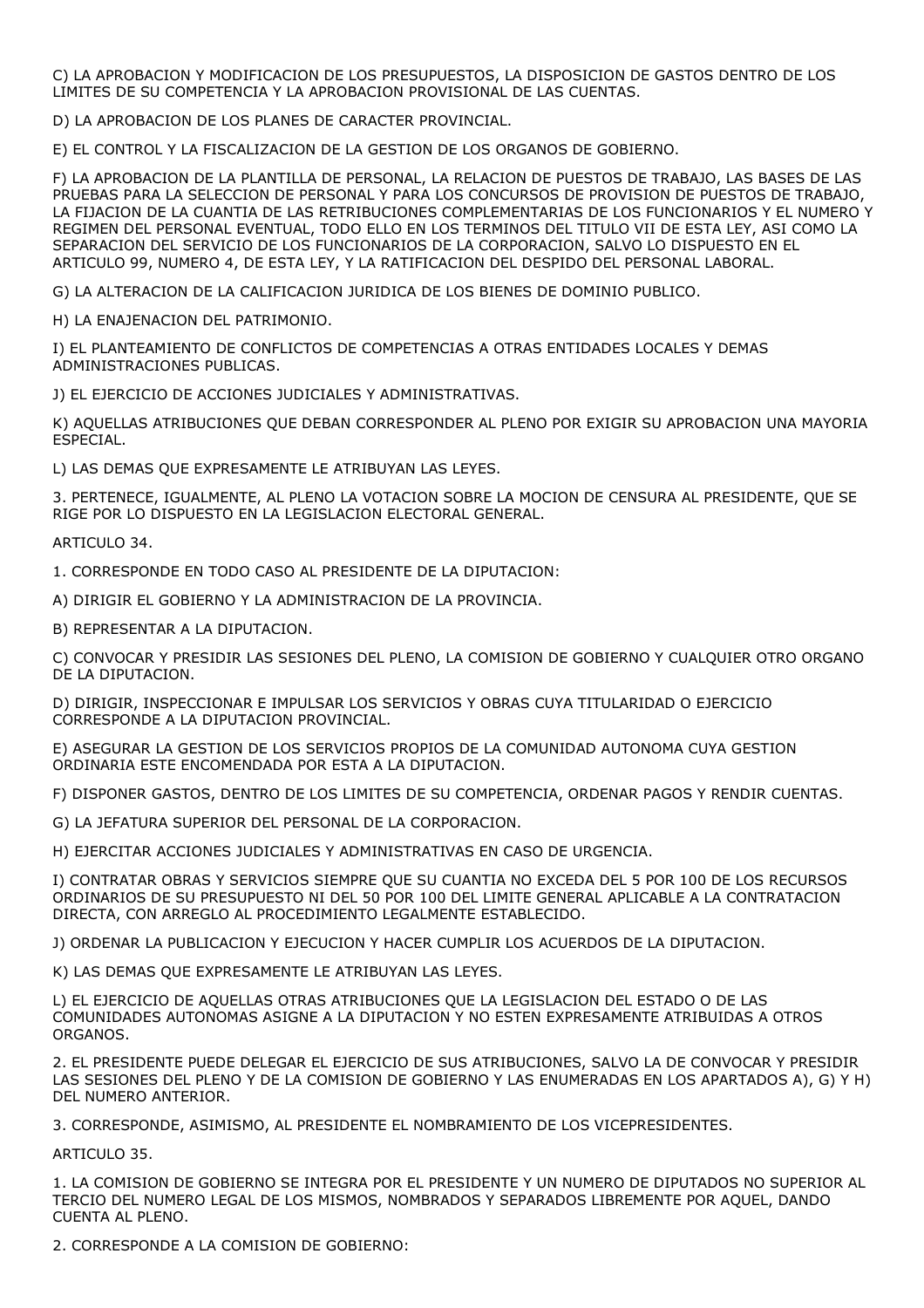A) LA ASISTENCIA AL PRESIDENTE EN EL EJERCICIO DE SUS ATRIBUCIONES.

B) LAS ATRIBUCIONES QUE EL PRESIDENTE U OTRO ORGANO PROVINCIAL LE DELEGUE O LE ATRIBUYAN LAS LEYES. NO SON DELEGABLES LAS ATRIBUCIONES RESERVADAS AL PLENO EN LOS NUMEROS 2, APARTADOS A), B), C), D), E), F), I) Y K), Y 3 DEL ARTICULO 33.

3. EL PRESIDENTE PUEDE DELEGAR EL EJERCICIO DE DETERMINADAS ATRIBUCIONES EN LOS MIEMBROS DE LA COMISION DE GOBIERNO, SIN PERJUICIO DE LAS DELEGACIONES ESPECIALES QUE PARA COMETIDOS ESPECIFICOS PUEDA REALIZAR EN FAVOR DE CUALESQUIERA DIPUTADOS, AUNQUE NO PERTENECIERAN A AQUELLA COMISION.

4. LOS VICEPRESIDENTES SUSTITUYEN, POR EL ORDEN DE SU NOMBRAMIENTO Y EN LOS CASOS DE VACANTE, AUSENCIA O ENFERMEDAD, AL PRESIDENTE, SIENDO LIBREMENTE DESIGNADOS POR ESTE ENTRE LOS MIEMBROS DE LA COMISION DE GOBIERNO.

CAPITULO II

COMPETENCIAS

ARTICULO 36.

1. SON COMPETENCIAS PROPIAS DE LA DIPUTACION LAS QUE LES ATRIBUYAN, EN ESTE CONCEPTO, LAS LEYES DEL ESTADO Y DE LAS COMUNIDADES AUTONOMAS EN LOS DIFERENTES SECTORES DE LA ACCION PUBLICA Y, EN TODO CASO:

A) LA COORDINACION DE LOS SERVICIOS MUNICIPALES ENTRE SI PARA LA GARANTIA DE LA PRESTACION INTEGRAL Y ADECUADA A QUE SE REFIERE EL APARTADO A) DEL NUMERO 2 DEL ARTICULO 31.

B) LA ASISTENCIA Y LA COOPERACION JURIDICA, ECONOMICA Y TECNICA A LOS MUNICIPIOS, ESPECIALMENTE LOS DE MENOR CAPACIDAD ECONOMICA Y DE GESTION.

C) LA PRESTACION DE SERVICIOS PUBLICOS DE CARACTER SUPRAMUNICIPAL Y, EN SU CASO, SUPRACOMARCAL.

D) EN GENERAL, EL FOMENTO Y LA ADMINISTRACION DE LOS INTERESES PECULIARES DE LA PROVINCIA.

2. A LOS EFECTOS DE LO DISPUESTO EN LAS LETRAS A) Y B) DEL NUMERO ANTERIOR, LA DIPUTACION:

A) APRUEBA ANUALMENTE UN PLAN PROVINCIAL DE COOPERACION A LAS OBRAS Y SERVICIOS DE COMPETENCIA MUNICIPAL, EN CUYA ELABORACION DEBEN PARTICIPAR LOS MUNICIPIOS DE LA PROVINCIA. EL PLAN, QUE DEBERA CONTENER UNA MEMORIA JUSTIFICATIVA DE SUS OBJETIVOS Y DE LOS CRITERIOS DE DISTRIBUCION DE LOS FONDOS, PODRA FINANCIARSE CON MEDIOS PROPIOS DE LA DIPUTACION, LAS APORTACIONES MUNICIPALES Y LAS SUBVENCIONES QUE ACUERDEN LA COMUNIDAD AUTONOMA Y EL ESTADO CON CARGO A SUS RESPECTIVOS PRESUPUESTOS. SIN PERJUICIO DE LAS COMPETENCIAS RECONOCIDAS EN LOS ESTATUTOS DE AUTONOMIA Y DE LAS ANTERIORMENTE ASUMIDAS Y RATIFICADAS POR ESTOS, LA COMUNIDAD AUTONOMA ASEGURA, EN SU TERRITORIO, LA COORDINACION DE LOS DIVERSOS PLANES PROVINCIALES DE ACUERDO CON LO PREVISTO EN EL ARTICULO 59 DE ESTA LEY.

EL ESTADO Y LA COMUNIDAD AUTONOMA, EN SU CASO, PUEDEN SUJETAR SUS SUBVENCIONES A DETERMINADOS CRITERIOS Y CONDICIONES EN SU UTILIZACION O EMPLEO.

B) ASEGURA EL ACCESO DE LA POBLACION DE LA PROVINCIA AL CONJUNTO DE LOS SERVICIOS MINIMOS DE COMPETENCIA MUNICIPAL Y LA MAYOR EFICACIA Y ECONOMICIDAD EN LA PRESTACION DE ESTOS MEDIANTE CUALESQUIERA FORMULAS DE ASISTENCIA Y COOPERACION CON LOS MUNICIPIOS.

ARTICULO 37.

1. LAS COMUNIDADES AUTONOMAS PODRAN DELEGAR COMPETENCIAS EN LAS DIPUTACIONES, ASI COMO ENCOMENDAR A ESTAS LA GESTION ORDINARIA DE SERVICIOS PROPIOS EN LOS TERMINOS PREVISTOS EN LOS ESTATUTOS CORRESPONDIENTES. EN ESTE ULTIMO SUPUESTO LAS DIPUTACIONES ACTUARAN CON SUJECION PLENA A LAS INSTRUCCIONES GENERALES Y PARTICULARES DE LAS COMUNIDADES.

2. EL ESTADO PODRA, ASIMISMO, PREVIA CONSULTA E INFORME DE LA COMUNIDAD AUTONOMA INTERESADA, DELEGAR EN LAS DIPUTACIONES COMPETENCIAS DE MERA EJECUCION CUANDO EL AMBITO PROVINCIAL SEA EL MAS IDONEO PARA LA PRESTACION DE LOS CORRESPONDIENTES SERVICIOS.

3. EL EJERCICIO POR LAS DIPUTACIONES DE LAS FACULTADES DELEGADAS SE ACOMODARA A LO DISPUESTO EN EL ARTICULO 27.

ARTICULO 38.

LAS PREVISIONES ESTABLECIDAS PARA LA DIPUTACION EN ESTE CAPITULO Y EN LOS RESTANTES DE LA PRESENTE LEY SERAN DE APLICACION A AQUELLAS OTRAS CORPORACIONES DE CARACTER REPRESENTATIVO A LAS QUE CORRESPONDA EL GOBIERNO Y LA ADMINISTRACION AUTONOMA DE LA PROVINCIA.

# CAPITULO III

REGIMENES ESPECIALES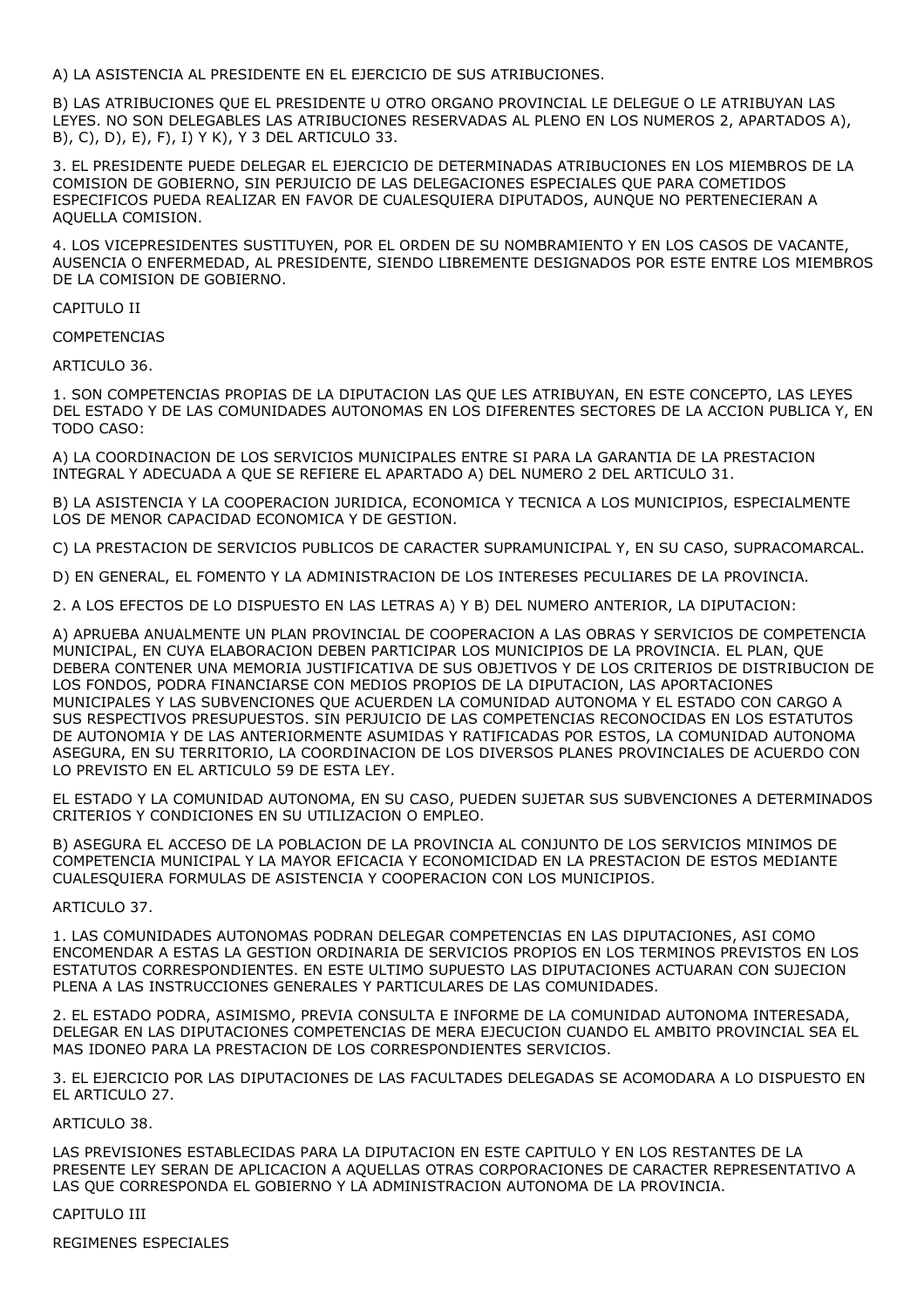### ARTICULO 39.

LOS ORGANOS FORALES DE ALAVA, GUIPUZCOA Y VIZCAYA CONSERVAN SU REGIMEN PECULIAR EN EL MARCO DEL ESTATUTO DE AUTONOMIA DE LA COMUNIDAD AUTONOMA DEL PAIS VASCO. NO OBSTANTE, LAS DISPOSICIONES DE LA PRESENTE LEY LES SERAN DE APLICACION CON CARACTER SUPLETORIO.

#### ARTICULO 40.

LAS COMUNIDADES AUTONOMAS UNIPROVINCIALES Y LA FORAL DE NAVARRA ASUMEN LAS COMPETENCIAS, MEDIOS Y RECURSOS QUE CORRESPONDEN EN EL REGIMEN ORDINARIO A LAS DIPUTACIONES PROVINCIALES. SE EXCEPTUA LA COMUNIDAD AUTONOMA DE LAS ISLAS BALEARES EN LOS TERMINOS DE SU ESTATUTO PROPIO.

### ARTICULO 41.

1. LOS CABILDOS, COMO ORGANO DE GOBIERNO, ADMINISTRACION Y REPRESENTACION DE CADA ISLA, SE RIGEN POR LAS NORMAS DE ESTA LEY QUE REGULAN LA ORGANIZACION Y FUNCIONAMIENTO DE LAS DIPUTACIONES PROVINCIALES, ASUMIENDO LAS COMPETENCIAS DE ESTAS, SIN PERJUICIO DE LAS QUE LES CORRESPONDEN POR SU LEGISLACION ESPECIFICA.

2. EN EL ARCHIPIELAGO CANARIO SUBSISTEN LAS MANCOMUNIDADES PROVINCIALES INTERINSULARES EXCLUSIVAMENTE COMO ORGANO DE REPRESENTACION Y EXRESION DE LOS INTERESES PROVINCIALES. INTEGRAN DICHOS ORGANOS LOS PRESIDENTES DE LOS CABILDOS INSULARES DE LAS PROVINCIAS CORRESPONDIENTES, RESIDIENDOLOS EL DEL CABILDO DE LA ISLA EN QUE SE HALLE LA CAPITAL DE LA PROVINCIA.

3. LOS CONSEJOS INSULARES DE LAS ISLAS BALEARES, A LOS QUE SON DE APLICACION LAS NORMAS DE ESTA LEY QUE REGULAN LA ORGANIZACION Y FUNCIONAMIENTO DE LAS DIPUTACIONES PROVINCIALES, ASUMEN SUS COMPETENCIAS DE ACUERDO CON LO DISPUESTO EN ESTA LEY Y LAS QUE LES CORREPONDAN DE CONFORMIDAD CON EL ESTATUTO DE AUTONOMIA DE BALEARES.

#### TITULO IV

#### OTRAS ENTIDADES LOCALES

ARTICULO 42.

1. LAS COMUNIDADES AUTONOMAS, DE ACUERDO CON LO DISPUESTO EN SUS RESPECTIVOS ESTATUTOS, PODRAN CREAR EN SU TERRITORIO COMARCAS U OTRAS ENTIDADES QUE AGRUPEN VARIOS MUNICIPIOS, CUYAS CARACTERISTICAS DETERMINEN INTERESES COMUNES PRECISADOS DE UNA GESTION PROPIA O DEMANDEN LA PRESTACION DE SERVICIOS DE DICHO AMBITO.

2. LA INICITIVA PARA LA CREACION DE UNA COMARCA PODRA PARTIR DE LOS PROPIOS MUNICIPIOS INTERESADOS. EN CUALQUIER CASO, NO PODRA CREARSE LA COMARCA SI A ELLO SE OPONEN EXPRESAMENTE LAS DOS QUINTAS PARTES DE LOS MUNICIPIOS QUE DEBIERAN AGRUPARSE EN ELLA, SIEMPRE QUE, EN ESTE CASO, TALES MUNICIPIOS REPRESENTEN AL MENOS LA MITAD DEL CENSO ELECTORAL DEL TERRITORIO CORRESPONDIENTE. CUANDO LA COMARCA DEBA AGRUPAR A MUNICIPIOS DE MAS DE UNA PROVINCIA, SERA NECESARIO EL INFORME FAVORABLE DE LAS DIPUTACIONES PROVINCIALES A CUYO AMBITO TERRITORIAL PERTENEZCAN TALES MUNICIPIOS.

3. LAS LEYES DE LAS COMUNIDADES AUTONOMAS DETERMINARAN EL AMBITO TERRITORIAL DE LAS COMARCAS, LA COMPOSICION Y EL FUNCIONAMIENTO DE SUS ORGANOS DE GOBIERNO, QUE SERAN REPRESENTATIVOS DE LOS AYUNTAMIENTOS QUE AGRUPEN, ASI COMO LAS COMPETENCIAS Y RECURSOS ECONOMICOS QUE, EN TODO CASO, SE LES ASIGNEN.

4. LA CREACION DE LAS COMARCAS NO PODRA SUPONER LA PERDIDA POR LOS MUNICIPIOS DE LA COMPETENCIA PARA PRESTAR LOS SERVICIOS ENUMERADOS EN EL ARTICULO 26, NI PRIVAR A LOS MISMOS DE TODA INTERVENCION EN CADA UNA DE LAS MATERIAS ENUMERADAS EN EL APARTADO 2 DEL ARTICULO 25.

# ARTICULO 43.

1. LAS COMUNIDADES AUTONOMAS, PREVIA AUDIENCIA DE LA ADMINISTRACION DEL ESTADO Y DE LOS AYUNTAMIENTOS Y DIPUTACIONES AFECTADOS, PODRAN CREAR, MODIFICAR Y SUPRIMIR, MEDIANTE LEY, AREAS METROPOLITANAS, DE ACUERDO CON LO DISPUESTO EN SUS RESPECTIVOS ESTATUTOS.

2. LAS AREAS METROPOLITANAS SON ENTIDADES LOCALES INTEGRADAS POR LOS MUNICIPIOS DE GRANDES AGLOMERACIONES URBANAS ENTRE CUYOS NUCLEOS DE POBLACION EXISTAN VINCULACIONES ECONOMICAS Y SOCIALES QUE HAGAN NECESARIA LA PLANIFICACION CONJUNTA Y LA COORDINACION DE DETERMINADOS SERVICIOS Y OBRAS.

3. LA LEGISLACION DE LA COMUNIDAD AUTONOMA DETERMINARA LOS ORGANOS DE GOBIERNO Y ADMINISTRACION, EN LOS QUE ESTARAN REPRESENTADOS TODOS LOS MUNICIPIO INTEGRADOS EN EL AREA; EL REGIMEN ECONOMICO Y DE FUNCIONAMIENTO, QUE GARANTIZARA LA PARTICIPACION DE TODOS LOS MUNICIPIOS EN LA TOMA DE DECISIONES Y UNA JUSTA DISTRIBUCION DE LAS CARGAS ENTRE ELLOS; ASI COMO LOS SERVICIOS Y OBRAS DE PRESTACION O REALIZACION METROPOLITANA Y EL PROCEDIMIENTO PARA SU EJECUCION.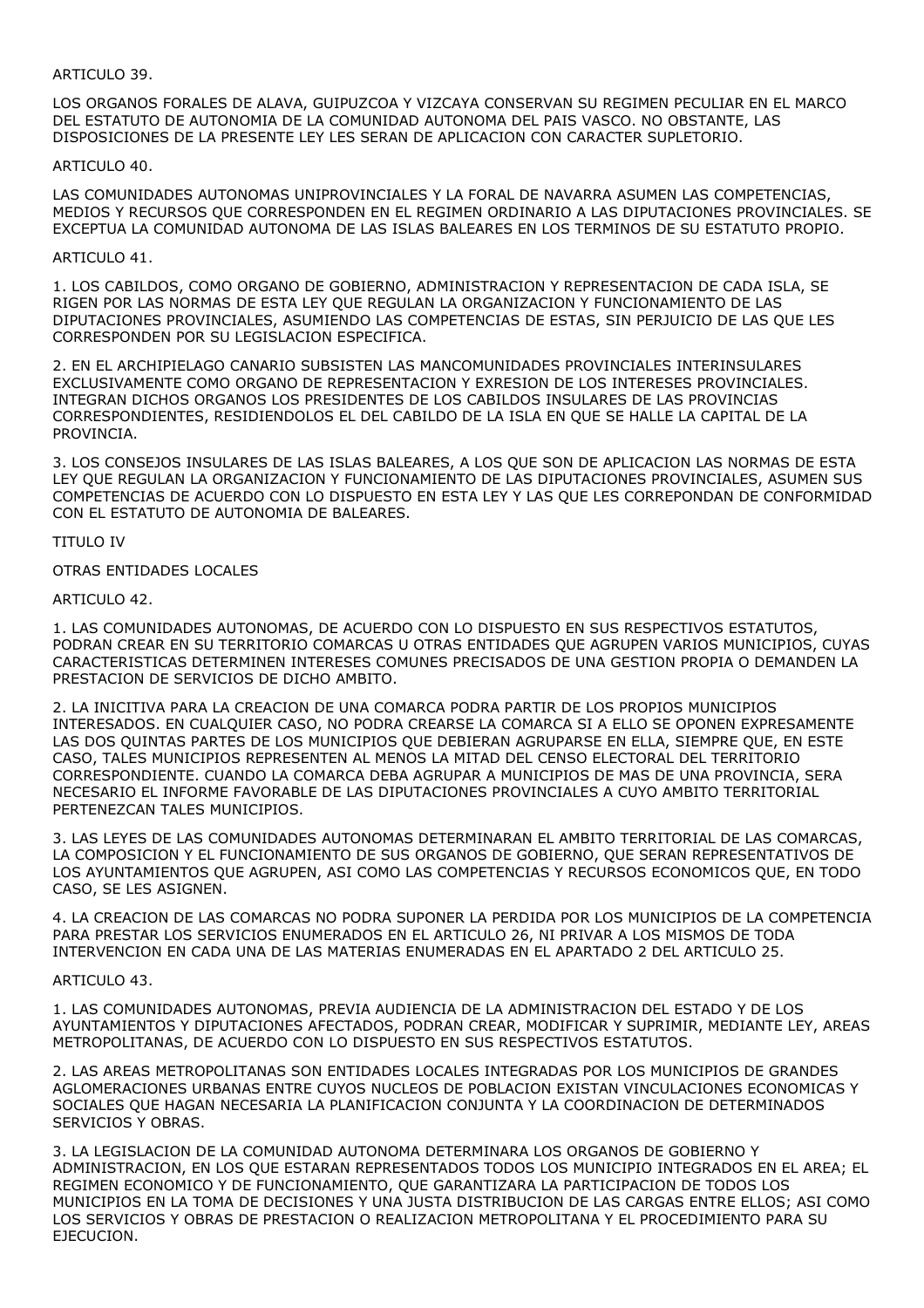# ARTICULO 44.

1. SE RECONOCE A LOS MUNICIPIOS EL DERECHO A ASOCIARSE CON OTROS EN MANCOMUNIDADES PARA LA EJECUCION EN COMUN DE OBRAS Y SERVICIOS DETERMINADOS DE SU COMPETENCIA.

2. LAS MANCOMUNIDADES TIENEN PERSONALIDAD Y CAPACIDAD JURIDICAS PARA EL CUMPLIMIENTO DE SUS FINES ESPECIFICOS Y SE RIGEN POR SUS ESTATUTOS PROPIOS. LOS ESTATUTOS HAN DE REGULAR EL AMBITO TERRITORIAL DE LA ENTIDAD, SU OBJETO Y COMPETENCIA, ORGANOS DE GOBIERNO Y RECURSOS, PLAZO DE DURACION Y CUANTOS OTROS EXTREMOS SEAN NECESARIOS PARA SU FUNCIONAMIENTO.

EN TODO CASO, LOS ORGANOS DE GOBIERNO SERAN REPRESENTATIVOS DE LOS AYUNTAMIENTOS MANCOMUNADOS.

3. EL PROCEDIMIENTO DE APROBACION DE LOS ESTATUTOS DE LAS MANCOMUNIDADES SE DETERMINARA POR LA LEGISLACION DE LAS COMUNIDADES AUTONOMAS Y SE AJUSTARA, EN TODO CASO, A LA SIGUIENTES REGLAS:

A) LA ELABORACION CORRESPONDERA A LOS CONCEJALES DE LA TOTALIDAD DE LOS MUNICIPIOS PROMOTORES DE LA MANCOMUNIDAD, CONSTITUIDOS EN ASAMBLEA.

B) LA DIPUTACION O DIPUTACIONES PROVINCIALES INTERESADAS EMITIRAN INFORMES SOBRE EL PROYECTO DE ESTATUTOS.

C) LOS PLENOS DE TODOS LOS AYUNTAMIENTOS APRUEBAN LOS ESTATUTOS.

4. SE SEGUIRA UN PROCEDIMIENTO SIMILAR PARA LA MODIFICACION O SUPRESION DE MANCOMUNIDADES.

ARTICULO 45.

1. LAS LEYES DE LAS COMUNIDADES AUTONOMAS SOBRE REGIMEN LOCAL REGULARAN LAS ENTIDADES DE AMBITO TERRITORIAL INFERIOR AL MUNICIPIO, PARA LA ADMINISTRACION DESCENTRALIZADA DE NUCLEOS DE POBLACION SEPARADOS, BAJO SU DENOMINACION TRADICIONAL DE CASERIOS, PARROQUIAS, ALDEAS, BARRIOS, ANTEIGLESIAS, CONCEJOS, PEDANIAS, LUGARES ANEJOS Y OTROS ANALOGOS, O AQUELLA QUE ESTABLEZCAN LAS LEYES.

2. EN TODO CASO SE RESPETARAN LAS SIGUIENTES REGLAS:

A) LA INICIATIVA CORRESPONDERA INDISTINTAMENTE A LA POBLACION INTERESADA O AL AYUNTAMIENTO CORRESPONDIENTE. ESTE ULTIMO DEBE SER OIDO EN TODO CASO.

B) LA ENTIDAD HABRA DE CONTAR CON UN ORGANO UNIPERSONAL EJECUTIVO DE ELECCION DIRECTA Y UN ORGANO COLEGIADO DE CONTROL, CUYO NUMERO DE MIEMBROS NO PODRA SER INFERIOR A DOS NI SUPERIOR AL TERCIO DEL NUMERO DE CONCEJALES QUE INTEGREN EL RESPECTIVO AYUNTAMIENTO.

LA DESIGNACION DE LOS MIEMBROS DEL ORGANO COLEGIADO SE HARA DE CONFORMIDAD CON LOS RESULTADOS DE LAS ELECCIONES PARA EL AYUNTAMIENTO EN LA SECCION O SECCIONES CONSTITUTIVAS DE LA CIRCUNSCRIPCION PARA LA ELECCION DEL ORGANO UNIPERSONAL.

NO OBSTANTE, PODRA ESTABLECERSE EL REGIMEN DE CONCEJO ABIERTO PARA LAS ENTIDADES EN QUE CONCURRAN LAS CARACTERISTICAS PREVISTAS EN EL NUMERO 1 DEL ARTICULO 29.

C) LOS ACUERDOS SOBRE DISPOSICION DE BIENES, OPERACIONES DE CREDITO Y EXPROPIACION FORZOSA DEBERAN SER RATIFICADOS POR EL AYUNTAMIENTO.

TITULO V

DISPOSICIONES COMUNES A LA ENTIDADES LOCALES

CAPITULO PRIMERO

REGIMEN DE FUNCIONAMIENTO

ARTICULO 46.

1. LOS ORGANOS COLEGIADOS DE LAS ENTIDADES LOCALES FUNCIONAN EN REGIMEN DE SESIONES ORDINARIAS DE PERIODICIDAD PREESTABLECIDA Y EXTRAORDINARIAS, QUE PUEDEN SER, ADEMAS, URGENTES.

2. EN TODO CASO, EL FUNCIONAMIENTO DEL PLENO DE LAS CORPORACIONES LOCALES SE AJUSTA A LAS SIGUIENTES REGLAS:

A) EL PLENO CELEBRA SESION ORDINARIA COMO MINIMO CADA TRES MESES Y EXTRAORDINARIA CUANDO ASI LO DECIDA EL PRESIDENTE O LO SOLICITE LA CUARTE PARTE, AL MENOS, DEL NUMERO LEGAL DE LOS MIEMBROS DE LA CORPORACION. EN ESTE ULTIMO CASO, LA CELEBRACION DEL MISMO NO PODRA DEMORARSE POR MAS DE DOS MESES DESDE QUE FUERA SOLICITADA.

B) LAS SESIONES PLENARIAS HAN DE CONVOCARSE, AL MENOS, CON DOS DIAS HABILES DE ANTELACION, SALVO LAS EXTRAORDINARIAS QUE LO HAYAN SIDO CON CARACTER URGENTE, CUYA CONVOCATORIA CON ESTE CARACTER DEBERA SER RATIFICADA POR EL PLENO. LA DOCUMENTACION INTEGRA DE LOS ASUNTOS INCLUIDOS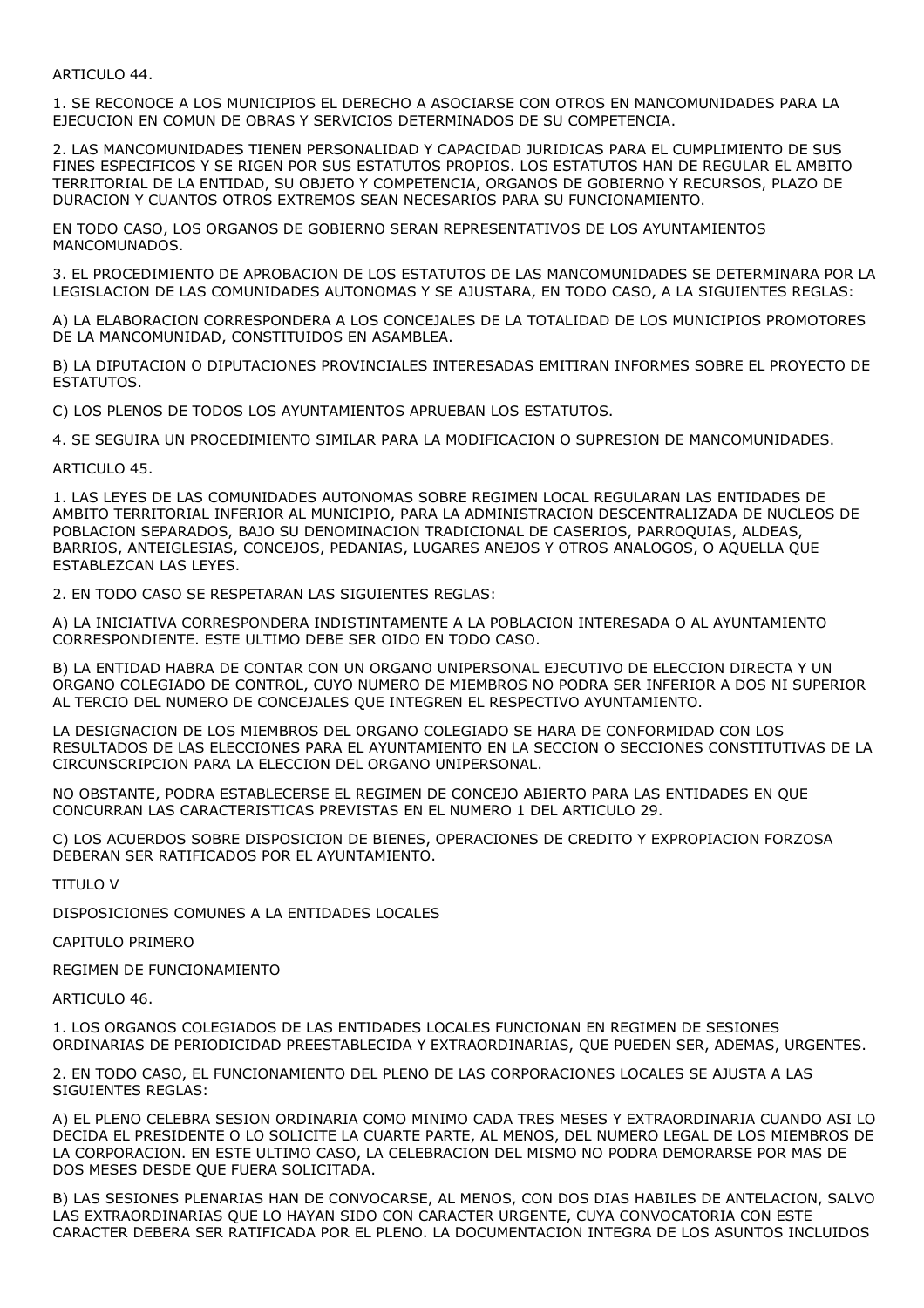EN EL ORDEN DEL DIA, QUE DEBA SERVIR DE BASE AL DEBATE Y, EN SU CASO, VOTACION, DEBERA FIGURAR A DISPOSICION DE LOS CONCEJALES O DIPUTADOS, DESDE EL MISMO DIA DE LA CONVOCATORIA, EN LA SECRETARIA DE LA CORPORACION.

C) EL PLENO SE CONSTITUYE VALIDAMENTE CON LA ASISTENCIA DE UN TERCIO DEL NUMERO LEGAL DE MIEMBROS DEL MISMO, QUE NUNCA PODRA SER INFERIOR A TRES. ESTE QUORUM DEBERA MANTENERSE DURANTE TODA LA SESION.

EN TODO CASO, SE REQUIERE LA ASISTENCIA DEL PRESIDENTE Y DEL SECRETARIO DE LA CORPORACION O DE QUIENES LEGALMENTE LES SUTITUYAN.

D) LA ADOPCION DE ACUERDOS SE PRODUCE MEDIANTE VOTACION ORDINARIA, SALVO QUE EL PROPIO PLENO ACUERDE, PARA UN CASO CONCRETO, LA VOTACION NOMINAL. EL VOTO PUEDE EMITIRSE EN SENTIDO AFIRMATIVO O NEGATIVO, PUDIENDO LOS MIEMBROS DE LAS CORPORACIONES ABSTENERSE DE VOTAR.

LA AUSENCIA DE UNO O VARIOS CONCEJALES O DIPUTADOS, UNA VEZ INICIADA LA DELIBERACION DE UN ASUNTO, EQUIVALE, A EFECTOS DE LA VOTACION CORRESPONDIENTE, A LA ABSTENCION.

EN EL CASO DE VOTACIONES CON RESULTADO DE EMPATE, SE EFECTUARA UNA NUEVA VOTACION, Y SI PERSISTIERA EL EMPATE, DECIDIRA EL VOTO DE CALIDAD DEL PRESIDENTE.

ARTICULO 47.

1. LOS ACUERDOS DE LAS CORPORACIONES LOCALES SE ADOPTAN, COMO REGLA GENERAL, POR MAYORIA SIMPLE DE LOS MIEMBROS PRESENTES. EXISTE MAYORIA SIMPLE CUANDO LOS VOTOS AFIRMATIVOS SON MAS QUE LOS NEGATIVOS.

2. SE REQUIERE EL VOTO FAVORABLE DE LAS DOS TERCERAS PARTES DEL NUMERO DE HECHO Y, EN TODO CASO, DE LA MAYORIA ABSOLUTA DEL NUMERO LEGAL DE MIEMBROS DE LAS CORPORACIONES PARA LA ADOPCION DE ACUERDOS EN LAS SIGUIENTES MATERIAS:

A) CREACION Y SUPRESION DE MUNICIPIOS Y ALTERACION DE TERMINOS MUNICIPALES.

B) CREACION, MODIFICACION Y SUPRESION DE LAS ENTIDADES A QUE SE REFIERE EL ARTICULO 45 DE ESTA LEY.

C) APROBACION DE LA DELIMITACION DEL TERMINO MUNICIPAL.

D) ALTERACION DEL NOMBRE Y DE LA CAPITALIDAD DEL MUNICIPIO.

3. ES NECESARIO EL VOTO FAVORABLE DE LA MAYORIA ABSOLUTA DEL NUMERO LEGAL DE MIEMBROS DE LA CORPORACION PARA LA ADOPCION DE ACUERDOS EN LAS SIGUIENTES MATERIAS:

A) APROBACION Y MODIFICACION DEL REGLAMENTO ORGANICO PROPIO DE LA CORPORACION.

B) CREACION, MODIFICACION O DISOLUCION DE MANCOMUNIDADES U OTRAS ORGANIZACIONES ASOCIATIVAS, ASI COMO APROBACION Y MODIFICACION DE SUS ESTATUTOS.

C) TRANSFERENCIA DE FUNCIONES O ACTIVIDADES A OTRAS ADMINISTRACIONES PUBLICAS.

D) CESION POR CUALQUIER TITULO DEL APROVECHAMIENTO DE BIENES COMUNALES.

E) CONCESION DE BIENES O SERVICIOS POR MAS DE CINCO AÑOS, SIEMPRE QUE SU CUANTIA EXCEDA DEL 10 POR 100 DE LOS RECURSOS ORDINARIOS DE SU PRESUPUESTO.

F) MUNICIPALIZACION O PROVINCIALIZACION DE ACTIVIDADES EN REGIMEN DE MONOPOLIO Y APROBACION DE LA FORMA CONCRETA DE GESTION DEL SERVICIO CORRESPONDIENTE.

G) APROBACION DE OPERACIONES FINANCIERAS O DE CREDITO Y CONCESIONES DE QUITAS O ESPERAS, CUANDO SU IMPORTE EXCEDA DEL 5 POR 100 DE LOS RECURSOS ORDINARIOS DE SU PRESUPUESTO.

H) IMPOSICION Y ORDENACION DE LOS RECURSOS PROPIOS DE CARACTER TRIBUTARIO.

I) PLANES E INSTRUMENTOS DE ORDENACION URBANISTICA.

J) SEPARACION DEL SERVICIO DE LOS FUNCIONARIOS DE LA CORPORACION Y RATIFICACION DEL DESPIDO DISCIPLINARIO DEL PERSONAL LABORAL.

K) ENAJENACION DE BIENES, CUANDO SU CUANTIA EXCEDA DEL 10 POR 100 DE LOS RECURSOS ORDINARIOS DE SU PRESUPUESTO.

L) ALTERACION DE LA CALIFICACION JURIDICA DE LOS BIENES DEMANIALES O COMUNALES.

LL) CESION GRATUITA DE BIENES A OTRAS ADMINISTRACIONES O INSTITUCIONES PUBLICAS.

M) LAS RESTANTES MATERIAS DETERMINADAS POR LA LEY.

ARTICULO 48.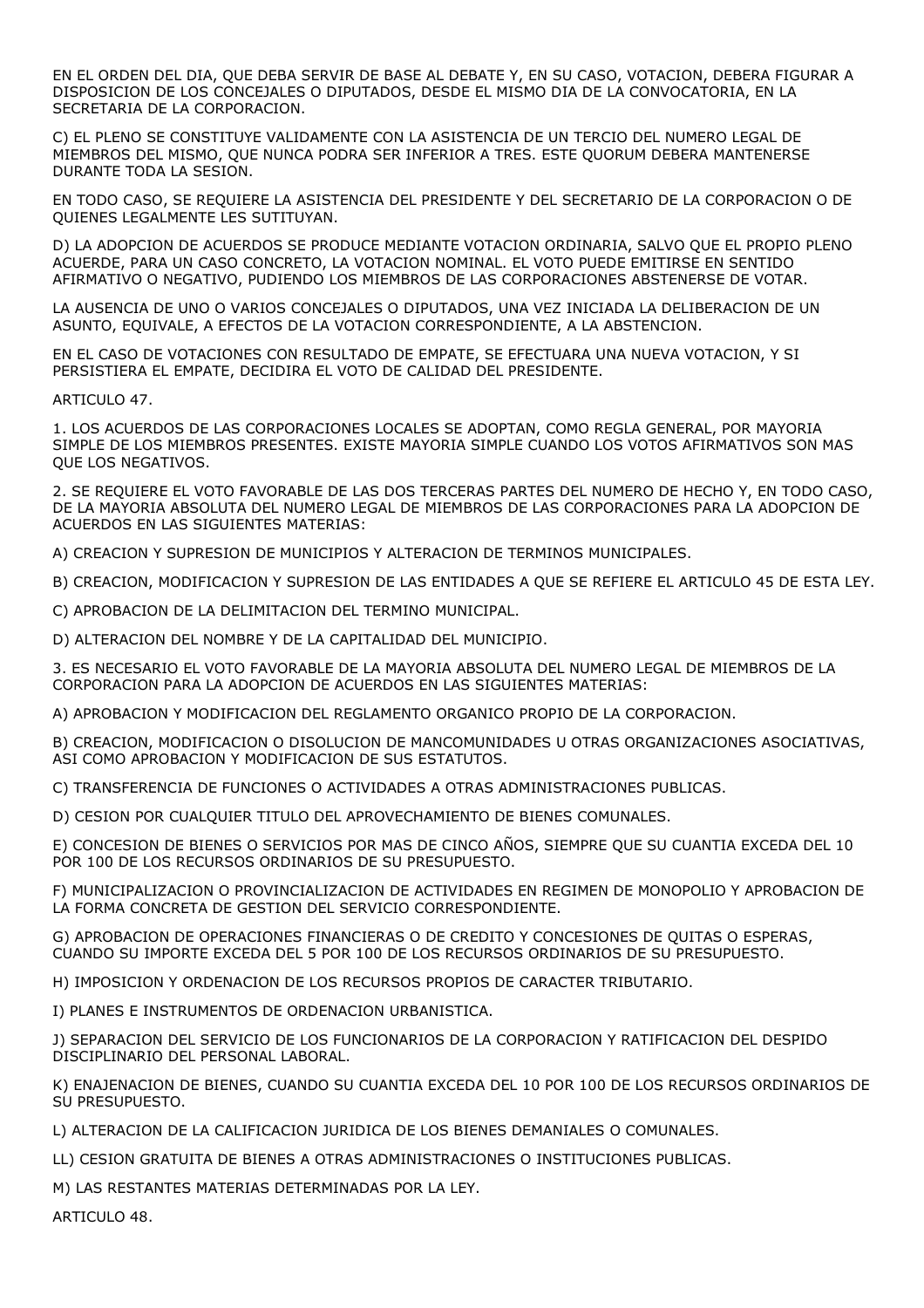EN LOS ASUNTOS EN QUE SEA PRECEPTIVO EL DICTAMEN DEL CONSEJO DE ESTADO, LA CORRESPONDIENTE SOLICITUD SE CURSARA POR CONDUCTO DEL PRESIDENTE DE LA COMUNIDAD AUTONOMA Y A TRAVES DEL MINISTERIO DE ADMINISTRACION TERRITORIAL.

ARTICULO 49.

LA APROBACION DE LAS ORDENANZAS LOCALES SE AJUSTARA AL SIGUIENTE PROCEDIMIENTO:

A) APROBACION INICIAL POR EL PLENO.

B) INFORMACION PUBLICA Y AUDIENCIA A LOS INTERESADOS POR EL PLAZO MINIMO DE TREINTA DIAS PARA LA PRESENTACION DE RECLAMACIONES Y SUGERENCIAS.

C) RESOLUCION DE TODAS LAS RECLAMACIONES Y SUGERENCIAS PRESENTADAS DENTRO DEL PLAZO Y APROBACION DEFINITIVA POR EL PLENO.

### ARTICULO 50.

1. LOS CONFLICTOS DE ATRIBUCIONES QUE SURJAN ENTRE ORGANOS Y ENTIDADES DEPENDIENTES DE UNA MISMA CORPORACION LOCAL SE RESOLVERAN:

A) POR EL PLENO, CUANDO SE TRATE DE CONFLICTOS QUE AFECTEN A ORGANOS COLEGIADOS, MIEMBROS DE ESTOS O ENTIDADES LOCALES DE LAS PREVISTAS EN EL ARTICULO 45.

B) POR EL ALCALDE O PRESIDENTE DE LA CORPORACION, EN EL RESTO DE LOS SUPUESTOS.

2. LOS CONFLICTOS DE COMPETENCIAS PLANTEADOS ENTRE DIFERENTES ENTIDADES LOCALES SERAN RESUELTOS POR LA ADMINISTRACION DE LA COMUNIDAD AUTONOMA O POR LA ADMINISTRACION DEL ESTADO, PREVIA AUDIENCIA DE LAS COMUNIDADES AUTONOMAS AFECTADAS, SEGUN SE TRATE DE ENTIDADES PERTENECIENTES A LA MISMA O A DISTINTA COMUNIDAD, Y SIN PERJUICIO DE LA ULTERIOR POSIBILIDAD DE IMPUGNAR LA RESOLUCION DICTADA ANTE LA JURISDICCION CONTENCIOSO-ADMINISTRATIVA.

# ARTICULO 51.

LOS ACTOS DE LAS ENTIDADES LOCALES SON INMEDIATAMENTE EJECUTIVOS, SALVO EN AQUELLOS CASOS EN QUE UNA DISPOSICION LEGAL ESTABLEZCA LO CONTRARIO O CUANDO SE SUSPENDA SU EFICACIA DE AUERDO CON LA LEY.

### ARTICULO 52.

1. CONTRA LOS ACTOS Y ACUERDOS DE LAS ENTIDADES LOCALES QUE PONGAN FIN A LA VIA ADMINISTRATIVA, LOS INTRESADOS PODRAN, PREVIO RECURSO DE REPOSICION, EN LOS CASOS EN QUE PROCEDA, EJERCER LAS ACCIONES QUE PROCEDAN ANTE LA JURISDICCION COMPETENTE.

2. PONEN FIN A LA VIA ADMINISTRATIVA LAS RESOLUCIONES DE LOS SIGUIENTES ORGANOS Y AUTORIDADES:

A) LAS DEL PLENO, LOS ALCALDES O PRESIDENTES Y LAS COMISIONES DE GOBIERNO, SALVO EN LOS CASOS EXCEPCIONALES EN QUE UNA LEY SECTORIAL REQUIERA LA APROBACION ULTERIOR DE LA ADMINISTRACION DEL ESTADO O DE LA COMUNIDAD AUTONOMA, O CUANDO PROCEDA RECURSO ANTE ESTAS EN LOS SUPUESTOS DEL ARTICULO 27.2.

B) LAS DE AUTORIDADES Y ORGANOS INFERIORES EN LOS CASOS QUE RESUELVAN POR DELEGACION DEL ALCALDE, DEL PRESIDENTE O DE OTRO ORGANO CUYAS RESOLUCIONES PONGAN FIN A LA VIA ADMINISTRATIVA.

C) LAS DE CUALQUIER OTRA AUTORIDAD U ORGANO CUANDO ASI LO ESTABLEZCA UNA DISPOSICION LEGAL.

# ARTICULO 53.

SIN PERJUICIO DE LAS PREVISIONES ESPECIFICAS CONTENIDAS EN LOS ARTICULO 65, 67 Y 110 DE ESTA LEY, LAS CORPORACIONES LOCALES PODRAN REVISAR SUS ACTOS Y ACUERDOS EN LOS TERMINOS Y CON EL ALCANCE QUE, PARA LA ADMINISTRACION DEL ESTADO, SE ESTABLCE EN LA LEGISLACION DEL ESTADO REGULADORA DEL PROCEDIMIENTO ADMINISTRATIVO COMUN.

# ARTICULO 54.

LAS ENTIDADES LOCALES RESPONDERAN DIRECTAMENTE DE LOS DAÑOS Y PERJUICIOS CAUSADOS A LOS PARTICULARES EN SUS BIENES Y DERECHOS COMO CONSECUENCIA DEL FUNCIONAMIENTO DE LOS SERVICIOS PUBLICOS O DE LA ACTUACION DE SUS AUTORIDADES, FUNCIONARIOS O AGENTES, EN LOS TERMINOS ESTABLECIDOS EN LA LEGISLACION GENERAL SOBRE RESPONSABILIDAD ADMINISTRATIVA.

# CAPITULO II

RELACIONES INTERADMINISTRATIVAS

ARTICULO 55.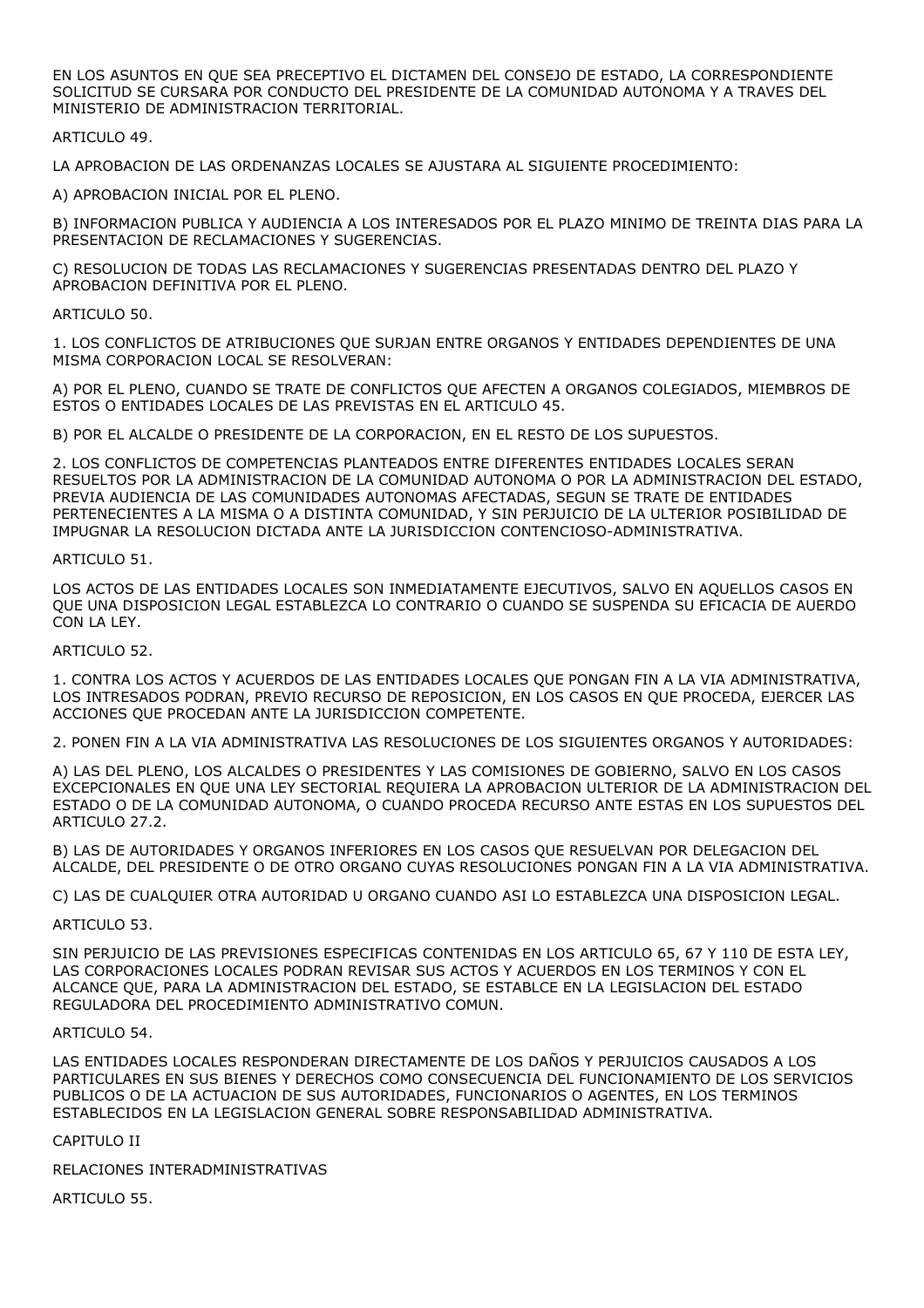PARA LA EFECTIVIDAD DE LA COORDINACION Y LA EFICACIA ADMINISTRATIVAS, LAS ADMINISTRACIONES DEL ESTADO Y DE LAS COMUNIDADES AUTONOMAS, DE UN LADO, Y LAS ENTIDADES LOCALES, DE OTRO, DEBERAN EN SUS RELACIONES RECIPROCAS:

A) RESPETAR EL EJERCICIO LEGITIMO POR LAS OTRAS ADMINISTRACIONES DE SUS COMPETENCIAS Y LAS CONSECUENCIAS QUE DEL MISMO SE DERIVEN PARA LAS PROPIAS.

B) PONDERAR, EN LA ACTUACION DE LAS COMPETENCIAS PROPIAS, LA TOTALIDAD DE LOS INTERESES PUBLICOS IMPLICADOS Y, EN CONCRETO, AQUELLOS CUYA GESTION ESTE ENCOMENDADA A LAS OTRAS ADMINISTRACIONES.

C) FACILITAR A LAS OTRAS ADMINISTRACIONES LA INFORMACION SOBRE LA PROPIA GESTION QUE SEA RELEVANTE PARA EL ADECUADO DESARROLLO POR ESTAS DE SUS COMETIDOS.

D) PRESTAR, EN EL AMBITO PROPIO, LA COOPERACION Y ASISTENCIA ACTIVAS QUE LAS OTRAS ADMINISTRACIONES PUDIERAN PRECISAR PARA EL EFICAZ CUMPLIMIENTO DE SUS TAREAS.

#### ARTICULO 56.

1. LAS ENTIDADES LOCALES TIENEN EL DEBER DE REMITIR A LAS ADMINISTRACIONES DEL ESTADO Y DE LAS COMUNIDADES AUTONOMAS, EN LOS PLAZOS Y FORMA QUE REGLAMENTARIAMENTE SE DETERMINEN, COPIA O, EN SU CASO, EXTRACTO COMPRENSIVO DE LOS ACTOS Y ACUERDOS DE LAS MISMAS. LOS PRESIDENTES Y, DE FORMA INMEDIATA, LOS SECRETARIOS DE LAS CORPORCIONES SERAN RESPONSABLES DEL CUMPLIMIENTO DE ESTE DEBER.

2. EN TODO CASO, LAS ADMINISTRACIONES DEL ESTADO Y DE LAS COMUNIDADES AUTONOMAS ESTARAN FACULTADAS, CON EL FIN DE COMPROBAR LA EFCTIVIDAD, EN SU APLICACION Y, RESPECTIVAMENTE, DE LA LEGISLACION ESTATAL Y LA AUTONOMICA, PARA RECABAR Y OBTENER INFORMACION CONCRETA SOBRE LA ACTIVIDAD MUNICIPAL, PUDIENDO SOLICITAR INCLUSO LA EXHIBICION DE EXPEDIENTES Y LA EMISION DE INFORMES.

3. LA ADMINISTRACION DEL ESTADO Y LA DE LAS COMUNIDADES AUTONOMAS DEBERAN FACILITAR EL ACCESO DE LOS REPRESENTANTES LEGALES DE LAS ENTIDADES LOCALES A LOS INSTRUMENTOS DE PLANIFICACION, PROGRAMACION Y GESTION DE OBRAS Y SERVICIOS QUE LES AFECTEN DIRECTAMENTE.

#### ARTICULO 57.

LA COOPERACION ECONOMICA, TECNICA Y ADMINISTRATIVA ENTRE LA ADMINISTRACION LOCAL Y LAS ADMINISTRACIONES DEL ESTADO Y DE LAS COMUNIDADES AUTONOMAS, TANTO EN SERVICIOS LOCALES COMO EN ASUNTOS DE INTERES COMUN, SE DESARROLLARA CON CARACTER VOLUNTARIO, BAJO LAS FORMAS Y EN LOS TERMINOS PREVISTOS EN LAS LEYES, PUDIENDO TENER LUGAR, EN TODO CASO, MEDIANTE LOS CONSORCIOS O CONVENIOS ADMINISTRATIVOS QUE SUSCRIBAN.

DE CADA ACUERDO DE COOPERACION FORMALIZADO POR ALGUNA DE ESTAS ADMINISTRACIONES SE DARA COMUNICACION A AQUELLAS OTRAS QUE, RESULTANDO INTERESADAS, NO HAYAN INTERVENIDO EN EL MISMO, A LOS EFECTOS DE MANTENER UNA RECIPROCA Y CONSTANTE INFORMACION.

# ARTICULO 58.

1. LAS LEYES DEL ESTADO O DE LAS COMUNIDADES AUTONOMAS PODRAN CREAR, PARA LA COORDINACION ADMINISTRATIVA, ORGANOS DE COLABORACION DE LAS ADMINISTRACIONES CORRESPONDIENTES CON LAS ENTIDADES LOCALES. ESTOS ORGANOS, QUE SERAN UNICAMENTE DELIBERANTES O CONSULTIVOS, PODRAN TENER AMBITO AUTONOMICO O PROVINCIAL Y ARACTER GENERAL O SECTORIAL.

PARA ASEGURAR LA COLABORACION ENTRE LA ADMINISTRACION DEL ESTADO Y LA ADMINISTRACION LOCAL EN MATERIA DE INVERSIONES Y DE PRESTACION DE SERVICIOS, EL GOBIERNO PODRA CREAR EN CADA COMUNIDAD AUTONOMA UNA COMISION TERRITORIAL DE ADMINISTRACION LOCAL. REGLAMENTARIAMENTE, SE ESTABLECERA LA COMPOSICION, ORGANIZACION Y FUNCIONAMIENTO DE LA COMISION.

2. TANTO LA ADMINISTRACION DEL ESTADO COMO LAS DE LAS COMUNIDADES AUTONOMAS PODRAN PARTICIPAR EN LOS RESPECTIVOS ORGANOS DE COLABORACION ESTABLECIDOS POR CADA UNA DE ELLAS.

EN TODO CASO, LAS ADMINISTRACIONES QUE TENGAN ATRIBUIDAS LA FORMULACION Y APROBACION DE INSTRUMENTOS DE PLANIFICACION DEBERAN OTORGAR A LAS RESTANTES UNA PARTICIPACION QUE PERMITA ARMONIZAR LOS INTERESES PUBLICOS AFECTADOS.

#### ARTICULO 59.

1. A FIN DE ASEGURAR LA COHERENCIA DE LA ACTUACION DE LAS ADMINISTRACIONES PUBLICAS, EN LOS SUPUESTOS PREVISTOS EN EL NUMERO 2 DEL ARTICLO 10 Y PARA EL CASO DE QUE DICHO FIN NO PUEDA ALCANZARSE POR LOS PROCEDIMIENTOS CONTEMPLADOS EN LOS ARTICULOS ANTERIORES O ESTOS RESULTARAN MANIFIESTAMENTE INADECUADOS POR RAZON DE LAS CARACTERISTIAS DE LA TAREA PUBLICA DE QUE SE TRATE, LAS LEYES DEL ESTADO Y LAS DE LAS COMUNIDADES AUTONOMAS, REGULADORAS DE LOS DISTINTOS SECTORES DE LA ACCION PUBLICA, PODRAN ATRIBUIR AL GOBIERNO DE LA NACION, O AL CONSEJO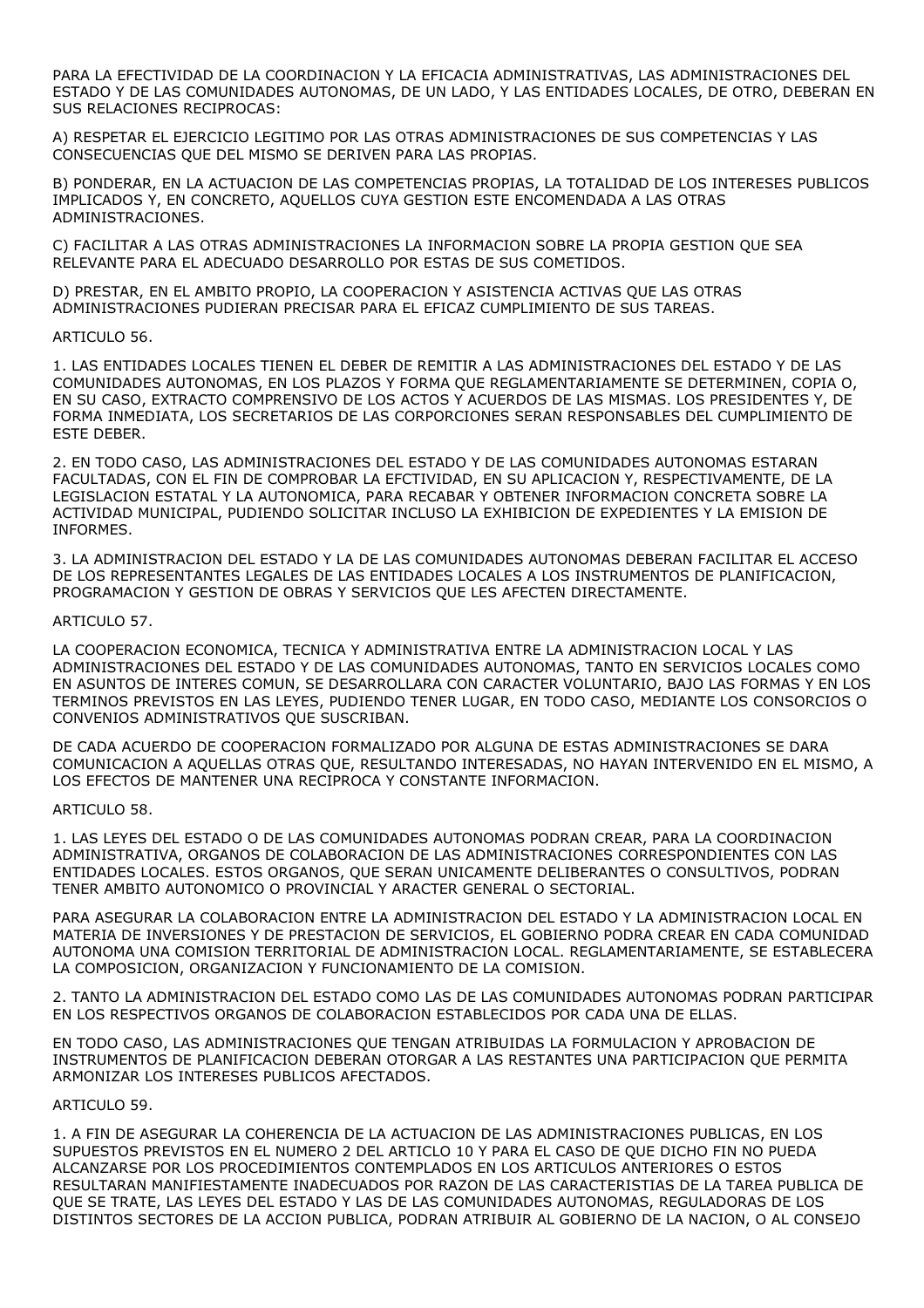DE GOBIERNO, LA FACULTAD DE COORDINAR LA ACTIVIDAD DE LA ADMINISTRACION LOCAL Y, EN ESPECIAL, DE LAS DIPUTACIONES PROVINCIALES EN EL EJERCICIO DE SUS COMPETENCIAS.

LA COORDINACION SE REALIZARA MEDIANTE LA DEFINICION CONCRETA Y EN RELACION CON UNA MATERIA, SERVICIO O COMPETENCIA DETERMINADOS DE LOS INTERESES GENERALES O COMUNITARIOS, A TRAVES DE PLANES SECTORIALES PARA LA FIJACION DE LOS OBJETIVOS Y LA DETERMINACION DE LAS PRIORIDADES DE LA ACCION PUBLICA EN LA MATERIA CORRESPONDIENTE. EN LA TRAMITACION DE LOS MISMOS SE OBSERVARA LO DISPUESTO EN EL NUMERO 2 DEL ARTICULO ANTERIOR.

LAS ENTIDADES LOCALES EJERCERAN SUS FACULTADES DE PROGRAMACION, PLANIFICACION U ORDENACION DE LOS SERVICIOS O ACTIVIDADES DE SU COMPETENCIA EN EL MARCO DE LAS PREVISIONES DE LOS PLANES A QUE SE REFIERE EL PARRAFO ANTERIOR.

2. EN TODO CASO, LA LEY DEBERA PRECISAR, CON EL SUFICIENTE GRADO DE DETALLE, LAS CONDICIONES Y LOS LIMITES DE LA COORDINACION, ASI COMO LAS MODALIDADES DE CONTROL QUE SE RESERVEN LAS CORTES GENERALES O LAS CORRESPONDIENTES ASAMBLEAS LEGISLATIVAS.

#### ARTICULO 60.

CUANDO UNA ENTIDAD LOCAL INCUMPLIERA LAS OBLIGACIONES IMPUESTAS DIRECTAMENTE POR LA LEY DE FORMA QUE TAL INCUMPLIMIENTO AFECTARA AL EJERCICIO DE COMPETENCIAS DE LA ADMINISTRACION DEL ESTADO O DE LA COMUNIDAD AUTONOMA, Y CUYA COBERTURA ECONOMICA ESTUVIERE LEGALMENTE O PRESUPUESTARIAMENTE GARANTIZADA, UNA U OTRA, SEGUN SU RESPECTIVO AMBITO COMPETENCIAL, DEBERA RECORDARLE SU CUMPLIMIENTO CONCEDIENDO AL EFECTO EL PLAZO QUE FUERE NECESARIO. SI, TRANSCURRIDO DICHO PLAZO, NUNCA INFERIOR A UN MES, EL INCUMPLIMIENTO PERSISTIERA, SE PROCEDERA A ADOPTAR LAS MEDIDAS NECESARIAS PARA EL CUMPLIMIENTO DE LA OBLIGACION A COSTA Y EN SUSTITUCION DE LA ENTIDAD LOCAL.

#### ARTICULO 61.

1. EL CONSEJO DE MINISTROS, A INICIATIVA PROPIA Y CON CONOCIMIENTO DEL CONSEJO DE GOBIERNO DE LA COMUNIDAD AUTONOMA CORRESPONDIENTE O A SOLICITUD DE ESTE Y, EN TODO CASO, PREVIO ACUERDO FAVORABLE DEL SENADO, PODRA PROCEDER, MEDIANTE REAL DECRETO, A LA DISOLUCION DE LOS ORGANOS DE LAS CORPORACIONES LOCALES EN EL SUPUESTO DE GESTION GRAVEMENTE DAÑOSA PARA LOS INTERESES GENERALES QUE SUPONGA EL INCUMPLIMIENTO DE SUS OBLIGACIONES CONSTITUCIONALES.

2. ACORDADA LA DISOLUCION, SERA DE APLICACION LA LEGISLACION ELECTORAL GENERAL EN RELACION A LA CONVOCATORIA DE ELECCIONES PARCIALES Y A LA PROVISIONAL ADMINISTRACION ORDINARIA DE LA CORPORACION.

# ARTICULO 62.

EN AQUELLOS CASOS EN QUE LA NATURALEZA DE LA ACTIVIDAD DE QUE SE TRATE HAGA MUY DIFICIL O INCONVENIENTE UNA ASIGNACION DIFERENCIADA Y DISTINTA DE FACULTADES DECISORIAS EN LA MATERIA, LAS LEYES REGULADORAS DE LA ACCION PUBLICA EN RELACION CON LA MISMA ASEGURARAN, EN TODO CASO, A LAS ENTIDADES LOCALES SU PARTICIPACION O INTEGRACION EN ACTUACIONES O PROCEDIMIENTOS CONJUNTAMENTE CON LA ADMINISTRACION DEL ESTADO Y/O CON LA DE LA COMUNIDAD AUTONOMA CORRESPONDIENTE, ATRIBUYENDOLE A UNA DE ESTAS LA DECISION FINAL.

EN NINGUN CASO ESTAS TECNICAS PODRAN AFECTAR A LA POTESTAD DE AUTOORGANIZACION DE LOS SERVICIOS QUE CORRESPONDE A LA ENTIDAD LOCAL.

# CAPITULO III

IMPUGNACION DE ACTOS Y ACUERDOS Y EJERCICIO DE ACCIONES

ARTICULO 63.

1. JUNTO A LOS SUJETOS LEGITIMADOS EN EL REGIMEN GENERAL DEL PROCESO CONTENCIOSO-ADMINISTRATIVO PODRAN IMPUGNAR LOS ACTOS Y ACUERDOS DE LAS ENTIDADES LOCALES QUE INCURRAN EN INFRACCION DEL ORDENAMIENTO JURIDICO:

A) LA ADMINISTRACION DEL ESTADO Y LA DE LAS COMUNIDADES AUTONOMAS, EN LOS CASOS Y TERMINOS PREVISTOS EN ESTE CAPITULO.

B) LOS MIEMBROS DE LAS CORPORACIONES QUE HUBIERAN VOTADO EN CONTRA DE TALES ACTOS Y ACUERDOS.

2. ESTAN IGUALMENTE LEGITIMADAS EN TODO CASO LAS ENTIDADES LOCALES TERRITORIALES PARA LA IMPUGNACION DE LAS DISPOSICIONES Y ACTOS DE LA ADMINISTRACIONES DEL ESTADO Y DE LAS COMUNIDADES AUTONOMAS QUE LESIONEN SU AUTONOMIA, TAL COMO ESTA RESULTA GARANTIZADA POR LA CONSTITUCION Y ESTA LEY.

3. ASIMISMO, LAS ENTIDADES LOCALES TERRITORIALES ESTARAN LEGITIMADAS PARA PROMOVER, EN LOS TERMINOS DEL ARTICULO 119 DE ESTA LEY, LA IMPUGNACION ANTE EL TRIBUNAL CONSTITUCIONAL DE LEYES DEL ESTADO O DE LAS COMUNIDADES AUTONOMAS CUANDO SE ESTIME QUE SON ESTAS LAS QUE LESIONAN LA AUTONOMIA CONSTITUCIONALMENTE GARANTIZADA.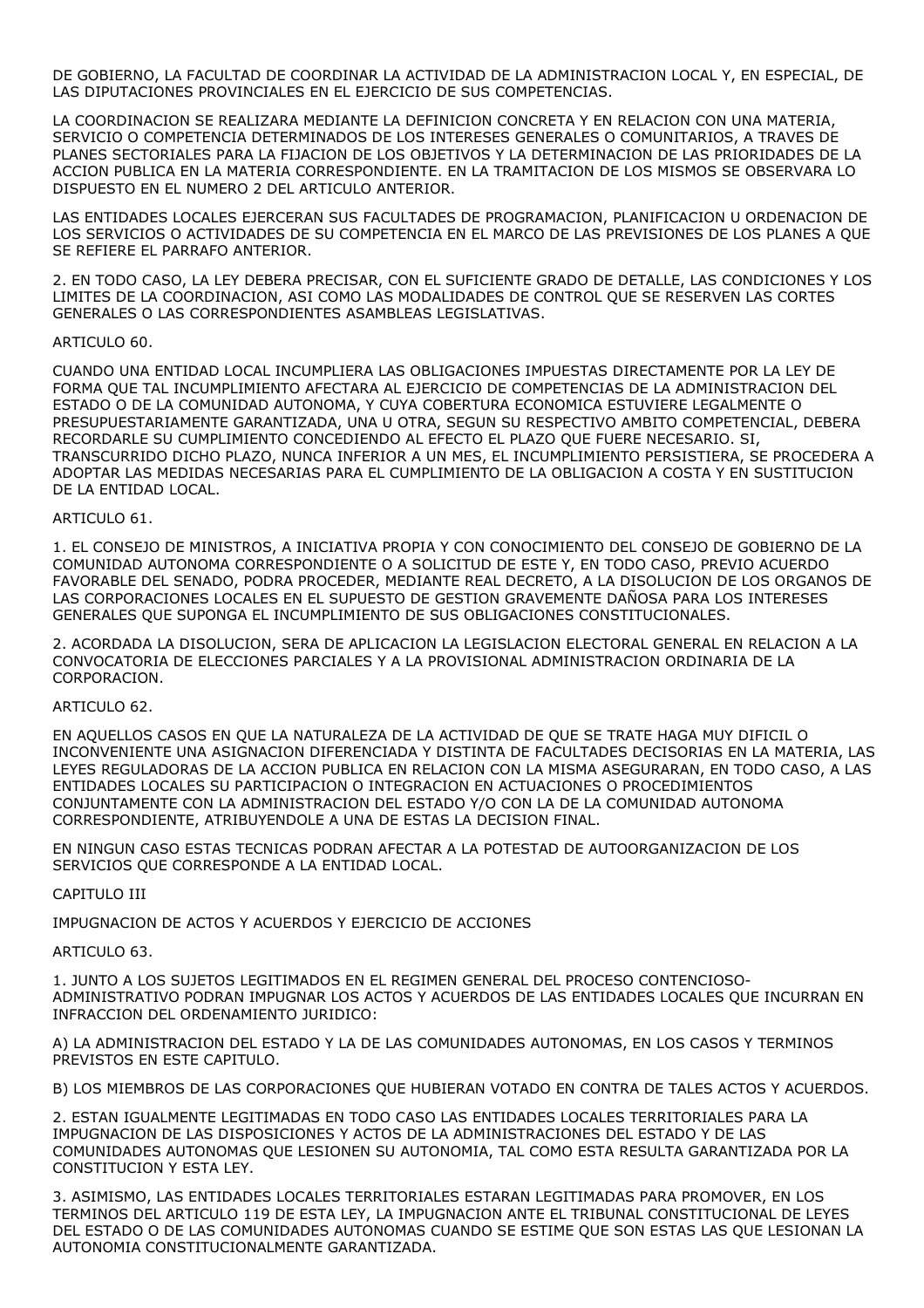# ARTICULO 64.

LA ADMINISTRACION DEL ESTADO Y LA DE LAS COMUNIDADES AUTONOMAS PUEDEN SOLICITAR AMPLIACION DE LA INFORMACION A QUE SE REFIERE EL NUMERO 1 DEL ARTICULO 56 QUE DEBERA REMITIRSE EN EL PLAZO MAXIMO DE VEINTE DIAS HABILES. EN TALES CASOS SE INTERRUMPE EL COMPUTO DEL PLAZO A QUE SE REFIERE EL NUMERO 2 DEL ARTICULO SIGUIENTE.

### ARTICULO 65.

1. CUANDO LA ADMINISTRACION DEL ESTADO O LA DE LAS COMUNIDADES AUTONOMAS CONSIDERE, EN EL AMBITO DE SUS RESPETIVAS COMPETENCIAS, QUE UN ACTO O ACUERDO DE ALGUNA ENTIDAD LOCAL INFRINGE EL ORDENAMIENTO JURIDICO, PODRA REQUERIRLA, INVOCANDO EXPRESAMENTE EL PRESENTE ARTICULO, PARA QUE ANULE DICHO ACTO O ACUERDO.

2. EL REQUERIMIENTO DEBERA SER MOTIVADO Y EXPRESAR LA NORMATIVA QUE SE ESTIME VULNERADA. SE FORMULARA EN EL PLAZO DE QUINCE DIAS HABILES A PARTIR DE LA RECEPCION DE LA COMUNICACION DEL ACUERDO.

3. LA ADMINISTRACION DEL ESTADO O, EN SU CASO, LA DE LA COMUNIDAD AUTONOMA, PODRA IMPUGNAR EL ACTO O ACUERDO ANTE LA JURISDICCION CONTENCIOSO-ADMINISTRATIVA BIEN DIRECTAMENTE, UNA VEZ RECIBIDA LA COMUNICACION DEL MISMO, O BIEN UNA VEZ TRANSCURRIDO EL PLAZO SEÑALADO EN EL REQUERIMIETO DIRIGIDO A LA ENTIDAD LOCAL, SI SE HUBIERA OPTADO POR HACER USO DE LA POSIBILIDAD CONTEMPLADA EN LOS DOS NUMEROS ANTERIORES.

#### ARTICULO 66.

LOS ACTOS Y ACUERDOS DE LAS ENTIDADES LOCALES QUE MENOSCABEN COMPETENCIAS DEL ESTADO O DE LAS COMUNIDADES AUTONOMAS, INTERFIERAN SU EJERCICIO O EXCEDAN DE LA COMPETENCIA DE DICHAS ENTIDADES, PODRAN SER IMPUGNADOS DIRECTAMENTE, SIN NECESIDAD DE PREVIO REQUERIMIENTO, ANTE LA JURISDICCION CONTENCIOSO-ADMINISTRATIVA, POR LA ADMINISTRACION DEL ESTADO O DE LA CORRESPONDIENTE COMUNIDAD EN EL PLAZO SEÑALADO POR EL NUMERO 2 DEL ARTICULO ANTERIOR.

LA IMPUGNACION DEBERA PRECISAR LA LESION O, EN SU CASO, EXTRALIMITACION COMPETENCIAL QUE LA MOTIVA Y LAS NORMAS LEGALES VULNERADAS EN QUE SE FUNDA. EN EL CASO DE QUE, ADEMAS, CONTUVIERA PETICION EXPRESA DE SUSPENSION DEL ACTO O ACUERDO IMPUGNADO, RAZONADA EN LA INTEGRIDAD Y EFECTIVIDAD DEL INTERES GENERAL O COMUNITARIO AFECTADO, EL TRIBUNAL, SI LA ESTIMA FUNDADA, ACORDARA DICHAS SUSPENSION EN EL PRIMER TRAMITE SUBSIGUIENTE A LA PRESENTACION DE LA IMPUGNACION. NO OBSTANTE, A INSTANCIA DE LA ENTIDAD LOCAL Y OYENDO A LA ADMINISTRACION DEMANDANTE, PODRA ALZAR EN CUALQUIER MOMENTO, EN TODO O EN PARTE, LA SUSPENSION DECRETADA, EN CASO DE QUE DE ELLA HUBIERA DE DERIVARSE PERJUICIO AL INTERES LOCAL NO JUSTIFICADO POR LAS EXIGENCIAS DEL INTERES GENERAL O COMUNITARIO HECHO VALER EN LA IMPUGNACION.

# ARTICULO 67.

SI UNA ENTIDAD LOCAL ADOPTARA ACTOS O ACUERDOS QUE ATENTEN GRAVEMENTE EL INTERES GENERAL DE ESPAÑA, EL DELEGADO DEL GOBIERNO, PREVIO REQUERIMIENTO AL PRESIDENTE DE LA CORPORACION Y EN EL CASO DE NO SER ATENDIDO, PODRA SUSPENDERLOS Y ADOPTAR LAS MEDIDAS PERTINENTES A LA PROTECCION DE DICHO INTERES, DEBIENDO IMPUGNARLOS EN EL PLAZO DE DIEZ DIAS DESDE LA SUSPENSION ANTE LA JURISDICCION CONTENCIOSO-ADMINISTRATIVA.

# ARTICULO 68.

1. LAS ENTIDADES LOCALES TIENEN LA OBLIGACION DE EJERCER LAS ACCIONES NECESARIAS PARA LA DEFENSA DE SUS BIENES Y DERECHOS.

2. CUALQUIER VECINO QUE SE HALLARE EN PLENO GOCE DE SUS DERECHOS CIVILES Y POLITICOS PODRA REQUERIR SU EJERCICIO A LA ENTIDAD INTERESADA. ESTE REQUERIMIENTO, DEL QUE SE DARA CONOCIMIENTO A QUIENES PUDIESEN RESULTAR AFECTADOS POR LAS CORRESPONDIENTES ACCIONES, SUSPENDERA EL PLAZO PARA EL EJERCICIO DE LAS MISMAS POR UN TERMINO DE TREINTA DIAS HABILES.

3. SI EN EL PLAZO DE ESOS TREINTA DIAS LA ENTIDAD NO ACORDARA EL EJERCICIO DE LAS ACCIONES SOLICITADAS, LOS VECINOS PODRAN EJERCITAR DICHA ACCION EN NOMBRE E INTERES DE LA ENTIDAD LOCAL.

4. DE PROSPERAR LA ACCION, EL ACTOR TENDRA DERECHO A SER REEMBOLSADO POR LA ENTIDAD DE LAS COSTAS PROCESALES Y A LA INDEMNIZACION DE CUANTOS DAÑOS Y PERJUICIOS SE LE HUBIERAN SEGUIDO.

CAPITULO IV

INFORMACION Y PARTICIPACION CIUDADANAS

ARTICULO 69.

1. LAS CORPORACIONES LOCALES FACILITARAN LA MAS AMPLIA INFORMACION SOBRE SU ACTIVIDAD Y LA PARTICIPACION DE TODOS LOS CIUDADANOS EN LA VIDA LOCAL.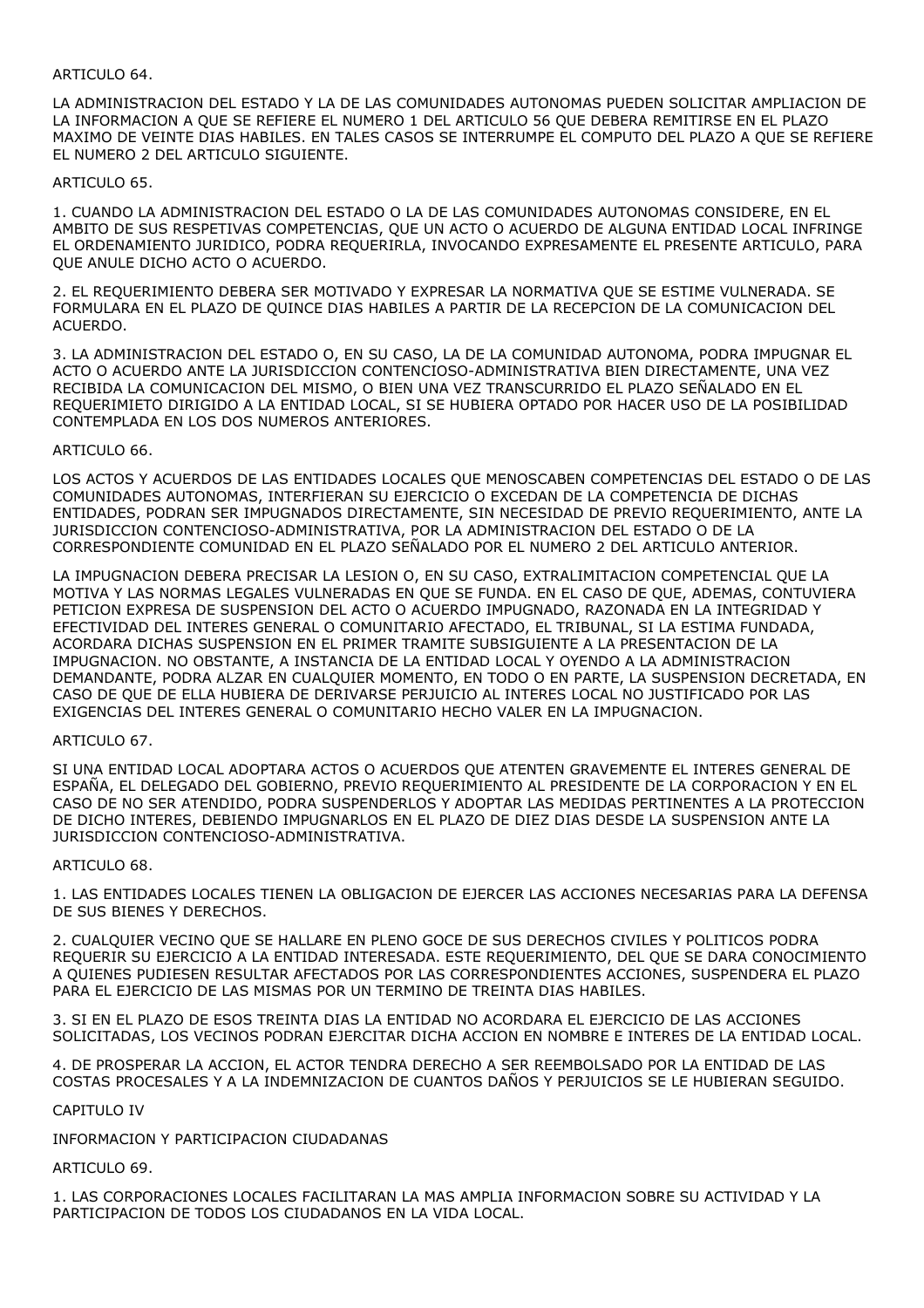2. LAS FORMAS, MEDIOS Y PROCEDIMIENTOS DE PARTICIPACION QUE LAS CORPORACIONES ESTABLEZCAN EN EJERCICIO DE SU POTESTAD DE AUTOORGANIZACION NO PODRAN EN NINGUN CASO EN MENOSCABAR LAS FACULTADES DE DECISION QUE CORRESPONDEN A LOS ORGANOS REPRESENTATIVOS REGULADOS POR LA LEY.

# ARTICULO 70

1. LAS SESIONES DEL PLENO DE LAS CORPORACIONES LOCALES SON PUBLICAS. NO OBSTANTE, PODRAN SER SECRETOS DEL DEBATE Y VOTACION DE AQUELLOS ASUNTOS QUE PUEDAN AFECTAR AL DERECHO FUNDAMENTAL DE LOS CIUDADANOS A QUE SE REFIERE EL ARTICULO 18.1 DE LA CONSTITUCION, CUANDO ASI SE ACUERDE POR MAYORIA ABSOLUTA.

NO SON PUBLICAS LAS SESIONES DE LAS COMISIONES DE GOBIERNO.

2. LOS ACUERDOS QUE ADOPTEN LAS CORPORACIONES LOCALES SE PUBLICAN O NOTIFICAN EN LA FORMA PREVISTA POR LA LEY. LAS ORDENANZAS, INCLUIDAS LAS NORMAS DE LOS PLANES URBANISTICOS, SE PUBLICAN EN EL "BOLETIN OFICIAL" DE LA PROVINCIA Y NO ENTRAN EN VIGOR HASTA QUE SE HAYA PUBLICADO COMPLETAMENTE SU TEXTO Y HAYA TRANSCURRIDO EL PLAZO PREVISTO EN EL ARTICULO 65.2. IDENTICA REGLA ES DE APLICACION A LOS PRESUPUESTOS, EN LOS TERMINOS DEL ARTICULO 112.3, DE ESTA LEY.

3. TODOS LOS CIUDADANOS TIENEN DERECHO A OBTENER COPIAS Y CERTIFICACIONES ACREDITATIVAS DE LOS ACUERDOS DE LAS CORPORACIONES LOCALES Y SUS ANTECEDENTES, ASI COMO A CONSULTAR LOS ARCHIVOS Y REGISTROS EN LOS TERMINOS QUE DISPONGA LA LEGISLACION DE DESARROLLO DEL ARTICULO 105, LETRA B), DE LA CONSTITUCION. LA DENEGACION O LIMITACION DE ESTE DERECHO, EN TODO CUANTO AFECTE A LA SEGURIDAD Y DEFENSA DEL ESTADO, LA AVERIGUACION DE LOS DELITOS O LA INTIMIDAD DE LAS PERSONAS, DEBERA VERIFICARSE MEDIANTE RESOLUCION MOTIVADA.

# ARTICULO 71.

DE CONFORMIDAD CON LA LEGISLACION DEL ESTADO Y DE LA COMUNIDAD AUTONOMA, CUANDO ESTA TENGA COMPETENCIA ESTATUTARIAMENTE ATRIBUIDA PARA ELLO, LOS ALCALDES, PREVIO ACUERDO POR MAYORIA ABSOLUTA DEL PLENO Y AUTORIZACION DEL GOBIERNO DE LA NACION, PODRAN SOMETER A CONSULTA POPULAR AQUELLOS ASUNTOS DE LA COMPETENCIA PROPIA MUNICIPAL Y DE CARACTER LOCAL QUE SEAN DE ESPECIAL RELEVANCIA PARA LOS INTERESES DE LOS VECINOS, CON EXCEPCION DE LOS RELATIVOS A LA HACIENDA LOCAL.

# ARTICULO 72.

LAS CORPORACIONES LOCALES FAVORECEN EL DESARROLLO DE LAS ASOCIACIONES PARA LA DEFENSA DE LOS INTERESES GENERALES O SECTORIALES DE LOS VECINOS, LES FACILITAN LA MAS AMPLIA INFORMACION SOBRE SUS ACTIVIDADES, Y, DENTRO DE SUS POSIBILIDADES, EL USO DE LOS MEDIOS PUBLICOS Y EL ACCESO A LAS AYUDAS ECONOMICAS PARA LA REALIZACION DE SUS ACTIVIDADES E IMPULSAN SU PARTICIPACION EN LA GESTION DE LA CORPORACION EN LOS TERMINOS DEL NUMERO 2 DEL ARTICULO 69. A TALES EFECTOS PUEDEN SER DECLARADAS DE UTILIDAD PUBLICA.

# CAPITULO V

ESTATUTO DE LOS MIEMBROS DE LAS CORPORACIONES LOCALES

# ARTICULO 73.

1. LA DETERMINACION DEL NUMERO DE MIEMBROS DE LAS CORPORACIONES LOCALES, EL PROCEDIMIENTO PARA SU ELECCION, LA DURACION DE SU MANDATO Y LOS SUPUESTOS DE INELEGIBILIDAD E INCOMPATIBILIDAD SE REGULARAN EN LA LEGISLACION ELECTORAL.

2. LOS MIEMBROS DE LAS CORPORACIONES LOCALES GOZAN, UNA VEZ QUE TOMEN POSESION DE SU CARGO, DE LOS HONORES, PRERROGATIVAS Y DISTINCIONES PROPIOS DEL MISMO QUE SE ESTABLEZCAN POR LA LEY DEL ESTADO O DE LAS COMUNIDADES AUTONOMAS Y ESTAN OBLIGADOS AL CUMPLIMIENTO ESTRICTO DE LOS DEBERES Y OBLIGACIONES INHERENTES A AQUEL.

# ARTICULO 74.

1. LOS MIEMBROS DE LAS CORPORACIONES LOCALES QUEDAN EN SITUACION DE SERVICIOS ESPECIALES EN LOS SIGUIENTES SUPUESTOS:

A) CUANDO SEAN FUNCIONARIOS DE LA PROPIA CORPORACION PARA LA QUE HAN SIDO ELEGIDOS.

B) CUANDO SEAN FUNCIONARIOS DE CARRERA DE OTRAS ADMINISTRACIONES PUBLICAS Y DESEMPEÑEN EN LA CORPORACION PARA LA QUE HAN SIDO ELEGIDOS UN CARGO RETRIBUIDO Y DE DEDICACION EXCLUSIVA.

EN AMBOS SUPUESTOS, LAS CORPORACIONES AFECTADAS ABONARAN LAS COTIZACIONES DE LAS MUTUALIDADES OBLIGATORIAS CORRESPONDIENTES PARA AQUELLOS FUNCIONARIOS QUE DEJEN DE PRESTAR EL SERVICIO QUE MOTIVABA SU PERTENENCIA A ELLAS, EXTENDIENDOSE A LAS CUOTAS DE CLASES PASIVAS.

2. PARA EL PERSONAL LABORAL RIGEN IDENTICAS REGLAS, DE ACUERDO CON LO PREVISTO EN SU LEGISLACION ESPECIFICA.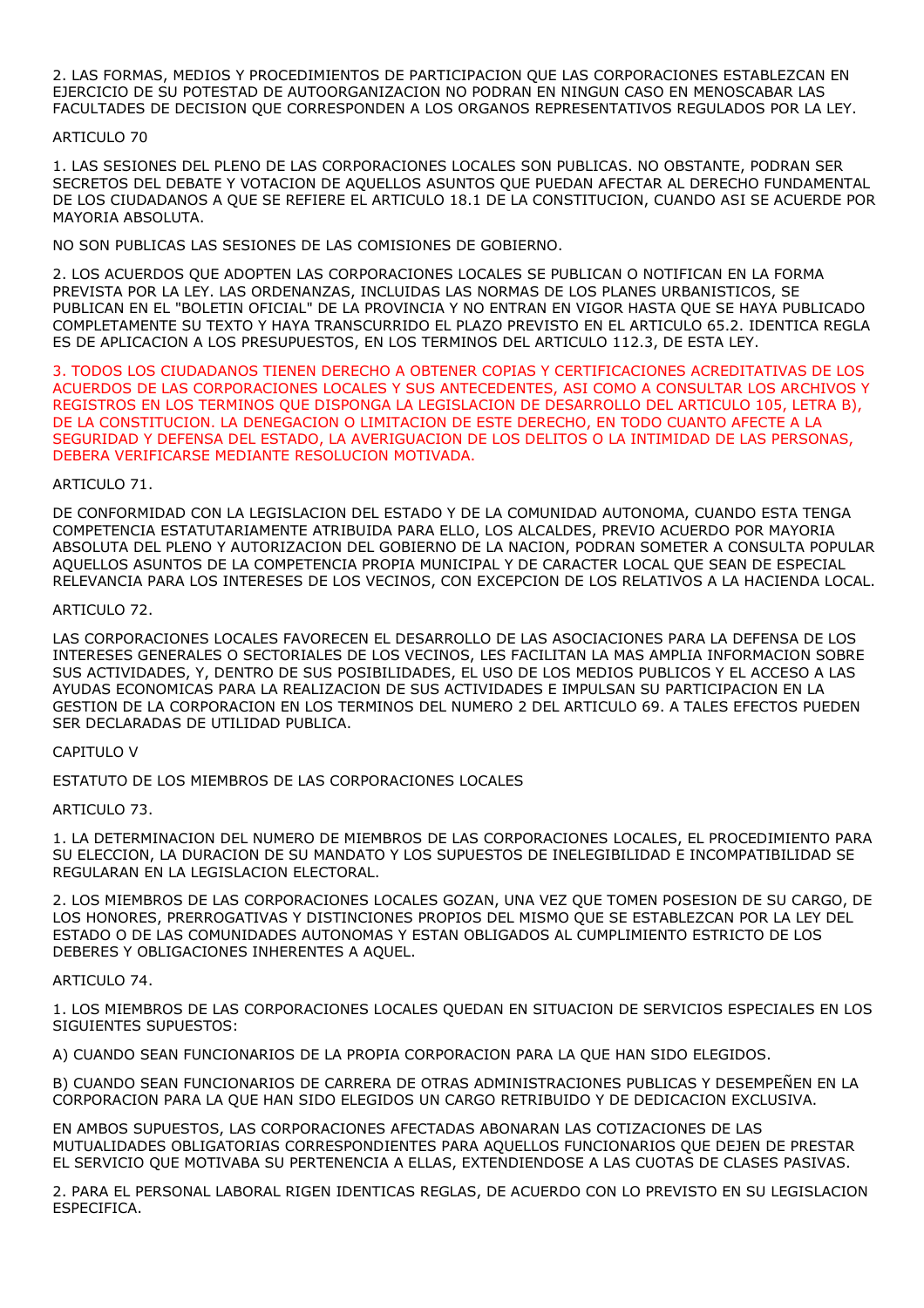3. LOS MIEMBROS DE LAS CORPORACIONES LOCALES QUE NO TENGAN DEDICACION EXCLUSIVA EN DICHA CONDICION TENDRAN GARANTIZADA, DURANTE EL PERIODO DE SU MANDATO, LA PERMANENCIA EN EL CENTRO O CENTROS DE TRABAJO PUBLICOS O PRIVADOS EN EL QUE ESTUVIERAN PRESTANDO SERVICIOS EN EL MOMENTO DE LA ELECCION, SIN QUE PUEDAN SER TRASLADADOS U OBLIGADOS A CONCURSAR A OTRAS PLAZAS VACANTES EN DISTINTOS LUGARES.

### ARTICULO 75.

1. LOS MIEMBROS DE LAS CORPORACIONES LOCALES PERCIBIRAN RETRIBUCIONES POR EL EJERCICIO DE SUS CARGOS CUANDO LOS DESEMPEÑEN CON DEDICACION EXCLUSIVA, EN CUYO CASO SERAN DADOS DE ALTA EN EL REGIMEN GENERAL DE LA SEGURIDAD SOCIAL, ASUMIENDO LAS CORPORACIONES EL PAGO DE LAS CUOTAS EMRESARIALES QUE CORRESPONDA, SALVO LO DISPUESTO EN EL ARTICULO ANTERIOR.

EN EL SUPUESTO DE TALES RETRIBUCIONES, SU PERCEPCION SERA INCOMPATIBLE CON LA DE CUALQUIER OTRA RETRIBUCION CON CARGO A LOS PRESUPUESTOS DE LAS ADMINISTRACIONES PUBLICAS Y DE LOS ENTES, ORGANISMOS Y EMPRESAS DE ELLAS DEPENDIENTES.

2. LOS MIEMBROS DE LAS CORPORACIONES LOCALES PODRAN PERCIBIR INDEMNIZACIONES EN LA CUANTIA Y CONDICIONES QUE ACUERDE EL PLENO DE LA CORPORACION.

3. LAS CORPORACIONES LOCALES CONSIGNARAN EN SUS PRESUPUESTOS LAS RETRIBUCIONES O INDEMNIZACIONES A QUE SE HACE REFERENCIA EN LOS DOS NUMEROS ANTERIORES, DENTRO DE LOS LIMITES QUE CON CARACTER GENERAL SE ESTABLEZCAN.

4. A LOS EFECTOS DE LO DISPUESTO EN EL ARTICULO 37.3 D) DEL ESTATUTO DE LOS TRABAJADORES Y EN EL ARTICULO 30.2 DE LA LEY 30/1984, SE ENTIENDE POR TIEMPO INDISPENSABLE PARA EL DESEMPEÑO DEL CARGO ELECTIVO DE UNA CORPORACION LOCAL, EL NECESARIO PARA LA ASISTENCIA A LAS SESIONES DEL PLENO DE LA CORPORACION O DE LAS COMISIONES Y ATENCION A LAS DELEGACIONES DE QUE FORME PARTE O QUE DESEMPEÑE EL INTERESADO.

5. TODOS LOS MIEMBROS DE LAS CORPORACIONES LOCALES ESTAN OBLIGADOS A FORMULAR, ANTES DE LA TOMA DE POSESION Y CUANDO SE PRODUZCAN VARIACIONES A LO LARGO DEL MANDATO, DECLARACION DE SUS BIENES Y DE LAS ACTIVIDADES PRIVADAS QUE LES PROPORCIONEN O PUEDAN PROPORCIONAR INGRESOS ECONOMICOS O AFECTEN AL AMBITO DE COMPETENCIAS DE LA CORPORACION. TALES DECLARACIONES SE INSCRIBIRAN EN UN REGISTRO DE INTERESES CONSTITUIDO EN CADA CORPORACION LOCAL.

#### ARTICULO 76.

SIN PERJUICIO DE LAS CAUSAS DE INCOMPATIBILIDAD ESTABLECIDAS POR LA LEY, LOS MIEMBROS DE LAS CORPORACIONES LOCALES DEBERAN ABSTENERSE DE PARTICIPAR EN LA DELIBERACION, VOTACION, DECISION Y EJECUCION DE TODO ASUNTO CUANDO CONCURRA ALGUNA DE LAS CAUSAS A QUE SE REFIERE LA LEGISLACION DE PROCEDIMIENTO ADMINISTRATIVO Y CONTRATOS DE LAS ADMINISTRACIONES PUBLICAS. LA ACTUACION DE LOS MIEMBROS EN QUE CONCURRAN TALES MOTIVOS IMPLICARA, CUANDO HAYA SIDO DETERMINANTE, LA INVALIDEZ DE LOS ACTOS EN QUE HAYAN INTERVENIDO.

# ARTICULO 77.

TODOS LOS MIEMBROS DE LAS CORPORACIONES LOCALES TIENEN DERECHO A OBTENER DEL ALCALDE O PRESIDENTE O DE LA COMISION DE GOBIERNO CUANTOS ANTECEDENTES, DATOS O INFORMACIONES OBREN EN PODER DE LOS SERVICIOS DE LA CORPORACION Y RESULTEN PRECISOS PARA EL DESARROLLO DE SU FUNCION.

#### ARTICULO 78.

1. LOS MIEMBROS DE LAS CORPORACIONES LOCALES ESTAN SUJETOS A RESPONSABILIDAD CIVIL Y PENAL POR LOS ACTOS Y OMISIONES REALIZADOS EN EL EJERCICIO DE SU CARGO. LAS RESPONSABILIDADES SE EXIGIRAN ANTE LOS TRIBUNALES DE JUSTICIA COMPETENTES Y SE TRAMITARAN POR EL PROCEDIMIENTO ORDINARIO APLICABLE.

2. SON RESPONSABLES DE LOS ACUERDOS DE LAS CORPORACIONES LOCALES LOS MIEMBROS DE LAS MISMAS QUE LOS HUBIESEN VOTADO FAVORABLEMENTE.

3. LAS CORPORACIONES LOCALES PODRAN EXIGIR LA RESPONSABILIDAD DE SUS MIEMBROS CUANDO POR DOLO O CULPA GRAVE, HAYAN CAUSADO DAÑOS Y PERJUICIOS A LA CORPORACION O A TERCEROS, SI ESTOS HUBIESEN SIDO INDEMNIZADOS POR AQUELLA.

4. LOS PRESIDENTES DE LAS CORPORACIONES LOCALES PODRAN SANCIONAR CON MULTA A LOS MIEMBROS DE LAS MISMAS, POR FALTA NO JUSTIFICADA DE ASISTENCIA A LAS SESIONES O INCUMPLIMIENTO REITERADO DE SUS OBLIGACIONES, EN LOS TERMINOS QUE DETERMINE LA LEY DE LA COMUNIDAD AUTONOMA, Y SUPLETORIAMENTE, LA DEL ESTADO.

# TITULO VI

BIENES, ACTIVIDADES Y SERVICIOS, Y CONTRATACION

CAPITULO PRIMERO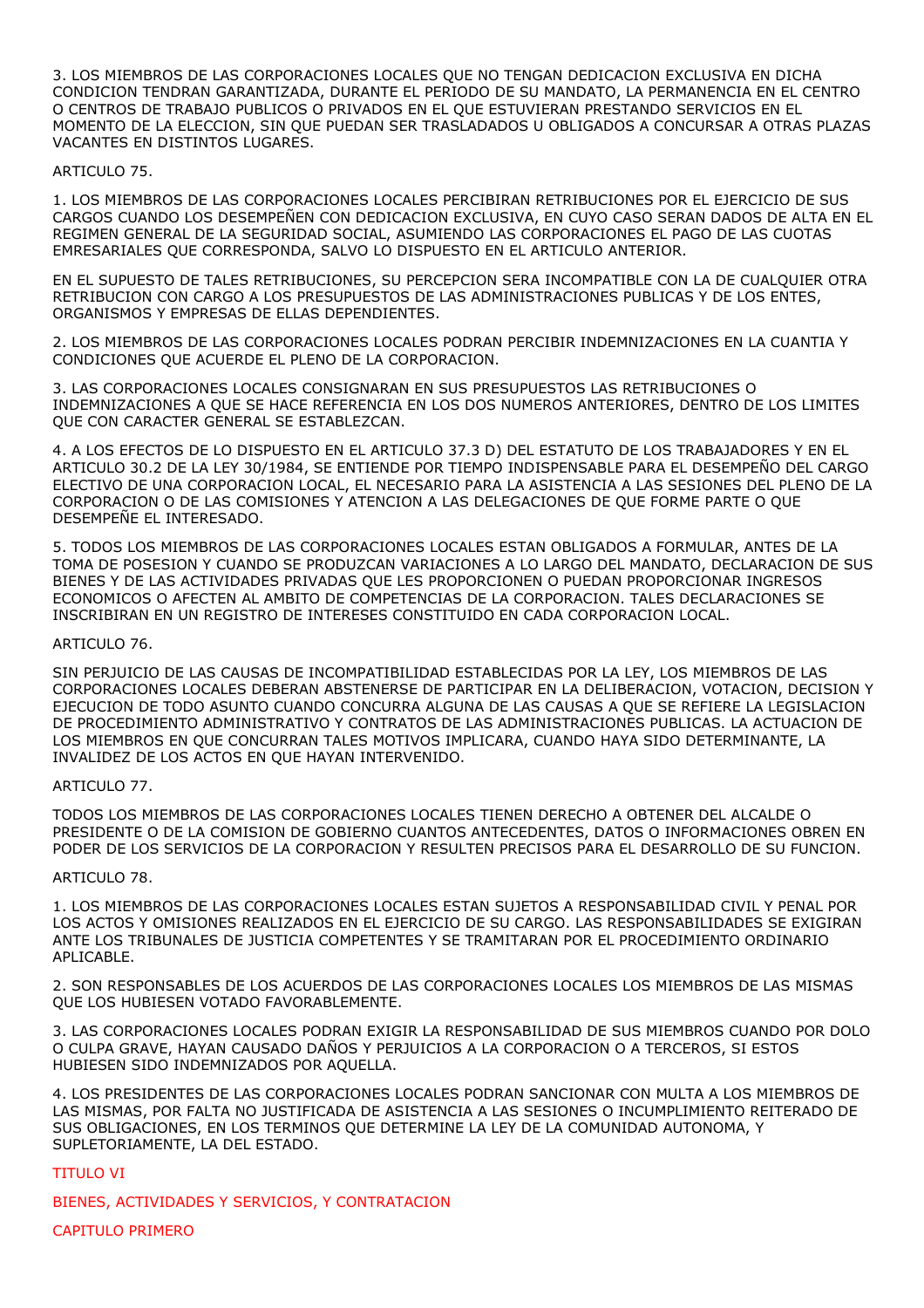# BIENES

#### ARTICULO 79.

1. EL PATRIMONIO DE LAS ENTIDADES LOCALES ESTA CONSTITUIDO POR EL CONJUNTO DE BIENES, DERECHOS Y ACCIONES QUE LES PERTENEZCAN.

2. LOS BIENES DE LAS ENTIDADES LOCALES SON DE DOMINIO PUBLICO O PATRIMONIALES.

3. SON BIENES DE DOMINIO PUBLICO LOS DESTINADOS A UN USO O SERVICIO PUBLICO. TIENEN LA CONSIDERACION DE COMUNALES AQUELLOS CUYO APROVECHAMIENTO CORRESPONDA AL COMUN DE LOS VECINOS.

ARTICULO 80.

1. LOS BIENES COMUNALES Y DEMAS BIENES DE DOMINIO PUBLICO SON INALIENABLES, INEMBARGABLES E IMPRESCRIPTIBLES Y NO ESTAN SUJETOS A TRIBUTO ALGUNO.

2. LOS BIENES PATRIMONIALES SE RIGEN POR SU LEGISLACION ESPECIFICA Y, EN SU DEFECTO, POR LAS NORMAS DE DRECHO PRIVADO.

ARTICULO 81.

1. LA ALTERACION DE LA CALIFICACION JURIDICA DE LOS BIENES DE LAS ENTIDADES LOCALES REQUIERE EXPEDIENTE EN EL QUE SE ACREDITEN SU OPORTUNIDAD Y LEGALIDAD.

2. NO OBSTANTE, LA ALTERACION SE PRODUCE AUTOMATICAMENTE EN LOS SIGUIENTES SUPUESTOS:

A) APROBACION DEFINITIVA DE LOS PLANES DE ORDENACION URBANA Y DE LOS PROYECTOS DE OBRAS Y SERVICIOS.

B) ADSCRIPCION DE BIENES PATRIMONIALES POR MAS DE VEINTICINCO AÑOS A UN USO O SERVICIO PUBLICOS.

ARTICULO 82.

LAS ENTIDADES LOCALES GOZAN, RESPECTO DE SUS BIENES, DE LAS SIGUIENTES PRERROGATIVAS:

A) LA DE RECUPERAR POR SI MISMAS SU POSESION EN CUALQUIER MOMENTO CUANDO SE TRATE DE LOS DE DOMINIO PUBLICO, Y EN EL PLAZO DE UN AÑO, LOS PATRIMONIALES.

B) LA DE DESLINDE, QUE SE AJUSTARA A LO DISPUESTO, EN LA LEGISLACION DEL PATRIMONIO DEL ESTADO Y, EN SU CASO, EN LA LEGISLACION DE LOS MONTES.

ARTICULO 83.

LOS MONTES VECINALES EN MANO COMUN SE REGULAN POR SU LEGISLACION ESPECIFICA.

CAPITULO II

ACTIVIDADES Y SERVICIOS

ARTICULO 84.

1. LAS CORPORACIONES LOCALES PODRAN INTERVENIR LA ACTIVIDAD DE LOS CIUDADANOS A TRAVES DE LOS SIGUIENTES MEDIOS:

A) ORDENANZAS Y BANDOS.

B) SOMETIMIENTO A PREVIA LICENCIA Y OTROS ACTOS DE CONTROL PREVENTIVO.

C) ORDENES INDIVIDUALES CONSTITUTIVAS DE MANDATO PARA LA EJECUCION DE UN ACTO O LA PROHIBICION DEL MISMO.

2. LA ACTIVIDAD DE INTERVENCION SE AJUSTARA, EN TODO CASO, A LOS PRINCIPIOS DE IGUALDAD DE TRATO, CONGRUENCIA CON LOS MOTIVOS Y FINES JUSTIFICATIVAS Y RESPETO A LA LIBERTAD INDIVIDUAL.

ARTICULO 85.

1. SON SERVICIOS PUBLICOS LOCALES CUANTOS TIENDEN A LA CONSECUCION DE LOS FINES SEÑALADOS COMO DE LA COMPETENCIA DE LAS ENTIDADES LOCALES.

2. LOS SERVICIOS PUBLICOS LOCALES PUEDEN GESTIONARSE DE FORMA DIRECTA O INDIRECTA. EN NINGUN CASO PODRAN PRESTARSE POR GESTION INDIRECTA LOS SERVICIOS PUBLICOS QUE IMPLIQUEN EJERCICIO DE AUTORIDAD.

3. LA GESTION DIRECTA ADOPTARA ALGUNA DE LAS SIGUIENTES FORMAS:

A) GESTION POR LA PROPIA ENTIDAD LOCAL.

B) ORGANISMO AUTONOMO LOCAL.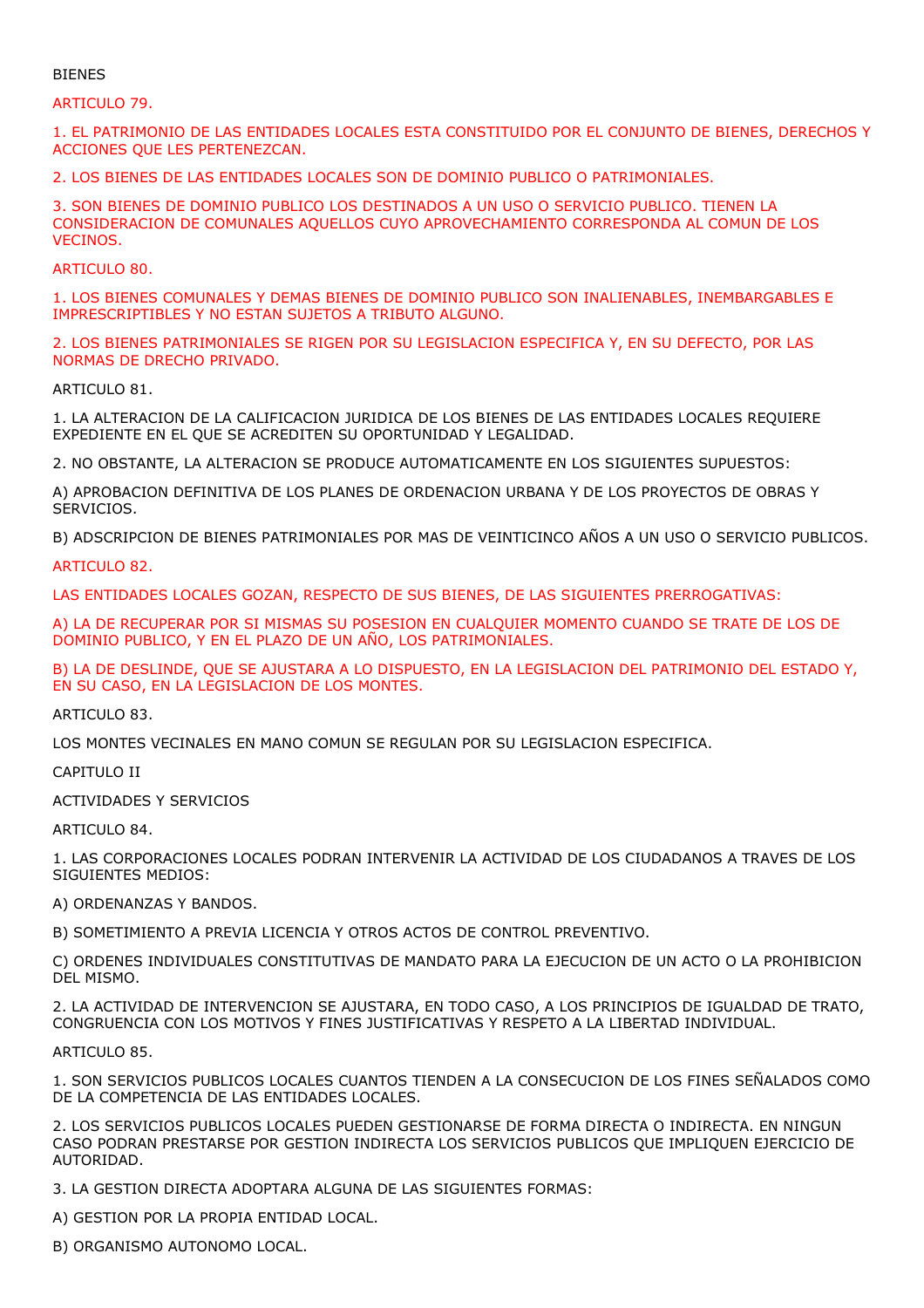C) SOCIEDAD MERCANTIL, CUYO CAPITAL SOCIAL PERTENEZCA INTEGRAMENTE A LA ENTIDAD LOCAL.

4. LA GESTION INDIRECTA ADOPTARA ALGUNA DE LAS SIGUIENTES FORMAS:

A) CONCESION.

- B) GESTION INTERESADA.
- C) CONCIERTO.
- D) ARRENDAMIENTO.

E) SOCIEDAD MERCANTIL Y COOPERATIVAS LEGALMENTE CONSITUIDAS CUYO CAPITAL SOCIAL SOLO PARCIALMENTE PERTENEZCA A LA ENTIDAD LOCAL.

#### ARTICULO 86.

1. LAS ENTIDADES LOCALES, MEDIANTE EXPEDIENTE ACREDITATIVO DE LA CONVENIENCIA Y OPORTUNIDAD DE LA MEDIDA, PODRAN EJERCER LA INICIATIVA PUBLICA PARA EL EJERCICIO DE ACTIVIDADES ECONOMICAS CONFORME AL ARTICULO 128.2 DE LA CONSTITUCION.

2. CUANDO EL EJERCICIO DE LA ACTIVIDAD SE HAGA EN REGIMEN DE LIBRE CONCURRENCIA, LA APROBACION DEFINITIVA CORRESPONDERA AL PLENO DE LA CORPORACION, QUE DETERMINARA LA FORMA CONCRETA DE GESTION DEL SERVICIO.

3. SE DECLARA LA RESERVA EN FAVOR DE LAS ENTIDADES LOCALES DE LAS SIGUIENTES ACTIVIDADES O SERVICIOS ESENCIALES: ABASTECIMIENTO Y DEPURACION DE AGUAS; RECOGIDA, TRATAMIENTO Y APROVECHAMIENTO DE RESIDUOS; SUMINISTRO DE GAS Y CALEFACCION; MATADEROS, MERCADOS Y LONJAS CENTRALES; TRANSPORTE PUBLICO DE VIAJEROS; SERVICIOS MORTUORIOS. EL ESTADO Y LAS COMUNIDADES AUTONOMAS, EN EL AMBITO DE SUS RESPECTIVAS COMPETENCIAS, PODRAN ESTABLECER, MEDIANTE LEY, IDENTICA RESERVA PARA OTRAS ACTIVIDADES Y SERVICIOS.

LA EFECTIVA EJECUCION DE ESTAS ACTIVIDADES EN REGIMEN DE MONOPOLIO REQUIERE, ADEMAS DE LO DISPUESTO EN EL NUMERO 2 DE ESTE ARTICULO, LA APROBACION POR EL ORGANO DE GOBIERNO DE LA COMUNIDAD AUTONOMA.

# ARTICULO 87.

LAS ENTIDADES LOCALES PUEDEN CONSTITUIR CONSORCIOS CON OTRAS ADMINISTRACIONES PUBLICAS PARA FINES DE INTERES COMUN O CON ENTIDADES PRIVADAS SIN ANIMO DE LUCRO QUE PERSIGAN FINES DE INTERES PUBLICO, CONCURRENTES CON LOS DE LAS ADMINISTRACIONES PUBLICAS.

# CAPITULO III

**CONTRACION** 

ARTICULO 88.

SIN PERJUICIO DE LO DISPUESTO EN EL ARTICULO 5, APARTADO C), LA CONTRATACION DE LAS CORPORACIONES LOCALES SE AJUSTARA A LAS SIGUIENTES PECULIARIDADES:

1. LA COMPETENCIA PARA CONTRATAR DE LOS DISTINTOS ORGANOS SE REGIRA POR LOS DISPUESTO EN LA PRESENTE LEY Y EN LA LEGISLACION DE LAS COMUNIDADES AUTONOMAS SOBRE REGIMEN LOCAL.

2. LOS SUPUESTOS DE INCAPACIDAD E INCOMPATIBILIDAD PARA CONTRATAR CON LAS ENTIDADES LOCALES SE DETERMINARAN POR LA LEGISLACION BASICA DEL ESTADO.

3. POR RAZON DE LA CUANTIA, LA CONTRATACION DIRECTA SOLO PODRA ACORDARSE EN LOS CONTRATOS DE OBRAS, SERVICIOS Y SUMINISTROS CUANDO NO EXCEDAN DEL 5 POR 100 DE LOS RECURSOS ORDINARIOS DEL PRESUPUESTO. EN NINGUN CASO PODRA SUPERARSE EL LIMITE ESTABLECIDO PARA LA CONTRATACION DIRECTA EN LAS NORMAS BASICAS APLICABLES A TODAS LAS ADMINISTRACIONES PUBLICAS.

4. LAS FIANZAS DEBERAN DEPOSITARSE EN LA CAJA DE LA CORPORACION CONTRATANTE.

TITULO VII

PERSONAL AL SERVICIO DE LAS ENTIDADES LOCALES

CAPITULO PRIMERO

DISPOSICIONES GENERALES

ARTICULO 89.

EL PERSONAL AL SERVICIO DE LAS ENTIDADES LOCALES ESTARA INTEGRADO POR FUNCIONARIOS DE CARRERA, CONTRATADOS EN REGIMEN DE DERECHO LABORAL Y PERSONAL EVENTUAL QUE DESEMPEÑA PUESTOS DE CONFIANZA O ASESORAMIENTO ESPECIAL.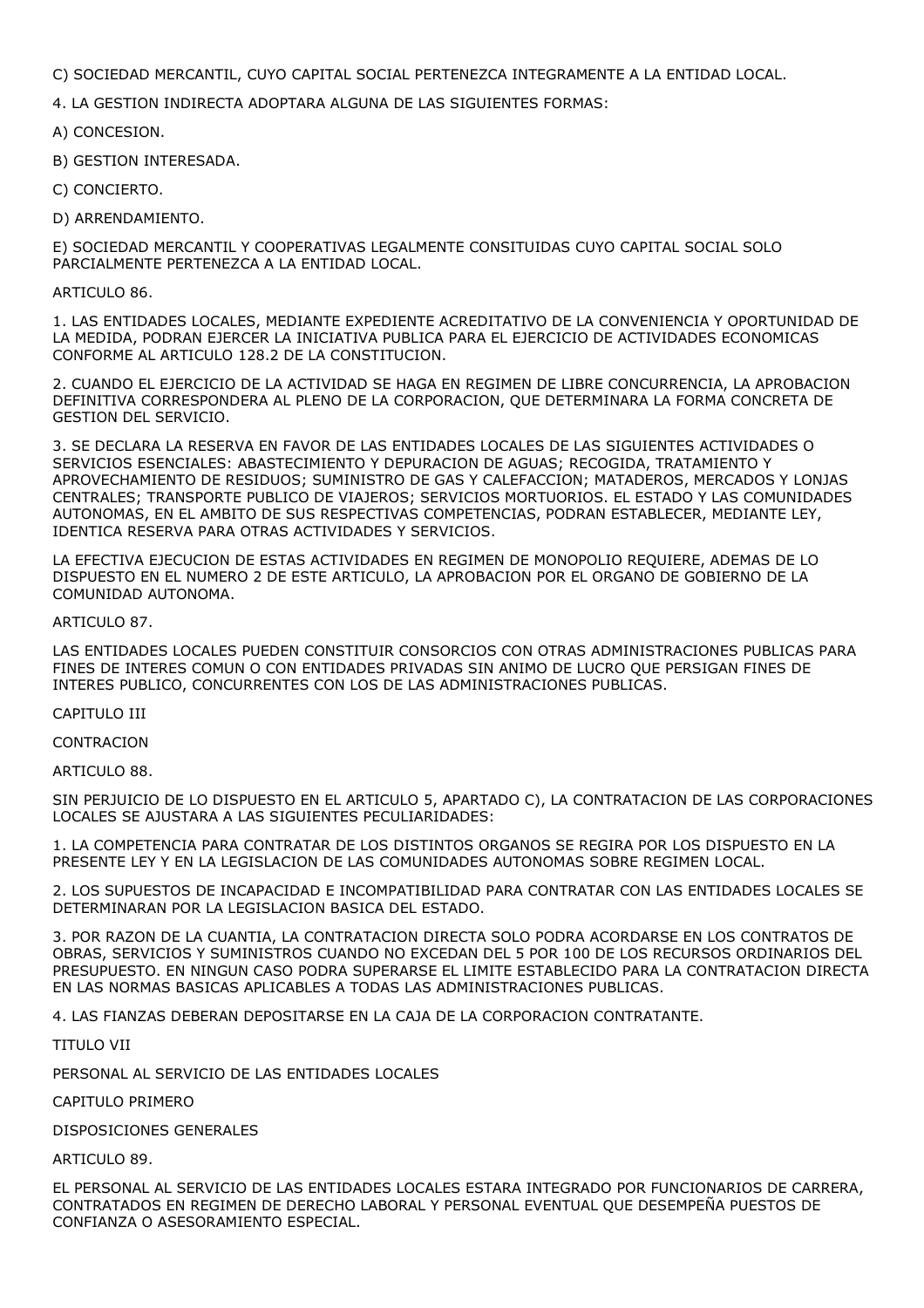# ARTICULO 90.

1. CORRESPONDE A CADA CORPORACION LOCAL APROBAR ANUALMENTE, A TRAVES DEL PRESUPUESTO, LA PLANTILLA, QUE DEBERA COMPRENDER TODOS LOS PUESTOS DE TRABAJO ESERVADOS A FUNCIONARIOS, PERSONAL LABORAL Y EVENTUAL.

LAS PLANTILLAS DEBERAN RESPONDER A LOS PRINCIPIOS DE RACIONALIDAD, ECONOMIA Y EFICIENCIA Y ESTABLECERSE DE ACUERDO CON LA ORDENACION GENERAL DE LA ECONOMIA, SIN QUE LOS GASTOS DE PERSONAL PUEDAN REBASAR LOS LIMITES QUE SE FIJEN CON CARACTER GENERAL.

2. LAS CORPORACIONES LOCALES FORMARAN LA RELACION DE TODOS LOS PUESTOS DE TRABAJO EXISTENTES EN SU ORGANIZACION, EN LOS TERMINOS PREVISTOS EN LA LEGISLACION BASICA SOBRE FUNCION PUBLICA.

CORRESPONDE AL ESTADO ESTABLECER LAS NORMAS CON ARREGLO A LAS CUALES HAYAN DE CONFECCIONARSE LAS RELACIONES DE PUESTOS DE TRABAJO, LA DESCRIPCION DE PUESTOS DE TRABAJO TIPO Y LAS CONDICIONES REQUERIDAS PARA SU CREACION, ASI COMO LAS NORMAS BASICAS DE LA CARRERA ADMINISTRATIVA, ESPECIALMENTE POR LO QUE SE REFIERE A LA PROMOCION DE LOS FUNCIONARIOS A NIVELES Y GRUPOS SUPERIORES.

3. LAS CORPORACIONES LOCALES CONSTITUIRAN REGISTROS DE PERSONAL, COORDINADOS CON LOS DE LAS DEMAS ADMINISTRACIONES PUBLICAS, SEGUN LAS NORMAS APROBADAS POR EL GOBIERNO. LOS DATOS INSCRITOS EN TAL REGISTRO DETERMINARAN LAS NOMINAS, A EFECTOS DE LA DEBIDA JUSTIFICACION DE TODAS LAS RETRIBUCIONES.

ARTICULO 91.

1. LAS CORPORACIONES LOCALES FORMULARAN PUBLICAMENTE SU OFERTA DE EMPLEO, AJUSTANDOSE A LOS CRITERIOS FIJADOS EN LA NORMATIVA BASICA ESTATAL.

2. LA SELECCION DE TODO EL PERSONAL, SEA FUNCIONARIO O LABORAL, DEBE REALIZARSE DE ACUERDO CON LA OFERTA DE EMPLEO PUBLICO, MEDIANTE CONVOCATORIA PUBLICA Y A TRAVES DEL SISTEMA DE CONCURSO, OPOSICION O CONCURSO-OPOSICION LIBRE EN LOS QUE SE GARANTICEN, EN TODO CASO, LOS PRINCIPIOS CONSTITUCIONALES DE IGUALDAD, MERITO Y CAPACIDAD, ASI COMO EL DE PUBLICIDAD.

#### CAPITULO II

DISPOSCIONES COMUNES A LOS FUNCIONARIOS DE CARRERA

#### ARTICULO 92.

1. LOS FUNCIONARIOS AL SERVICIO DE LA ADMINISTRACION LOCAL SE RIGEN, EN LO NO DISUESTO POR ESTA LEY, POR LA LEGISLACION DEL ESTADO Y DE LAS COMUNIDADES AUTONOMAS EN LOS TERMINOS DEL ARTICULO 149.1.18. DE LA CONSTITUCION.

2. SON FUNCIONES PUBLICAS, CUYO CUMPLIMIETNO QUEDA RESERVADO EXCLUSIVAMENTE A PERSONAL SUJETO AL ESTATUTO FUNCIONARIAL, LAS QUE IMPLIQUEN EJERCICIO DE AUTORIDAD, LAS DE FE PUBLICA Y ASESORAMIENTO LEGAL PRECEPTIVO, LAS DE CONTROL Y FISCALIZACION INTERNA DE LA GESTION ECONOMICO-FINANCIERA Y PRESUPUESTARIA, LAS DE CONTABILIDAD Y TESORERIA Y, EN GENERAL, AQUELLAS QUE, EN DESARROLLO DE LA PRESENTE LEY, SE RESERVEN A LOS FUNCIONARIOS PARA LA MEJOR GARANTIA DE LA OBJETIVIDAD, IMPARCIALIDAD E INDEPENDENCIA EN EL EJERCICIO DE LA FUNCION.

3. SON FUNCIONES PUBLICAS NECESARIAS EN TODAS LAS CORPORACIONES LOCALES, CUYA RESPONSABILIDAD ADMINISTRATIVA ESTA RESERVADA A FUNCIONARIOS CON HABILITACION DE CARACTER NACIONAL:

A) LA DE SECRETARIA, COMPRENSIVA DE LA FE PUBLICA Y EL ASESORAMIENTO LEGAL PRECEPTIVO.

B) EL CONTROL Y LA FISCALIZACION INTERNA DE LA GESTION ECONOMICO-FINANCIERA Y PRESUPUESTARIA Y LA CONTABILIDAD, TESORERIA Y RECAUDACION.

4. LA RESPONSABILIDAD ADMINISTRATIVA DE LAS FUNCIONES DE CONTABILIDAD, TESORERIA Y RECAUDACION PODRA SER ATRIBUIDA A MIEMBROS DE LA CORPORACION O FUNCIONARIOS SIN HABILITACION DE CARACTER NACIONAL, EN AQUELLOS SUPUESTOS EXCEPCIONALES EN QUE ASI SE DETERMINE POR LA LEGISLACION DEL ESTADO.

# ARTICULO 93.

1. LAS RETRIBUCIONES BASICAS DE LOS FUNCIONARIOS LOCALES TENDRAN LA MISMA ESTRUCTURA E INDENTICA CUANTIA QUE LAS ESTABLECIDAS CON CARACTER GENERAL PARA TODA LA FUNCION PUBLICA.

2. LAS RETRIBUCIONES COMPLEMENTARIAS SE ATENDRAN, ASIMISMO, A LA ESTRUCTURA Y CRITERIOS DE VALORACION OBJETIVA DE LAS DEL RESTO DE LOS FUNCIONARIOS PUBLICOS. SU CUANTIA GLOBAL SERA FIJADA POR EL PLENO DE LA CORPORACION DENTRO DE LOS LIMITES MAXIMOS Y MINIMOS QUE SE SEÑALEN POR EL ESTADO.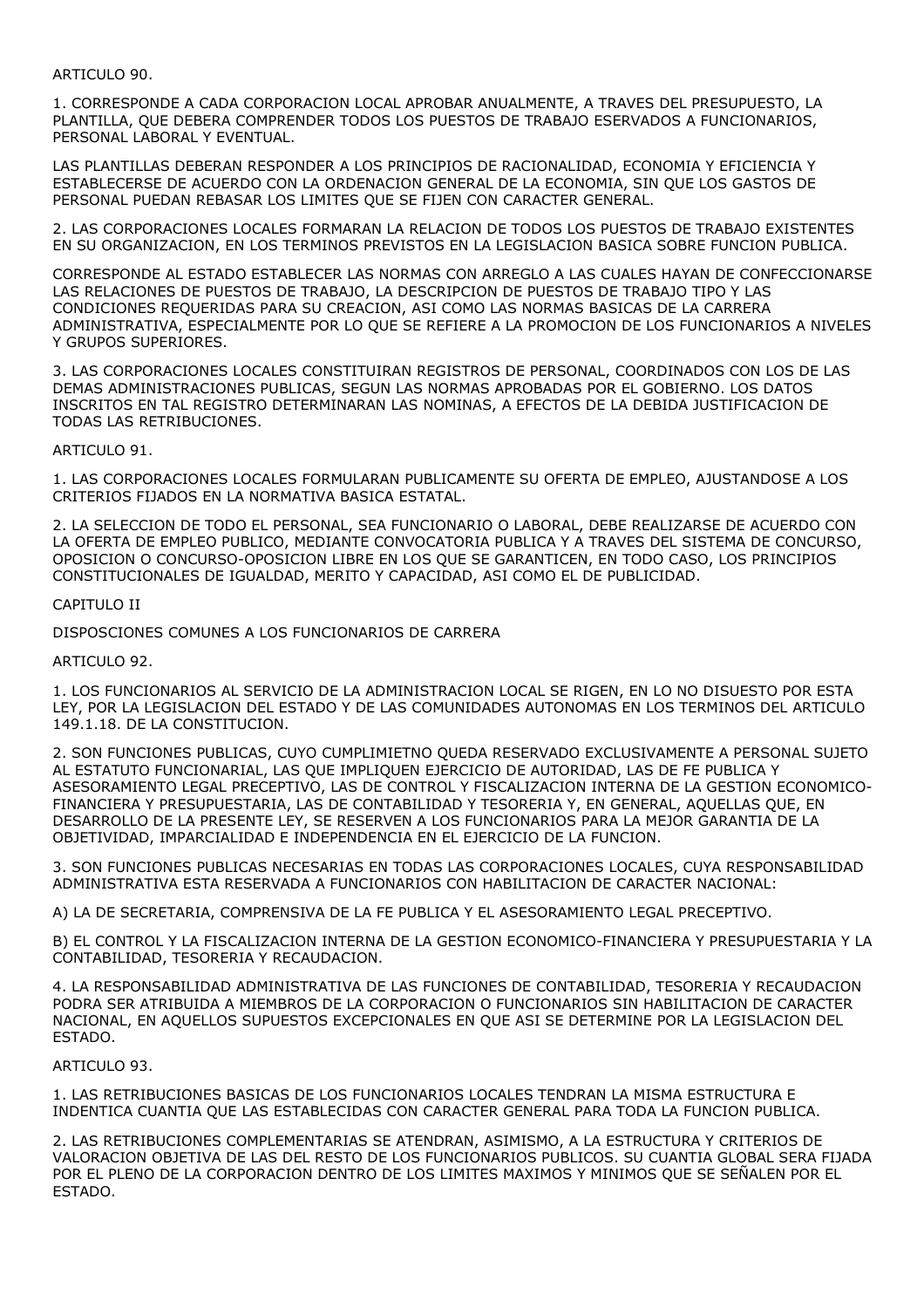3. LAS CORPORACIONES LOCALES REFLEJARAN ANUALMENTE EN SUS PRESUPUESTOS LA CUANTIA DE LAS RETRIBUCIONES DE SUS FUNCIONARIOS EN LOS TERMINOS PREVISTOS EN LA LEGISLACION BASICA SOBRE FUNCION PUBLICA.

# ARTICULO 94.

LA JORNADA DE TRABAJO DE LOS FUNCIONARIOS DE LA ADMINISTRACION LOCAL SERA EN COMPUTO ANUAL LA MISMA QUE SE FIJE PARA LOS FUNCIONARIOS DE LA ADMINISTRACION CIVIL DEL ESTADO.

SE LES APLICARAN LAS MISMAS NORMAS SOBRE EQUIVALENCIA Y REDUCCION DE JORNADA.

### ARTICULO 95.

LA PARTICIPACION DE LOS FUNCIONARIOS, A TRAVES DE SUS ORGANIZACIONES SINDICALES, EN LA DETERMINACION DE SUS CONDICIONES DE EMPLEO, SERA LA ESTABLECIDA CON CARACTER GENERAL PARA TODAS LAS ADMINISTRACIONES PUBLICAS EN EL ESTATUTO BASICO DE LA FUNCION PUBLICA.

# ARTICULO 96.

EL INSTITUTO DE ESTUDIOS DE ADMINISTRACION LOCAL DESARROLLARA CURSOS DE PERFECCIONAMIENTO, ESPECIALIZACION Y PROMOCION PARA LOS FUNCIONARIOS AL SERVICIO DE LAS ENTIDADES LOCALES, Y COLABORARA EN DICHAS FUNCIONES CON LOS INSTITUTOS O ESCUELAS DE FUNCIONARIOS DE LAS COMUNIDADES AUTONOMAS, ASI COMO CON LAS INSTITUCIONES DE ESTE TIPO QUE ACUERDEN CONSTITUIR LAS PROPIAS CORPORACIONES.

# ARTICULO 97.

LOS ANUNCIOS DE CONVOCATORIAS DE PRUEBAS DE ACCESO A LA FUNCION PUBLICA LOCAL Y DE CONCURSOS PARA LA PROVISION DE PUESTOS DE TRABAJO DEBERAN PUBLICARSE EN EL "BOLETIN OFICIAL DEL ESTADO".

LAS BASES SE PUBLICARAN EN EL "BOLETIN OFICIAL DE LA PROVINCIA", SALVO LAS RELATIVAS A LAS CONVOCATORIAS DE PRUEBAS SELECTIVAS PARA LA OBTENCION DE LA HABILITACION DE CARACTER NACIONAL, QUE SE PUBLICARAN EN EL "BOLETIN OFICIAL DEL ESTADO".

#### CAPITULO III

SELECCION Y FORMACION DE LOS FUNCIONARIOS CON HABILITACION DE CARACTER NACIONAL Y SISTEMA DE PROVISION DE PLAZAS

#### ARTICULO 98.

1. LA SELECCION, FORMACION Y HABILITACION DE LOS FUNCIONARIOS A QUE SE REFIERE EL NUMERO 3 DEL ARTICULO 92 CORRESPONDE AL INSTITUTO DE ESTUDIOS DE ADMINISTRACION LOCAL, CONFORME A LAS BASES Y PROGRAMAS APROBADOS REGLAMENTARIAMENTE.

PODRA DESCENTRALIZARSE TERRITORIALMENTE LA REALIZACION DE LAS PRUEBAS DE SELECCION PARA EL ACCESO A LOS CURSOS DE FORMACION EN RELACION CON LAS CORPORACIONES DE DETERMINADO NIVEL DE POBLACION, EN LOS TERMINOS QUE ESTABLEZCA LA ADMINISTRACION DEL ESTADO.

EL INSTITUTO DE ESTUDIOS DE ADMINISTRACION LOCAL DEBERA ENCOMENDAR, MEDIANTE CONVENIO, A LOS INSTITUTOS O ESCUELAS DE FUNCIONARIOS DE LAS COMUNIDADES AUTONOMAS QUE ASI LO SOLICITEN, LA FORMACION, POR DELEGACION, DE LOS FUNCIONARIOS QUE DEBEN OBTENER UNA HABILITACION DE CARACTER NACIONAL.

2. QUIENES HAYAN OBTENIDO LA HABILITACION A QUE SE REFIERE EL NUMERO ANTERIOR INGRESARAN EN LA FUNCION PUBLICA LOCAL Y ESTARAN LEGITIMADOS PARA PARTICIPAR EN LOS CONCURSOS DE MERITOS CONVOCADOS POR LA PROVISION DE LAS PLAZAS O PUESTOS DE TRABAJO RESERVADOS A ESTOS FUNCIONARIOS EN LAS PLANTILLAS DE CADA ENTIDAD LOCAL.

#### ARTICULO 99.

1. LA ADMINISTRACION DEL ESTADO ESTALBECE LAS NORMAS BASICAS DE LOS CONCURSOS PARA LA PROVISION DE PLAZAS RESERVADAS A FUNCIONARIOS CON HABILITACION DE CARACTER NACIONAL, CON INCLUSION DE LOS MERITOS GENERALES DE PRECEPTIVA VALORACION EN TODO CASO, CUYA PUNTUACION ALCANZARA EL 75 POR 100 DEL TOTAL POSIBLE CONFORME AL BAREMO CORRESPONDIENTE. NO RIGE ESTA LIMITACION CUANDO LA CORPORACION LOCAL INTERESADA NO ESTABLEZCA MERITOS ESPECIFICOS EN RAZON A LAS CARACTERISTICAS LOCALES.

2. LAS VACANTES DE PLAZAS CORRESPONDIENTES A FUNCIONARIOS CON HABILITACION DE CARACTER NACIONAL SERAN CUBIERTAS MEDIANTE CONCURSOS ANUALES. ESTOS CONCURSOS SERAN CONVOCADOS SIMULTANEAMENTE POR LAS ADMINISTRACIONES DE LAS COMUNIDADES AUTONOMAS. LA ADMINISTRACIONES DE LAS COMUNIDADES AUTONOMAS. LA ADMINISTRACION DEL ESTADO PROCEDERA SUPLETORIAMENTE A LAS CONVOCATORIAS QUE NO SE REALICEN SEGUN LO PREVISTO EN ESTA LEY POR LAS COMUNIDADES AUTONOMAS Y, EN TODO CASO, ORDENARA LA PUBLICACION DE TODAS ELLAS EN EL "BOLETIN OFICIAL DEL ESTADO".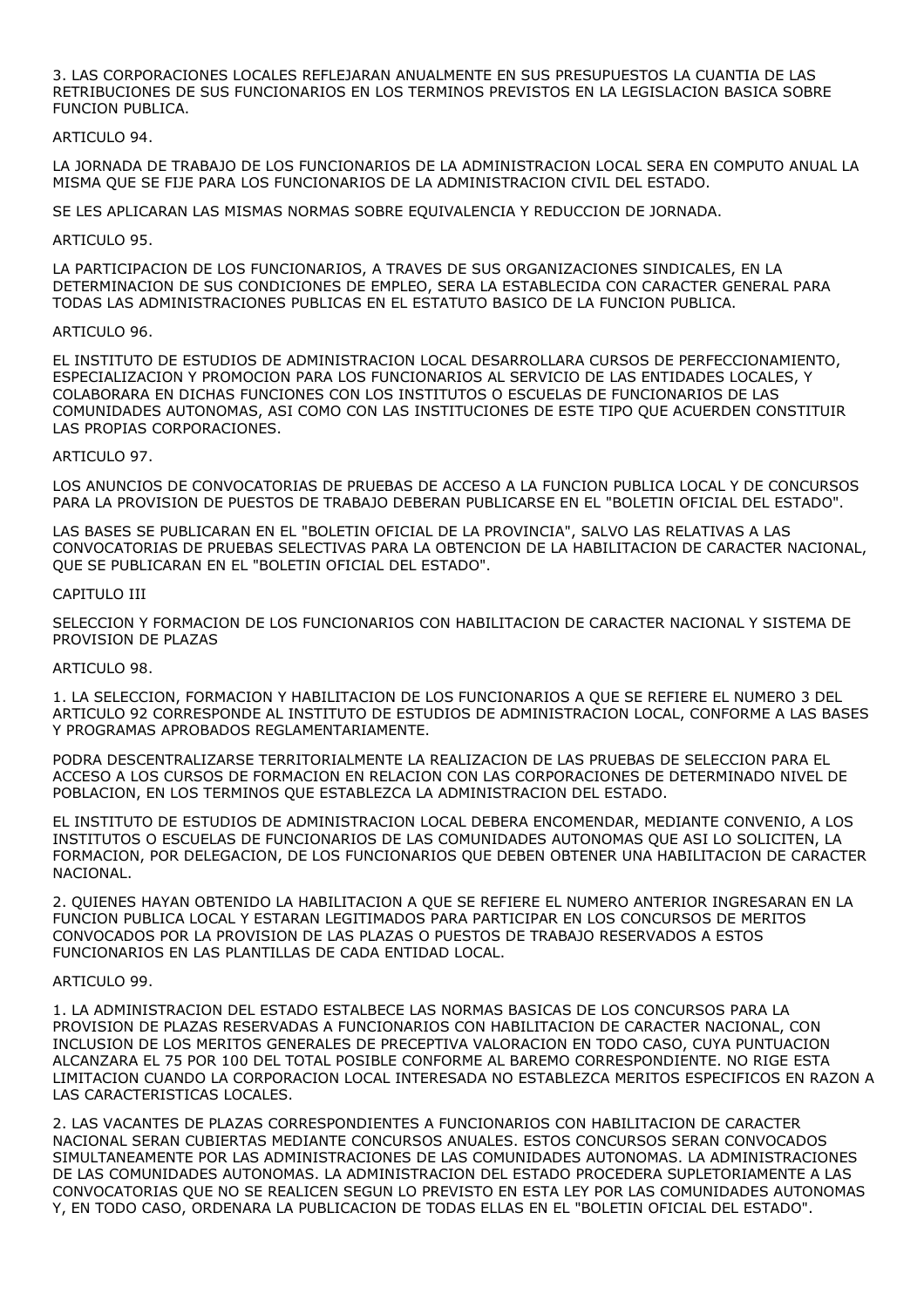A ESTE EFECTO, LAS ENTIDADES LOCALES DEBERAN REMITIR, ANUALMENTE A LAS ADMINISTRACIONES DEL ESTADO Y A LAS DE LAS COMUNIDADES AUTONOMAS RELACION EXHAUSTIVA DE LAS PLAZAS O PUESTOS DE TRABAJO RESERVADOS EN SUS PLANTILLAS A FUNCIONARIOS CON HABILITACION NACIONAL QUE ESTEN VACANTES, ASI COMO, EN SU CASO Y PARA CADA TIPO DE PLAZA O PUESTO DE TRABAJO, LAS BASES APROBADAS QUE DEBAN REGIR LOS CONCURSOS PARA SU PROVISION, INCLUIDOS LOS CORRESPONDIENTES A BAREMOS DE MERITOS ESPECIFICOS FIJADOS POR DICHAS CORPORACIONES. LA ADMINISTRACION DEL ESTADO DETERMINARA LA FECHA DE CONVOCATORIA ANUAL DE LOS CONCURSOS PARA TODAS LAS PLAZAS VACANTES.

EN LOS CONCURSOS, LA ADMINISTRACION DEL ESTADO RECIBIRA LAS SOLICITUDES CORRESPONDIENTES Y LAS REMITIRA A LAS ENTIDADES LOCALES INTERESADAS.

3. CADA CORPORACION LOCAL, PREVIA EVALUACION DE LOS CADIDATOS POR UN TRIBUNAL NOMBRADO EN EL SENO DE LA CORPORACION EN LA FORMA PREVENIDA EN LAS BASES DEL CONCURSO, FORMULARA A LA ADMINISTRACIN DEL ESTADO LA CORRESPONDIENTE PROPUESTA DE NOMBRAMIENTO QUE INCLUIRA LOS NOMBRES POR EL ORDEN DE CALIFICACION OBTENIDA.

LA ADMINISTRACION DEL ESTADO PROCEDERA AL NOMBRAMIENTO DEL CANDIDATO CON MEJOR CALIFICACION, SEGUN EL ORDEN DE PREFERENCIA QUE HUBIERA PREVIAMENTE MANIFESTADO, CUANDO HUBIERA SOLICITADO MAS DE UNA PLAZA.

4. LA TOMA DE POSESION DETERMINA LA ADQUISICION DE LOS DERECHOS Y DEBERES FUNCIONARIALES INHERENTES A LA SITUACION EN ACTIVO, PASANDO A DEPENDER EL FUNCIONARIO DE LA CORRESPONDIENTE CORPORACION SIN PERJUICIO DE LA FACULTAD DISCIPLINARIA DE DESTITUCION DEL CARGO Y DE SEPARACION DEFINITIVA DEL SERVICIO QUE QUEDA RESERVADA EN TODO CASO A LA ADMINISTRACION DEL ESTADO.

5. EN TODO CASO, EN ESTA ULTIMA ADMINISTRACION SE LLEVARA UN REGISTRO RELATIVO A LOS FUNCIONARIOS LOCALES CON HABILITACION NACIONAL, EN EL QUE DEBERAN INSCRIBIRSE, PARA SU EFECTIVIDAD, TODAS LAS INCIDENCIAS Y SITUACIONES DE DICHOS FUNCIONARIOS.

# CAPITULO IV

SELECCION DE LOS RESTANTES FUNCIONARIOS Y REGLAS SOBRE PROVISION DE PUESTOS DE TRABAJO

ARTICULO 100.

1. ES DE COMPETENCIA DE CADA CORPORACION LOCAL LA SELECCION DE LOS FUNCIONARIOS NO COMPRENDIDOS EN EL NUMERO 3 DEL ARTICULO 92.

2. CORRESPONDE, NO OBSTANTE, A LA ADMINISTRACION DEL ESTADO, ESTABLECER REGLAMENTARIAMENTE:

A) LAS REGLAS BASICAS Y LOS PROGRAMAS MINIMOS A QUE DEBE AJUSTARSE EL PROCEDIMIENTO DE SELECCION Y FORMACION DE TALES FUNCIONARIOS.

B) LOS TITULOS ACADEMICOS REQUERIDOS PARA TOMAR PARTE EN LAS PRUEBAS SELECTIVAS, ASI COMO LOS DIPLOMAS EXPEDIDOS POR EL INSTITUTO DE ESTUDIOS DE ADMINISTRACION LOCAL O POR LOS INSTITUTOS O ESCUELAS DE FUNCIONARIOS ESTABLECIDOS POR LAS COMUNIDADES AUTONOMAS, COMPLEMENTRIOS DE LOS TITULOS ACADEMICOS, QUE PUEDAN EXIGIRSE PARA PARTICIPAR EN LAS MISMAS.

# ARTICULO 101.

LOS PUESTOS DE TRABAJO VACANTES QUE DEBAN SER CUBIERTOS POR LOS FUNCIONARIOS A QUE SE REFIERE EL ARTICULO ANTERIOR SE PROVEERAN POR CONCURSO DE MERITOS ENTRE FUNCIONARIOS QUE PERTENEZCAN A CUALQUIERA DE LAS ADMINISTRACIONES PUBLICAS; NO OBSTANTE, AQUELLOS PUESTOS EN QUE ASI ESTE ESTABLECIDO EN LA RELACION DE PUESTOS DE TRABAJO PODRAN SER PROVISTOS MEDIANTE LIBRE DESIGNACION EN CONVOCATORIA PUBLICA, ASIMISMO ENTRE FUNCIONARIOS.

SERAN DE APLICACION, EN TODO CASO, LAS NORMAS QUE REGULEN ESTOS PROCEDIMIENTOS EN TODAS LAS ADMINISTRACIONES PUBLICAS.

# ARTICULO 102.

1. LAS PRUEBAS DE SELECCION Y LOS CONCURSOS PARA LA PROVISION DE PUESTOS DE TRABAJO, A QUE SE REFIERE EL PRESENTE CAPITULO, SE REGIRAN POR LAS BASES QUE APRUEBE EL PLENO DE LA CORPORACION.

2. EN LAS PRUEBAS SELECTIVAS, EL TRIBUNAL U ORGANO SIMILAR ELEVARA LA CORRESPONDIENTE RELACION DE APROBADOS A LA AUTORIDAD COMPETENTE PARA HACER EL NOMBRAMIENTO. Y LOS CONCURSOS PARA LA PROVISION DE PUESTOS DE TRABAJO SERAN RESUELTOS, MOTIVADAMENTE, POR EL PLENO DE LA CORPORACION PREVIA PROPUESTA DEL TRIBUNAL U ORGANO SIMILAR DESIGNADO AL EFECTO.

CAPITULO V

DEL PERSONAL LABORAL Y EVENTUAL

ARTICULO 103.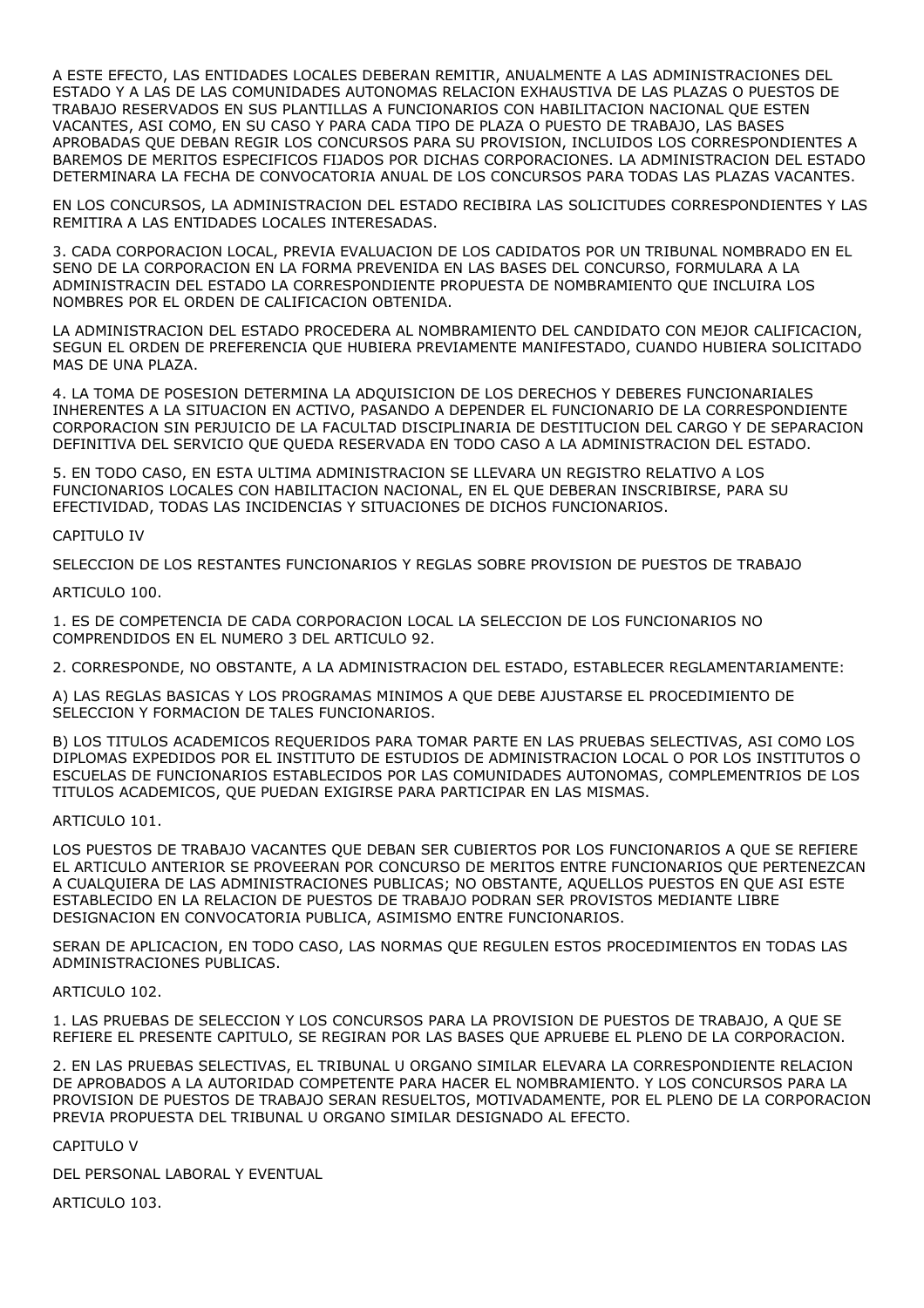EL PERSONAL LABORAL SERA SELECCIONADO POR LA PROPIA CORPORACION ATENDIENDOSE, EN TODO CASO, A LO DISPUESTO EN EL ARTICULO 91 Y CON EL MAXIMO RESPETO AL PRINCIPIO DE IGUALDAD DE OPORTUNIDADES DE CUANTOS REUNAN LOS REQUISITOS EXIGIDOS.

### ARTICULO 104.

1. EL NUMERO, CARACTERISTICAS Y RETRIBUCIONES DEL PERSONAL EVENTUAL SERA DETERMINADO POR EL PLENO DE CADA CORPORACION, AL COMIENZO DE SU MANDATO. ESTAS DETERMINACIONES SOLO PODRAN MODIFICARSE CON MOTIVO DE LA APROBACION DE LOS PRESUPUESTOS ANUALES.

2. EL NOMBRAMIENTO Y CESE DE ESTOS FUNCIONARIOS ES LIBRE Y CORRESPONDE AL ALCALDE O AL PRESIDENTE DE LA ENTIDAD LOCAL CORRESPONDIENTE. CESAN AUTOMATICAMENTE EN TODO CASO CUANDO SE PRODUZCA EL CESE O EXPIRE EL MANDATO DE LA AUTORIDAD A LA QUE PRESTEN SU FUNCION DE CONFIANZA O ASESORAMIENTO.

3. LOS NOMBRAMIENTOS DE FUNCIONARIOS DE EMPLEO, EL REGIMEN DE SUS RETRIBUCIONES Y SU DEDICACION SE PUBLICARAN EN EL "BOLETIN OFICIAL" DE LA PROVINCIA Y, EN SU CASO, EN EL PROPIO DE LA CORPORACION.

#### TITULO VIII

HACIENDAS LOCALES

ARTICULO 105.

1. DE CONFORMIDAD CON LA LEGISLACION PREVISTA EN EL ARTICULO CINCO, SE DOTARA A LAS HACIENDAS LOCALES DE RECURSOS SUFICIENTES PARA EL CUMPLIMIENTO DE LOS FINES DE LAS ENTIDADES LOCALES.

2. LAS HACIENDAS LOCALES SE NUTREN, ADEMAS DE TRIBUTOS PROPIOS Y DE LAS PARTICIPACIONES RECONOCIDAS EN LOS DEL ESTADO Y EN LOS DE LAS COMUNIDADES AUTONOMAS, DE AQUELLOS OTROS RECURSOS QUE PREVEA LA LEY.

#### ARTICULO 106.

1. LAS ENTIDADES LOCALES TENDRAN AUTONOMIA PARA ESTABLECER Y EXIGIR TRIBUTOS DE ACUERDO CON LO PREVISTO EN LA LEGISLACION DEL ESTADO REGULADORA DE LAS HACIENDAS LOCALES Y EN LAS LEYES QUE DICTEN LAS COMUNIDADES AUTONOMAS EN LOS SUPUESTOS EXPRESAMENTE PREVISTOS EN AQUELLA.

2. LA POTESTAD REGLAMENTARIA DE LAS ENTIDADES LOCALES EN MATERIA TRIBUTARIA SE EJERCERA A TRAVES DE LAS ORDENANZAS GENERALES DE GESTION, RECAUDACION E INSPECCION. LAS CORPORACIONES LOCALES PODRAN EMANAR DISPOSICIONES INTERPRETATIVAS Y ACLARATORIAS DE LAS MISMAS.

3. EN COMPETENCIA DE LAS ENTIDADES LOCALES LA GESTION, RECAUDACION E INSPECCION DE SUS TRIBUTOS PROPIOS, SIN PERJUICIO DE LAS DELEGACIONES QUE PUEDAN OTORGAR A FAVOR DE LAS ENTIDADES LOCALES DE AMBITO SUPERIOR O DE LAS RESPECTIVAS COMUNIDADES AUTONOMAS, Y DE LAS FORMULAS DE COLABORACION CON OTRAS ENTIDADES LOCALES, CON LAS COMUNIDADES AUTONOMAS O CON EL ESTADO, DE ACUERDO CON LO QUE ESTABLEZCA LA LEGISLACION DEL ESTADO.

# ARTICULO 107.

1. LAS ORDENANZAS FISCALES REGULADORAS DE LOS TRIBUTOS LOCALES ENTRARAN EN VIGOR SIMULTANEAMENTE CON EL PRESUPUESTO DEL EJERCICIO ECONOMICO SIGUIENTE A LA APROBACION DE AQUELLAS, SALVO QUE EN ELLAS MISMAS SE PREVEA OTRA FECHA.

2. LAS ORDENANZAS FISCALES OBLIGAN EN EL TERRITORIO DE LA RESPECTIVA ENTIDAD LOCAL Y SE APLICAN CONFORME A LOS PRINCIPIOS DE RESIDENCIA EFECTIVA Y DE TERRITORIALIDAD, SEGUN LOS CASOS.

# ARTICULO 108.

CONTRA LOS ACTOS SOBRE APLICACION Y EFECTIVIDAD DE LOS TRIBUTOS LOCALES PODRA FORMULARSE, ANTE EL MISMO ORGANO QUE LOS DICTO, EL CORRESPONDIENTE RECURSO DE REPOSICION; CONTRA LA DENEGACION EXPRESA O TACITA DE DICHO RECURSO LOS INTERESADOS PODRAN INTERPONER DIRECTAMENTE RECURSO CONTENCIOSO-ADMINISTRATIVO.

#### ARTICULO 109.

LA EXTINCION TOTAL O PARCIAL DE LAS DEUDAS QUE EL ESTADO, LAS COMUNIDADES AUTONOMAS, LOS ORGANISMOS AUTONOMOS, LA SEGURIDAD SOCIAL Y CUALESQUIERA OTRAS ENTIDADES DE DERECHO PUBLICO TENGAN CON LAS ENTIDADES LOCALES, O VICEVERSA, PODRA ACORDARSE POR VIA DE COMPENSACION, CUANDO SE TRATE DE DEUDAS VENCIDAS, LIQUIDAS Y EXIGIBLES.

#### ARTICULO 110.

1. CORRESPONDERA AL PLENO DE LA CORPORACION LA DECLARACION DE NULIDAD DE PLENO DERECHO Y LA REVISION DE LOS ACTOS DICTADOS EN VIA DE GESTION TRIBUTARIA, EN LOS CASOS Y DE ACUERDO CON EL PROCEDIMIENTO ESTABLECIDO EN LOS ARTICULOS 153 Y 154 DE LA LEY GENERAL TRIBUTARIA.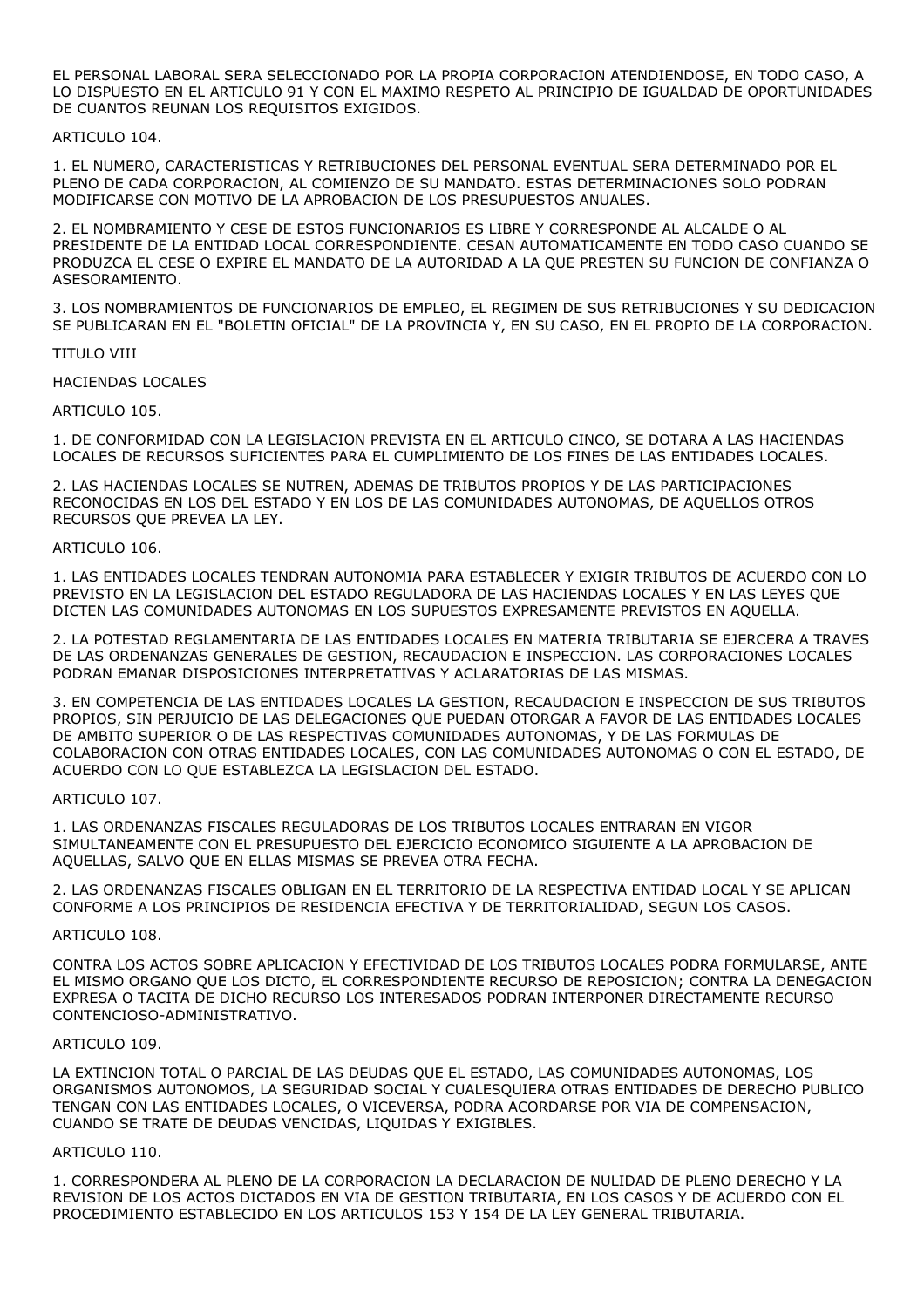2. EN LOS DEMAS CASOS, LAS ENTIDADES LOCALES NO PODRAN ANULAR SUS PROPIOS ACTOS DECLARATIVOS DE DERECHOS, Y SU REVISION REQUERIRA LA PREVIA DECLARACION DE LESIVIDAD PARA EL INTERES PUBLICO Y SU IMPUGNACION EN VIA CONTENCIOSO-ADMINISTRATIVA, CON ARREGLO A LA LEY DE DICHA JURISDICCION.

# ARTICULO 111.

LOS ACUERDOS DE IMPOSICION DE TRIBUTOS Y DE APROBACION Y MODIFICACION DE LAS ORDENANZAS FISCALES SERAN APROBADOS Y PUBLICADOS DE ACUERDO CON LO DISPUESTO EN LOS ARTICULOS 49 Y 70.2 DE ESTA LEY.

# ARTICULO 112.

1. LAS ENTIDADES LOCALES APRUEBAN ANUALMENTE UN PRESUPUESTO UNICO QUE CONSTITUYE LA EXPRESION CIFRADA, CONJUNTA Y SISTEMATICA DE LAS OBLIGACIONES QUE, COMO MAXIMO, PUEDEN RECONOCER, Y DE LOS DERECHOS CON VENCIMIENTO O QUE SE PREVEAN REALIZAR DURANTE EL CORRESPONDIENTE EJERCICIO ECONOMICO. EL PRESUPUESTO COINCIDE CON EL AÑO NATURAL Y ESTA INTEGRADO POR EL DE LA PROPIA ENTIDAD Y LOS DE TODOS LOS ORGANISMOS Y EMPRESAS LOCALES CON PERSONALIDAD JURIDICA PROPIA DEPENDIENTES DE AQUELLA.

2. LA ADMINISTRACION DEL ESTADO DETERMINARA CON CARACTER GENERAL LA ESTRUCTURA DE LOS PRESUPUESTOS DE LAS ENTIDADES LOCALES.

3. APROBADO INICIALMENTE EL PRESUPUESTO, SE EXPONDRA AL PUBLICO DURANTE EL PLAZO QUE SEÑALE LA LEGISLACION DEL ESTADO REGULADORA DE LAS HACIENDAS LOCALES, CON OBJETO DE QUE LOS INTERESADOS PUEDAN INTERPONER RECLAMACIONES FRENTE AL MISMO. UNA VEZ RESUELTAS LAS QUE SE HAYAN PRESENTADO, EN LOS TERMINOS QUE PREVEA LA LEY, EL PRESUPUESTO DEFINITIVAMENTE APROBADO SERA INSERTADO EN EL "BOLETIN OFICIAL" DE LA CORPORACION, SI LO TUVIERA, Y RESUMIDO, EN EL DE LA PROVINCIA.

4. LA APROBACION DEFINITIVA DEL PRESUPUESTO POR EL PLENO DE LA CORPORACION HABRA DE REALIZARSE ANTES DEL 31 DE DICIEMBRE DEL AÑO ANTERIOR AL DEL EJERCICIO EN QUE DEBA APLICARSE.

5. SI EL PRESUPUESTO NO FUERA APROBADO ANTES DEL PRIMER DIA DEL EJERCICIO ECONOMICO CORRESPONDIENTE, QUEDARA AUTOMATICAMENTE PRORROGADA LA VIGENCIA DEL ANTERIOR.

#### ARTICULO 113.

1. CONTRA LOS ACTOS QUE PONGAN FIN A LAS RECLAMACIONES FORMULADAS EN RELACION CON LOS ACUERDOS DE LAS CORPORACIONES EN MATERIA DE PRESUPUESTOS, IMPOSICION, APLICACION Y EFECTIVIDAD DE TRIBUTOS O APROBACION Y MODIFICACION DE ORDENANZAS FISCALES, LOS INTERESADOS PODRAN INTERPONER DIRECTAMENTE EL RECURSO CONTENCIOSO-ADMINISTRATIVO.

2. EL TRIBUNAL DE CUENTAS DEBERA EN TODO CASO EMITIR INFORME CUANDO LA IMPUGNACION AFECTE O SE REFIERA A LA NIVELACION PRESUPUESTARIA.

3. LA INTERPOSICION DEL RECURSO PREVISTO EN EL PARRAFO PRIMERO Y DE LAS RECLAMACIONES ESTABLECIDAS EN LOS ARTICULOS 49, 108 Y 112, NUMERO 3, NO SUSPENDERA POR SI SOLA LA EFECTIVIDAD DEL ACTO O ACUERDO IMPUGNADO.

# ARTICULO 114.

LAS ENTIDADES LOCALES QUEDAN SOMETIDAS AL REGIMEN DE CONTABILIDAD PUBLICA. LA ADMINISTRACION DEL ESTADO ESTABLECERA, CON CARACTER GENERAL, EL PLAN DE CUENTAS DE LAS ENTIDADES LOCALES.

# ARTICULO 115.

LA FISCALIZACION EXTERNA DE LAS CUENTAS Y DE LA GESTION ECONOMICA DE LAS ENTIDADES LOCALES CORRESPONDE AL TRIBUNAL DE CUENTAS, CON EL ALCANCE Y CONDICIONES QUE ESTABLECE LA LEY ORGANICA QUE LO REGULA, Y SIN PERJUICIO DE LOS SUPUESTOS DE DELEGACION PREVISTOS EN LA MISMA.

#### ARTICULO 116.

LAS CUENTAS ANUALES SE SOMETERAN ANTES DEL 1 DE JUNIO A INFORME DE LA COMISION ESPECIAL DE CUENTAS DE LA ENTIDAD LOCAL, LA CUAL ESTARA CONSTITUIDA POR MIEMBROS DE LOS DISTINTOS GRUPOS POLITICOS INTEGRANTES DE LA CORPORACION, Y SERA ASIMISMO OBJETO DE INFORMACION PUBLICA ANTES DE SOMETERSE A LA APROBACION DEL PLENO, A FIN DE QUE PUEDAN FORMULARSE CONTRA LAS MISMAS RECLAMACIONES, REPAROS U OBSERVACIONES. TODO ELLO SIN PERJUICIO DE QUE PUEDA DENUNCIARSE ANTE EL TRIBUNAL DE CUENTAS LA EXISTENCIA DE IRREGULARIDADES EN LA GESTION ECONOMICA Y EN LAS CUENTAS APROBADAS.

#### TITULO IX

ORGANIZACIONES PARA LA COOPERACION

DE LA ADMINISTRACION DEL ESTADO CON LA LOCAL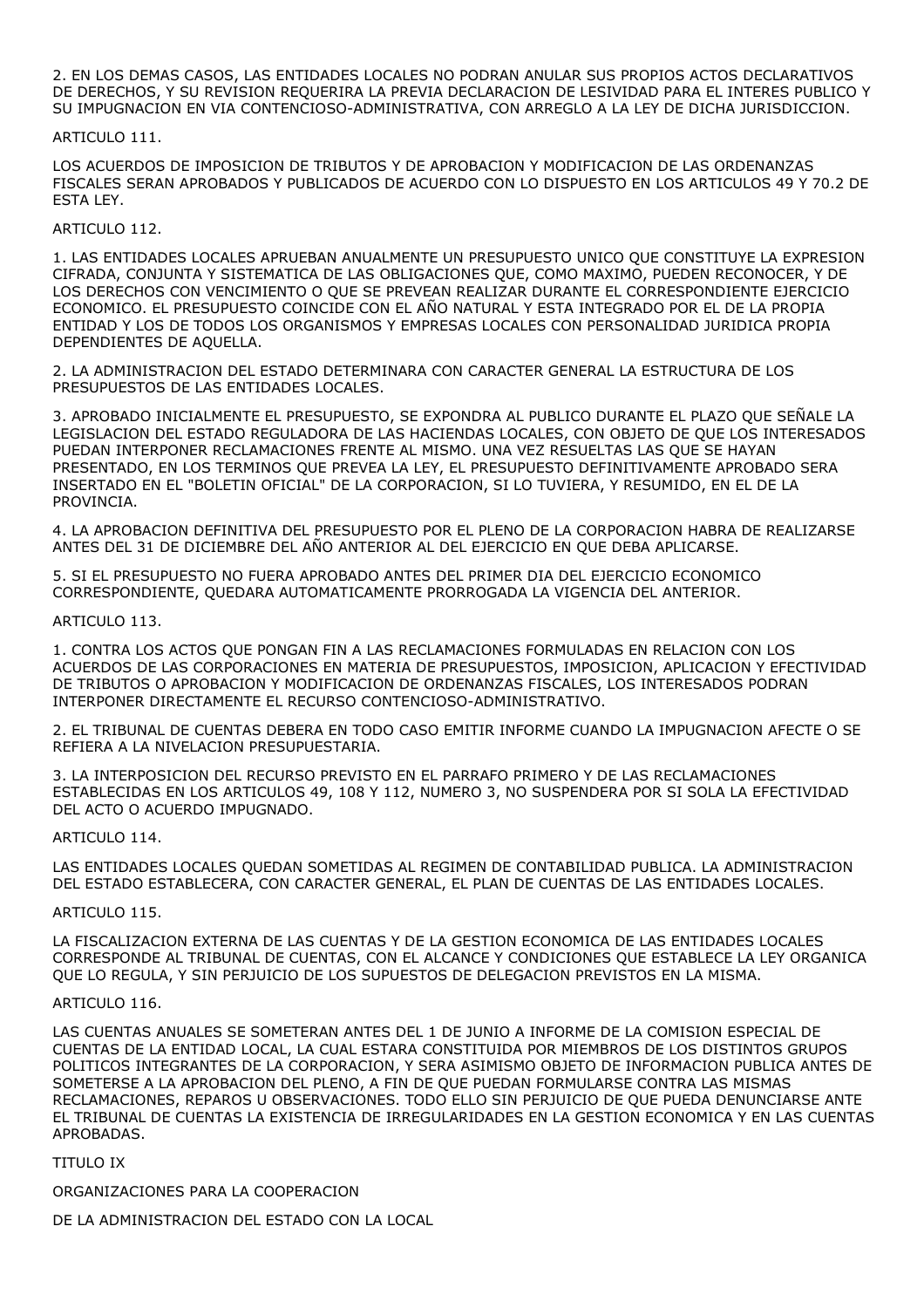# ARTICULO 117

1. LA COMISION NACIONAL DE ADMINISTRACION LOCAL ES EL ORGANO PERMANENTE PARA LA COLABORACION ENTRE LA ADMINISTRACION DEL ESTADO Y LA ADMINISTRACION LOCAL.

2. LA COMISION ESTARA FORMADA, BAJO LA PRESIDENCIA DEL MINISTRO DE ADMINISTRACION TERRITORIAL, POR UN NUMERO IGUAL DE REPRESENTANTES DE LAS ENTIDADES LOCALES Y DE LA ADMINISTRACION DEL ESTADO, QUE DETERMINARA REGLAMENTARIAMENTE EL GOBIERNO. LA DESIGNACION DE LOS REPRESENTANTES DE LAS ENTIDADES LOCALES CORRESPONDE EN TODO CASO A LA ASOCIACION DE AMBITO ESTATAL CON MAYOR IMPLANTACION.

3. LA COMISION SE REUNE PREVIA CONVOCATORIA DE SU PRESIDENTE, A INICIATIVA PROPIA O A SOLICITUD DE LA REPRESENTACION LOCAL. A SUS REUNIONES PODRAN ASISTIR REPRESENTANTES DE LAS COMUNIDADES AUTONOMAS.

LOS ACUERDOS SE ADOPTAN POR CONSENSO ENTRE AMBAS REPRESENTACIONES. LA VOLUNTAD DE LA REPRESENTACION DE LAS ENTIDADES LOCALES SE OBTIENE POR MAYORIA ABSOLUTA DE SUS MIEMBROS.

ARTICULO 118.

1. CORRESPONDE A LA COMISION:

A) EMITIR INFORME EN LOS SIGUIENTES SUPUESTOS:

A) PROYECTOS DE LEY Y REGLAMENTOS DEL ESTADO EN LAS MATERIAS A QUE SE REFIERE EL ARTICULO 5 DE LA PRESENTE LEY, EN CUANTO AFECTEN A LA ADMINISTRACION LOCAL.

B) CRITERIOS PARA LAS AUTORIZACIONES DE OPERACIONES DE ENDEUDAMIENTO DE LAS CORPORACIONES LOCALES.

C) PREVIAMENTE Y EN LOS SUPUESTOS EN QUE EL CONSEJO DE MINISTROS ACUERDE LA APLICACION DE LO DISPUESTO EN EL ARTICULO 61 DE LA PRESENTE LEY.

B) EFECTUAR PROPUESTAS Y SUGERENCIAS AL GOBIERNO EN MATERIA DE ADMINISTRACION LOCAL Y, EN ESPECIAL, SOBRE:

A) ATRIBUCION Y DELEGACION DE COMPETENCIAS EN FAVOR DE LAS ENTIDADES LOCALES.

B) DISTRIBUCION DE LAS SUBVENCIONES, CREDITOS Y TRANSFERENCIAS DEL ESTADO A LA ADMINISTRACION LOCAL.

C) PARTICIPACION DE LAS HACIENDAS LOCALES EN LOS TRIBUTOS DEL ESTADO.

D) PREVISIONES DE LOS PRESUPUESTOS GENERALES DEL ESTADO QUE AFECTEN A LAS ENTIDADES LOCALES.

2. LA COMISION, PARA EL CUMPLIMIENTO DE SUS FUNCIONES, PUEDE REQUERIR EL INSTITUTO DE ESTUDIOS DE ADMINISTRACION LOCAL LA REALIZACION DE ESTUDIOS Y LA EMISION DE INFORMES.

ARTICULO 119.

LA COMISION PODRA SOLICITAR DE LOS ORGANOS CONSTITUCIONALMENTE LEGITIMADOS PARA ELLO LA IMPUGNACION ANTE EL TRIBUNAL CONSTITUCIONAL DE LAS LEYES DEL ESTADO O DE LAS COMUNIDADES AUTONOMAS QUE ESTIME LESIVAS PARA LA AUTONOMIA LOCAL GARANTIZADA CONSTITUCIONALMENTE.

ESTA MISMA SOLICITUD PODRA REALIZARLA LA REPRESENTACION DE LAS ENTIDADES LOCALES EN LA COMISION.

ARTICULO 120.

1. EL INSTITUTO DE ESTUDIOS DE ADMINISTRACION LOCAL, ADSCRITO AL MINISTERIO DE ADMINISTRACION TERRITORIAL, ES UNA ENTIDAD DE DERECHO PUBLICO, DOTADA DE PERSONALIDAD Y CAPACIDAD JURIDICAS Y PATRIMONIO PROPIOS, QUE ACTUA CON PLENA AUTONOMIA FUNCIONAL PARA EL CUMPLIMIENTO DE SUS FINES.

SON FINES ESENCIALES DEL INSTITUTO LA INVESTIGACION, EL ESTUDIO, LA INFORMACION Y LA DIFUSION SOBRE TODAS LAS MATERIAS QUE AFECTEN A LA ADMINISTRACION LOCAL, ASI COMO LA SELECCION, FORMACION Y PERFECCIONAMIENTO DE FUNCIONARIOS DE LAS ENTIDADES LOCALES.

2. SON ORGANOS DE GOBIERNO DEL INSTITUTO EL DIRECTOR Y EL CONSEJO RECTOR. EL DIRECTOR ASUME LAS FUNCIONES REPRESENTATIVAS, EJECUTIVAS, DE PROGRAMACION Y COORDINACION, ASI COMO DE DIRECCION DE LOS SERVICIOS. EL CONSEJO RECTOR, AL QUE CORRESPONDE LA APROBACION DEL PRESUPUESTO, PROGRAMA DE ACTIVIDADES Y MEMORIA ANUALES, ESTA INTEGRADO POR EL DIRECTOR, QUE LO PRESIDE, Y POR OCHO REPRESENTANTES DE LAS ENTIDADES LOCALES DESIGNADOS POR LA ASOCIACION DE ESTAS COMUNIDADES AUTONOMAS DESIGNADOS POR UN PERIODO ANUAL Y POR EL ORDEN CRONOLOGICO DE APROBACION DE LOS ESTATUTOS DE AUTONOMIA Y CINCO REPRESENTANTES DE LA ADMINISTRACION DEL ESTADO DESIGNADOS POR EL MINISTERIO DE ADMINISTRACION TERRITORIAL.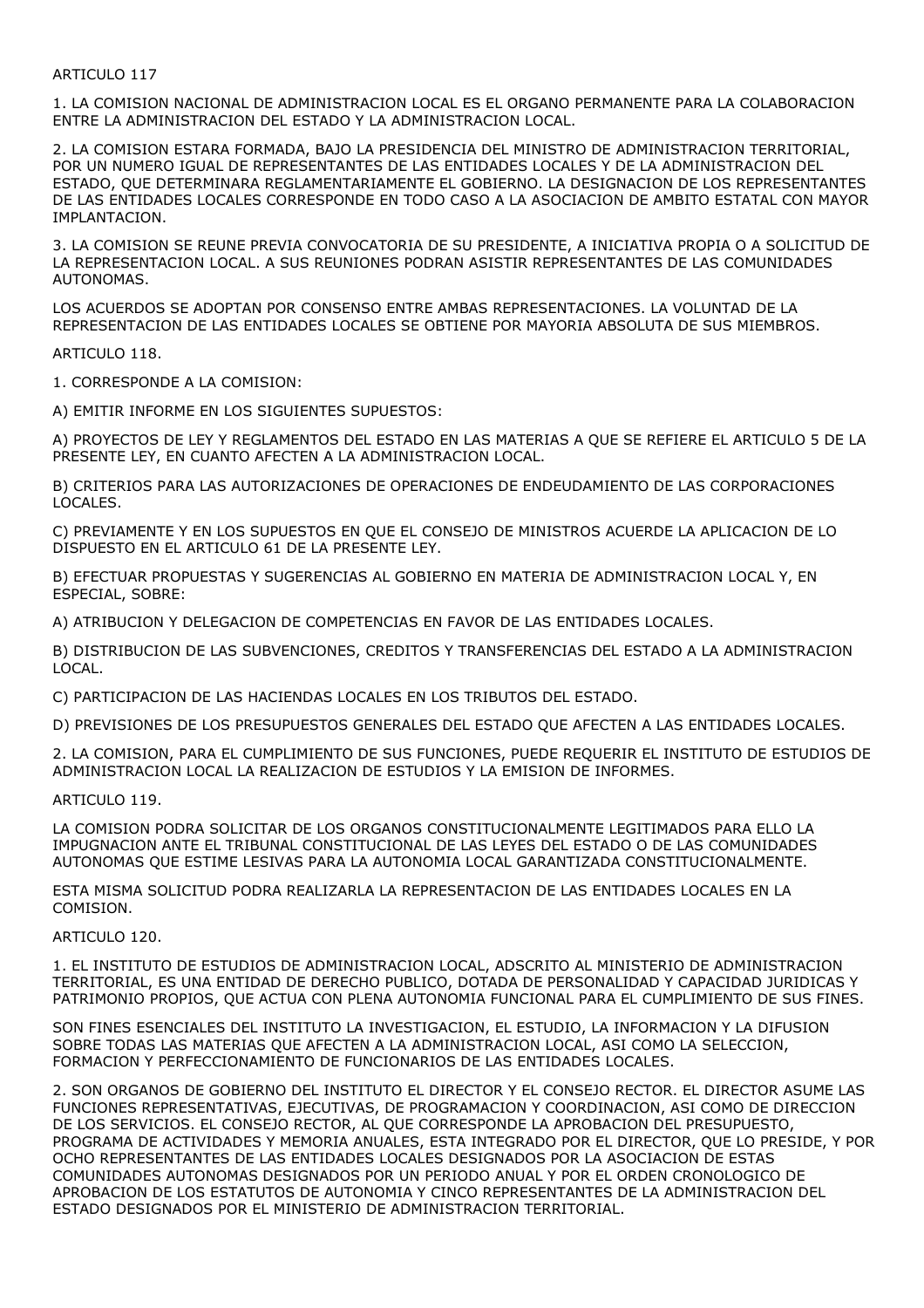3. EL INSTITUTO, COMPRENDIDO ENTRE LAS ENTIDADES A QUE SE REFIERE EL ARTICULO 5 DE LA LEY DE ENTIDADES ESTATALES AUTONOMAS DE 26 DE DICIEMBRE DE 1958, TENDRA LA CONSIDERACION DE ORGANISMO AUTONOMO DE CARACTER ADMINISTRATIVO A LOS EFECTOS DE LO ESTABLECIDO EN EL ARTICULO 4 DE LA LEY GENERAL PRESUPUESTARIA DE 4 DE ENERO DE 1977.

EL REGLAMENTO DE REGIMEN INTERIOR REGULA SU ORGANIZACION Y FUNCIONAMIENTO, Y SERA APROBADO POR EL MINISTERIO DE ADMINISTRACION TERRITORIAL, A PROPUESTA DEL CONSEJO RECTOR.

# DISPOSICIONES ADICIONALES

PRIMERA.-1. LAS COMPETENCIAS LEGISLATIVAS O DE DESARROLLO DE LA LEGISLACION DEL ESTADO SOBRE REGIMEN LOCAL ASUMIDAS, SEGUN LO DISPUESTO EN SUS RESPECTIVOS ESTATUTOS, POR LAS COMUNIDADES AUTONOMAS DEL PRINCIPADO DE ASTURIAS, CANTABRIA, LA RIOJA, MURCIA, ARAGON, CASTILLA-LA MANCHA, CASTILLA Y LEON, ISLAS BALEARES, EXTREMADURA Y MADRID, SE EJERCERAN, SEGUN LOS CASOS, EN EL MARCO DE LO ESTABLECIDO EN EL ARTICULO 13 Y EN EL TITULO IV DE ESTA LEY, ASI COMO, SI PROCEDIERE, EN LOS TERMINOS Y CON EL ALCANCE PREVISTOS EN LOS ARTICULOS 20.2, 32.2, 29 Y 30 DE LA MISMA.

2. LAS FUNCIONES ADMINISTRATIVAS QUE LA PRESENTE LEY ATRIBUYE A LAS COMUNIDADES AUTONOMAS SE ENTIENDEN TRANSFERIDAS A LAS MENCIONADAS EN EL NUMERO ANTERIOR, QUE OSTENTARAN, ASIMISMO, TODAS AQUELLAS OTRAS FUNCIONES DE LA MISMA INDOLE QUE LES TRANSFIERA LA LEGISLACION ESTATAL QUE HA DE DICTARSE CONFORME A LO ESTABLECIDO EN LA DISPOSICION FINAL PRIMERA DE LA MISMA.

SEGUNDA.-LAS DISPOSICIONES DE LA PRESENTE LEY, DE ACUERDO CON LA CONSTITUCION Y EL ESTATUTO DE AUTONOMIA PARA EL PAIS VASCO, SE APLICARAN EN LOS TERRITORIOS HISTORICOS DE ALAVA, GUIPUZCOA Y VIZCAYA, SIN PERJUICIO DE LAS SIGUIENTES PECULIARIDADES:

1. DE ACUERDO CON LA DISPOSICION ADICIONAL PRIMERA DE LA CONSTITUCION Y CON LO DISPUESTO EN LOS ARTICULOS 3, 24.2 Y 37 DEL ESTATUTO VASCO, LOS TERRITORIOS HISTORICOS DE ALAVA, GUIPUZCOA Y VIZCAYA ORGANIZARAN LIBREMENTE SUS PROPIAS INSTITUCIONES Y DICTARAN LAS NORMAS NECESARIAS PARA SU FUNCIONAMIENTO, SIN QUE LES SEAN DE APLICACION LAS CONTENIDAS EN LA PRESENTE LEY EN MATERIA DE ORGANIZACION PROVINCIAL.

2. LOS TERRITORIOS HISTORICOS DE ALAVA, GUIPUZCOA Y VIZCAYA EJERCERAN LAS COMPETENCIAS QUE LES ATRIBUYEN EL ESTATUTO VASCO Y LA LEGISLACION INTERNA DE LA COMUNIDAD AUTONOMA QUE SE DICTE EN SU DESARROLLO Y APLICACION, ASI COMO LAS QUE LA PRESENTE LEY ASIGNA CON CARACTER GENERAL A LAS DIPUTACIONES PROVINCIALES.

3. EN EL EJERCICIO DE LAS COMPETENCIAS QUE EL ESTATUTO Y LA LEGISLACION DE LA COMUNIDAD AUTONOMA QUE SE DICTE EN SU DESARROLLO Y APLICACION LES ASIGNEN, CORRESPONDE A LAS INSTITUCIONES FORALES DE LOS TERRITORIOS HISTORICOS EL DESARROLLO NORMATIVO Y EJECUCION DE LA LEGISLACION BASICA DEL ESTADO EN LAS MATERIAS CORRESPONDIENTES, CUANDO ASI SE LES ATRIBUYAN.

4. CUANDO LAS INSTITUCCIONES FORALES DE LOS TERRITORIOS HISTORICOS REALICEN ACTIVIDADES EN CAMPOS CUYA TITULARIDAD COMPETENCIAL CORRESPONDE A LA ADMINISTRACION DEL ESTADO O A LA COMUNIDAD AUTONOMA, LES SERAN DE APLICACION LAS NORMAS DE ESTA LEY QUE DISCIPLINEN LAS RELACIONES DE LAS DIPUTACIONES PROVINCIALES CON LA ADMINISTRACION DEL ESTADO Y LA ADMINISTRACION AUTONOMA, EN SU CASO, SIEMPRE Y CUANDO DICHAS ACTIVIDADES LAS EJERCITEN EN CALIDAD DE DIPUTACIONES PROVINCIALES ORDINARIAS, Y NO COMO INSTITUCIONES FORALES DE ACUERDO CON SU REGIMEN ESPECIAL PRIVATIVO, EN CUYO CASO SOLO SERAN DE APLICACION TALES NORMAS CUANDO DESARROLLEN O APLIQUEN LA LEGISLACION BASICA DEL ESTADO O INVADAN LAS COMPETENCIAS DE ESTE.

5. EN MATERIA DE HACIENDA LAS RELACIONES DE LOS TERRITORIOS HISTORICOS CON LA ADMINISTRACION DEL ESTADO SE AJUSTARAN A LO DISPUESTO EN LA LEY DEL CONCIERTO ECONOMICO CON LA COMUNIDAD AUTONOMA DEL PAIS VASCO.

6. LOS TERRITORIOS HISTORICOS DEL PAIS VASCO CONTINUARAN CONSERVANDO SU REGIMEN ESPECIAL EN MATERIA MUNICIPAL EN LO QUE AFECTA AL REGIMEN ECONOMICO-FINANCIERO EN LOS TERMINOS DE LA LEY DEL CONCIERTO ECONOMICO, SIN QUE ELLO PUEDA SIGNIFICAR UN NIVEL DE AUTONOMIA DE LAS CORPORACIONES LOCALES, VASCAS INFERIOR AL QUE TENGAN LAS DEMAS CORPORACIONES LOCALES, SIN PERJUICIO DE LA APLICACION DE LO DISPUESTO EN EL ARTICULO 115 DE LA PRESENTE LEY Y DE LAS COMPETENCIAS QUE A ESTE RESPECTO PUEDAN CORRESPONDER A LA COMUNIDAD AUTONOMA.

7. DE CONFORMIDAD CON LA DISPOSICION ADICIONAL PRIMERA DE LA CONSITITUCION Y LOS ARTICULOS 10.4 Y 37 DEL ESTATUTO DE AUTONOMIA DEL PAIS VASCO, CORRESPONDE A LAS INSTITUCIONES FORALES DE LOS TERRITORIOS HISTORICOS LA FACULTAD DE CONVOCAR, EXCLUSIVAMENTE PARA SU TERRITORIO, LOS CONCURSOS A QUE SE REFIERE EL ARTICULO 99.2, PARRAFO PRIMERO, PARA LAS PLAZAS VACANTES EN EL MISMO. DICHAS CONVOCATORIAS PODRAN PUBLICARSE ADEMAS EN EL "BOLETIN OFICIAL" DEL TERRITORIO HISTORICO RESPECTIVO Y EN EL "BOLETIN OFICIAL DEL PAIS VASCO".

ASIMISMO, DE ACUERDO CON LAS DISPOSICIONES MENCIONADAS EN EL PARRAFO ANTERIOR, CORRESPONDE A LAS INSTITUCIONES FORALES DE LOS TERRITORIOS HISTORICOS LA FACULTAD PREVISTA EN EL PARRAFO SEGUNDO DEL ARTICULO 99.3 DE NOMBRAMIENTO DE LOS FUNCIONARIOS A QUE SE REFIERE EL ARTICULO 92.3.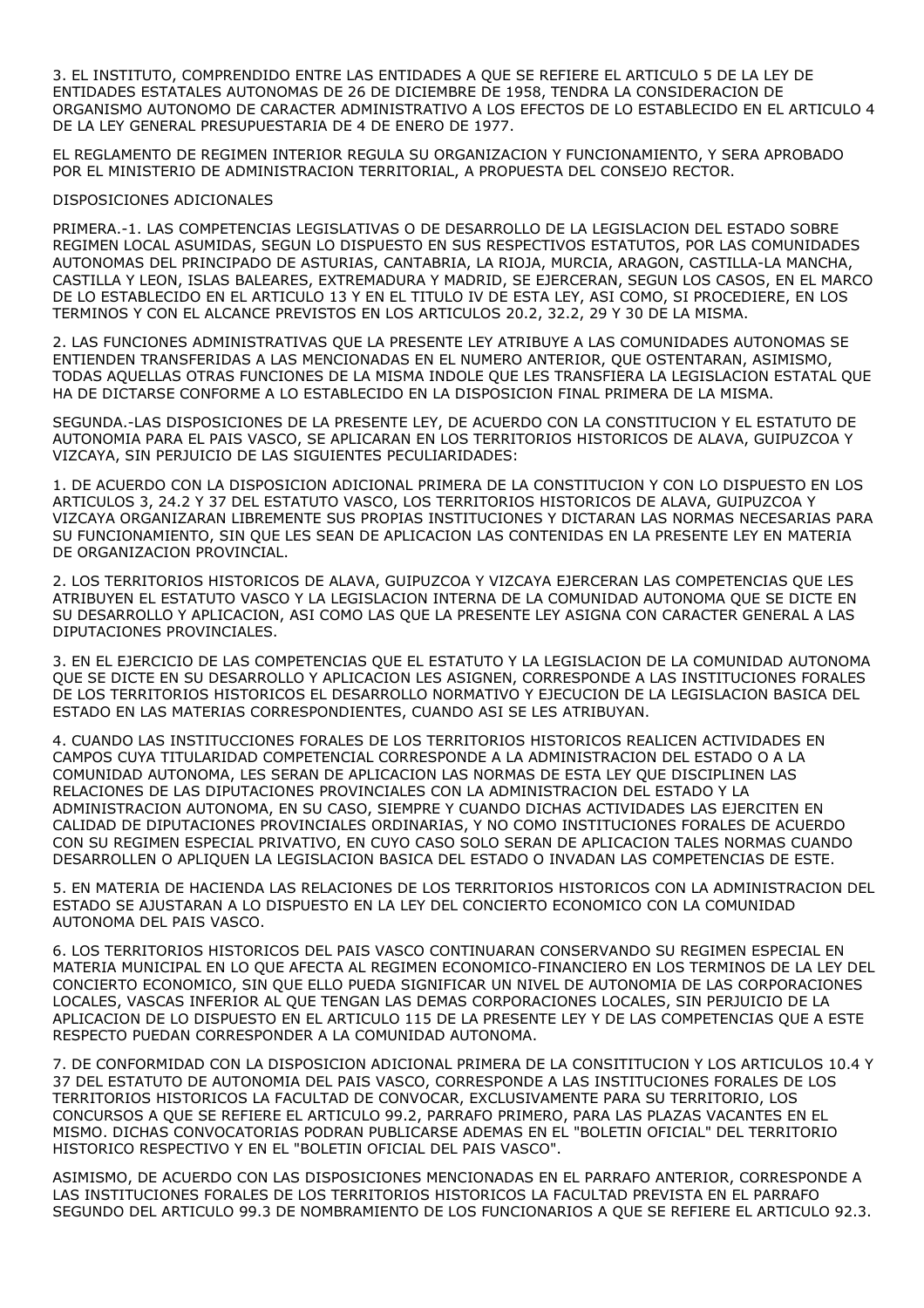8. EL PORCENTAJE DEL BAREMO RESERVADO AL ESTADO EN EL ARTICULO 99.1 SE ESTABLECE EN EL 65 POR 100, ATRIBUYENDOSE UN 10 POR 100 DEL TOTAL POSIBLE A LA COMUNIDAD AUTONOMA DEL PAIS VASCO PARA QUE FIJE LOS MERITOS QUE CORRESPONDAN AL CONOCIMIENTO DE LAS ESPECIALIDADES JURIDICAS Y ECONOMICO-ADMINISTRATIVAS QUE SE DERIVAN DE SUS DERECHOS HISTORICOS Y ESPECIALMENTE DEL CONCIERTO ECONOMICO.

DENTRO DEL 25 POR 100 RESTANTE, LA CORPORACION LOCAL INTERESADA PODRA ESTABLECER LIBREMENTE LOS MERITOS ESPECIFICOS QUE ESTIME CONVENIENTES EN RAZON A LAS CARACTERISTICAS LOCALES.

9. DE ACUERDO CON LO DISPUESTO EN EL ARTICULO 98 DE LA PRESENTE LEY, EN EL CONVENIO QUE SE ESTABLECERA ENTRE EL INSTITUTO DE ESTUDIOS DE ADMINISTRACION LOCAL (IEAL) Y EL INSTITUTO VASCO DE ADMINISTRACION PUBLICA (IVAP) PARA LA FORMACION POR ESTE ULTIMO DE LOS FUNCIONARIOS A QUE SE REFIERE EL NUMERO 3 DEL ARTICULO 92 DEL MISMO TEXTO LEGAL, LA COMUNIDAD AUTONOMA DEL PAIS VASCO PODRA INCLUIR MATERIAS O DISCIPLINAS PROPIAS DE SUS ESPECIFICAS PECULIARIDADES, CON LA UNICA CONDICION DEL CUMPLIMIENTO DE LOS REQUISITOS MINIMOS DE ORDEN ACADEMICO QUE CON CARACTER GENERAL ESTEN ESTABLECIDOS PARA LAS CUESTIONES DE EXIGENCIA COMUN EN TODO EL ESTADO, NUNCA SUPERIORES A LOS QUE RIJAN PARA EL PROPIO INSTITUTO DE ESTUDIOS DE ADMINISTRACION LOCAL.

10. EL CONTROL Y LA FISCALIZACION INTERNA DE LA GESTION ECONOMICO-FINANCIERA Y PRESUPUESTARIA Y LA CONTABILIDAD, TESORERIA Y RECAUDACION DE LAS DIPUTACIONES FORALES SE ORGANIZARA LIBREMENTE POR ESTAS EN EL MARCO DEL CONCIERTO ECONOMICO SIN QUE SEA DE APLICACION LO DISPUESTO EN EL ARTICULO 92.3 DE LA PRESENTE LEY.

TERCERA.-LA PRESENTE LEY REGIRA EN NAVARRA EN LO QUE NO SE OPONGA AL REGIMEN QUE PARA SU ADMINISTRACION LOCAL, ESTABLECE EL ARTICULO 46 DE LA LEY ORGANICA 13/1982, DE 10 DE AGOSTO, DE REINTEGRACION Y AMEJORAMIENTO DEL REGIMEN FORAL DE NAVARRA. A ESTOS EFECTOS, LA NORMATIVA ESTATAL QUE, DE ACUERDO CON LAS LEYES CITADAS EN EL MENCIONADO PRECEPTO, RIGE EN NAVARRA, SE ENTENDERA MODIFICADA POR LAS DISPOSICIONES CONTENIDAS EN LA PRESENTE LEY.

DE ACUERDO CON LO DISPUESTO EN EL NUMERO 1 DEL CITADO ARTICULO 46, SERA DE APLICACION A LA COMUNIDAD FLORAL DE NAVARRA LO ESTABLECIDO EN EL NUMERO 2 DE LA DISPOSICION ADICIONAL PRIMERA DE ESTA LEY.

CUARTA.-EN EL SUPUESTO DE QUE, EN APLICACION DE LO PREVISTO EN EL NUMERO 2 DEL ARTICULO 42 DE ESTA LEY, SE IMPIDIERA DE FORMA PARCIAL Y MINORITARIA LA ORGANIZACION COMARCAL DEL CONJUNTO DEL TERRITORIO DE LA COMUNIDAD AUTONOMA, LA GENERALIDAD DE CATALUÑA, POR HABER TENIDO APROBADA EN EL PASADO UNA ORGANIZACION COMARCAL PARA LA TOTALIDAD DE SU TERRITORIO Y PREVER SU ESTATUTO, ASIMISMO, UNA ORGANIZACION COMARCAL DE CARACTER GENERAL, PODRA, MEDIANTE LEY APROBADA POR MAYORIA ABSOLUTA DE SU ASAMBLEA LEGISLATIVA, ACORDAR LA CONSTITUCION DE LA COMARCA O A LAS COMARCAS QUE RESTEN PARA EXTENDER DICHA ORGANIZACION A TODO SU AMBITO TERRITORIAL.

QUINTA.-1. LAS ENTIDADES LOCALES PUEDEN CONSTITUIR ASOCIACIONES, DE AMBITO ESTATAL O AUTONOMICO, PARA LA PROTECCION Y PROMOCION DE SUS INTERESES COMUNES, A LAS QUE SE LES APLICARA, EN DEFECTO DE NORMATIVA ESPECIFICA, LA LEGISLACION DEL ESTADO EN MATERIA DE ASOCIACIONES.

2. LAS ASOCIACIONES DE ENTIDADES LOCALES SE REGIRAN POR SUS ESTATUTOS, APROBADOS POR LOS REPRESENTANTES DE LAS ENTIDADES ASOCIADAS, LOS CUALES DEBERAN GARANTIZAR LA PARTICIPACION DE SUS MIEMBROS EN LAS TAREAS ASOCIATIVAS Y LA REPRESENTATIVIDAD DE SUS ORGANOS DE GOBIERNO.

SEXTO.-1. EL REGIMEN ESPECIAL DEL MUNICIPIO DE MADRID, CONTENIDO EN EL TEXTO ARTICULADO APROBADO POR DECRETO 1674/1963, DE 11 DE JULIO, MODIFICACO POR DECRETO 2482/1970, DE 22 DE AGOSTO, CONTINUARA VIGENTE, HASTA TANTO SE DICTE LA LEY PREVISTA EN EL ARTICULO 6. DE LA LEY ORGANICA 3/1983, DE 25 DE FEBRERO, DEL ESTATUTO DE AUTONOMIA DE LA COMUNIDAD DE MADRID, SALVO EN LO QUE SE OPONGA, CONTRADIGA O RESULTE INCOMPATIBLE CON LO ESTABLECIDO EN LA PRESENTE LEY. EN PARTICULAR, QUEDAN EXPRESAMENTE DEROGADOS LOS ARTICULOS 2., APARTADO C); PARRAFO 2, INCISO FINAL; 11, 12, 13 Y 39, PARRAFO 2 DE LA MENCIONADA LEY ESPECIAL, ASI COMO TODOS AQUELLOS QUE CONFIGUREN UN SISTEMA DE RELACIONES INTERADMINISTRATIVAS DISTINTO AL PREVISTO EN ESTA LEY.

2. EL REGIMEN ESPECIAL DEL MUNICIPIO DE BARCELONA, CONTENIDO EN EL TEXTO ARTICULADO APROBADO POR DECRETO 1166/1960, DE 23 DE MAYO; EL DECRETO-LEY 5/1974, DE 24 DE AGOSTO, Y EL DECRETO 3276/1974, DE 28 DE NOVIEMBRE, DE CONSTITUCION Y DESARROLLO DE LA ENTIDAD METROPOLITANA DE BARCELONA Y SUS DISPOSICIONES CONCORDANTES CONTINUARAN VIGENTES SALVO EN LO QUE SE OPONGA, CONTRADIGA O RESULTE INCOMPATIBLE CON LO ESTABLECITO EN LA PRESENTE LEY.

# DISPOSICION DEROGATORIA

QUEDAN DEROGADAS, EN CUANTO SE OPONGAN, CONTRADIGAN O RESULTEN INCOMPATIBLES CON LAS DISPOSICIONES DE ESTA LEY:

A) LA LEY DE REGIMEN LOCAL, TEXTO ARTICULADO Y REFUNDIDO, APROBADO POR DECRETO DE 24 DE JUNIO DE 1955.

B) EL TEXTO ARTICULADO PARCIAL DE LA LEY 41/1975, DE BASES DEL ESTATUTO DE REGIMEN LOCAL, APROBADO POR REAL DECRETO 3046/1977, DE 6 DE OCTUBRE.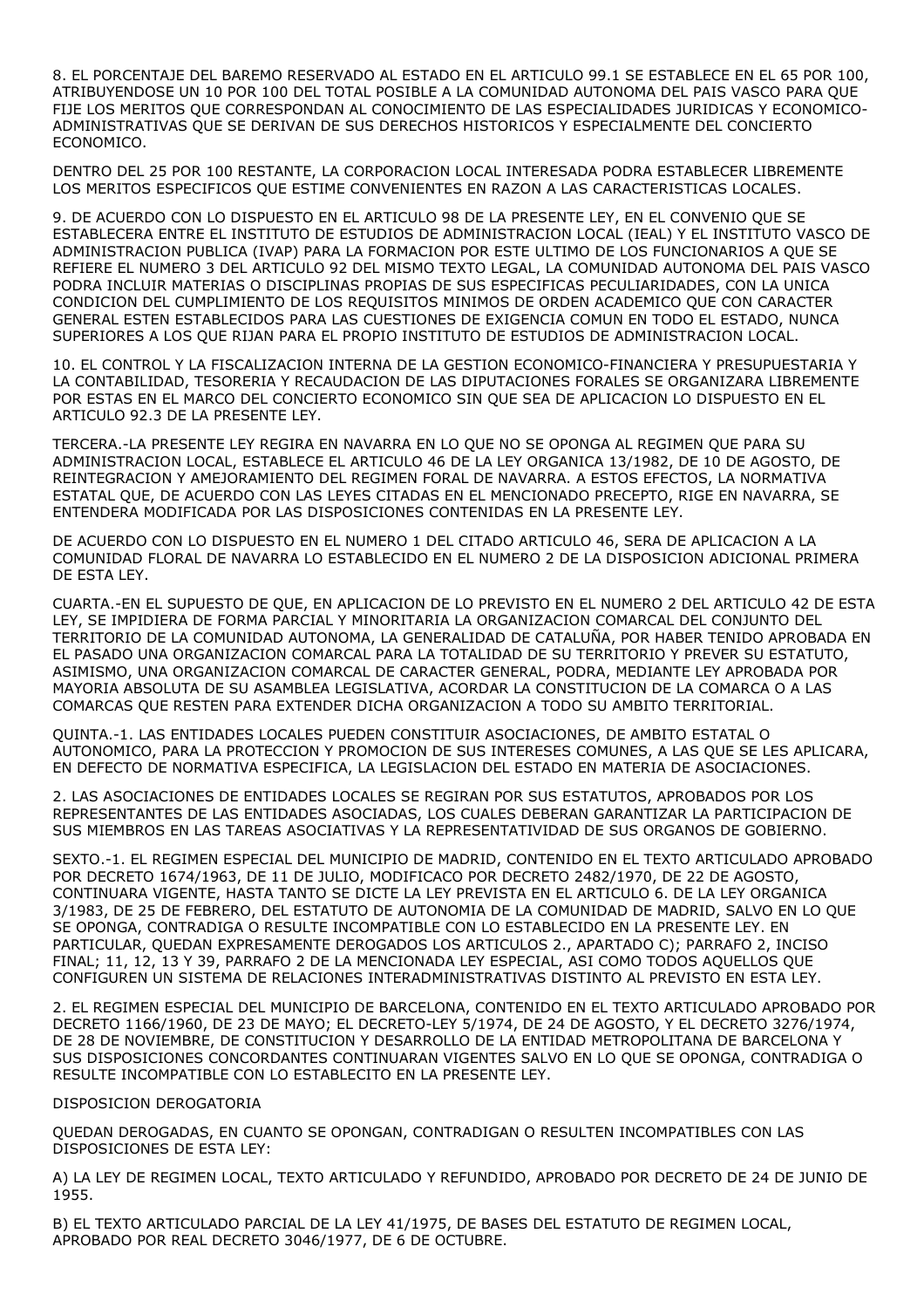C) LA LEY 40/1981, DE 28 DE OCTUBRE, SOBRE REGIMEN JURIDICO DE LAS CORPORACIONES LOCALES, SIN PERJUICIO DE LA VIGENCIA TRANSITORIA DEL REGIMEN DE RECLAMACIONES ECONOMICO-ADMINISTRATIVAS EN LOS TERMINOS PREVISTOS EN LA DISPOSICION TRANSITORIA DECIMA.

D) LA LEY 11/1960, DE 12 DE MAYO, POR LA QUE SE CREA Y REGULA LA MUTUALIDAD NACIONAL DE PREVISION DE LA ADMINISTRACION LOCAL.

E) CUANTAS OTRAS NORMAS, DE IGUAL O INFERIOR RANGO, INCURRAN EN LA OPOSICION, CONTRADICCION O INCOMPATIBILIDAD A QUE SE REFIERE EL PARRAFO INICIAL DE ESTA DISPOSICION.

#### DISPOSICIONES TRANSITORIAS

PRIMERA.-LAS DISPOSICIONES QUE HA DE REFUNDIR EL GOBIERNO EN USO DE LA AUTORIZACION QUE LE CONFIERE LA DISPOSICION FINAL PRIMERA DE ESTA LEY CONSTITUYEN LA LEGISLACION DEL ESTADO TRANSITORIAMENTE APLICABLE EN LOS TERMINOS DE LOS DIFERENTES APARTADOS DE SU ARTICULO 5, TENIENDO, EN CONSECUENCIA, SEGUN LOS DIVERSOS SUPUESTOS EN EL CONTEMPLADOS, EL CARACTER DE NORMATIVA ESTATAL BASICA O, EN SU CASO, SUPLETORIA DE LA QUE PUEDAN IR APROBANDO LAS COMUNIDADES AUTONOMAS.

SEGUNDA.-HASTA TANTO LA LEGISLACION DEL ESTADO Y LA DE LAS COMUNIDADES AUTONOMAS QUE SE DICTE DE CONFORMIDAD CON LO ESTABLECIDO EN LOS ARTICULOS 5, APARTADO B), LETRA A); 25, APARTADO 2; Y 36 DE ESTA LEY, NO DISPONGA OTRA COSA, LOS MUNICIPIOS, LAS PROVINCIAS Y LAS ISLAS CONSERVARAN LAS COMPETENCIAS QUE LES ATRIBUYE LA LEGISLACION SECTORIAL VIGENTE EN LA FECHA DE ENTRADA EN VIGOR DE ESTA LEY.

LOS MUNICIPIOS OSTENTARAN, ADEMAS, EN LAS MATERIAS A QUE SE REFIERE EL ARTICULO 28 DE ESTA LEY, CUANTAS COMPETENCIAS DE EJECUCION NO SE ENCUENTREN CONFERIDAS POR DICHA LEGISLACION SECTORIAL A OTRAS ADMINISTRACIONES PUBLICAS.

TERCERA.-LAS COMISIONES PERMANENTES MUNICIPALES Y LAS COMISIONES DE GOBIERNO DE LAS DIPUTACIONES PROVINCIALES CONSTITUIDAS CON ARREGLO A LA LEY 39/1978, DE 17

DE JULIO, DE ELECCIONES LOCALES, CESARAN EN SUS FUNCIONES EN EL MOMENTO EN QUE QUEDEN DESIGNADAS POR EL PRESIDENTE DE LA CORPORACION LAS RESPECTIVAS COMISIONES DE GOBIERNO, LO QUE HABRA DE HACERSE EN EL PLAZO MAXIMO DE TRES MESES DESDE LA ENTRADA EN VIGOR DE ESTA LEY EN TODOS LOS AYUNTAMIENTOS Y DIPUTACIONES EN QUE, DE ACUERDO CON ELLA, LA EXISTENCIA DE TAL ORGANO RESULTA PRECEPTIVA.

CUARTA.-LOS MUNICIPIOS QUE VEAN AFECTADA SU ORGANIZACION ACTUAL POR LO ESTABLECIDO EN LA LETRA A) DEL NUMERO 1 DEL ARTICULO 29 DE LA PRESENTE LEY, LA MANTENDRAN HASTA LA CELEBRACION DE LAS PROXIMAS ELECCIONES LOCALES.

QUINTA.-EN EL PLAZO DE SEIS MESES DESDE LA ENTRADA EN VIGOR DE LA PRESENTE LEY, LA ADMINISTRACION DEL ESTADO ORGANIZARA EL REGISTRO PREVISTO EN EL ARTICULO 14, INSCRIBIENDO, EN UN PRIMER MOMENTO, TODAS LAS ENTIDADES LOCALES A QUE SE REFIERE ESTA LEY, BAJO SU ACTUAL DENOMINACION.

SEXTA.-1. DENTRO DE LOS CINCO MESES SIGUIENTES A LA ENTRADA EN VIGOR DE ESTA LEY, EL GOBIERNO APROBARA EL REGLAMENTO DE ORGANIZACION Y FUNCIONAMIENTO DE LA COMISION NACIONAL DE ADMINISTRACION LOCAL.

2. DENTRO DEL MISMO PLAZO INDICADO EN EL NUMERO ANTERIOR, POR EL MINISTRO DE ADMINISTRACION TERRITORIAL SE APROBARA EL REGLAMENTO DEL INSTITUTO DE ESTUDIOS DE ADMINISTRACION LOCAL.

3. DENTRO DE LOS TRES MESES SIGUIENTES A LA ENTRADA EN VIGOR DE LOS REGLAMENTOS A QUE SE ALUDE EN LOS NUMEROS ANTERIORES DEBERAN QUEDAR CONSTITUIDOS LA COMISION NACIONAL DE ADMINISTRACION LOCAL Y CONSEJO RECTOR DEL INSTITUTO DE ESTUDIOS DE ADMINISTRACION LOCAL DE ACUERDO CON SUS PREVISIONES Y CON LO DISPUESTO EN ESTA LEY.

SEPTIMA.-1. EN TANTO NO SE DESARROLLE LO DISPUESTO EN ESTA LEY PARA LOS FUNCIONARIOS PUBLICOS QUE PRECISEN HABILITACION NACIONAL, SERA DE APLICACION A QUIENES INTEGRAN LOS ACTUALES CUERPOS NACIONALES DE ADMINISTRACION LOCAL EL REGIMEN ESTATUTARIO VIGENTE EN TODO AQUELLO QUE SEA COMPATIBLE Y NO QUEDE DEROGADO POR LA PRESENTE LEY Y POR LA LEGISLACION GENERAL DEL ESTADO EN MATERIA DE FUNCION PUBLICA. LOS ACTUALES MIEMBROS DE LOS CUERPOS NACIONALES DE SECRETARIOS, INTERVENTORES Y DEPOSITARIOS TENDRAN A TODOS LOS EFECTOS LA HABILITACION DE CARACTER NACIONAL REGULADA EN ESTA LEY.

2. SE AUTORIZA AL GOBIERNO PARA QUE, A INICIATIVA DEL MINISTRO DE ADMINISTRACION TERRITORIAL Y A PROPUESTA DEL MINISTRO DE LA PRESIDENCIA, DECLARE A EXTINGUIR DETERMINADOS CUERPOS CUANDO LO EXIJA EL PROCESO GENERAL DE RACIONALIZACION O EL DEBIDO CUMPLIMIENTO DE LA PRESENTE LEY, ESTABLECIENDO LOS CRITERIOS, REQUISITOS Y CONDICIONES PARA QUE LOS FUNCIONARIOS DE ESTOS CUERPOS SE INTEGREN EN OTROS.

3. LOS FUNCIONARIOS DEL ACTUAL CUERPO NACIONAL DE DIRECTORES DE BANDAS DE MUSICA CIVILES, QUE QUEDA SUPRIMIDO EN VIRTUD DE LO DISPUESTO EN ESTA LEY, PASARAN A FORMAR PARTE DE LA PLANTILLA DE LA RESPECTIVA CORPORACION COMO FUNCIONARIOS PROPIOS DE LA MISMA, CON RESPETO INTEGRO DE SUS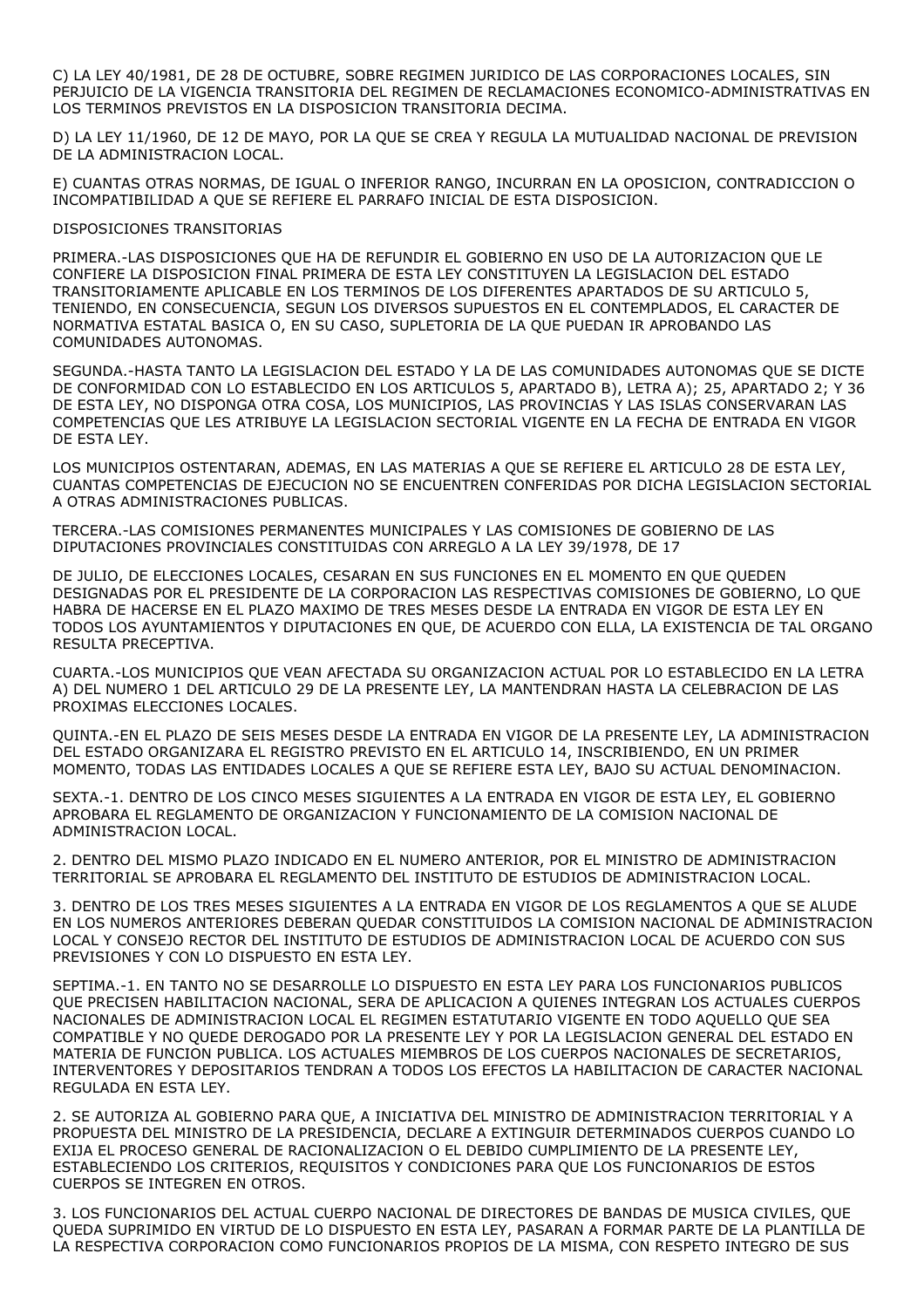DERECHOS Y SITUACION JURIDICA SURGIDOS AL AMPARO DE LA LEGISLACION ANTERIOR, INCLUIDO EL DE TRASLADO A OTRAS CORPORACIONES LOCALES, PARA LO CUAL GOZARAN DE PREFERENCIA ABSOLUTA EN LOS CONCURSOS QUE ESTAS CONVOQUEN PARA CUBRIR PLAZAS DE ESA NATURALEZA.

OCTAVA.-1. NO PODRAN CELEBRARSE POR LAS ADMINISTRACIONES LOCALES CONTRATOS DE COLABORACION TEMPORAL EN REGIMEN DE DERECHO ADMINISTRATIVO, NI RENOVARSE LOS EXISTENTES.

2. EN EL PLAZO DE SEIS MESES, A PARTIR DE LA FECHA DE ENTRADA EN VIGOR DE LA PRESENTE LEY, LAS ADMINISTRACIONES LOCALES PROCEDERAN A REALIZAR LA CLASIFICACION DE LAS FUNCIONES DESEMPEÑADAS HASTA ESE MOMENTO POR EL PERSONAL CONTRATADO ADMINISTRATIVO.

ESTA CLASIFICACION DETERMINARA LOS PUESTOS A DESEMPEÑAR, SEGUN LOS CASOS, POR FUNCIONARIOS PUBLICOS O POR PERSONAL LABORAL FIJO O TEMPORAL.

DE LA CITADA CLASIFICACION PODRAN DERIVARSE LAS MODIFICACIONES PRECISAS EN LA PLANTILLA.

3. TODO EL PERSONAL QUE HAYA PRESTADO SERVICIOS COMO CONTRATADO ADMINISTRATIVO DE COLABORACION TEMPORAL O COMO FUNCIONARIO DE EMPLEO INTERINO PODRA PARTICIPAR EN LAS PRUEBAS DE ACCESO PARA CUBRIR LAS CORRESPONDIENTES PLAZAS.

EN TODO CASO, ESTAS CONVOCATORIAS DE ACCESO DEBERAN RESPETAR LOS CRITERIOS DE MERITO Y CAPACIDAD, MEDIANTE LAS PRUEBAS SELECTIVAS QUE REGLAMENTARIAMENTE SE DETERMINEN, EN LAS QUE SE VALORARAN LOS SERVICIOS EFECTIVOS PRESTADOS POR ESTE PERSONAL.

4. MIENTRAS EXISTAN EN VIGOR CONTRATOS ADMINSTRATIVOS Y NOMBRAMIENTOS DE FUCIONARIOS DE EMPLEO EN CUALQUIER ADMINISTRACION PUBLICA, ESTOS QUEDARAN EN SUSPENSO DURANTE EL TIEMPO EN QUE QUIENES LOS OCUPAN DESEMPEÑAN EN UNA CORPORACION LOCAL UN CARGO ELECTIVO RETRIBUIDO Y DE DEDICACION EXCLUSIVA. DURANTE LOS TREINTA DIAS SIGUIENTES AL CESE EN ESTAS CONDICIONES, ESTOS TENDRAN DERECHO A REINTEGRARSE EN EL PUESTO DE TRABAJO QUE OCUPABAN HASTA LA SUSPENSION, SIEMPRE QUE CONTINUARAN DANDOSE LAS CONDICIONES LEGALES PARA EL RESTABLECIMIENTO PLENO DE LAS CORRESPONDIENTES RELACIONES.

ASIMISMO, CONSERVARAN LOS DERECHOS ADQUIRIDOS HASTA EL MOMENTO DE LA SUSPENSION Y SE LES RECONOCERAN, A TITULO PERSONAL, LOS QUE PUDIERAN HABER ADQUIRIDO DURANTE LA MISMA POR APLICACION DE DISPOSICIONES DE CARACTER GENERAL.

NOVENA.- EN EL PLAZO MAXIMO DE UN AÑO DESDE LA ENTRADA EN VIGOR DE LA PRESENTE LEY EL GOBIERNO DISPONDRA, MEDIANTE REAL DECRETO, LA DISOLUCION DE LA MANCOMUNIDAD DE DIPUTACIONES DE REGIMEN COMUN, ESTABLECIENDO LO NECESARIO PARA LA LIQUIDACION DEL PATRIMONIO, OBLIGACIONES Y PERSONAL DE LA MISMA.

DECIMA.-1. A LOS ACUERDOS DE APROBACION DE PRESUPUESTOS Y DE ORDENANZAS FISCALES DE IMPOSICION Y ORDENACION DE TRIBUTOS LOCALES, ASI COMO A LOS ACTOS DE APLICACION Y EFECTIVIDAD DE DICHAS ORDENANZAS, APROBADOS O DICTADOS POR LAS CORPORACIONES LOCALES DENTRO DEL PLAZO DE UN AÑO DESDE LA ENTRADA EN VIGOR DE ESTA LEY, LES SERA DE APLICACION EL REGIMEN DE RECLAMACIONES ECONOMICO-ADMINISTRATIVAS ACTUALMENTE VIGENTE.

2. ASIMISMO CONTINUARAN EN TODO CASO TRAMITANDOSE EN VIA ECONOMICO-ADMINISTRATIVA LAS RECLAMACIONES INTERPUESTAS ANTE LOS TRIBUNALES ECONOMICO-ADMINISTRATIVOS PROVINCIALES Y LOS RECURSOS DE ALZADA PRESENTADOS ANTE EL TRIBUNAL ECONOMICO-ADMINISTRATIVO CENTRAL, CON ANTERIORIDAD A LA FECHA SEÑALADA EN EL NUMERO ANTERIOR Y QUE PARA ENTOCES SE HALLEN PENDIENTES DE RESOLUCION.

#### DISPOSICIONES FINALES

PRIMERA.- SE AUTORIZA AL GOBIERNO DE LA NACION PARA REFUNDIR EN EL PLAZO DE UN AÑO, Y EN UN SOLO TEXTO, LAS DISPOSICIONES LEGALES VIGENTES DE ACUERDO CON LO DISPUESTO EN LA DISPOSICION DEROGATIVA. LA REFUNDICION COMPRENDERA TAMBIEN LA REGULARIZACION, ACLARACION Y ARMONIZACION DE DICHAS DISPOSICIONES.

EL GOBIERNO, EN IDENTICO PLAZO, PROCEDERA A ACTUALIZAR Y ACOMODAR A LO DISPUESTO EN LA MISMA, TODAS LAS NORMAS REGLAMENTARIAS QUE CONTINUEN VIGENTES Y, EN PARTICULAR, LOS SIGUIENTES REGLAMENTO:

A) EL REGLAMENTO DE POBLACION Y DEMARCACION TERRITORIAL DE LAS ENTIDADES LOCALES, APROBADO POR DECRETO DE 17 DE MAYO DE 1952, CON LAS MODIFICACIONES DE QUE HAYA SIDO OBJETO POR DISPOSICIONES POSTERIORES.

B) EL REGLAMENTO DE ORGANIZACION, FUNCIONAMIENTO Y REGIMEN JURIDICO DE LAS CORPORACIONES LOCALES, APROBADO POR DECRETO DE 17 DE MAYO DE 1952, CON LAS MODIFICACIONES DE QUE HAYA SIDO OBJETO POR DISPOSICIONES POSTERIORES.

C) EL REGLAMENTO DE FUNCIONARIOS DE ADMINISTRACION LOCAL, APROBADO POR DECRETO DE 30 DE MAYO DE 1952, CON LAS MODIFICACIONES DE QUE HAYA SIDO OBJETO POR DISPOSICIONES POSTERIORES.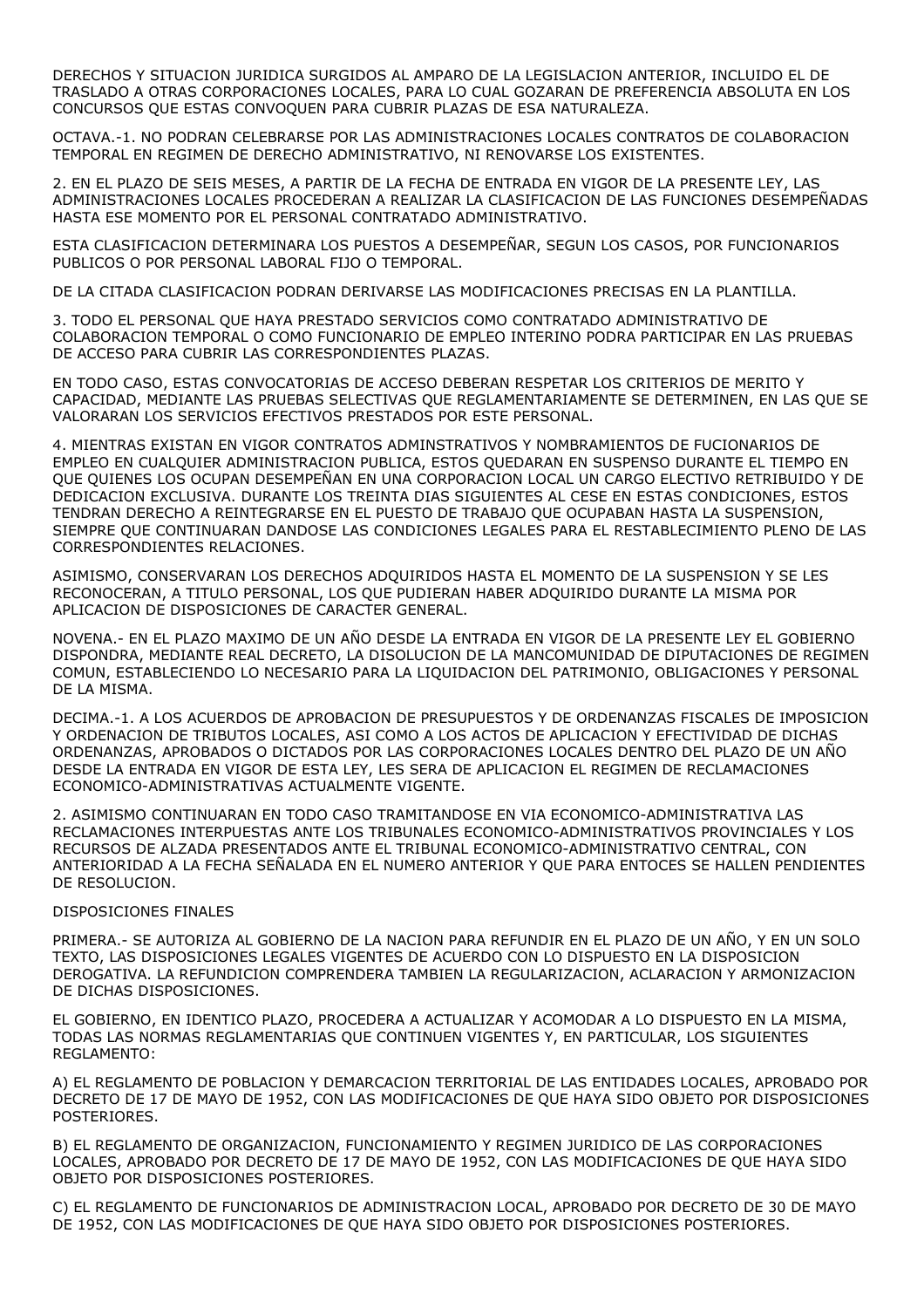D) EL REGLAMENTO DE CONTRATACION DE LAS CORPORACIONES LOCALES, APROBADO POR DECRETO DE 9 DE ENERO DE 1953, CON LAS MODIFICACIONES DE QUE HAYA SIDO OBJETO POR DISPOSICIONES POSTERIORES.

E) EL REGLAMENTO DE BIENES DE LAS ENTIDADES LOCALES, APROBADO POR DECRETO DE 27 DE MAYO DE 1955, CON LAS MODIFICACIONES DE QUE HAYA SIDO OBJETO POR DISPOSICIONES POSTERIORES.

F) EL REGLAMENTO DE SERVICIOS DE LAS CORPORACIONES LOCALES, APROBADO POR DECRETO DE 17 DE JUNIO DE 1955, CON LAS MODIFICACIONES DE QUE HAYA SIDO OBJETO POR DISPOSICIONES ANTERIORES.

SEGUNDA.- 1. LOS FUNCIONARIOS PUBLICOS DE LA ADMINISTRACION LOCAL TENDRAN LA MISMA PROTECCION SOCIAL, EN EXTENSION E INTENSIDAD, QUE LA QUE SE DISPENSE A LOS FUNCIONARIOS PUBLICOS DE LA ADMINISTRACION DEL ESTADO Y ESTARA INTEGRADA EN EL SISTEMA DE SEGURIDAD SOCIAL.

2. LA APORTACION DE LOS FUNCIONARIOS DE LA ADMINISTRACION LOCAL PARA LA FINANCIACION DE SU SEGURIDAD SOCIAL SERA LA MISMA QUE SE ESTABLEZCA PARA LOS FUNCIONARIOS PUBLICOS DE LA ADMINISTRACION DEL ESTADO, CUANDO SEA IDENTICA LA ACCION PROTECTORA.

3. LA GESTION DE LA SEGURIDAD SOCIAL DE LOS FUNCIONARIOS DE LA ADMINISTRACION LOCAL CORRERA A CARGO DE LA MUNPAL, PERSONA JURIDICA Y PATRIMONIO PROPIO PARA EL CUMPLIMIENTO DE SUS FINES, ADSCRITA ORGANICAMENTE AL MINISTERIO DE ADMINISTRACION TERRITORIAL, AL QUE CORRESPONDE SU SUPERIOR DIRECCION Y TUTELA.

LA MUNPAL GOZARA DE LOS MISMOS BENEFICIOS DE POBREZA, FRANQUICIA POSTAL Y TELEGRAFICA Y EXENCIONES TRIBUTARIAS, RECONOCIDOS A LAS ENTIDADES GESTORAS DE LA SEGURIDAD SOCIAL, DE ACUERDO CON LO ESTABLECIDO EN LA LEY GENERAL SE SEGURIDAD SOCIAL, DE ACUERDO CON LO ESTABLECIDO EN LA LEY GENERAL DE SEGURIDAD SOCIAL, SIENDO EN LO DEMAS DE APLICACION LA LEY 11/1960, EN LO QUE NO SE OPONGA A LA PRESENTE LEY, Y SUS NORMAS DE DESARROLLO.

TERCERA.-EL PERSONAL DE LAS POLICIAS MUNICIPALES Y DE LOS CUERPOS DE BOMBEROS GOZARA DE UN ESTATUTO ESPECIFICO, APROBADO REGLAMENTARIAMENTE, TENIENDO EN CUENTA RESPECTO DE LOS PRIMEROS LA LEY DE FUERZAS Y CUERPOS DE SEGURIDAD DEL ESTADO.

CUARTA.-1. QUEDAN EXPRESAMENTE DEROGADOS LOS ARTICULOS 344 A 360, AMBOS INCLUSIVE, DE LA LEY DE REGIMEN LOCAL, DE 24 DE JUNIO DE 1955, SOBRE EL SERVICIO NACIONAL DE INSPECCION Y ASESORAMIENTO DE LAS CORPORACIONES LOCALES.

2. EL GOBIERNO REGULARA EN EL PLAZO DE TRES MESES, A CONTAR DESDE LA ENTRADA EN VIGOR DE LA PRESENTE LEY, LAS PECULIARIDADES DEL REGIMEN ORGANICO Y FUNCIONAL DEL PERSONAL ANTERIORMENTE ADSCRITO A DICHO SERVICIO, QUE SE REGIRA POR LA LEGISLACION DE FUNCIONARIOS CIVILES DEL ESTADO.

3. PARA EL DEBIDO CUMPLIMIENTO DE LAS FUNCIONES QUE LE COMPETEN A LA ADMINISTRACION DEL ESTADO, EN RELACION CON LAS ENTIDADES LOCALES, EL GOBIERNO PODRA ADSCRIBIR A SUS SERVICIOS FUNCIONARIOS DE LAS CORPORACIONES LOCALES.

QUINTA.- A PARTIR DE LA ENTRADA EN VIGOR DE ESTA LEY, LOS MUNICIPIOS CABEZA DE PARTIDO JUDICIAL EN QUE NO EXISTA ESTABLECIMIENTO PENITENCIARIO ALGUNO ASUMIRAN, EN REGIMEN DE COMPETENCIA DELEGADA, LA EJECUCION DEL SERVICIO DE DEPOSITO DE DETENIDOS A DISPOSICION JUDICIAL, CORRESPONDIENDO LA CUSTODIA DE DICHOS DETENIDOS A LA POLICIA MUNICIPAL EN FUNCIONES DE POLICIA JUDICIAL.

LA ADMINISTRACION COMPETENTE EN MATERIA PENITENCIARIA PONDRA A DISPOSICION DE LOS MUNICIPIOS A QUE SE REFIERE EL PARRAFO ANTERIOR LOS MEDIOS ECONOMICOS SUFICIENTES PARA EL MANTENIMIENTO DEL REFERIDO SERVICIO EN LOS TERMINOS PREVISTOS POR LA LEGISLACION SECTORIAL CORRESPONDIENTE.

# POR TANTO,

MANDO A TODOS LOS ESPAÑOLES, PARTICULARES Y AUTORIDADES QUE GUARDEN Y HAGAN GUARDAR ESTA LEY.

PALMA DE MALLORCA A 2 DE ABRIL DE 1985.- JUAN CARLOS R.- EL PRESIDENTE DEL GOBIERNO, FELIPE GONZALEZ MARQUEZ.

# Análisis

# REFERENCIAS ANTERIORES

- CITA LEY 8/1980, DE 10 DE MARZO (DISP. 5683).
- CITA LEY 30/1984, DE 2 DE AGOSTO (DISP. 17387).
- CITA LEY 230/1963, DE 28 DE DICIEMBRE.
- CITA LEY DE 26 DE DICIEMBRE DE 1958.
- CITA LEY 11/1977, DE 4 DE ENERO (DISP. 466).
- CITA LEY ORGANICA 13/1982, DE 10 DE AGOSTO (DISP. 20824).
- CITA LEY ORGANICA 3/1983, DE 25 DE FEBRERO (DISP. 6317).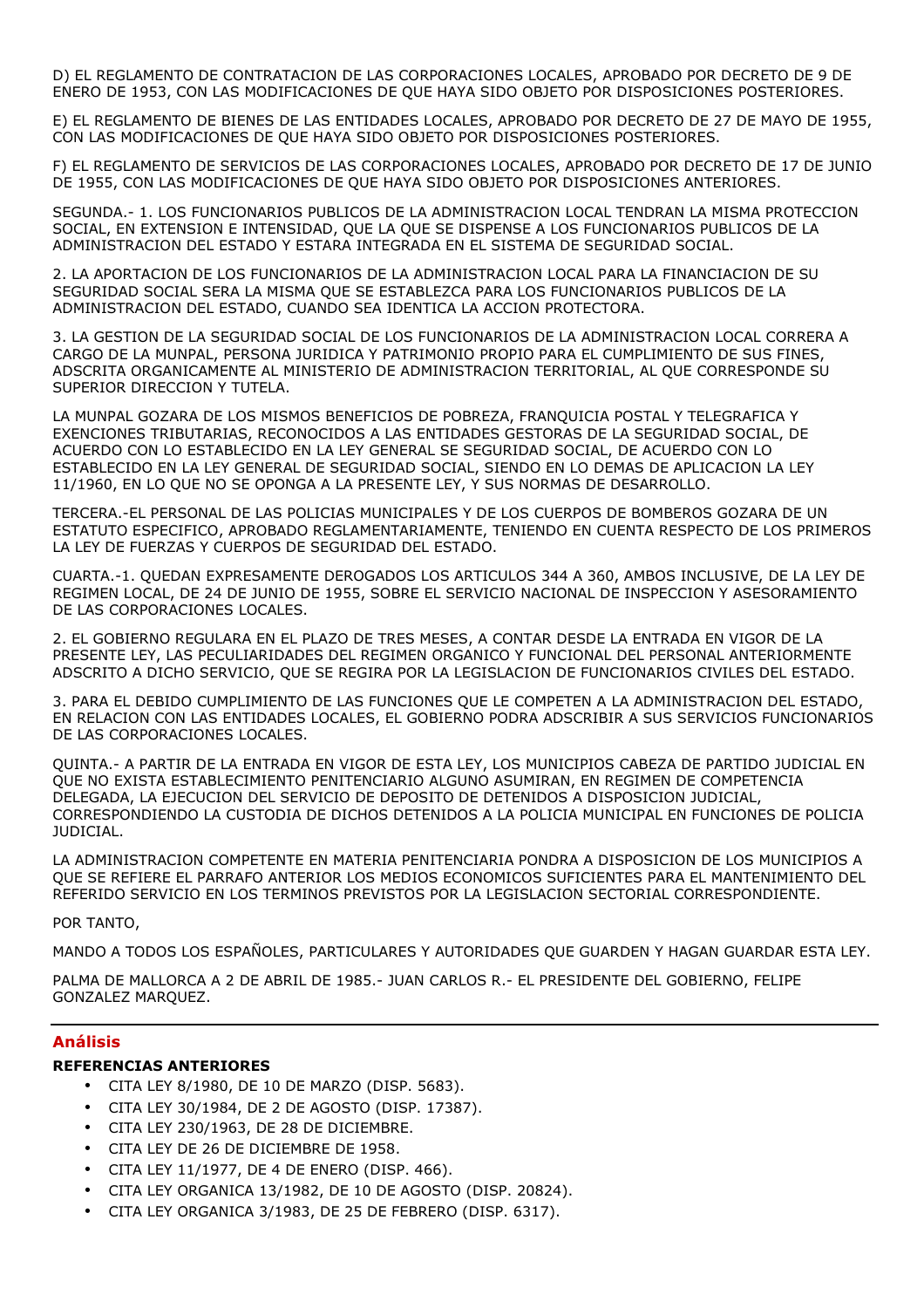- DEROGA ARTS. 2, APARTADO C), 4, PARRAFO 2 INCISO FINAL, 11, 12, 13 Y 39, PARRAFO 2 DE LA LEY ESPECIAL DEL MUNICIPIO DE MADRID, TEXTO ARTICULADO APROBADO POR DECRETO 1674/1963, DE 11 DE JULIO (BOE DE 18 DE JULIO), MODIFICADO POR DECRETO 2482/1970, DE 22 DE AGOSTO (DISP. 981).
- DECLARA VIGENTE, SALVO EN LO QUE SE OPONGA, EL REGIMEN ESPECIAL DEL MUNICIPIO DE BARCELONA CONTENIDO EN EL DECRETO 1166/1960, DE 23 DE MAYO, DECRETO-LEY 5/1974, DE 24 DE AGOSTO (DISP. 1398), Y DECRETO 3276/1974, DE 28 DE NOVIEMBRE (DISP.01914).
- DEROGA, EN CUANTO SE OPONGA, LA LEY DE REGIMEN LOCAL, TEXTO ARTICULADO Y REFUNDIDO APROBADO POR DECRETO DE 24 DE JUNIO DE 1955 Y EXPRESAMENTE SUS ARTS. 344 A 360, AMBOS INCLUSIVE.
- DEROGA, EN CUANTO SE OPONGA, EL TEXTO ARTICULADO PARCIAL DE LA LEY 41/1975, DE 19 DE NOVIEMBRE (DISP. 23920), APROBADO POR REAL DECRETO 3046/1977, DE 6 DE OCTUBRE (DISP. 28230).
- DEROGA, EN CUANTO SE OPONGA, LA LEY 40/1981, DE 28 DE OCTUBRE (DISP. 26083).
- DEROGA, EN CUANTO SE OPONGA, LA LEY 11/1960, DE 12 DE MAYO.
- CITA LEY 39/1978, DE 17 DE JULIO (DISP. 18636).
- CITA REGLAMENTOS APROBADOS POR DECRETOS DE 17 DE MAYO DE 1952 (POBLACION), DE 17 DE MAYO DE 1952 (REGIMEN JURIDICO DE LAS CORPORACIONES) DE 30 DE MAYO DE 1952, DE 9 DE ENERO DE 1953, DE 27 DE MAYO DE 1955 Y DE 17 DE JUNIO DE 1955.

# REFERENCIAS POSTERIORES

- SE DICTA DE CONFORMIDAD aprobando texto refundido de la LEY reguladora de las haciendas locales: REAL DECRETO LEGISLATIVO 2/2004, de 5 de marzo . (Ref. 2004/4214)
- SE MODIFICA determinados preceptos y la denominación del título IX , SE AÑADEN los arts. 70 bis, 85 bis, 85 ter, art. 120 bis y las disposiciones adicionales 8 a 14 y los títulos X y XI y SE DECLARA la vigencia de la disposición adicional 6, por LEY 57/2003, de 16 de diciembre . (Ref. 2003/23103)
- SE MODIFICA los arts. 16 y 17 y SE AÑADE un disposición adicional 7, por LEY ORGÁNICA 14/2003, de 20 de noviembre . (Ref. 2003/21187)
- SE DICTA DE CONFORMIDAD sobre cooperación económica del Estado a las inversiones de las entidades locales: REAL DECRETO 835/2003, de 27 de junio . (Ref. 2003/13981)
- SE MODIFICA los arts. 61 y 75.7, por LEY ORGÁNICA 1/2003, de 10 de marzo . (Ref. 2003/4923)
- SENTENCIA 37/2002, de 14 de febrero , que DESESTIMA las CUESTIONES 71/1994 y 243/1995 (Refs. 1994/02627) y 1995/03540). (Ref. 2002/5095)
- SE MODIFICA el art. 99, por LEY 24/2001, de 27 de diciembre . (Ref. 2001/24965)
- SE MODIFICA los arts. 75 y 102, por LEY 14/2000, de 29 de diciembre . (Ref. 2000/24357)
- SE DICTA DE CONFORMIDAD con el art. 50.3, regulando el procedimiento de deslinde de términos municipales de distintas Comunidades Autónomas: REAL DECRETO 3426/2000, de 15 de diciembre . (Ref. 2000/24269)
- SE DECLARA SENTENCIA 235/2000, de 5 de octubre , DICTADA en los RECURSOS acumulados 830/1992 y 2351/1993 (Refs. 1992/08785 y 1993/23810), que DECLARA la desaparición sobrevenida del objeto del primero y DESESTIMA el segundo, en relación con el art. 99. (Ref. 2000/20067)
- SE MODIFICA los arts. 21.1, 33.2, 34.1 y 101, por LEY 55/1999, de 29 de diciembre . (Ref. 1999/24786)
- SE MODIFICA , por LEY 11/1999, de 21 de abril (Ref. 1999/08932). (Ref. 1999/8932)
- SE MODIFICA el art. 108, por LEY 50/1998, de 30 de diciembre . (Ref. 1998/30155)
- SE DEROGA el art. 86.3 y concordantes, en lo indicado , por LEY 34/1998 de 7 de octubre (Ref. 1998/23284) (Ref. 1998/23284)
- SE DICTA DE CONFORMIDAD , SOBRE COOPERACION ECONOMICA DEL ESTADO A LAS INVERSIONES DE LAS ENTIDADES LOCALES: REAL DECREETO 1328/1997, DE 1 DE AGOSTO . (Ref. 1997/18546)
- SE MODIFICA LOS ARTS. 21.1, 22.2 Y 47.3, POR LEY 7/1997, DE 14 DE ABRIL . (Ref. 1997/7879)
- SE MODIFICA LOS ARTS. 26 Y 86, POR REAL DECRETO-LEY 7/1996, DE 7 DE JUNIO . (Ref. 1996/13002)
- SE MODIFICA LOS ARTS. 21.1, 22.2 Y 47.3, POR REAL DECRETO-LEY 5/1996, DE 7 DE JUNIO . (Ref. 1996/13000)
- SE MODIFICA LOS ARTS. 12 Y 15 A 18, POR LEY 4/1996, DE 10 DE ENERO . (Ref. 1996/753)
- SE DICTA EN RELACION SE MODIFICAN LOS CRITERIOS ESTABLECIDOS EN EL ART. 26, POR REAL DECRETO-LEY 11/1995, DE 28 DE DICIEMBRE . (Ref. 1995/27963)
- SE MODIFICA EL ART. 70.2, POR LEY 39/1994, DE 30 DE DICIEMBRE . (Ref. 1994/28965)
- SE MODIFICA EL ART. 99.1, POR REAL DECRETO LEGISLATIVO 2/1994, DE 25 DE JUNIO . (Ref. 1994/14961)
- SE DICTA DE CONFORMIDAD , SOBRE COOPERACION DE LAS CORPORACIONES LOCALES CON EL MINISTERIO DE EDUCACION: REAL DECRETO 2274/1993, DE 22 DE DICIEMBRE . (Ref. 1994/1501)
- SE MODIFICA LOS ARTS. 26 Y 99, POR LEY 10/1993, DE 21 DE ABRIL . (Ref. 1993/10455)
- SE MODIFICA EL ART. 99, POR LEY 31/1991, DE 30 DE DICIEMBRE . (Ref. 1991/30903)
- SE MODIFICA EL ART. 75, POR LEY 9/1991, DE 22 DE MARZO . (Ref. 1991/7736)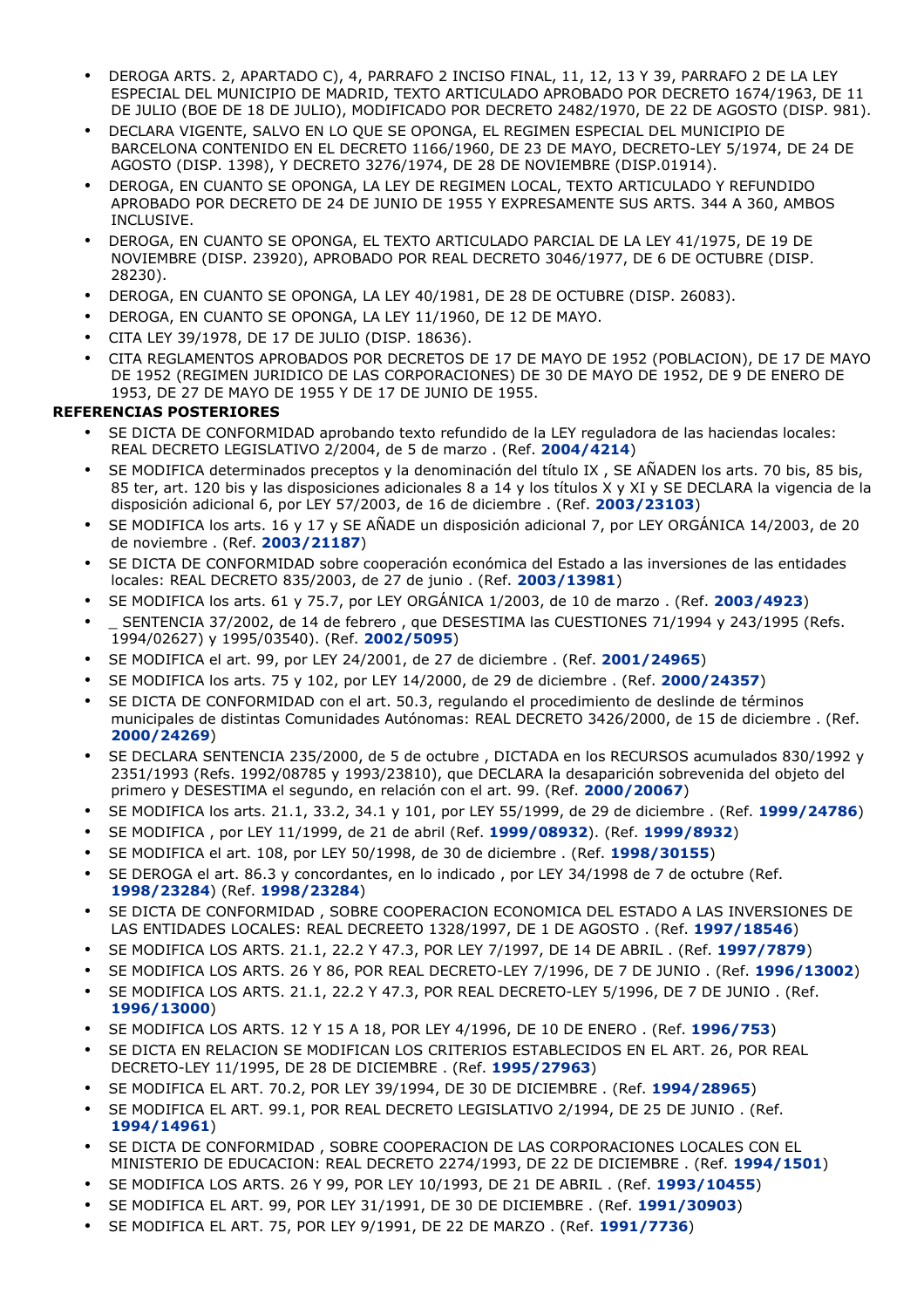- SE DICTA DE CONFORMIDAD regulando la cooperación económica del Estado a las inversiones de las entidades locales: REAL DECRETO 665/1990, de 25 de mayo de 1990 (Ref. 1990/12001)
- SENTENCIA NUM. 214/1989, DE 21 DE DICIEMBRE, QUE ESTIMA PARCIALMENTE LOS RECURSOS DE INCONSTITUCIONALIDAD NUMS. 610, 613, 617 Y 619/1985 (DISPS. 15566, 15567, 15564 Y 15565), Y DECLARA INCONSTITUCIONALES LOS PRECEPTOS MENCIONADOS Y DECLARA CONSTITUCIONAL EL ART. 2.2 RECTAMENTE INTERPRETADO Y DECLARA QUE EL ART. 45.2.B) NO TIENE CARACTER BASICO EN EL SENTIDO INDICADO. (Ref. 1990/624)
- SE MODIFICA los arts. 107.1 Y 111: LEY 39/1988, de 28 de diciembre (Ref. 1988/29623)
- SE DESARROLLA POR: REAL DECRETO 1174/1987, DE 18 DE SEPTIEMBRE . (Ref. 1987/22094)
- SE DICTA DE CONFORMIDAD CON LA DISPOSICION ADICIONAL QUINTA: REAL DECRETO 2715/1986, DE 12 DE DICIEMBRE . (Ref. 1987/243)
- SE DICTA DE CONFORMIDAD : REAL DECRETO 2568/1986, DE 28 DE NOVIEMBRE . (Ref. 1986/33252)
- SE DICTA DE CONFORMIDAD , APROBANDO EL REGLAMENTO DE BIENES: REAL DECRETO 1372/1986, DE 13 DE JUNIO . (Ref. 1986/17958)
- SE DICTA DE CONFORMIDAD CON LA DISPOSICION TRANSITORIA NOVENA, SOBRE DISOLUCION DE LA MANCOMUNIDAD GENERAL DE DIPUTACIONES DE REGIMEN COMUN: REAL DECRETO 1145/1986, DE 6 DE JUNIO . (Ref. 1986/15755)
- SE DICTA DE CONFORMIDAD aprobando el texto refundido de las disposiciones legales vigentes en materia de Regimén Local, por REAL DECRETO LEGISLATIVO 781/1986, de 18 de abril (Ref. 1986/9865)
- EN ACUERDO CON DICTADA DE ACUERDO CON EL ART. 75: ORDEN DE 12 DE MARZO DE 1986 . (Ref. 1986/7523)
- SE DICTA DE CONFORMIDAD , REGULANDO EL REGISTRO DE ENTIDADES LOCALES: REAL DECRETO 382/1986, DE 10 DE FEBRERO . (Ref. 1986/4878)

# MATERIAS

- ADMINISTRACION LOCAL
- ALAVA
- ALCALDE
- AREAS METROPOLITANAS
- AYUNTAMIENTOS
- BIENES DE LAS ENTIDADES LOCALES
- CABILDOS INSULARES
- **CATALUÑA**
- **COMARCAS**
- COMISION NACIONAL DE ADMINISTRACION LOCAL
- COMUNIDADES AUTONOMAS
- CONSEJOS INSULARES
- CONTABILIDAD
- CONTRATACION DE LA ADMINISTRACION LOCAL
- CUERPO NACIONAL DE DEPOSITARIOS DE FONDOS DE ADMINISTRACION LOCAL
- CUERPO NACIONAL DE DIRECTORES DE BANDAS DE MUSICA CIVILES
- CUERPO NACIONAL DE INTERVENTORES DE FONDOS DE ADMINISTRACION LOCAL
- CUERPO NACIONAL DE SECRETARIOS DE ADMINISTRACION LOCAL
- DIPUTACIONES PROVINCIALES
- **ELECCIONES LOCALES**
- EXPROPIACION FORZOSA
- FUNCIONARIOS DE LA ADMINISTRACION LOCAL
- GUIPUZCOA
- HACIENDAS LOCALES
- INSTITUTO DE ESTUDIOS DE ADMINISTRACION LOCAL
- MADRID
- MANCOMUNIDADES INTERINSULARES
- **MUNICIPIOS**
- MUTUALIDAD NACIONAL DE PREVISION DE LA ADMINISTRACION LOCAL
- NAVARRA
- OBRAS Y SERVICIOS DE LAS CORPORACIONES LOCALES
- OPOSICIONES Y CONCURSOS
- PAIS VASCO
- POBLACION DE LAS ENTIDADES LOCALES
- **PROVINCIAS**